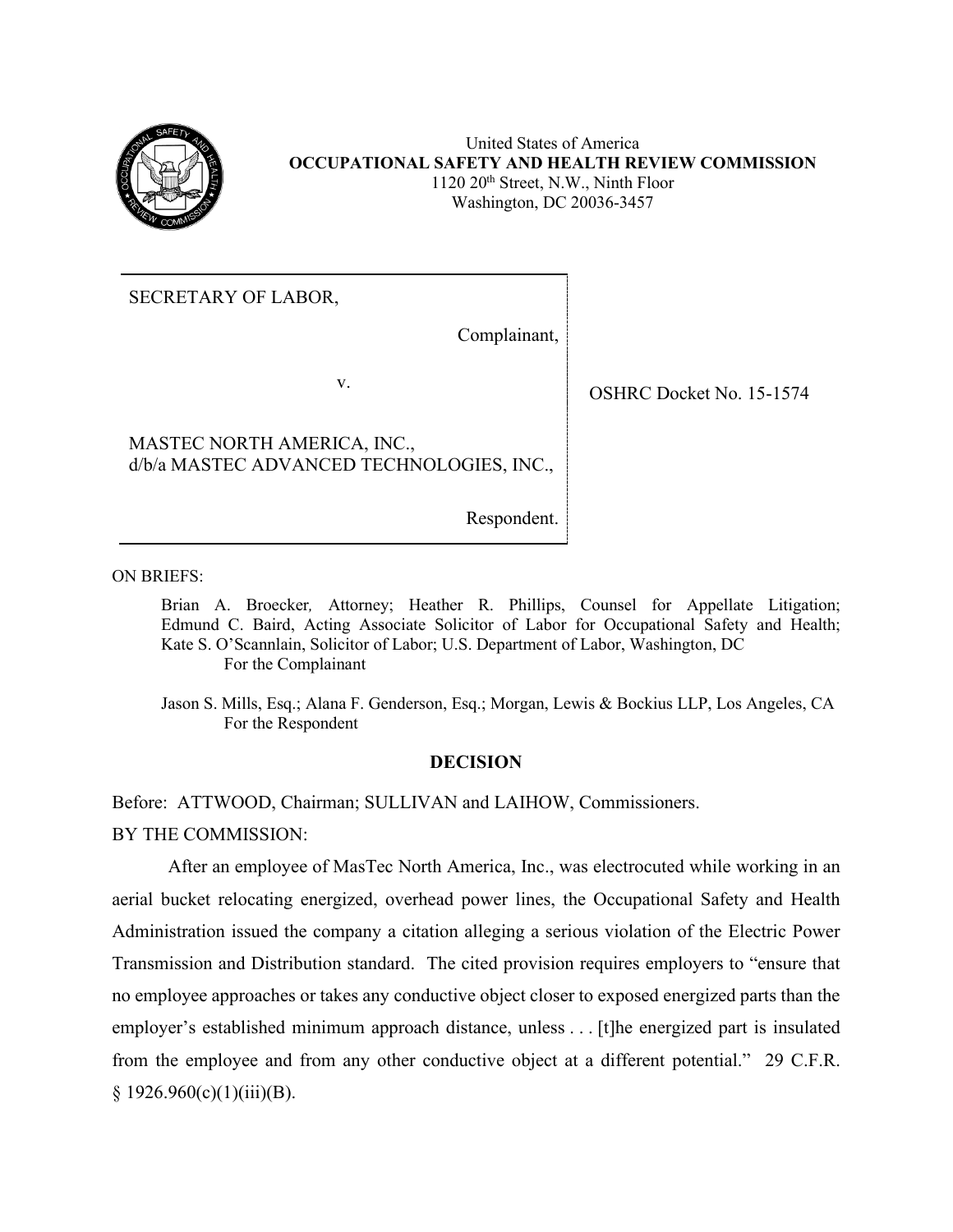Following a hearing, Administrative Law Judge Dennis L. Phillips affirmed the violation. On review, MasTec contends that the Secretary failed to establish the company's knowledge of the violative condition. We agree and therefore vacate the citation.<sup>[1](#page-1-0)</sup>

#### **BACKGROUND**

On the day of the accident, a MasTec crew was moving three overhead, electrical distribution lines from existing 45-foot-high wooden poles to new 50-foot-high weather-resistant, concrete poles in Merritt Island, Florida. This involved having two linemen—T.M., who was designated as the lead, and Jonathan Jinks—working in aerial buckets.<sup>[2](#page-1-1)</sup> Before beginning work that day, foreman Ed Bilodeau held a pre-job briefing and conducted a job safety analysis with both linemen to discuss safety concerns and the day's tasks. T.M. and Jinks then ascended to the pole-tops in their buckets to begin work. Both men wore rubber protective gloves and sleeves, and they used other personal protective equipment including safety glasses and fall protection harnesses. They covered any distribution lines that would be within arm's reach, and Jinks covered "neutral" lines and line connections located several feet below the three lines that were to be relocated.

Because each existing wooden pole was five feet shorter than, and eight lateral feet away from, the concrete one replacing it, there was not enough slack in the lines being moved to lift them from the cross-arm of the wooden pole to the cross-arm of the concrete pole. This required the linemen to cut each energized line on either side of the pole and splice in a longer piece. To keep the line energized during this process, it needed to be "macked out," which Jinks described as "basically creating a jumper from outside the point that you're going to cut out . . . [and] therefore the electricity would still go around the part that you were going to cut out and the line

<span id="page-1-0"></span> $<sup>1</sup>$  MasTec contends in the alternative that the violation, if proven, was the result of unpreventable</sup> employee misconduct. Given our conclusion on the knowledge element of the Secretary's case, we need not reach the company's defense. *See Mountain States Tel. & Tel. Co.*, 9 BNA OSHC 2151, 2152 (No. 13266, 1981) ("Unpreventable employee misconduct is an affirmative defense [to be considered after] . . . conclud[ing] that the Secretary has made out a prima facie case of a violation.").

<span id="page-1-1"></span><sup>&</sup>lt;sup>2</sup> Jinks had nearly 20 years of experience in an aerial bucket, had worked for MasTec on two previous occasions for a total of about one year, and was hired for this project just ten days prior. T.M. had about four years of experience in line work with MasTec and had been working as a lineman in an aerial bucket for twelve to eighteen months. Jinks testified that T.M. was chosen as lead lineman because unlike Jinks, he had been working for the foreman assigned to the project, Ed Bilodeau, for those four years, "so him and [Bilodeau] had a relationship."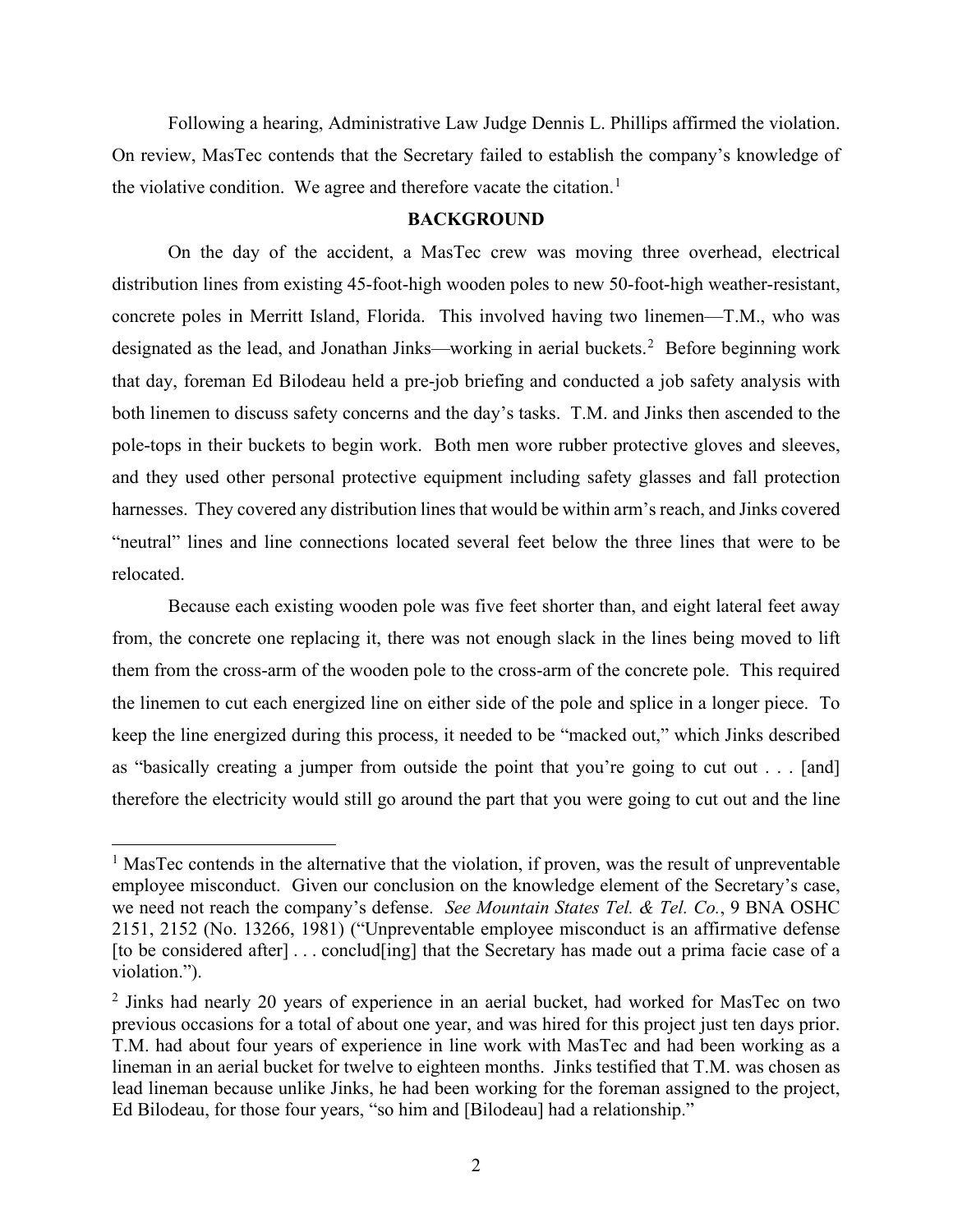would stay hot." The linemen attached a "grip" to the line on each side of the pole and used a "hot hoist"—a nylon strap with a jack mechanism—to balance line tension and allow enough slack to cut the line on both sides of the pole.

On the day in question, Jinks and T.M. cut the line and covered their resulting ends, referred to as "tails." Jinks cut the line on his side about one foot from the grip, and he covered the tail with an insulating blanket. T.M. left a longer tail after making his cut, which he covered with a rubber line hose that was open on the end. T.M. also tied the line hose to secure it, and he attached the other end of the line hose to the hot hoist strap, which, the parties stipulated, "acted as a bumper against which the line hose could not move past."

After the line was cut, Jinks used a "jib hoist"—a mechanical arm with a wench cable—to lift the macked-out line and hot hoist approximately 5 to 10 feet in the air, far enough above the concrete pole for T.M. to safely install the cross-arm to the concrete pole. T.M. had almost finished the installation when he told Jinks to lower the line and place it on the cross-arm. T.M. then tied the rubber hose-covered line to the cross-arm and told Jinks to roll up his line and start descending to the ground to retrieve some insulators. At this point, T.M. reached out of his bucket and over the cross-arm to tighten the bolts on the other side of the concrete pole.

Before Jinks could begin his descent, he heard a loud sound and looked down to see T.M. hanging, with a wrench in his hand, over the cross-arm and in contact with the energized line. Jinks and Bilodeau, who was in his truck when the accident occurred, used the ground controls for T.M.'s bucket to free him from the electrical current and bring him to the ground.<sup>[3](#page-2-0)</sup> T.M. died shortly thereafter. No one at the worksite saw the moment he contacted the energized part.<sup>[4](#page-2-1)</sup>

<span id="page-2-0"></span> $3$  On review, the parties do not dispute the judge's finding—based on testimony from Jinks, whom the judge found credible—that Bilodeau, who did not testify at the hearing, "had backed his truck up on the side of the road . . . far enough that he could sit in the truck and look out the window" about 20 to 30 yards from the poles and was "sitting in the truck from the time [Jinks and T.M.] started the task, until the incident happened."

<span id="page-2-1"></span><sup>&</sup>lt;sup>4</sup> The parties stipulated that "an energized part came into contact or close enough to cause an arc with [T.M.'s] back at the same moment when [his] front touched a part of the cross-arm that acted as a ground."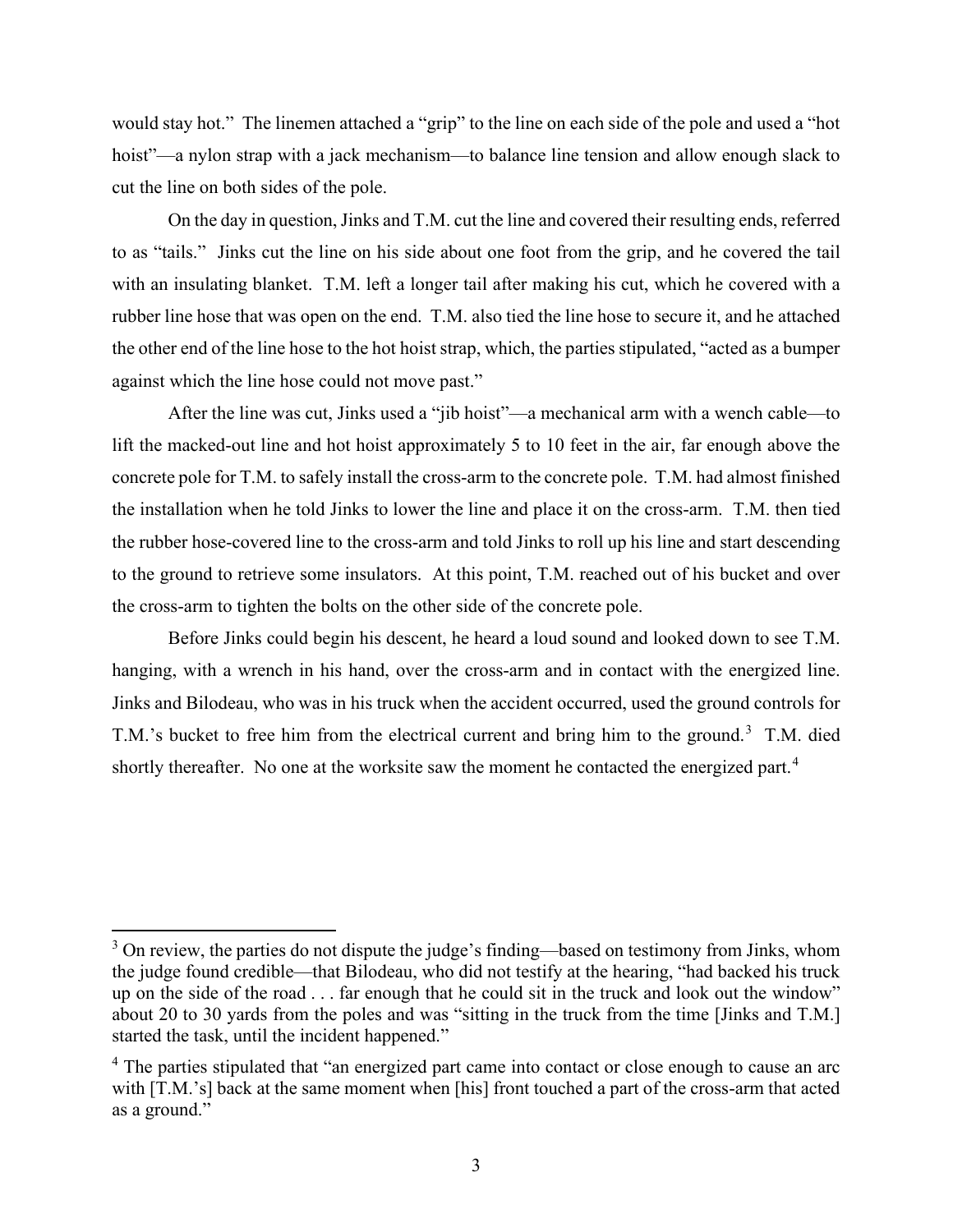#### **DISCUSSION**

The only element of the Secretary's prima facie case at issue on review is knowledge.<sup>[5](#page-3-0)</sup> MasTec contends that the Secretary failed to establish constructive knowledge of the violative condition, which includes both a failure to properly insulate the energized line and an encroachment of the minimum approach distance, or "MAD."[6](#page-3-1) *See Cent. Fla. Equip. Rentals, Inc.*, 25 BNA OSHC 2147, 2155 (No. 08-1656, 2016) (noting that "the Secretary must show knowledge of the *conditions* that form the basis of the alleged violation," and that these conditions, which are the subject of the knowledge inquiry, include those in 29 C.F.R. § 1926.602(a)(3)(i)'s "unless" clause) (emphasis in original).

To establish constructive knowledge, the Secretary must show that the employer, with the exercise of reasonable diligence, could have known of the violative condition. *N&N Contractors, Inc.*, 18 BNA OSHC 2121, 2122 (No. 96-0606, 2000), *aff'd*, 255 F.3d 122 (4th Cir. 2001). More specifically, in the Eleventh Circuit, the Secretary may establish employer knowledge "through a supervisor's . . . constructive knowledge of the subordinate employee's misconduct or through the employer's . . . failure to implement an adequate safety program."[7](#page-3-2) *Quinlan v. Sec'y of Labor*, 812 F.3d 832, 841-42 (11th Cir. 2016); *see also ComTran Grp., Inc. v. U.S. Dep't of Labor*, 722 F.3d 1304, 1311 (11th Cir. 2013) (noting that "there are two ways that the Secretary can show knowledge," by establishing "that a supervisor had either actual or constructive knowledge of the

<span id="page-3-0"></span> $5$  "A violation . . . is established whenever the following four elements exist: (1) the standard applies to the cited conditions, (2) the employer's conduct does not conform to the requirements of the standard, (3) employees are exposed to the cited conditions, and (4) the employer knew or could have known of those conditions." *Safeway Store No. 914*, 16 BNA OSHC 1504, 1508 (No. 91-0373, 1993).

<span id="page-3-1"></span><sup>&</sup>lt;sup>6</sup> The Secretary does not claim on review that MasTec had actual knowledge of the violative condition.

<span id="page-3-2"></span><sup>&</sup>lt;sup>7</sup> "Where it is highly probable that a Commission decision would be appealed to a particular circuit, the Commission has generally applied the precedent of that circuit in deciding the case—even though it may differ from the Commission's precedent." *Kerns Bros. Tree Serv.*, 18 BNA OSHC 2064, 2067 (No. 96-1719, 2000); *see also* 29 U.S.C. § 660(a) (employer "may obtain a review . . . in any United States court of appeals for the circuit in which the violation is alleged to have occurred or where the employer has its principal office . . . ."). This is not a case in which "the Secretary seeks to establish that an employer had knowledge of misconduct by a supervisor," such that the Secretary would be required to "put forth evidence independent of the misconduct," like "lax safety standards." *ComTran Grp. v. U.S. Dep't of Labor*, 722 F.3d 1304, 1318 (11th Cir. 2013). Rather, the alleged violation was the result of T.M.'s conduct, and the question is whether Bilodeau, as his supervisor, exercised reasonable diligence in monitoring his work.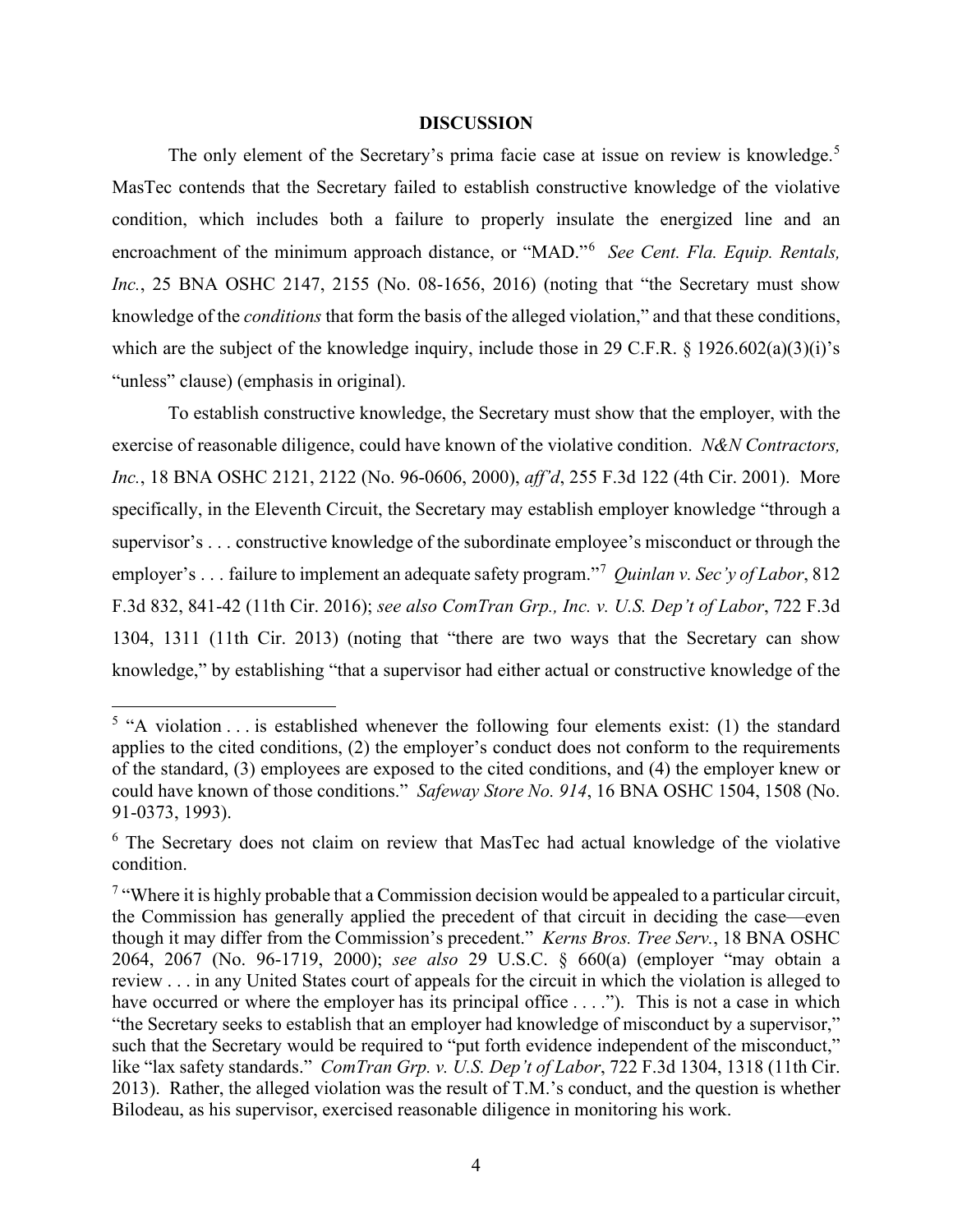violation" or by proving "constructive employer knowledge based on the employer's inadequate safety program"); *Halmar Corp.*, 18 BNA OSHC 1014, 1017 (No. 94-2043, 1997) ("[T]he Secretary has established ... knowledge through the evidence pertaining to [the] supervisor . . . and does not rely on the alleged inadequacy of [the company's] safety program to meet this element of the violation."), *aff'd*, 152 F.3d 918 (2d Cir. 1998).

### *Reasonable Diligence*

The Secretary argues that Bilodeau, as MasTec's foreman, failed to exercise reasonable diligence in supervising the linemen's work, such that he should have known that T.M. improperly insulated the cut end of the line and would encroach the MAD. "In assessing reasonable diligence, the Commission considers several factors, including [whether the employer] . . . implement[ed] adequate work rules and training programs, adequately supervise[d] employees, anticipate[d] hazards, and [took] measures to prevent violations from occurring." *S.J. Louis Constr. of Tex.*, 25 BNA OSHC 1892, 1894 (No. 12-1045, 2016). The judge agreed that Bilodeau failed to adequately supervise this work, placing particular reliance on his finding that the foreman knew T.M. was an inexperienced lineman and therefore should have been watching him more closely. In the judge's view, had Bilodeau done so, he would have seen T.M. leave a long tail after cutting the line, cover the tail with a rubber line hose instead of an insulating blanket, secure the conductor line too close to his position, and fail to cover the cross-arm with a rubber blanket. The judge therefore concluded that with the exercise of reasonable diligence, Bilodeau could have known that T.M. would be within the MAD without properly insulating the tail. We disagree.

First, the judge's finding that T.M. was an unseasoned lineman in need of "a lot of coaching" ignores several pieces of record evidence showing T.M.'s experience and competence. The Secretary himself stipulated that T.M. had "completed MasTec's Introduction to Safety Courses on Electrical Safety Awareness and Electrical PPE," was "provided training on how to avoid electrical hazards while working near electrical parts," and "received specific training on line installation and removal with regard to electrical safety." The record also shows that Bilodeau was aware of T.M.'s experience and training. In fact, the company had verified T.M.'s competency (in part by having him take a review test) in electrical work, line installation, line removal, and working in aerial lifts as much as four years before the incident at issue here, and T.M. was assessed again, on electrical skills competency, in August 2014, seven months prior to the incident.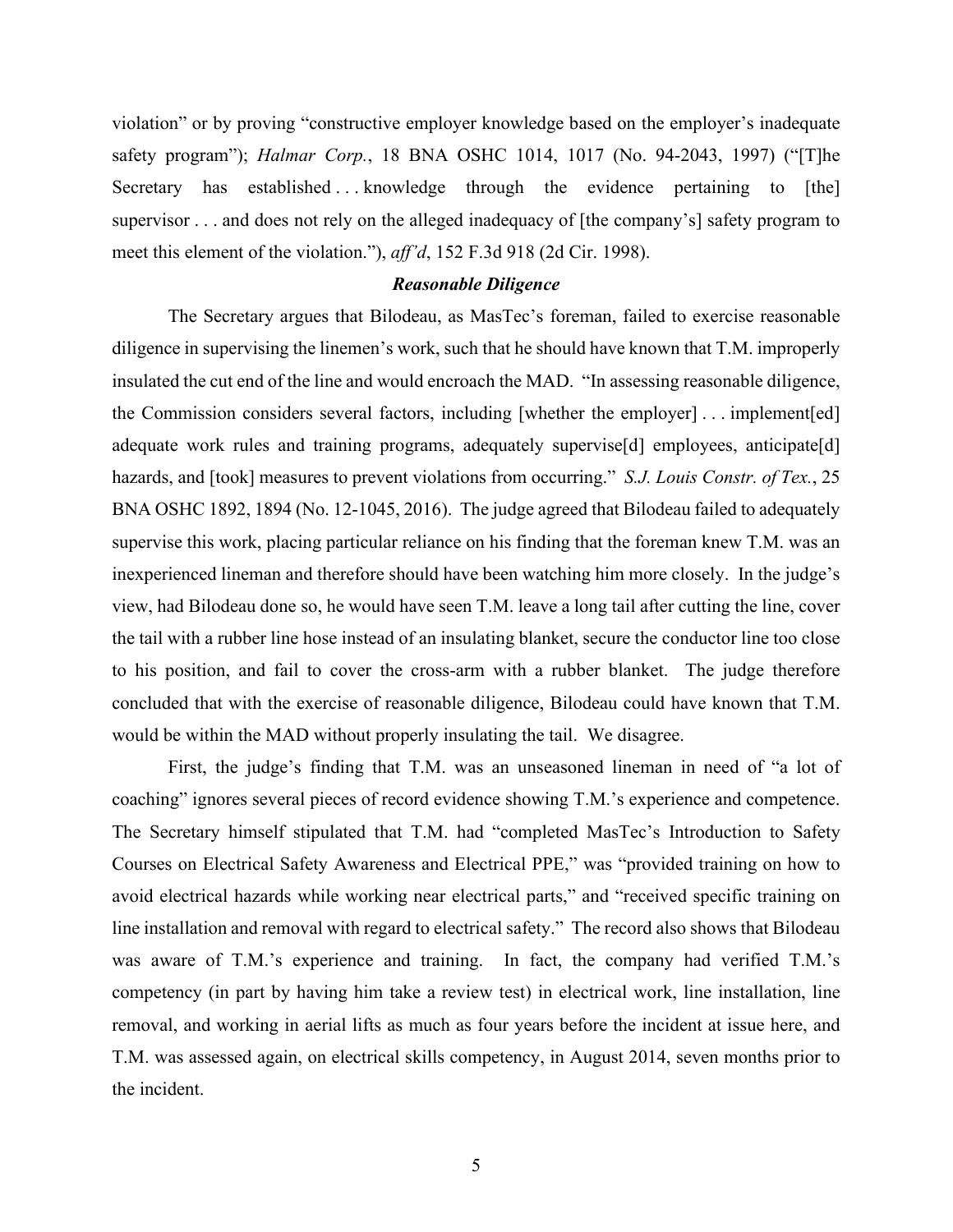Despite this, the Secretary questions Bilodeau's decision to make T.M. lead lineman over Jinks because Jinks had more overall experience. But, as Jinks himself understood, that decision was based on T.M.'s four years of experience performing line work for Bilodeau at MasTec. Moreover, T.M. was not new to this work, having been a lineman in an aerial bucket for twelve to eighteen months, and completing this same work many times without any safety issues. Indeed, the disciplinary records MasTec submitted into evidence include none for T.M. And Jinks testified that he and T.M. had already completed between seven and ten poles at the worksite that week "without a hitch," and that "it never even . . . crossed my mind" that T.M. would do "something unsafe." As such, this case is distinct from *Gary Concrete Products, Inc.*, 15 BNA OSHC 1051 (No. 86-1087, 1991)—upon which the Secretary relies—where a supervisor gave an inexperienced employee with "a history of safety-deficient job performance in his short tenure with the company . . . only general instructions on what was to be accomplished" and then "left . . . and returned to his office." *Id.* at 1054-55. For all these reasons, we find the judge too narrowly focused his analysis on testimony from Jinks questioning T.M.'s experience,<sup>[8](#page-5-0)</sup> and ignored the more persuasive, contrary evidence set out above.

Second, it is clear from the record that Bilodeau anticipated hazards on the job and implemented preventive measures. In the pre-job briefing on the day of the accident, Bilodeau reminded Jinks and T.M. to "cover up" energized parts and "watch phase to phase [and] phase to ground clearances M.A.D." As Jinks explained, the three men "s[a]t and talked" and "concluded a game plan to do it the safest way as we could possibly." Also, the job safety analysis conducted by Bilodeau, T.M., and Jinks covered "everything that pertained to the job that we were about to perform," and "discussed the best way [of] doing the task at hand." The Secretary faults Bilodeau for "inaccurately report[ing]" the MAD to the linemen during the pre-job briefing—"Mr. Bilodeau's lackadaisical attitude is . . . evidenced by the fact that . . . he inaccurately reported that the MAD was 2.7 feet, rather than 2.14 feet." But, as MasTec points out, we can hardly criticize a foreman for telling his linemen to stay farther away from an energized line than required by the standard. Moreover, it is undisputed that the linemen on this job were outfitted with—among other protective equipment—safety glasses, fire-resistant clothing, rubber gloves, sleeves, and blankets.

<span id="page-5-0"></span> $8$  According to Jinks, T.M. "told me straight out of his mouth that he, he didn't know everything," that T.M.'s "skill level was not at a journeyman [level]," and that T.M. asked Bilodeau questions about tasks that "if you're a journeyman lineman, you shouldn't have to ask."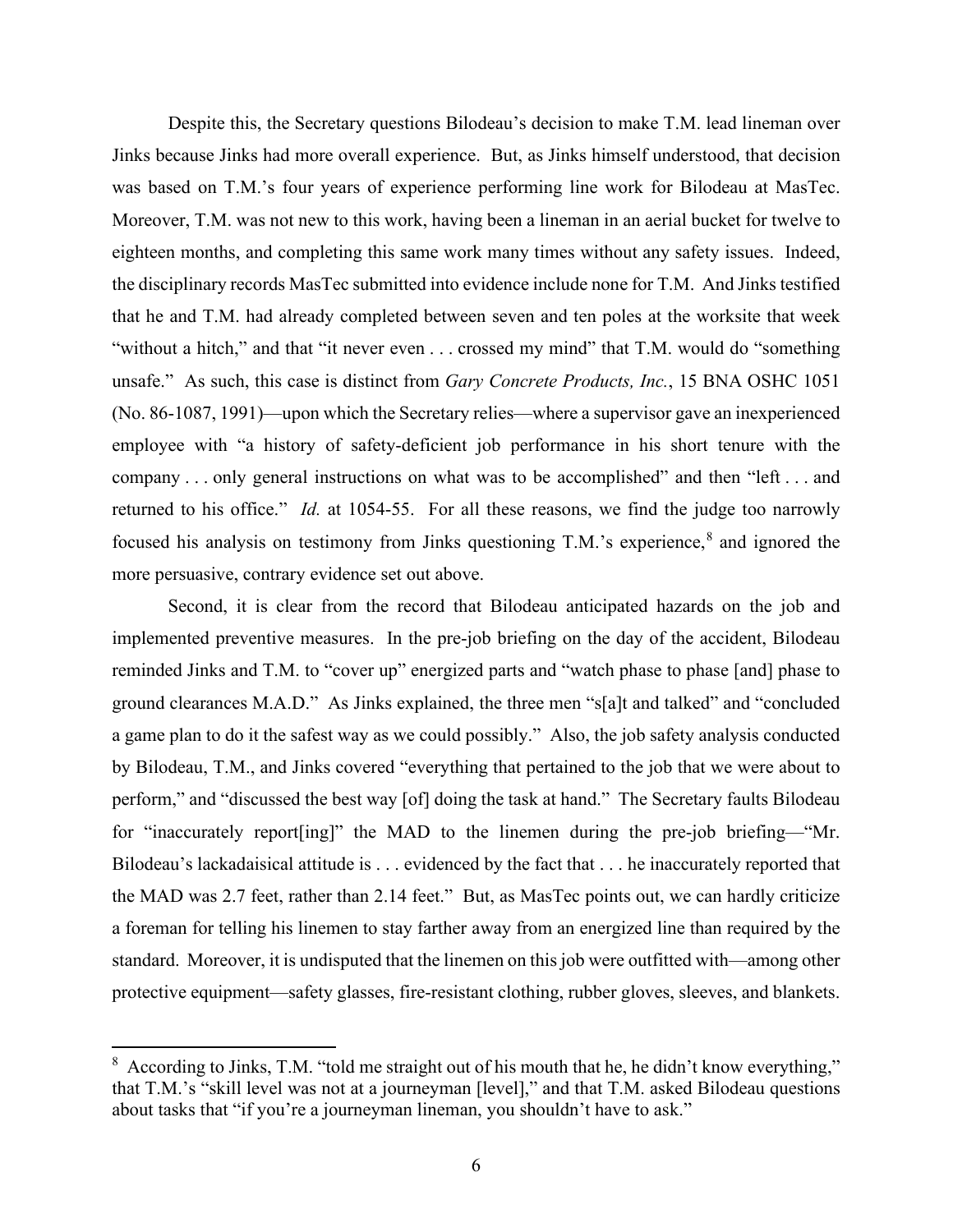Given this evidence, the Secretary has not established that Bilodeau failed to anticipate hazards and take measures to prevent violations on the day in question.

Finally, the Secretary has failed to show that Bilodeau, who like T.M. was extensively trained on safety, did not adequately supervise the linemen. As the Secretary stipulated, Bilodeau "underwent an OSHA 10 hour construction course focused on electrical safety," completed "training on Basic Overhead, Line Installation and underwent MasTec's Introduction to Safety Courses on Electrical Safety Awareness and Electrical PPE," and took "the 10 hour electrical safety course developed by industry and OSHA." In addition, the judge himself found that "there is no evidence that" Bilodeau was unable to observe the work that day from his position in the truck. The judge even accepted MasTec's argument in this regard, noting that "[i]ndeed, [the company] argues Foreman Bilodeau 'had a "plain view" to the linemen working from the bucket trucks so that he could coach the linemen if he saw a mistake.' " Thus, while the Secretary makes much of the fact that Bilodeau was in his truck at the time of the accident, this fact is far from determinative of the Secretary's claim of inadequate supervision.<sup>[9](#page-6-0)</sup>

 The evidence also shows that the violative condition here was not readily observable, even if Bilodeau had been standing outside his truck to observe the linemen's work. Whether a condition is readily observable and how long it existed are relevant in determining whether the condition would have been discovered with the exercise of reasonable diligence. *See U.S. Steel Corp.*, 12 BNA OSHC 1692, 1699 (No. 79-1998, 1986) (employer "could not have discovered [an] ice [block] with the exercise of reasonable diligence" because it was covered by dirt and "in an area pretty much out of bounds for employees"); *Thomas Indus. Coatings, Inc.*, 23 BNA OSHC 2082, 2086 (No. 06-1542, 2012) ("Absent evidence showing how long the violative condition existed, we are unable to evaluate whether a reasonably diligent inspection by [a] supervisor would have informed [the company] of the deceased employee's failure to tie off."). Here, as MasTec points out, had Bilodeau been standing at the base of the pole and looking up at the work being performed, he would have seen the line hose fully covering the tail as no part of it was sticking out, and observed T.M. taking steps to secure the line hose. Indeed, it is unclear from the record

<span id="page-6-0"></span><sup>&</sup>lt;sup>9</sup> We note that Jinks testified that it is unusual for a foreman to be sitting in a truck, and MasTec's safety director acknowledged that the company's preferred method of supervision is standing on the ground while watching elevated work. However, the judge's finding that Bilodeau was able to see the linemen's work from the truck has not been challenged on review, so we find no basis on which to accord this testimony any dispositive weight.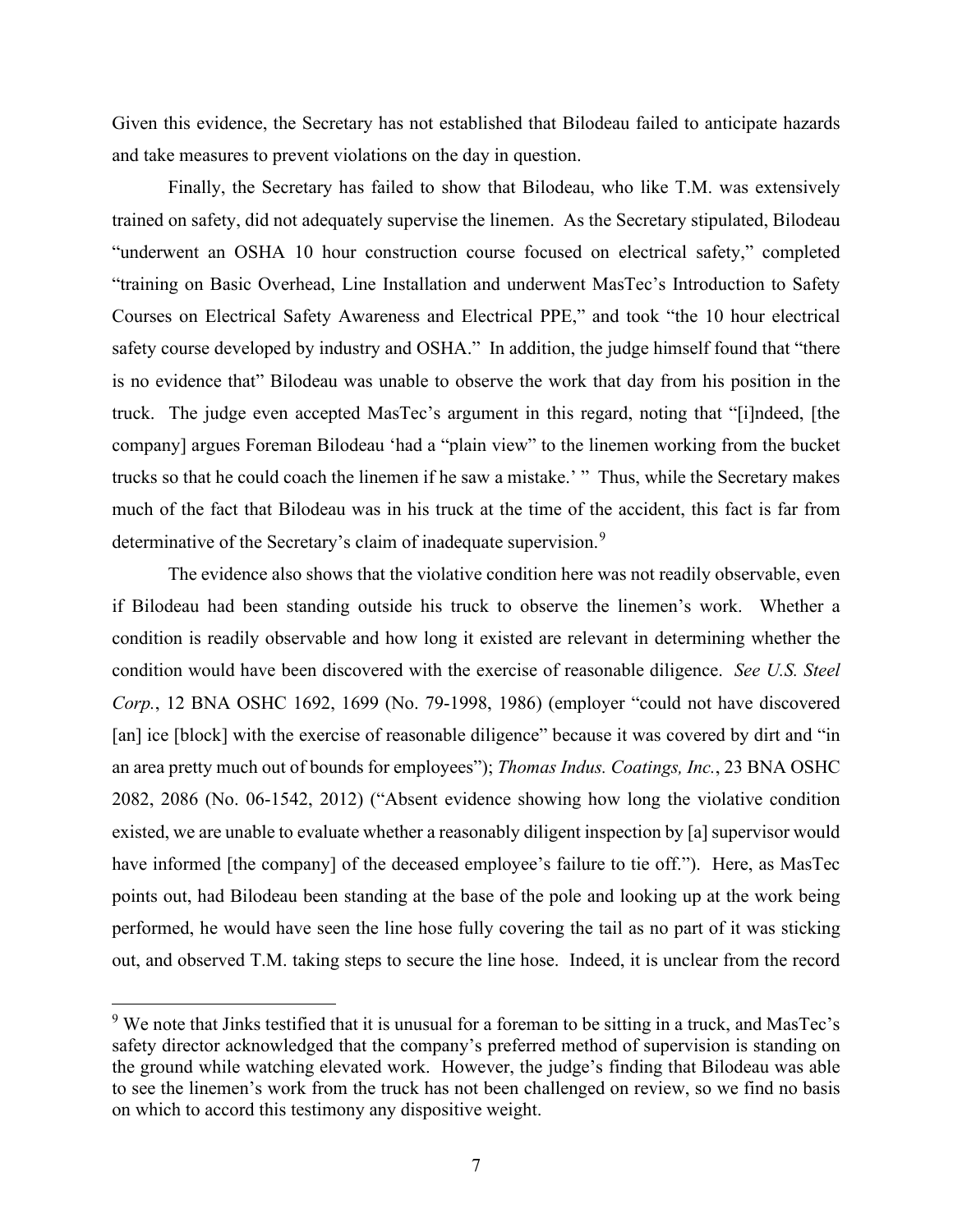how far inside the hose the end of the line was, but the shortest distance anyone (in this case, the OSHA compliance officer) mentioned at the hearing was six inches.[10](#page-7-0) This means that even if Bilodeau had been standing at the base of the pole and looking up, he could not have been expected to see, from 45 feet below, that the tail was not fully insulated or properly secured to prevent contact. *See N.Y. State Elec. & Gas Corp. v. Sec'y of Labor*, 88 F.3d 98, 109 (2d Cir. 1996) ("By ruling that [the employer's] safety policy was inadequate if there was no supervisor constantly present to monitor . . . activities, the Commission imposed an unreasonable obligation . . . [because] [i]nsisting that each employee be under continual supervisor surveillance is a patently unworkable burden on employers."); *see also Capital Elec. Line Builders of Kan., Inc. v. Marshall*, 678 F.2d 128, 131 (10th Cir. 1982) ("The Commission concedes that the supervisor is not required to actually accompany the employees in the aerial bucket  $\dots$ .").

In short, the record does not support the judge's finding regarding T.M.'s competence, and shows instead that Bilodeau anticipated hazards at the worksite, implemented preventive measures (like providing protective equipment), and observed the linemen's work from his truck, despite the relative obscurity of the violative condition. For all these reasons, we conclude that the Secretary has failed to show that Bilodeau did not exercise reasonable diligence in overseeing the work on the day in question.

## *MasTec's Safety Program*

The Secretary argues in the alternative that constructive knowledge is established by MasTec's inadequate safety program. *See ComTran*, 722 F.3d at 1311 ("The Secretary can prove constructive knowledge based on the employer's inadequate safety program."). "In determining whether a safety program is adequate, the Commission considers whether the employer has established workrules designed to prevent the hazards from occurring, has adequately communicated the workrules to the employees, has taken steps to discover noncompliance with the rules, and has effectively enforced the rules in the event of noncompliance." *PSP Monotech* 

<span id="page-7-0"></span> $10$  During the OSHA inspection, Jinks told the CO that the tail was 8-10 inches inside the hose, but at the hearing Jinks testified that he did not know how far inside the hose it was—"I didn't know how far he had installed the line hose . . . I don't know if it was eight to 10 inches[,] I don't know if it was a foot in there, if it was two feet in there." Jinks did testify, however, that Bilodeau had stated that the tail "was eight to 10 inches inside the line hose, or further back, 12 inches." As for the CO, he testified that "we don't know how much distance [the tail] was inside that hose. We're assuming that it was six inches, let's say it [was] six inches, eight inches inside that hose."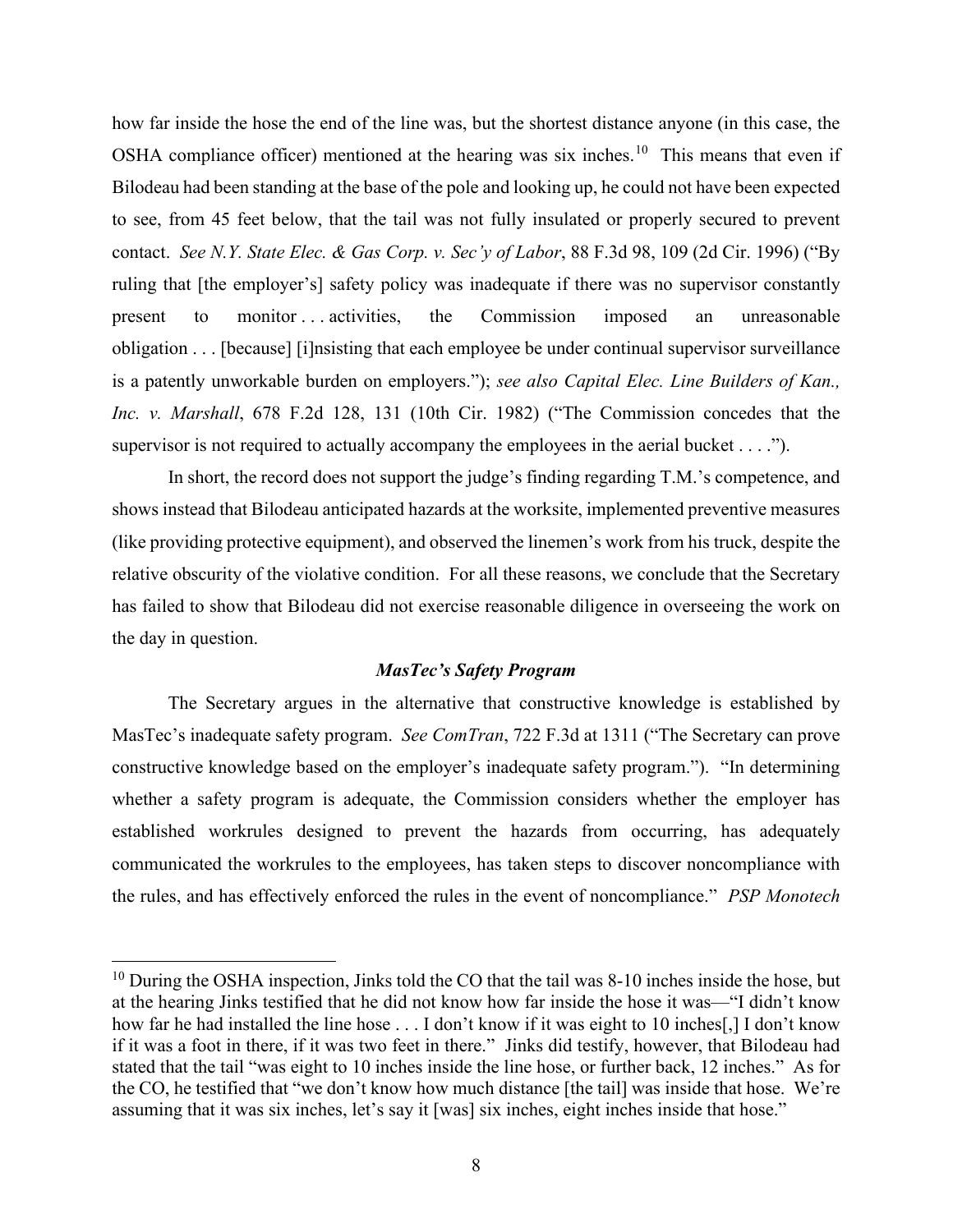*Indus.*, 22 BNA OSHC 1303, 1306 (No. 06-1201, 2008) (citation omitted). The judge agreed with the Secretary, finding that although MasTec "had a general work rule that an employee must cover all energized parts with protective insulating equipment," it "had no work rule or training on how: 1) close an insulated cut conductor could be to a cross-arm; 2) close the cut end of the conductor could be to an uncovered end of a rubber hose; and 3) to effectively insulate the cut end of a conductor."

The Commission has consistently held that an employer's work rules must simply "reflect<sup>[]</sup> the requirements of the cited standard." *Stahl Roofing, Inc.*, 19 BNA OSHC 2179, 2181 (No. 00- 1268, 2003) (consolidated). *See El Paso Crane & Rigging Co.*, 16 BNA OSHC 1419, 1425 n.6 (No. 90-1106, 1993) ("Employers must model their rules on the applicable requirements."). We find that the Secretary has not shown MasTec's rules fell short of meeting the cited standard's requirements here. As noted,  $\S$  1926.960(c)(1)(iii) requires an employer to ensure that each employee does not encroach the established MAD unless the employee is insulated from the energized part or the energized part is insulated from the employee. This is exactly what MasTec's work rules require. They also include a chart that calculates the MAD by voltage, stating that "[p]roper minimum approach distances between the employee and the energized conductor shall be maintained," and providing that "[a]ll exposed energized conductors and equipment within reaching distance shall be covered." How long of a tail should be left once a line is cut and how exactly it should be insulated is not the subject of  $\S 1926.960(c)(1)(iii)$ —indeed, as the company points out, no OSHA standard requires electrical workers to cut the line back a specific distance or use rubber insulating blankets instead of line hoses to cover the ends of lines. At bottom, the cited standard requires insulation if the MAD is to be encroached, as do MasTec's rules. In fact, the Secretary describes MasTec's work rules in just this way while seemingly suggesting that this is somehow insufficient, despite the fact that the rule is precisely what the standard requires.<sup>[11](#page-8-0)</sup>

Finally, the record shows that MasTec's rules were adequately communicated to the company's employees, including T.M. As noted, foreman Bilodeau held pre-job briefings with crews at the worksites he supervised, and these briefings covered potential hazards. Indeed, the

<span id="page-8-0"></span> $11$  The Secretary notes in his brief on review that "MasTec states that it had a rule requiring linemen to maintain MAD *when possible*, but MasTec had no such rule; MasTec's rules required employees stay beyond the MAD of an energized part *unless* the part or the employee was insulated." (Italics in Secretary's brief.)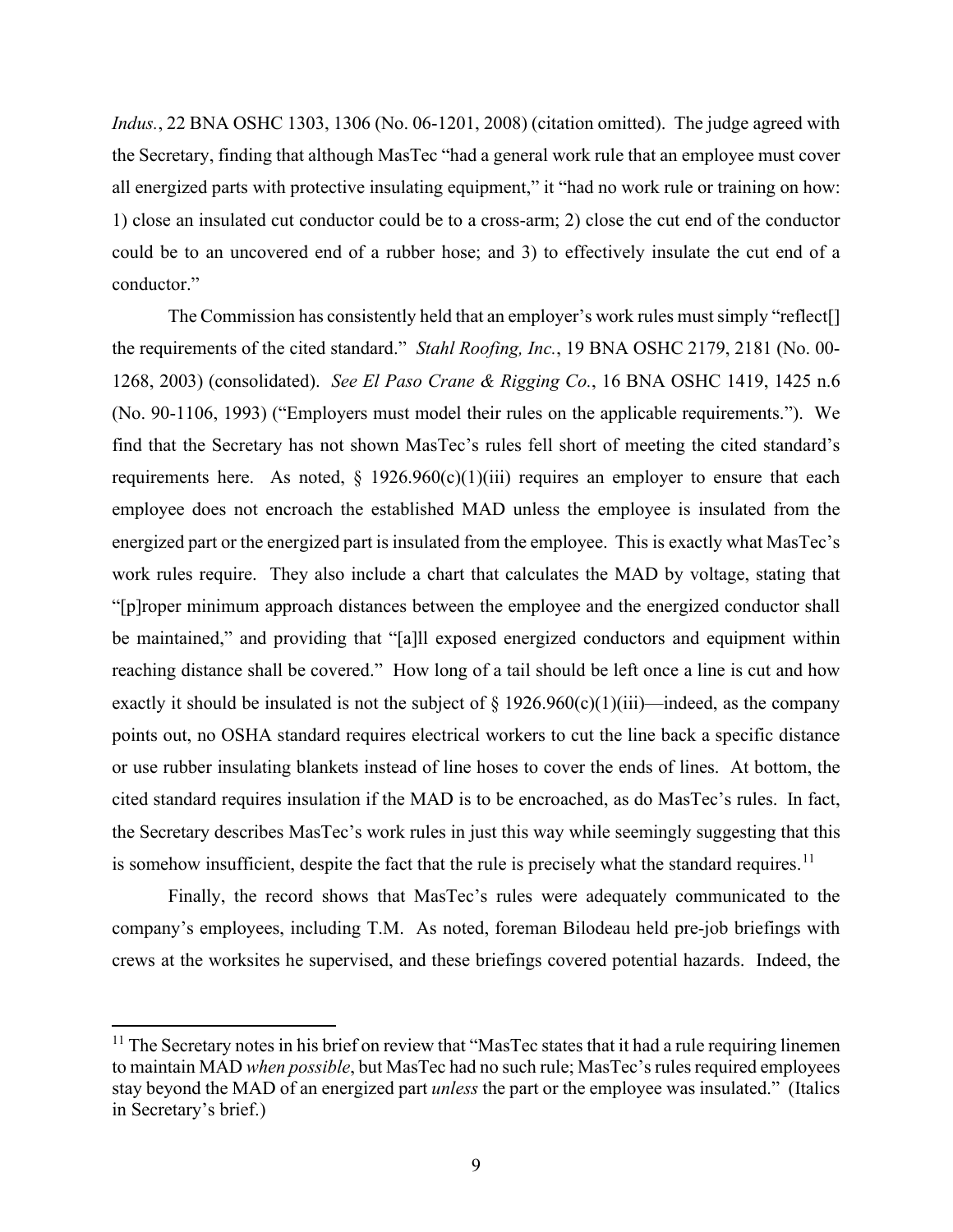documentation introduced into evidence, which was signed by all of the employees on the job, show that the MAD and use of insulation were specifically discussed: "[W]atch phase to phase [and] phase to ground clearances M.A.D," and "Cover Up!! Cover Up!! Cover Up!!" MasTec also held both daily and weekly toolbox talks during which relevant safety topics were discussed with linemen. And, as noted, the parties stipulated to employee training—in particular, that of both Bilodeau and T.M.<sup>[12](#page-9-0)</sup>

 Accordingly, we find the Secretary has failed to establish constructive knowledge of the violative condition based on either the conduct of foreman Bilodeau or MasTec's safety program. We therefore vacate Citation 1, Item 1.

SO ORDERED.

 $\sqrt{s/2}$ 

/s/<br>James J. Sullivan, Jr. Commissioner

Dated: March 2, 2021 Commissioner

/s/

Amanda Wood Laihow

<span id="page-9-0"></span><sup>&</sup>lt;sup>12</sup> As for whether MasTec's "monitoring and enforcement of its safety program was inadequate," *Thomas Indus. Coatings, Inc.*, 23 BNA OSHC 2082, 2087 (No. 06-1542, 2012), the judge found that the company "conducted reasonable oversight to discover safety violations at its worksite," and that "MasTec had a disciplinary program that was progressive and enforced." The Secretary does not challenge these findings on review and we see no basis on which to question them.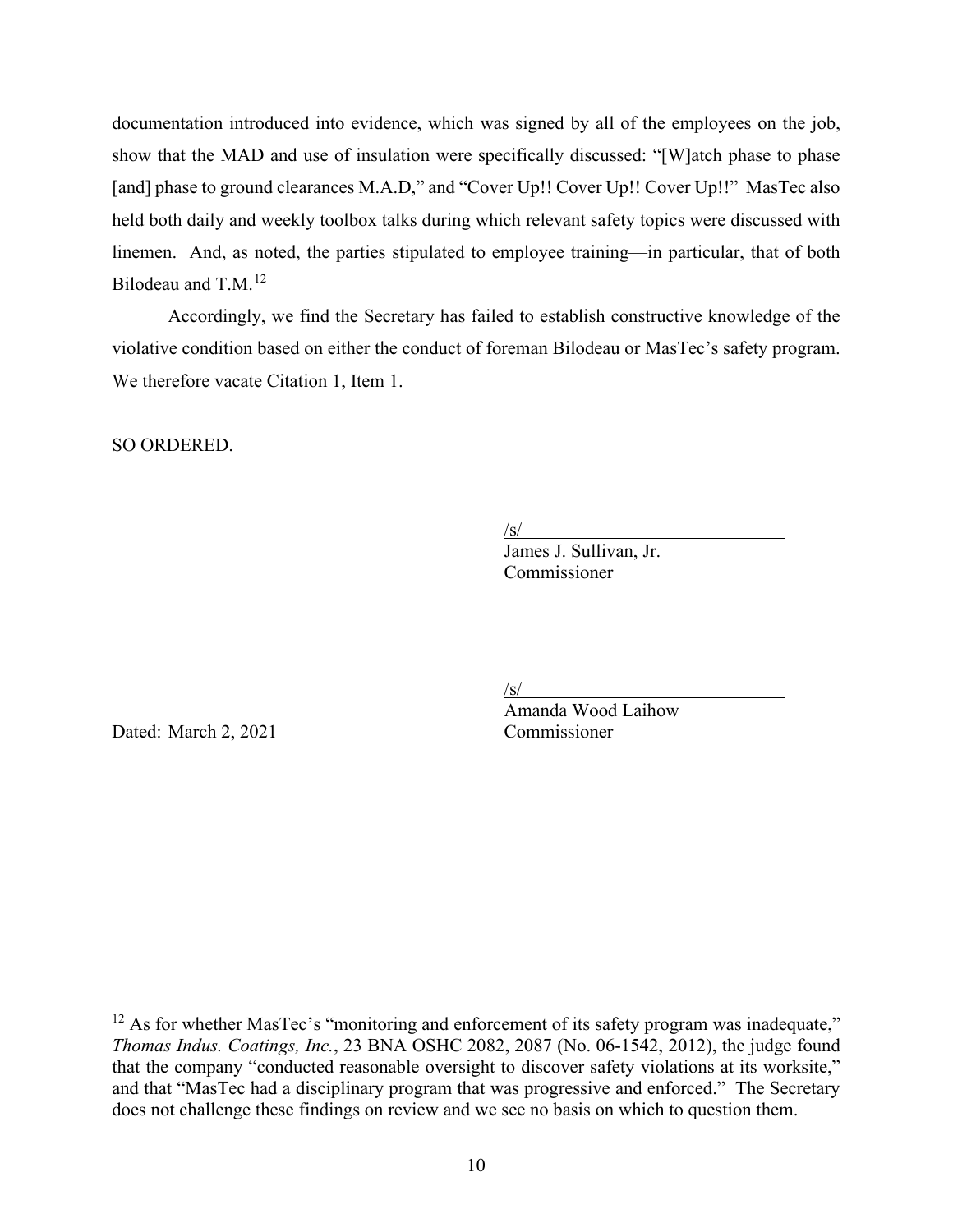### ATTWOOD, Chairman, dissenting:

As my colleagues note, the Secretary can establish employer knowledge—the only issue on review—"through a supervisor's . . . constructive knowledge of [a] subordinate employee's misconduct," *Quinlan v. Sec'y of Labor*, 812 F.3d 832, 841-42 (11th Cir. 2016), which depends on whether the supervisor, with the exercise of reasonable diligence, could have known of the violative condition. *N&N Contractors, Inc.*, 18 BNA OSHC 2121, 2122 (No. 96-0606, 2000), *aff'd*, 255 F.3d 122 (4th Cir. 2001). In my view, such knowledge has been established here because Ed Bilodeau, MasTec's foreman, failed to exercise reasonable diligence in supervising the linemen's work, specifically the multiple missteps that culminated in the violative condition and were readily observable at several points. In addition, given Bilodeau's inadequate supervision and the scarcity of other evidence regarding MasTec's monitoring for work rule compliance, I would reject the company's unpreventable employee misconduct (UEM) defense. Accordingly, I would affirm Citation 1, Item 1. I therefore dissent.

## *Reasonable Diligence*

"In assessing reasonable diligence, the Commission has considered 'several factors, including the employer's obligation to have adequate work rules and training programs, to adequately supervise employees, to anticipate hazards to which employees may be exposed, and to take measures to prevent the occurrence of violations.' " *Greenleaf Motor Express, Inc.*, 21 BNA OSHC 1872, 1875 (No. 03-1305, 2007) (quoting *Precision Concrete Constr.*, 19 BNA OSHC 1404, 1406 (No. 99-0707, 2001)). My colleagues focus their analysis of reasonable diligence on the training MasTec provided T.M. (and foreman Bilodeau), along with the pre-job briefing Bilodeau conducted and the personal protective equipment the linemen used. But my colleagues utterly overlook T.M.'s inexperience with the line work he was performing, as he had worked in an aerial bucket for no more than eighteen months. This paled in comparison to his fellow crew member, Jonathan Jinks, who had worked for twenty years at ten different companies as a lineman in an aerial bucket, including one year as a foreman, and who was certified as a journeyman lineman in both overhead transmission and distribution. Despite this stark discrepancy in experience, Bilodeau chose T.M. as the lead lineman for this job, even though, as Jinks testified, T.M. asked Bilodeau questions about routine tasks that "if you're a journeyman lineman, you shouldn't have to ask." Jinks further stated that T.M. "told me straight out of his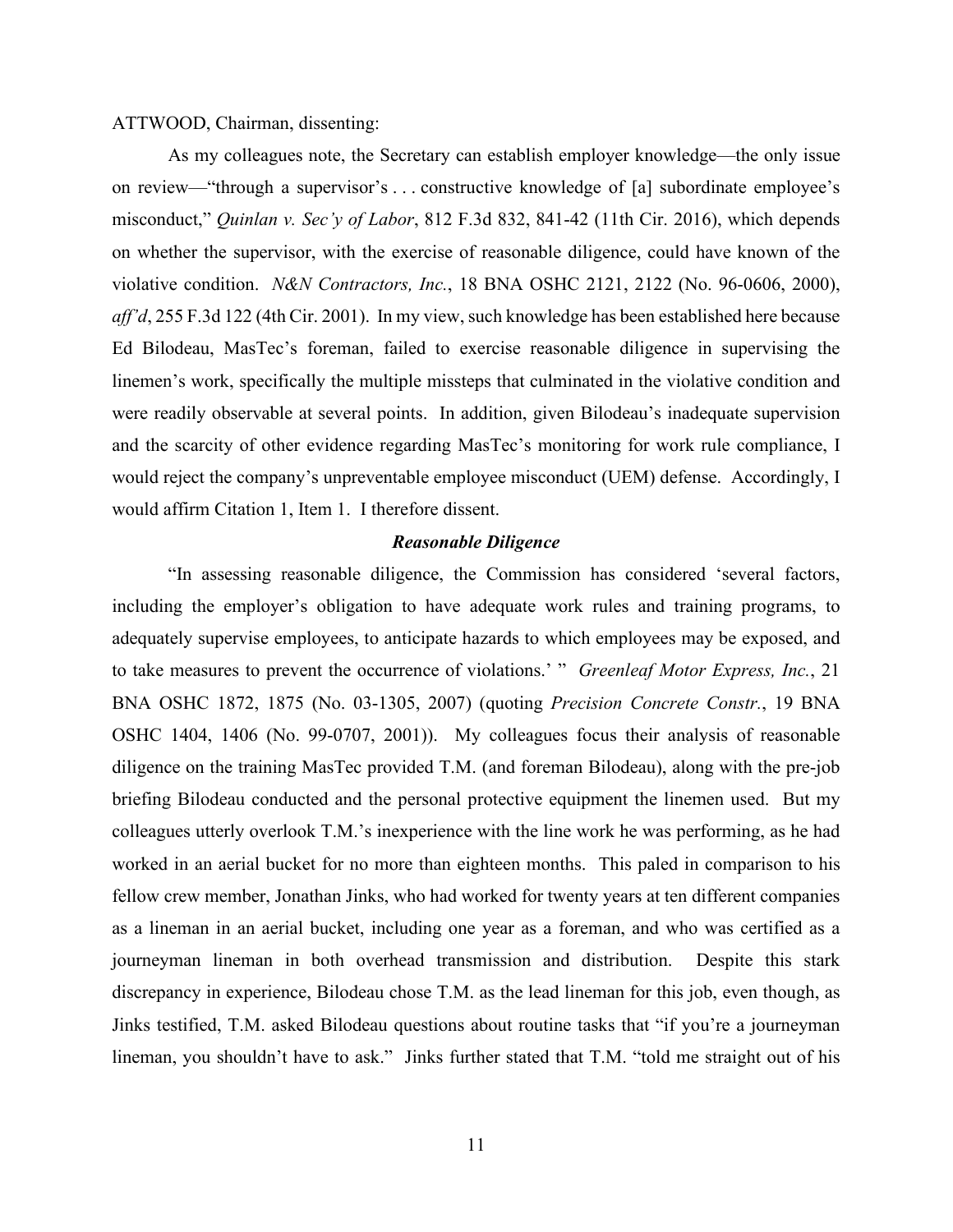mouth that he . . . didn't know everything" about line work, "[t]hat he was learning," that "he just needed . . . somebody's lead to follow," and that his "skill level was not [th]at [of] a journeyman."

Given T.M.'s limited experience, reasonable diligence required Bilodeau to observe the job—and T.M.'s work in particular—carefully. *See Fry's Tank Serv., Inc.*, 4 BNA OSHC 1515, 1517 (No. 4447, 1976) ("An employer's duties under the [Occupational Safety and Health] Act run to experienced as well as inexperienced employees," and "[t]he experience of an employee is . . . relevant in determining the degree of supervision necessary . . . ."); *Gary Concrete Prods., Inc.*, 15 BNA OSHC 1051, 1055 (No. 86-1087, 1991) (constructive knowledge found where supervisor gave inexperienced employee "only general instructions on what was to be accomplished" and then "left . . . and returned to his office"). Instead, as I discuss below, Bilodeau's supervision at the worksite that day was plainly inadequate.

MasTec had designated Bilodeau as its "qualified observer" for this job,<sup>[1](#page-11-0)</sup> a role MasTec's employee safety handbook describes as responsible for ensuring that safety rules are followed:

A member of the crew shall be identified to act as a qualified observer to ensure clearances are maintained, PPE, and effective cover-up is installed. The qualified observer shall be capable of . . . identifying nominal voltages, energized components, minimum approach distances, and proper safe work practices while crew-members are working on energized lines (i.e., qualified electrical employee).

Jinks described the company's qualified observer as "someone that's competent and has experience," is "basically like a coach," and normally "stand[s] at the bottom [of the pole] orchestrating what's going on, on the ground, and watch[es] what's going on in the air." However, instead of standing on the ground, which would have allowed him to move around the area beneath the poles and observe the two workers aloft from multiple angles, Bilodeau was sitting in his truck, parked about 60 to 90 feet down the road from the concrete pole. Jinks stated that it is unusual for a qualified observer to be sitting in a truck, as Bilodeau was doing when the incident occurred, "especially when there's two . . . linemen in the air performing a task, like we were performing

<span id="page-11-0"></span><sup>&</sup>lt;sup>1</sup> "Qualified observer" appears to be a MasTec term, and the provision cited here does not require employers to have anyone in such a role. However, the mechanical equipment provision of the cited standard does require, with regard to "[o]perations near energized lines and equipment," that an employer have an "[o]bserver"—in other words, a "designated employee other than the equipment operator"—who is to "observe the approach distance to exposed lines and equipment and provide timely warnings before the minimum approach distance . . . is reached, unless the employer can demonstrate that the operator can accurately determine that the minimum approach distance is being maintained." 29 C.F.R. § 1926.959(d)(2).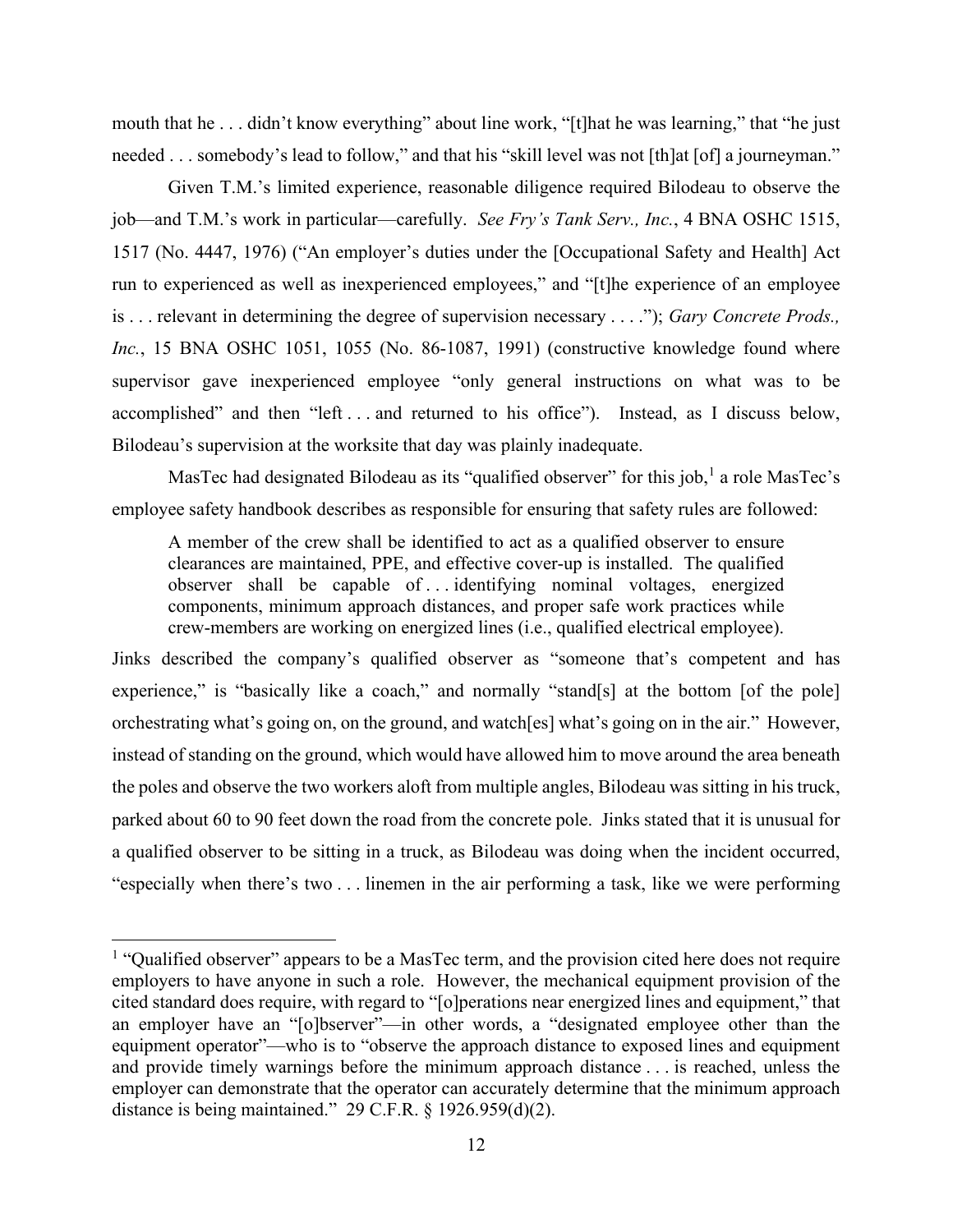that day." And MasTec's safety director, Jarrett Quoyle, similarly testified that "[t]he preferred [method of supervision] would be . . . that [the qualified observer] was standing on the ground watching elevated work." Nevertheless, as Jinks testified, Bilodeau remained "in the truck from the time [Jinks and T.M.] started the task, until the incident happened." The record reflects that the crew started work shortly after the pre-job briefing that was held at 7:00 a.m. and took a 35 minute lunch break at 11:00 a.m.; the incident occurred at 2:41 p.m. While the truck was positioned so that Bilodeau could view the work through the windshield, it is not surprising that, after sitting in it for seven hours, Bilodeau was looking down at the moment of the incident. In my view, this falls far short of reasonable diligence. $2$ 

My colleagues assert that, because of the height of the poles and the fact that the energized line was covered by a line hose, "the violative condition here was not readily observable, even if Bilodeau had been standing outside his truck." I disagree. My colleagues seem to imply that even if Bilodeau had been standing outside his truck, at that distance he would have been in no better position to observe the work of Jinks and T.M. than he would have from inside his truck. The issue, however, is not whether Bilodeau should have been standing just outside the truck, where he still would have been more than 75 feet from the workers, given the height of the poles and the lateral distance of the truck from them. The very purpose of MasTec's "qualified observer" is to *observe*—something Bilodeau could have, and should have, done from the base of the poles, where he would have been only 45 to 50 feet below the work being performed. The Commission has long recognized "the grave hazard present when work is performed proximate to energized power lines," *Enfield's Tree Serv., Inc.*, 5 BNA OSHC 1142, 1143 (No. 9118, 1977), and as Jinks made clear, "when we're working with live lines it's . . . dangerous and . . . there's not room for mistakes or shortcuts." Bilodeau's failure to place himself in the best position to closely observe this dangerous work constituted a lack of reasonable diligence.

My colleagues also propose that even if Bilodeau had been standing at the base of the poles, he could not have observed the violative condition because the end of the conductor was hidden

<span id="page-12-0"></span> $2$  This lax supervision is compounded by the fact that MasTec had no written procedures in place for the cross-arm installation work being done that day. While the company's general rules for work on or near energized lines addressed covering exposed lines and establishing and maintaining a minimum approach distance, they did not address how employees should cut and insulate lines on a job like this, which required maintaining power while splicing in longer pieces to relocate lines to taller poles.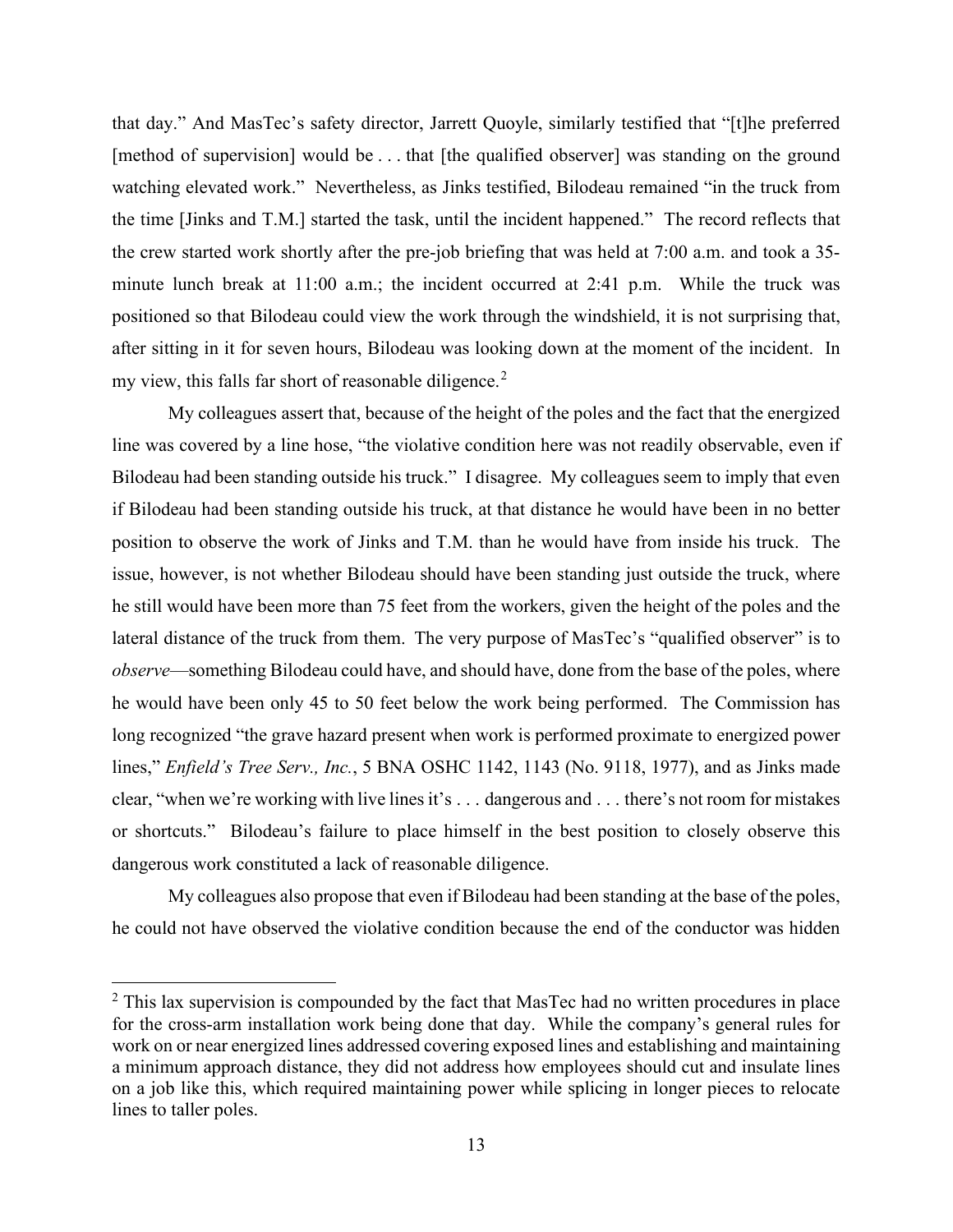by the line hose that T.M. had placed over it. However, at least two readily observable events led to the violative condition—namely, a failure to properly insulate the energized line and a foreseeable encroachment of the MAD. First, as Jinks testified and demonstrated on a photograph in the record, T.M. cut the line on his side of the pole such that the resulting tail was entirely too long, leaving it "really close to the new pole" where T.M. was working, and likely too long to be adequately protected by the open-ended line hose.<sup>[3](#page-13-0)</sup> Jinks stated that "you only want enough line . . . excess . . . to put the automatic [sleeve that joins the wires] on there," so T.M. should have cut the line only about a foot from the grip on his side. Jinks explained that this is "for your safety, . . . so . . . you don't put yourself in a . . . potential contact zone," because the "end of that line hose is . . . open and . . . if you can't see that wire out the end . . . then you don't know how far the line is back in . . . the hose." Instead, as is clear from the photograph—which was taken from the ground—T.M. cut the line several feet from the grip, leaving a dangerously long tail that Bilodeau could have, and should have, seen *before* it was covered by the line hose.

Second, the fact that the line was covered with a line hose did not prevent Bilodeau from observing a violation in the making. As is clear from the record, given the diameter of the line, the line hose could easily slide along it, and at some point it did, until the end of the line came close enough to the end of the line hose to electrocute  $T.M.^4$  $T.M.^4$  Had Bilodeau not been sitting in his truck and been positioned closer to the workers and their work, he could have observed that the line hose protecting the cut line had slid from its original position, some unknown distance from T.M.'s grip, toward that grip, and would have realized that the cut end of the line therefore was in danger of being exposed.<sup>[5](#page-13-2)</sup> Indeed, Jinks himself did not use a line hose on his side of the pole—

<span id="page-13-0"></span><sup>&</sup>lt;sup>3</sup> According to Jinks's uncontradicted testimony, the tail was also so long that it would have had to have been cut a second time before the line could be spliced, a step that would have been unnecessary if Bilodeau had ensured that the tail was cut short in the first place.

<span id="page-13-1"></span><sup>&</sup>lt;sup>4</sup> It is not clear from the record how far back the cut end of the energized line was from the end of the line hose when T.M. originally placed the line hose over the energized line. However, some testimony indicates that it might have been six, eight, or ten inches from the open end of the line hose. Whatever that distance was, however, in order for the line to end up—as it did—close enough to the end of the line hose to electrocute T.M., the line hose must have slid back toward T.M.'s grip while Jinks and T.M. were working on the line. There is simply no other way for the energized line to have directly contacted T.M. or come close enough to cause an arc.

<span id="page-13-2"></span><sup>&</sup>lt;sup>5</sup> Jinks explained that in an effort to keep the line hose from sliding off the line, T.M. had tied a collar rope to the line hose. Jinks also explained, though, that the rope was "not squeezing the line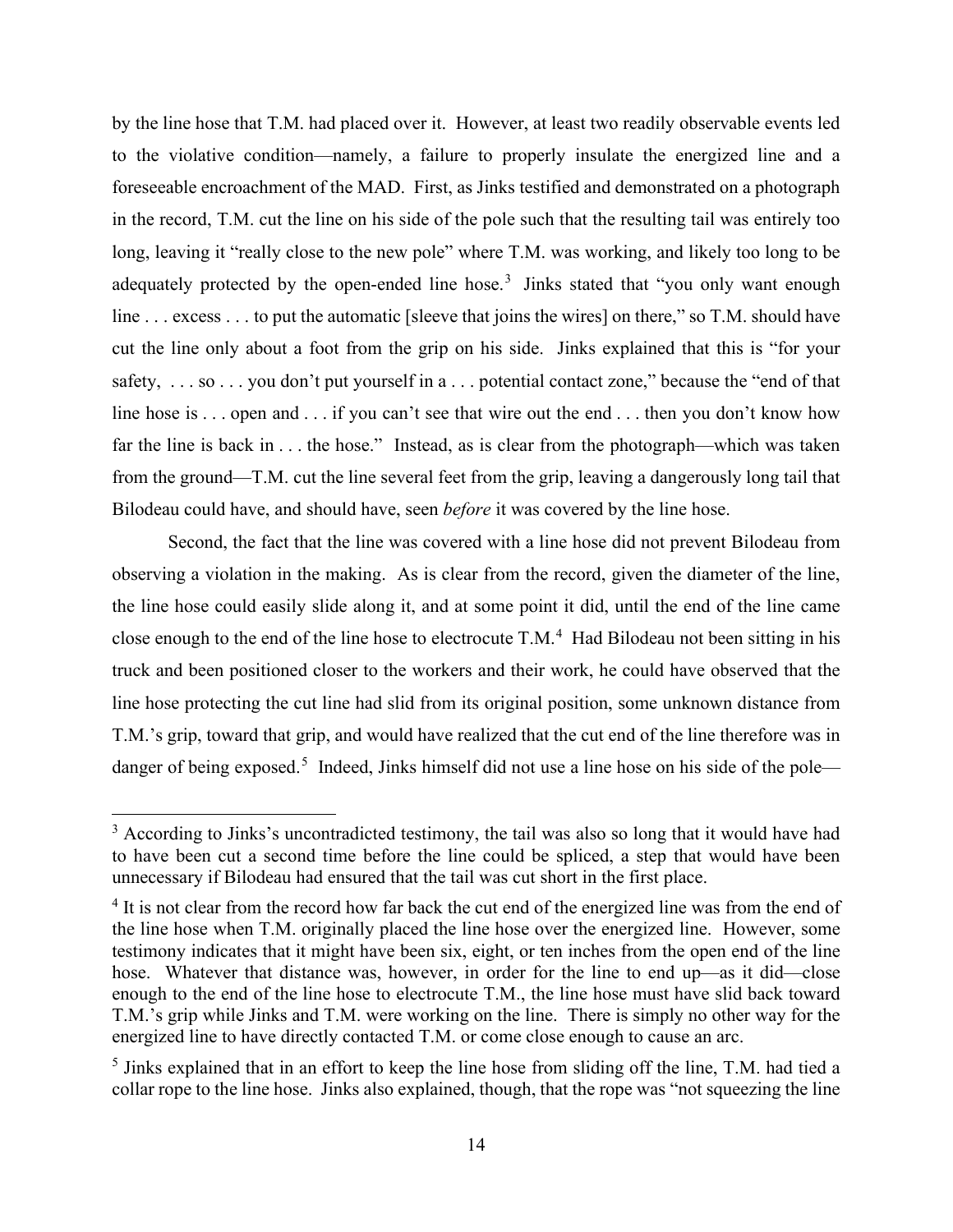rather, he wrapped the much shorter tail resulting from his cut with an insulated blanket, such that the end was securely covered. In short, as evidenced by Jinks's undisputed testimony and the photograph in the record, Bilodeau could have seen the long tail and the movement of the unsecured line hose, both of which led to the violative condition and, ultimately, T.M.'s death. Accordingly, I would find that the Secretary has established constructive knowledge on the part of MasTec.

### *Unpreventable Employee Misconduct*

On review, MasTec asserts that any violation here was the result of unpreventable employee misconduct on the part of T.M. This affirmative defense, which the judge rejected, requires an employer to "show that it: (1) has established work rules designed to prevent the violation; (2) has adequately communicated the rules to its employees; (3) has taken steps to discover violations of the rules; and (4) has effectively enforced the rules when violations were detected." *Rawson Contractors, Inc.*, 20 BNA OSHC 1078, 1081 (No. 99-0018, 2003). In my view, MasTec has failed to establish the defense because the record fails to support its claim—and the judge's finding—that the company took reasonable steps to discover noncompliance with its work rules.<sup>[6](#page-14-0)</sup>

As explained above, Bilodeau's supervision of the linemen during the job in question was plainly inadequate, undercutting the company's claim of adequate monitoring for compliance. *See Manganas Painting Co.*, 21 BNA OSHC 1964, 1998 (No. 94-0588, 2007) (inadequate monitoring where supervisors "could have seen" employees "work[ing] without respiratory protection in plain view"); *Paul Betty*, 9 BNA OSHC 1379, 1383 (No. 76-4271, 1981) ("Effective safety enforcement requires a diligent effort to discover and discourage violations of safety rules by employees."). Moreover, the judge based his finding that MasTec took reasonable steps to discover noncompliance on the company's "DynaQ program," which MasTec's safety director generally described as "our field observations or our field inspections" where "[s]afety

hose to grip the wire," but was instead simply "holding that line hose up there, to keep it from falling down."

<span id="page-14-0"></span><sup>&</sup>lt;sup>6</sup> The judge based his rejection of MasTec's affirmative defense on his finding that the company lacked sufficient work rules or training to address the task at issue. As previously noted, I agree that MasTec's safety rules lacked sufficient guidance on cross-arm installation work, but given that the record evidence on MasTec's monitoring is clearly lacking, I find it unnecessary to address whether this deficiency in the company's rules also renders the defense unproven.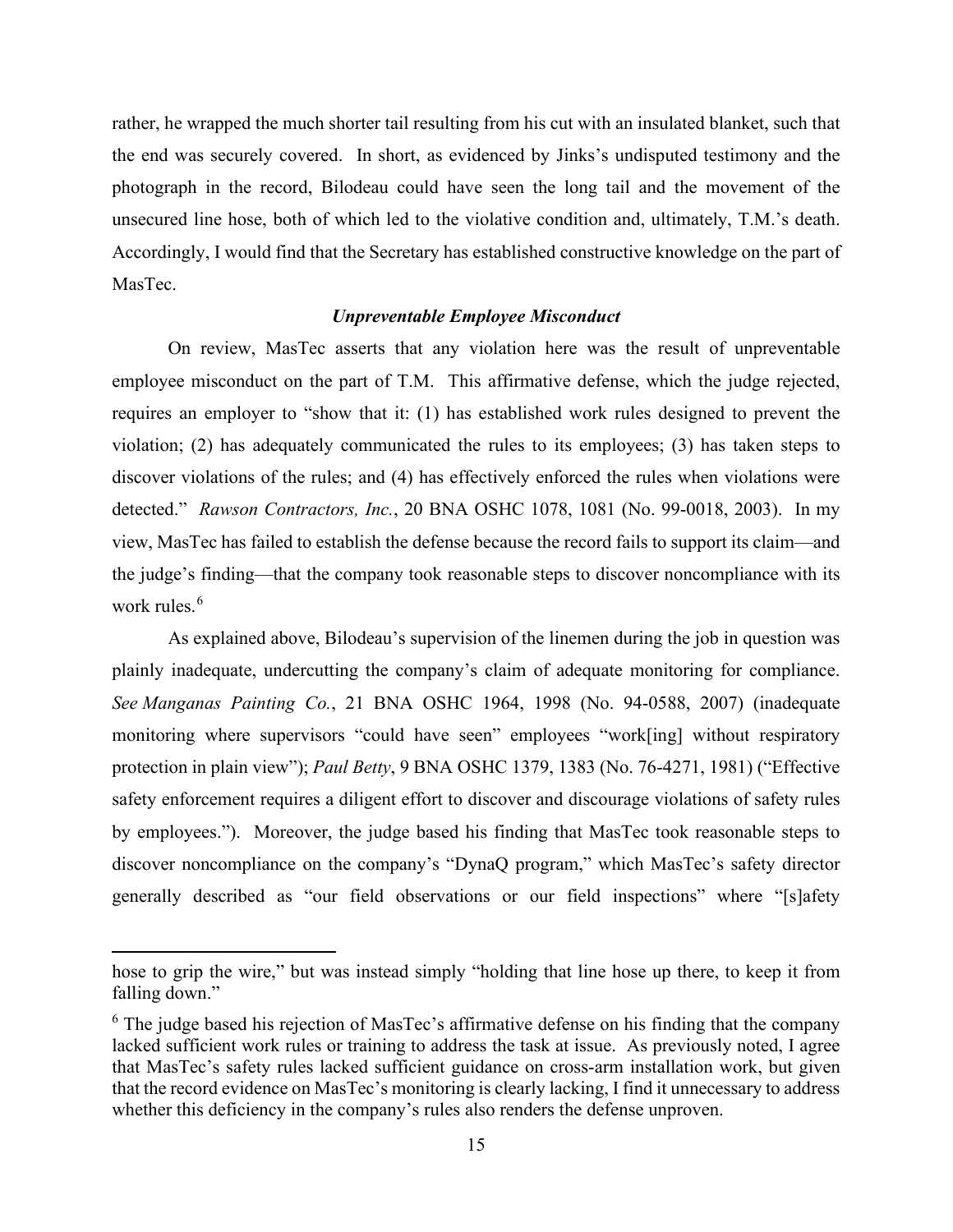professionals, supervisors, all the way actually up to our president perform, you know, they'll go out and visit crews and perform safety inspections." But as the judge himself noted, only a "blank checklist . . . was submitted into evidence," and "no examples of completed forms were provided." I agree with the judge's characterization of this "scant" evidence as "troubling." Considering the judge's own skepticism regarding the DynaQ program, coupled with foreman Bilodeau's failure to exercise reasonable diligence on the job in question, I would reject MasTec's UEM defense. *See Am. Sterilizer Co.*, 18 BNA OSHC 1082, 1087 (No. 91-2494, 1997) ("It is not enough that an employer has developed an exemplary safety program on paper," because "the proper focus in employee misconduct cases is on the effectiveness of the employer's implementation of its safety program . . . .") (quoting *Brock v. L.E. Myers Co.*, 818 F.2d 1270, 1277 (6th Cir. 1987)).

In all, given that knowledge is the lone element of the Secretary's case at issue on review, and that MasTec has failed to prove its UEM defense, I would conclude that a violation has been established, and I would affirm Citation 1, Item 1.[7](#page-15-0)

/s/

Dated: March 2, 2021

Cynthia L. Attwood

<span id="page-15-0"></span><sup>&</sup>lt;sup>7</sup> MasTec does not challenge the citation's serious characterization or its \$7,000 proposed penalty, so I would affirm those as well. *See KS Energy Servs., Inc.*, 22 BNA OSHC 1261, 1268 n.11 (No. 06-1416, 2008) (assessing proposed penalty where penalty not in dispute).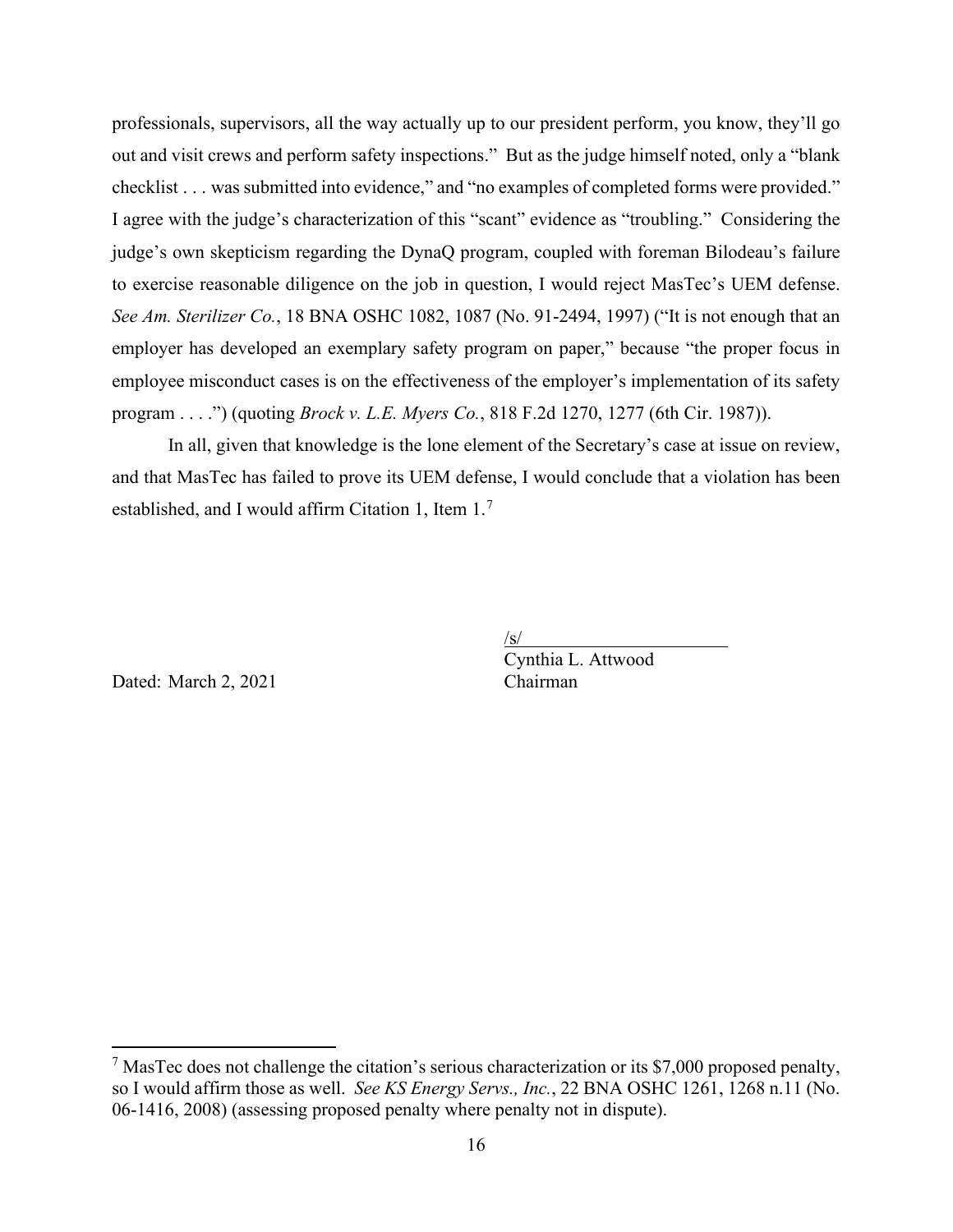Some personal identifiers have been redacted for privacy purposes.



United States of America **OCCUPATIONAL SAFETY AND HEALTH REVIEW COMMISSION** 1120 20th Street, N.W., Ninth Floor Washington, DC 20036-3457

SECRETARY OF LABOR,

Complainant,

MASTEC NORTH AMERICA, INC. dba MASTEC ADVANCED TECHNOLOGIES, INC.,

Respondent.

v. SHRC DOCKET NO. 15-1574

APPEARANCES:

Dane L. Steffenson, Esquire Department of Labor, Office of the Solicitor Atlanta, Georgia For the Secretary

Alana F. Genderson, Esquire, Washington, D.C. Jason S. Mills, Esquire, Los Angeles, California Morgan, Lewis & Bockius LLP For Respondent

BEFORE:

Dennis L. Phillips Administrative Law Judge

## **DECISION AND ORDER**

This proceeding is before the Occupational Safety and Health Review Commission (the

Commission) pursuant to § 10(c) of the Occupational Safety and Health Act of 1970, 29 U.S.C. §

659(c) (the Act). On March 10, 2015, employees of MasTec North America, Inc. dba MasTec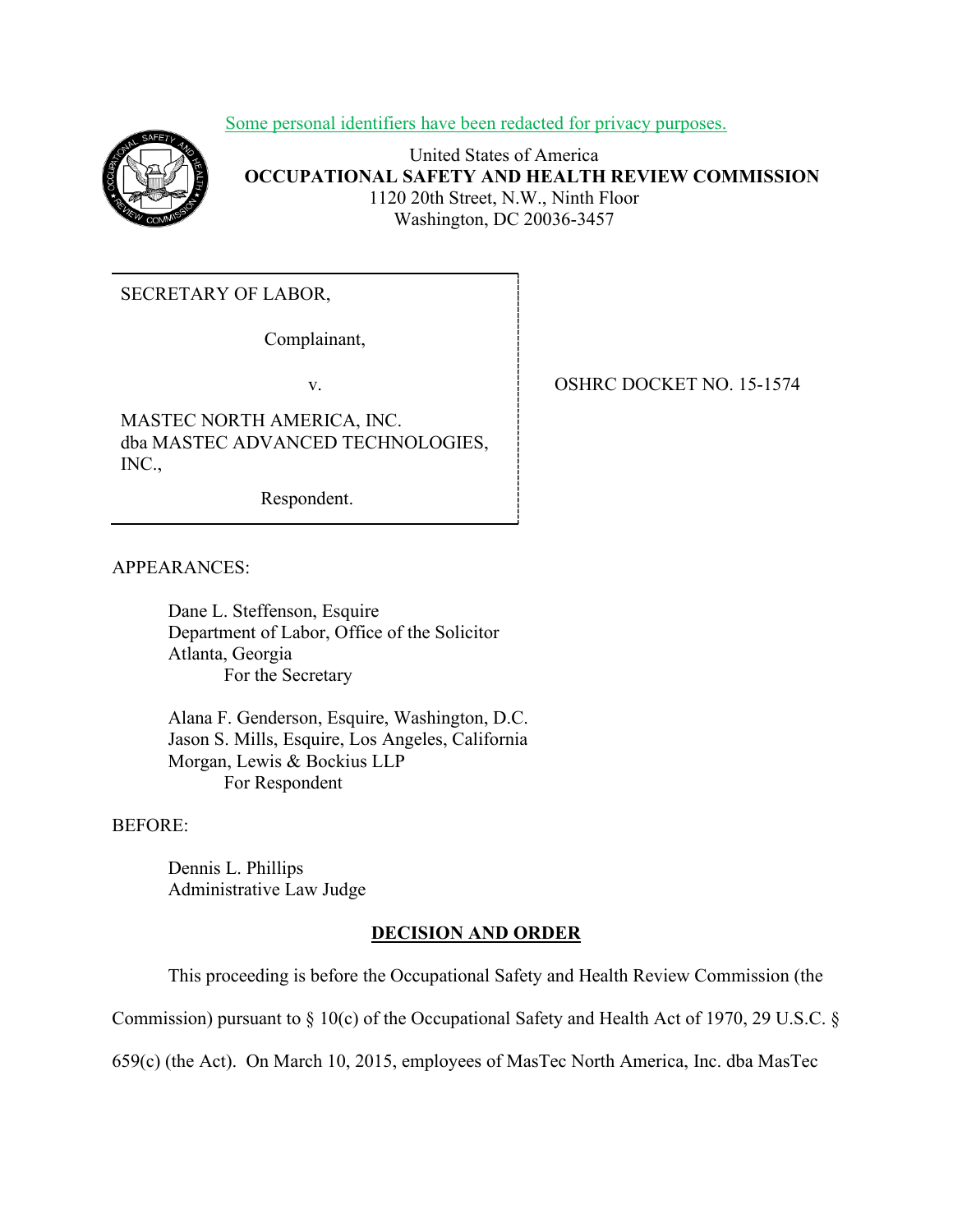Advanced Technologies, Inc. (MasTec) were moving energized power lines (also referred to as phases, wires, lines, or conductors) from 45-foot wooden poles to new weather-resistant 50-foot tall concrete poles as part of a project to improve power distribution in Merritt Island, Florida for Florida Power & Light (FP&L). While engaged in moving the energized lines at Pole 65, 3210 South Tropical Trail, Merritt Island, Florida (worksite, work site, or job site), MasTec employee [redacted] was electrocuted and died at the worksite.

On March 11, 2015, Occupational Safety and Health Administration (OSHA) Compliance Officer (CO or CSHO) Luis Cebollero inspected the worksite. On September 8, 2015, OSHA issued a citation and notification of penalty (Citation) to MasTec. The Citation alleged one serious violation of OSHA's power generation and distribution construction standard for a total proposed penalty of \$7,000. MasTec timely contested the Citation. A two-day trial was held in Orlando, Florida on December 14-15, 2016. Post-trial briefs were filed by both parties; a reply brief was filed by Respondent.

#### **Jurisdiction**

Based upon the record, the Court finds Respondent, at all relevant times, was engaged in a business affecting commerce and was an employer within the meaning of sections 3(3) and 3(5) of the Act, 29 U.S.C.  $\S\S 652(3)$  and  $(5)$ .<sup>[1](#page-17-0)</sup> (Answer at  $\P\P$ I-III). The Court finds the Commission has jurisdiction over the parties and subject matter in this case.

#### **Admitted Facts**

The parties submitted and stipulated to the following admitted facts (AF):

1. MasTec workers conducted work at South Tropical Trail for MasTec's client Florida Power & Light ("FPL", "FP&L" or "customer") on a project to remove

<span id="page-17-0"></span> $<sup>1</sup>$  The parties do not dispute the Commission's jurisdiction or that Respondent is an employer within the meaning of</sup> the Act. (Joint Pre-Hearing Statement (JPHS), p. 9).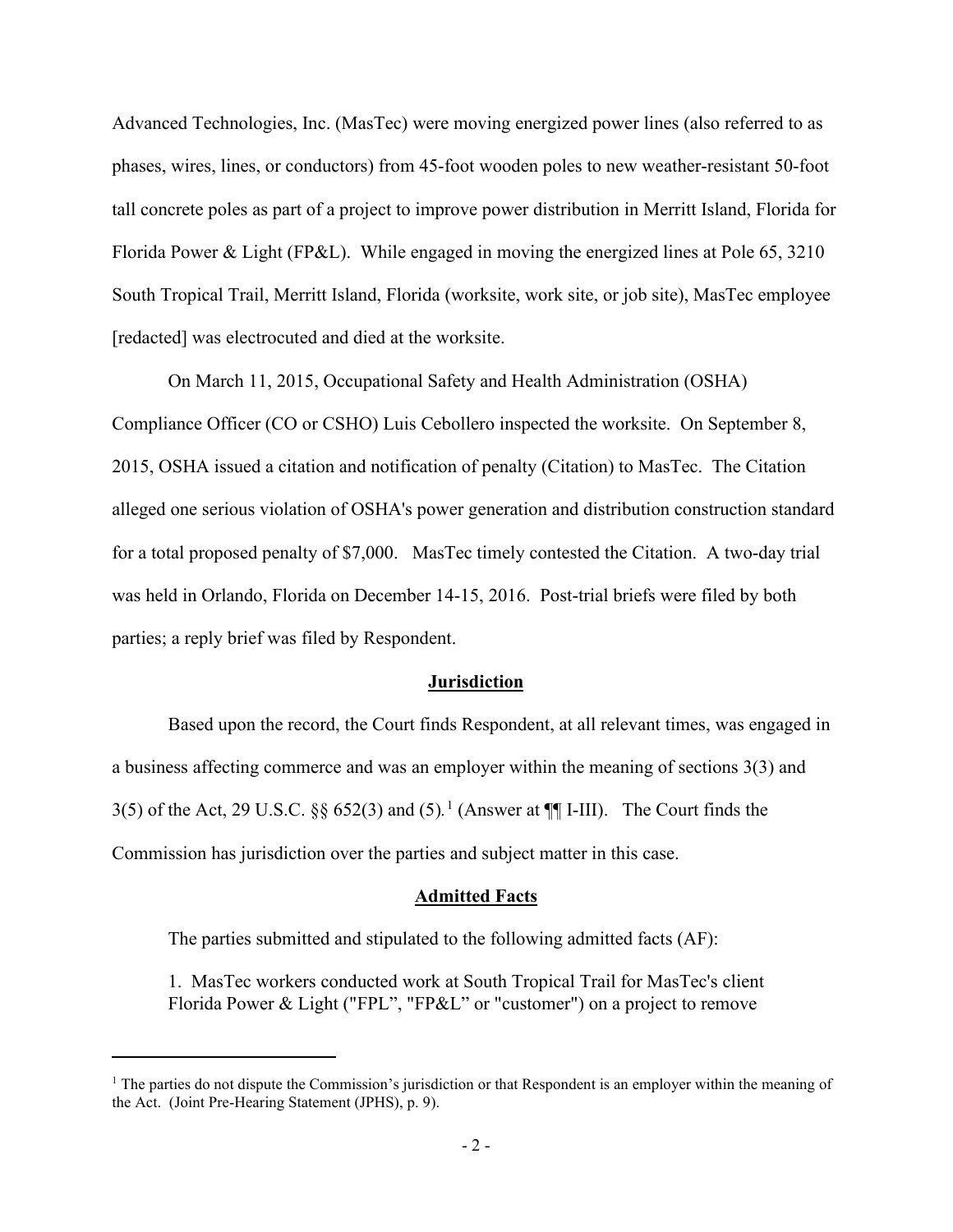45-foot tall wooden poles and replace them with new 50-foot tall concrete weather resistant poles.

[2](#page-18-0). The worksite was Pole 65 located near  $[3210]^2$  S. Tropical Trail, Merritt Island, Florida.

3. The incident occurred on March 10, 2015.

4. On March 10, 2015 the MasTec work crew was transferring hardware, equipment and conductor from wood poles onto taller adjacent concrete poles and/or installing new hardware, equipment and spliced conductors onto the concrete poles where required.

5. On March 10, 2015, MasTec USG employed more than 250 employees.

6. The following MasTec employees worked on March 10, 2016 [sic][3](#page-18-1) at the worksite at the time of the incident: [redacted] (Lineman 1), Jonathan Jinks (Lineman 2), Ed Bilodeau (Foreman), David Peterson (Groundman), Brian Caddell (Groundman), Franklin McCray (Apprentice).

7. All work ceased as soon as the incident occurred. None of the workers in the original crew continued to work after the incident. Immediately following the incident 911 was called. The Brevard County Sheriff Department closed the street and conducted an investigation shortly thereafter. The same day, to avoid safety and power issues in the neighborhood after the site was cleared by the Brevard County Sheriff Department, a second MasTec crew who was working nearby went to the worksite to restore power to the area. Jason Spicer, Thomas Bryant, Cody Rudd, Doyle Surritte, Tyler Langston, and Curt Williams were all members of the second MasTec crew.

8. Aside from CSHO Cebollero, no other CSHOs or other employees [sic] representatives or agents of OSHA visited the worksite.

9. CSHO Cebollero did not personally observe any MasTec employee(s) conducting work on or near Pole 65.

10. On August 3, 2015, OSHA Tampa Area Director Les Grove and OSHA Tampa Assistant Area Director Erin Sanchez interviewed a witness regarding the incident via telephone.

*Voltage Onsite and Tools and Equipment Used*

<span id="page-18-0"></span><sup>&</sup>lt;sup>2</sup> At trial, the parties agreed to modify AF No. 2 to reflect the correct street address of 3210 S. Tropical Trail. (Tr. 44).

<span id="page-18-1"></span><sup>&</sup>lt;sup>3</sup> The Court rejects AF No. 3 to the extent it states the year 2016, and instead finds the employer worked on March 10, 2015.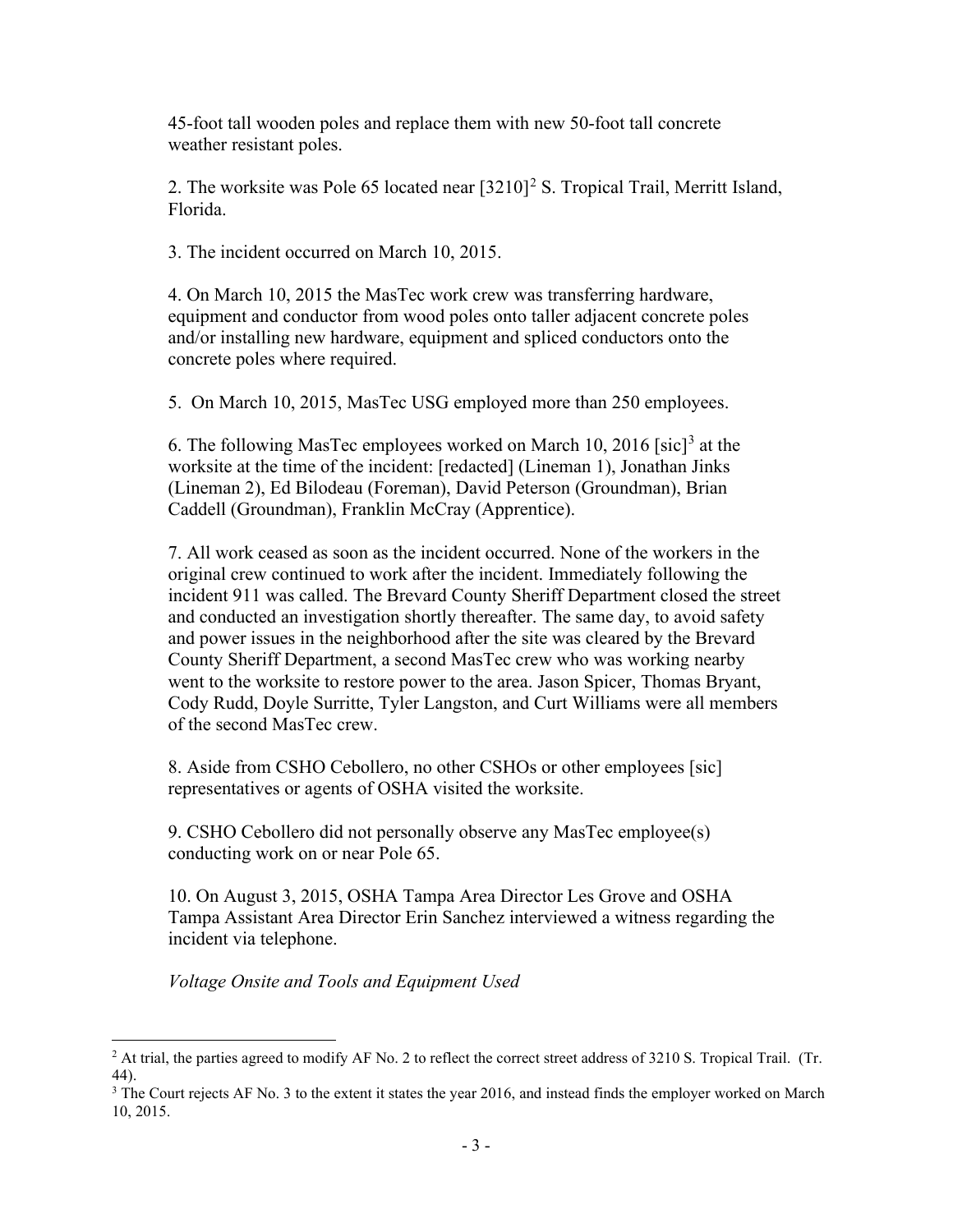11. The distribution lines on the pole at issue had an electrical voltage of 7,620 volts phase-to-ground system and 13,200 volts phase-to-phase system.

12. On the day of the incident the following tools and equipment were used by MasTec workers at the worksite:

a. Class III rubber protective gloves (with leather protectors) and rubber protective line hoses

b. Class II rubber protective sleeves

c. Class IV rubber protective blankets

d. Plastic/non-conductive pole guards (yellow plastic)

e. Line hoists with insulated handles (also known as ''hot hoists")

f. Fiberglass link (also known as "link stick"), providing a barrier between

the two ends of the line hoist and the conductor.

g. Fall protection harnesses

h. Composite or steel-toe work boots

i. Hard hats

j. Safety glasses

k. Fire resistant ("FR") clothing, including the upper (shirt) and lower (pants).

l. Rubber blanket clips (also referred to as "clothes pins")

m. Non-conductive collar rope

n. Black electrical tape.

## *Description of Incident*

13. Work was being performed on the middle phase that was in the process of being connected to the concrete pole. Previously, the middle phase was connected to the wooden pole.

14. The road-side phase and field-side phase remained attached to the wooden pole at the time of the incident.

15. Linemen Jonathan Jinks and [redacted] used equipment to cover most energized parts throughout the worksite.

a. Equipment used on site was inspected prior to use.

b. Although work was not being performed on the field-side and road-side phases, Class IV rubber protective blankets were installed on the field-side and road-side phases with rubber blanket clips.

c. A Class III line hose was placed over the end of the middle phase where work was being conducted. On one side of the line hose, a hot hoist was attached to the conductor, which acted as a bumper against which the line hose could not move past (note: the exact measurement of the hot hoist from the conductor or end of the line hose is disputed). Non-conductive collar rope was wrapped around the line hose on the other end. Black electrical tape then was wrapped around the rope, the line hose and blue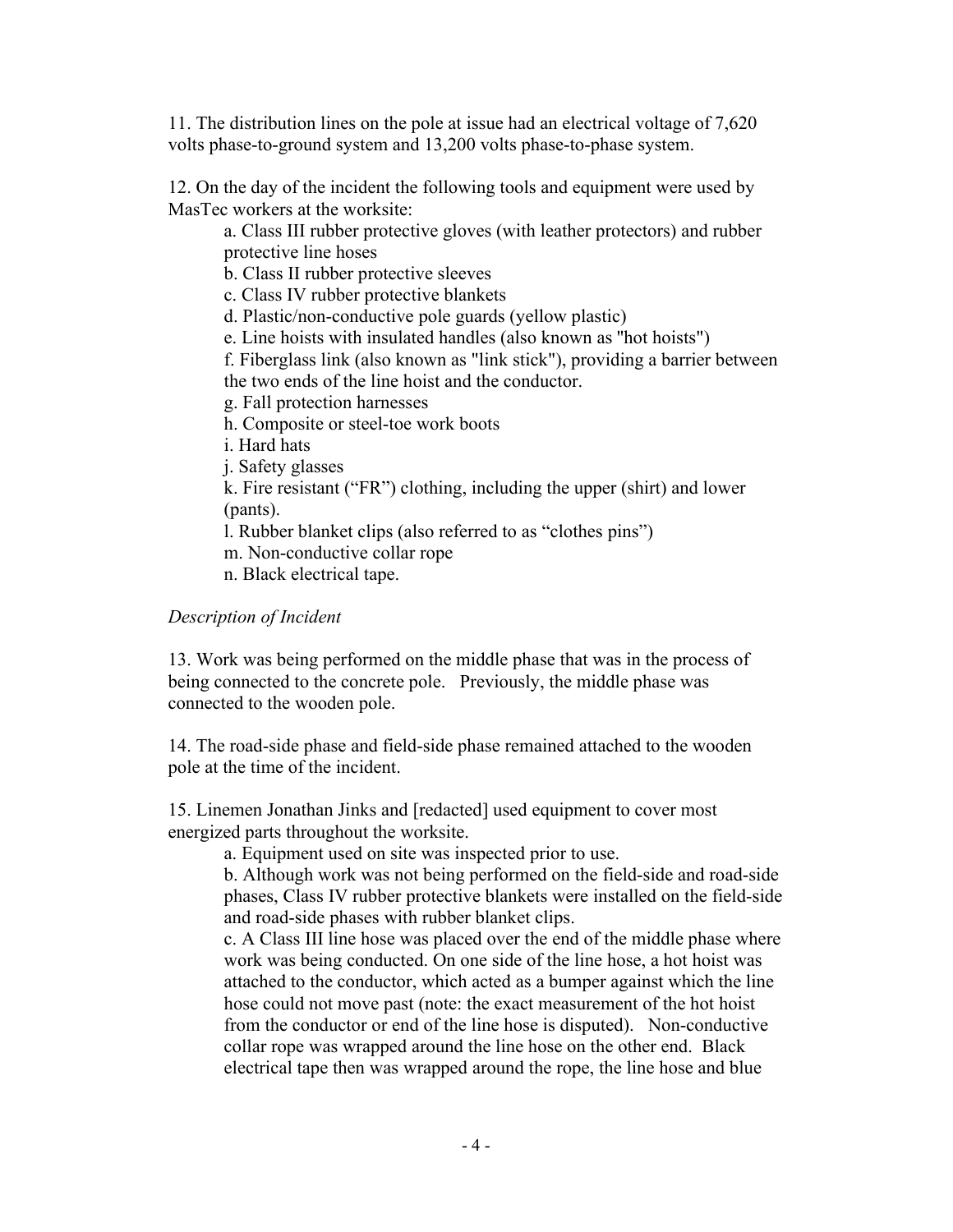hot hoist webbing. It is unknown whether the black electrical tape was sticky side down or sticky side up.

16. Self-securing cable and line hose "end caps" are not available in the industry for overhead distribution lines.

17. At all relevant times on the day of the incident, both Jonathan Jinks and [redacted] wore Class III rubber protective gloves with leather protectors, Class II rubber protective sleeves, and other personal protective equipment such as composite or steel-toe work boots, hard hats, safety glasses, and fall protection harnesses.

18. Working in an elevated bucket of a bucket truck, Lineman Jonathan Jinks secured the energized middle phase into a jib hoist. Then, controlling the jib hoist from his bucket, Jonathan Jinks lifted the middle phase up and away from the work area. This increased the distance between the cross-arm of the concrete pole that Lineman [redacted] was installing and these energized parts.

19. [redacted]'s work installing the cross-arm to the concrete pole also was performed from a bucket of a bucket truck in an elevated position. For the vast majority of [redacted]'s work installing the cross-arm, the middle phase conductor was held up and away in the jib hoist by Jonathan Jinks.

20. Although the exact distance between the energized middle phase and [redacted] is not known, while the lines were held up and away in the jib hoist by Jonathan Jinks, the distance was several feet (beyond the MAD).

21. No measurements were taken regarding the position of the middle phase conductor within the line hose while the middle phase was lifted up and away in the jib hoist.

22. When [redacted] was almost finished installing the cross-arm, [redacted] instructed Jonathan Jinks to lower the middle phase on to the cross arm and to go retrieve a piece of equipment.

23. Jonathan Jinks lowered the middle phase onto the cross-arm. Jonathan Jinks started to boom away to retrieve the equipment.

24. [redacted] reached out of his bucket over the cross arm to tighten the cross arm bolts on the other side of the concrete pole as part of the process of installing the cross-arm to the concrete pole. [redacted] was working on the south side of the concrete pole (on the same side as the hot hoist) at this time.

25. Wounds on [redacted]'s body indicate that an energized part came into contact or close enough to cause an arc with his back at the same moment when [redacted]' s front touched a part of the cross arm that acted as a ground.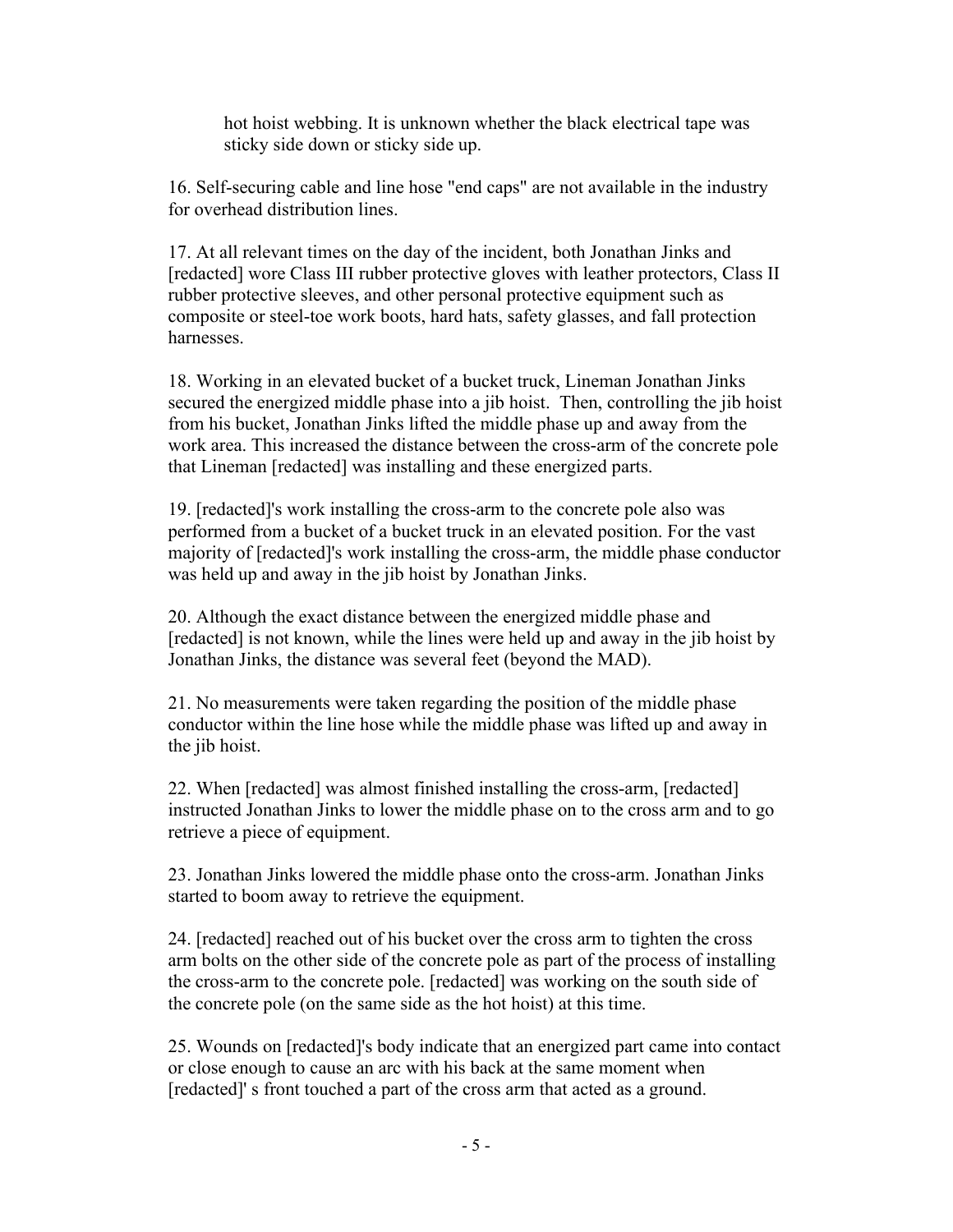26. Foreman Ed Bilodeau was watching the work being performed from the ground. Mr. Bilodeau was looking down at the exact moment of the electrocution.

27. No known eye witnesses saw the moment of the electrocution.

28. [redacted] died shortly thereafter.

# *Pre-Job Briefings*

29. "Cover up!! Cover up!! Cover up!!" was written on a pre-job briefing, which was signed by all employees, including [redacted] and Jonathan Jinks.

30. On the pre-job briefing on the day of the incident, Foreman Ed Bilodeau wrote to "'watch phase to phase & phase to ground clearances M.A.D." The pre-job briefing was signed by all employees, including [redacted] and Jonathan Jinks. The same pre-job briefing also noted the MAD and checked boxes for installing protective barriers and defenses. Rubber gloves and sleeves were noted as inspected, and cover-up and PPE were checked as required. The phrase ''Gloves and sleeves cradle to cradle'' was underlined three times on the pre-job briefing page.

## *Training & Work Rules*

31. MasTec policy requires employees to wear appropriately rated gloves and sleeves "cradle to cradle" while working near energized parts.

32. The qualified observer, Edward Bilodeau, underwent an OSHA 10 hour construction course focused on electrical safety on March 19, 2008. He also received training on Basic Overhead, Line Installation and underwent MasTec's Introduction to Safety Courses on Electrical Safety Awareness and Electrical PPE. Edward Bilodeau previously completed the 10 hour electrical safety course developed by industry and OSHA through the OSHA Strategic Partnership on Electrical Transmission and Distribution ("ET&D").

33. [redacted], who completed MasTec's Introduction to Safety Courses on Electrical Safety Awareness and Electrical PPE, was provided training on how to avoid electrical hazards while working near electrical parts. [redacted] received specific training on line installation and removal with regard to electrical safety and answered questions to confirm his substantive understanding. MasTec also assessed [redacted] for electrical knowledge and competency.

# *Discipline and Self-Inspections*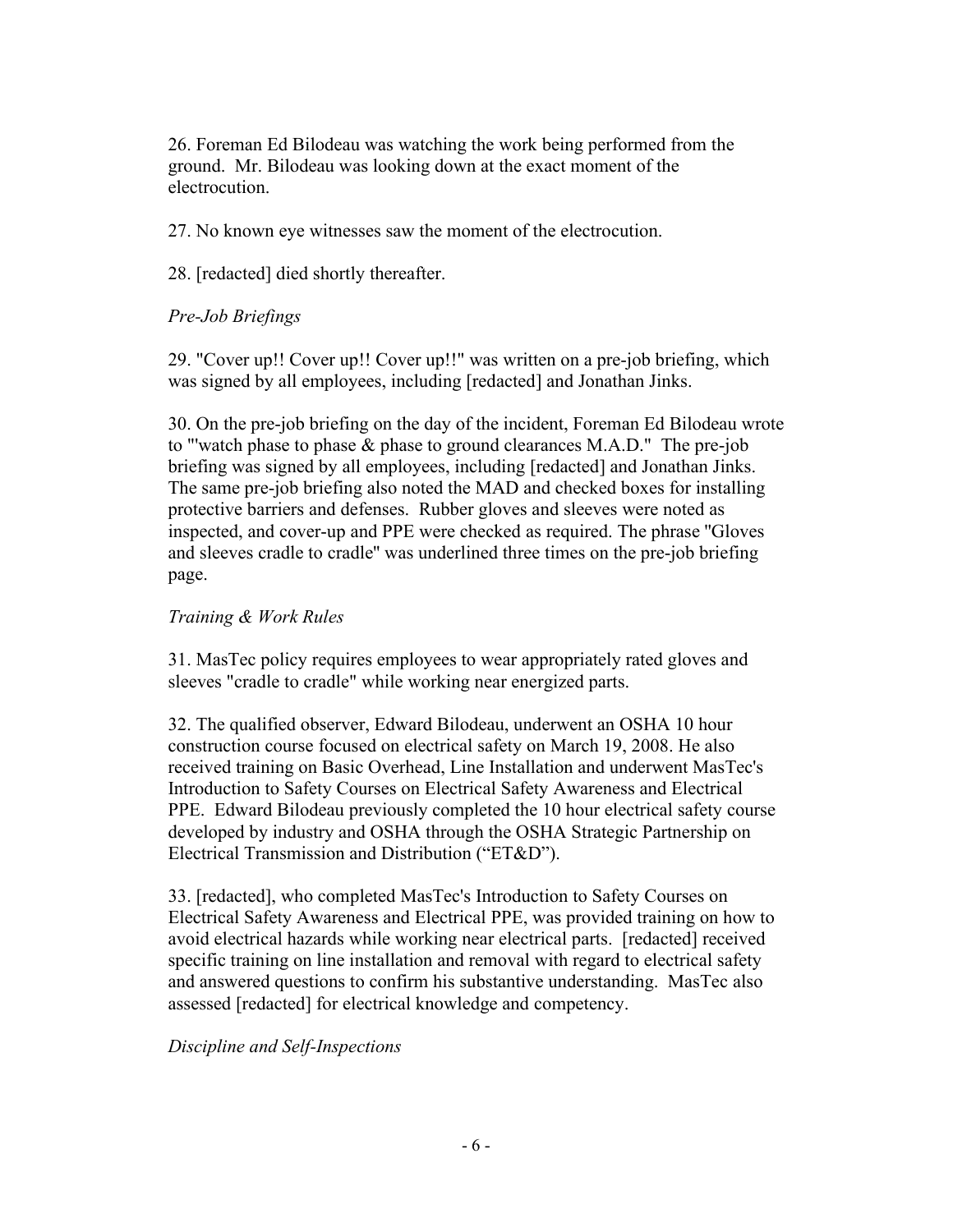34. MasTec's Safety and Health Inspection program (referred to as "DynaQ") specifically covers electrical distribution topics. DynaQ audits provide the opportunity to coach and discipline on electrical distribution work rules, in order to ensure that they are consistently followed.

*OSHA Strategic Partnership with the Electrical Transmission and Distribution Construction Contractors, the IBEW and Trade Associations ("ET&D Partnership")*

35. MasTec is one of thirteen signatories of the ET&D Partnership, along with the International Brotherhood of Electrical Workers (IBEW) and others.

36. According to OSHA' s website on the ET&D Partnership, partnership Goals include the following:

a. Develop recommended Best Practices to reduce the number of fatalities, injuries and illnesses that directly correspond to the identified causes, as well as any other significant hazards identified by the Partnership. b. Ensure that the Industry Partners' employees are effectively trained to utilize the established Best Practices.

c. Effectively communicate safety and health Best Practices, and other useful safety and health information, within the Industry.

(JPHS, pp. 10-16; Tr. 44-45).

#### **Relevant Testimony**

Three witnesses testified at the hearing: Jonathan Jinks, former lineman for MasTec,

Jarrett Quoyle, MasTec's Director of Safety and Health, and OSHA CO Luis Cebollero, Jr.<sup>[4](#page-22-0)</sup>

Mr. Jinks was working at pole top with lead lineman [redacted] when the accident

occurred. He testified regarding his work and training experience at MasTec and what occurred

at the worksite the day of the accident. (Tr. 79-260). Mr. Quoyle was not at the accident site;

however, he investigated the accident for MasTec. (Tr. 271-72). Mr. Quoyle testified regarding

what he learned about the accident through his investigation and MasTec's safety program. (Tr.

267-465). CO Cebollero investigated the cause of the accident. He testified about the details of

<span id="page-22-0"></span><sup>4</sup> The Stipulated Testimony of OSHA Area Director (AD) Lesley L. Grove, III, consisting of four pages (Stipulated Testimony of AD Grove), was offered by Respondent and admitted for the sole purpose of impeaching Mr. Jinks without objection. (Tr. 519; Stipulated Testimony of AD Grove).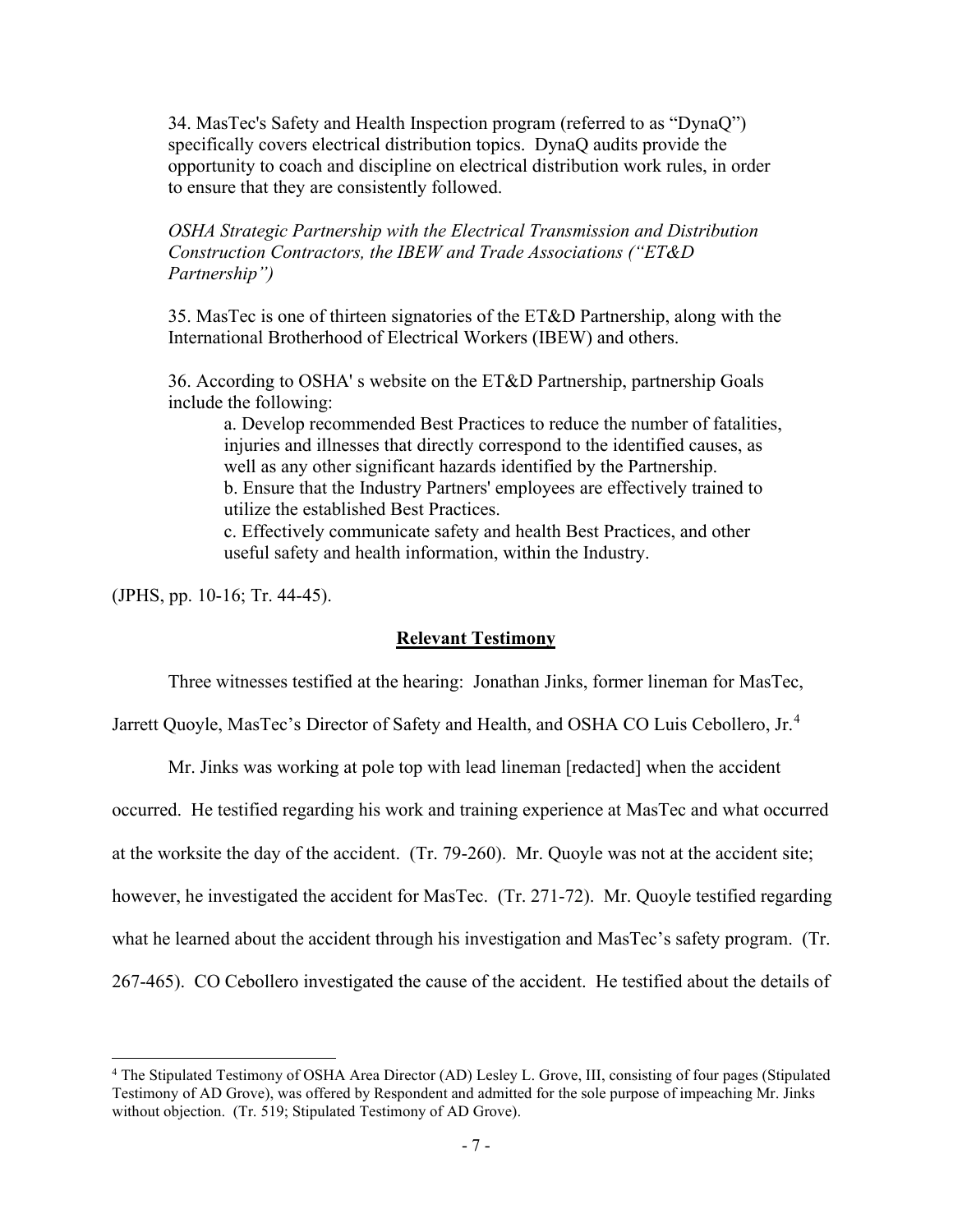the investigation, what he learned, and the basis for the Citation and penalty issued to MasTec. (Tr. 466-99).

## *Jonathan Jinks*

Jonathan Jinks has worked in the electrical industry building overhead powerlines at ten different companies for 20 years with 19 years of experience as a lineman from a bucket truck. During that time, he often worked with a second person who was also in a second bucket. (Tr. 81, 85-86, 175-76). His experience included one year as a foreman supervising fourteen linemen primarily performing distribution work on a re-conduct job.<sup>[5](#page-23-0)</sup> (Tr. 86-87). Mr. Jinks was a journeyman lineman in both electrical transmission and electrical distribution. He became a journeyman lineman in overhead transmission in 2000 after four years in an apprenticeship program. He became a journeyman lineman in overhead distribution around 2013.<sup>[6](#page-23-1)</sup> (Tr. 81-83). He said he considers himself a good lineman and takes "a lot of pride and dignity in" being a lineman. He indicated being safe is "definitely" a part of being a lineman "[b]ecause if you're not safe you're, you're not going to be a lineman too long." He testified that "safety is the main thing that Mastec" and most every utility contractor "preaches and teaches." (Tr. 178-79). He explained that the difference between overhead transmission and distribution work is the voltage—overhead transmission is at a higher voltage.<sup>[7](#page-23-2)</sup> (Tr. 83). In transmission, the lines are generally de-energized lines whereas in distribution the lines are generally energized. (Tr. 84- 85).

<span id="page-23-0"></span> $5$  Mr. Jinks testified that: "[r]e-conduct is where you pull a new wire in. You take and set new poles, pull the new wire, changing out new arms, new insulators. Basically, just bringing those lines up to spec. You know, you're breaking out an old line, building the new line." He said it was the same type of work he and [redacted] were doing on March 10, 2015. (Tr. 87).

<span id="page-23-1"></span><sup>6</sup> During his apprenticeship, he learned a lot about safety, personal protective equipment (PPE), and electricity. (Tr. 176-77).<br><sup>7</sup> Mr. Jinks testified that he believed the cut-off for distribution is at 43,000 volts and transmission is above that

<span id="page-23-2"></span>level. (Tr. 83).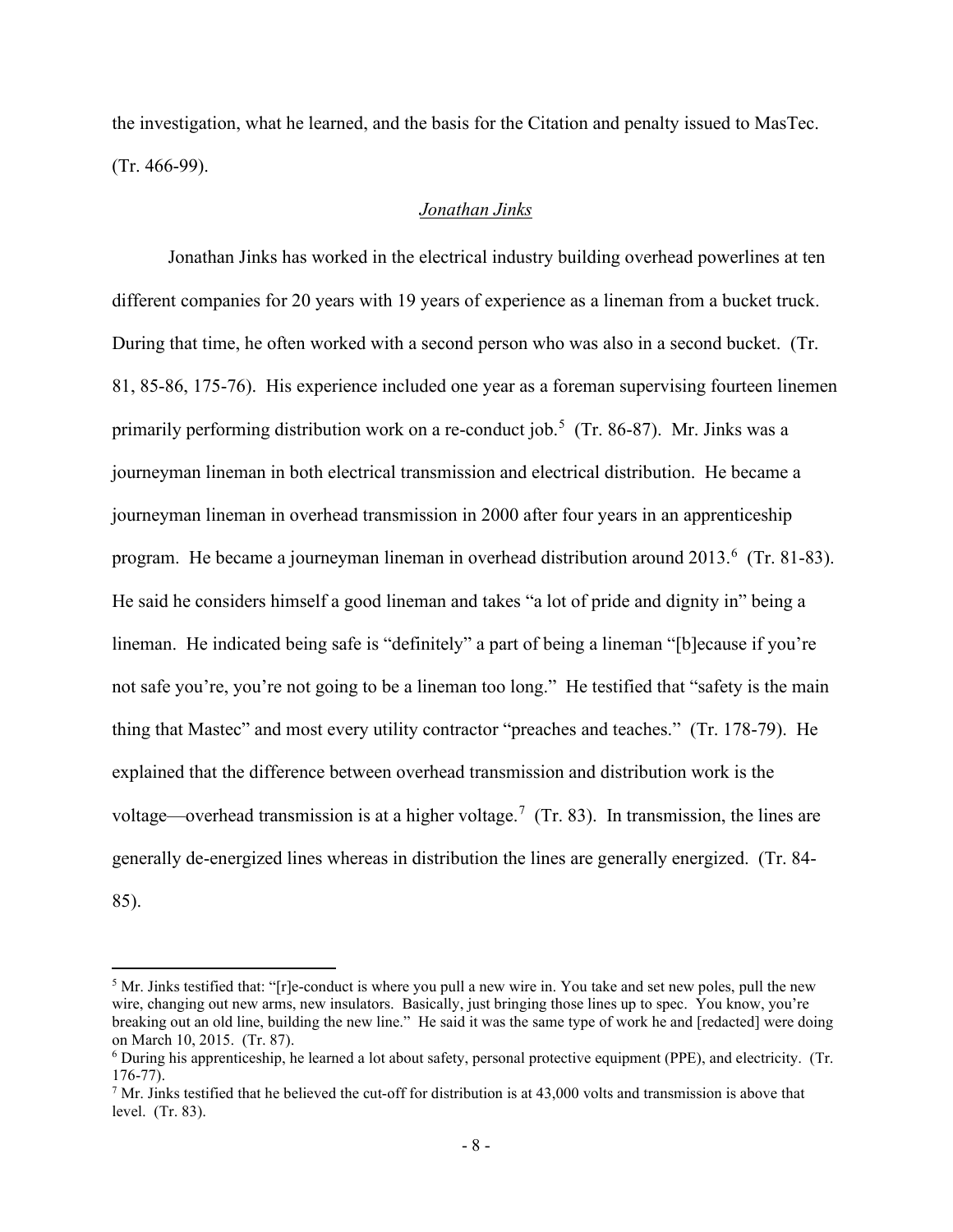From the time he started working for MasTec, about a week to ten days before the accident, Mr. Jinks had been partnered with [redacted] every day, including the day [redacted] was electrocuted.<sup>[8](#page-24-0)</sup> (Tr. 83-84, 88-90). Mr. Jinks testified that they were working on overhead distribution lines that were at 7,620-volt phase-to-ground and 13,200 volts phase-to-phase.<sup>[9](#page-24-1)</sup> (Tr. 84; AF No. 11). [redacted] had told Mr. Jinks that he had been doing line work at MasTec for the past four years, except for a period of eight months when he drove a tow truck elsewhere. (Tr. 91, 97). Mr. Jinks testified that [redacted] had started as a groundman for Foreman Edward Bilodeau. [redacted] had only been working "in the bucket" for a little over a year.<sup>[10](#page-24-2)</sup> (Tr. 90-91). Mr. Jinks said that Foreman Bilodeau designated [redacted] as the lead lineman for all of the jobs Messrs. Jinks and [redacted] worked on during the week to ten days that preceded the accident, including the March 10, 2015 job.<sup>[11](#page-24-3)</sup> He said [redacted] had been "pushed into that position" because a prior lead lineman had just quit MasTec. Mr. Jinks said that [redacted] was still "learning" and needed "somebody's lead to follow." He testified that [redacted] was not working at a journeyman lineman's skill level.<sup>[12](#page-24-4)</sup> He did not know whether [redacted] was a certified journeyman lineman. (Tr. 93-99). Mr. Jinks testified that a lead lineman needed to be a journeyman because you "want somebody that knows the work, all the rules, all the specs. Somebody that's really responsible, very safe." (Tr. 98).

<span id="page-24-0"></span><sup>8</sup> Mr. Jinks worked for MasTec a total of three times on various projects for a total of about one year as a lineman. Mr. Jinks did transmission work on de-energized lines for the two periods of work at MasTec that preceded the

<span id="page-24-1"></span> $9$  MasTec admitted [redacted] was working on or near an electrical voltage of 13,200 volts phase to phase on March 10, 2015. (Ex. 3, Second Supplemental (SS) Responses to RFA No. 11, at 1-2). The parties have also stipulated that the "distribution lines on the pole at issue had an electrical voltage of 7,620 volts phase-to-ground system and 13,200 volts phase-to-phase system." (AF No. 11).

<span id="page-24-2"></span> $10$  Mr. Jinks said he needed to know [redacted]'s level of skill because it is dangerous and "there's no room for mistakes or shortcuts" when working with energized lines. (Tr. 89-93).

<span id="page-24-4"></span><span id="page-24-3"></span><sup>&</sup>lt;sup>11</sup> MasTec's Pre-Job Briefing dated  $3/10/15$ , 7:00 AM, identifies [redacted] as the "Lead Lineman." (JEx. IV, p. 1).  $12$  Mr. Jinks said that when rebuilding a transformer, he observed that [redacted] did not know which lead went where and how to ground the transformer. He said Foreman Bilodeau told him that [redacted] "wasn't, you know, a true journeyman." Mr. Jinks said [redacted] would routinely ask the foreman how to perform even simple tasks that a journeyman lineman should already know how to do. (Tr. 99-100).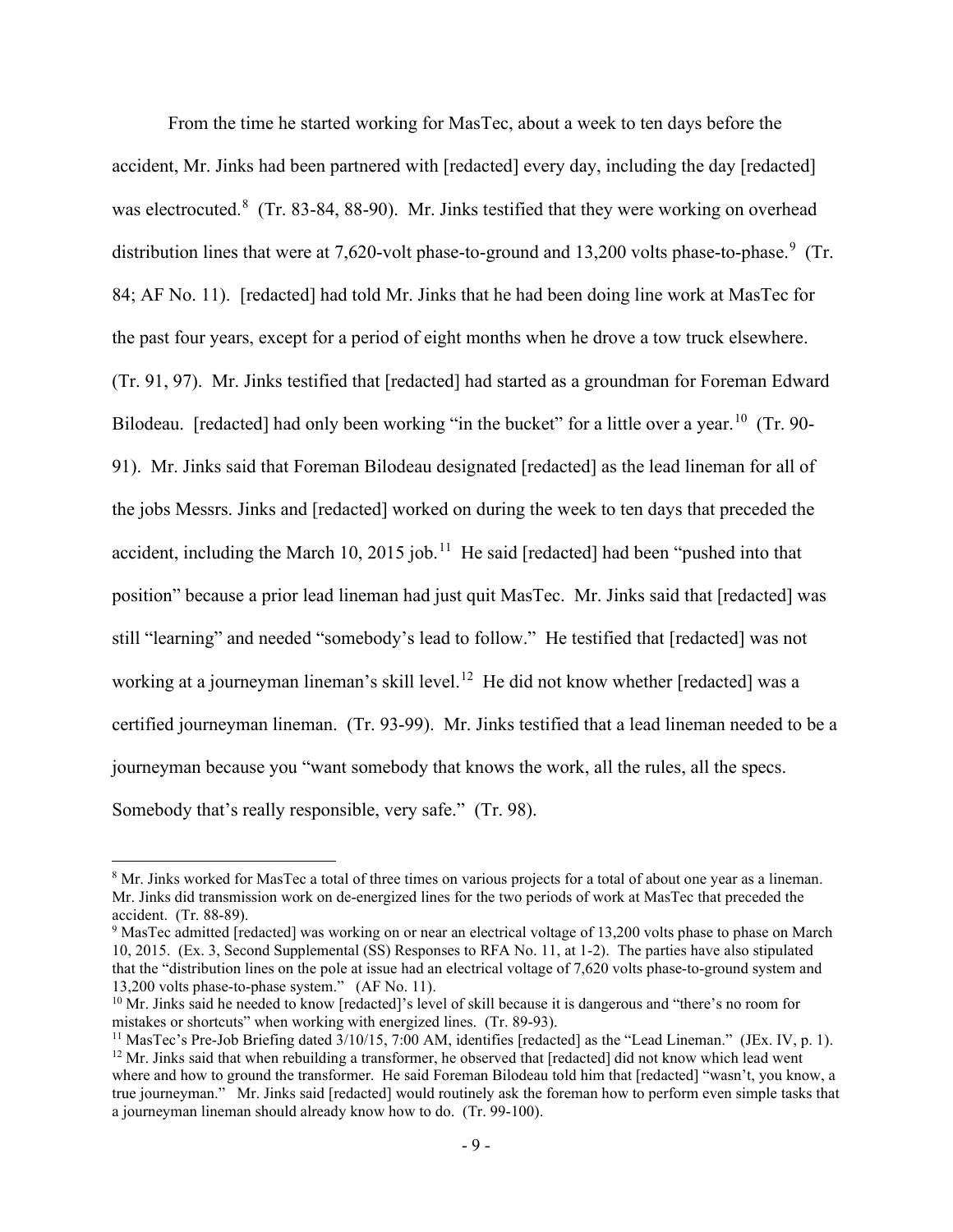Mr. Jinks testified that he and [redacted] had completed roughly ten pole-line transfers moving phases from old to new locations during the days preceding the accident without encountering any problems. He said each pole-line transfer took three to three-and-a-half hours to complete. Mr. Jinks testified that on the morning of Tuesday, March 10, 2015, he and Messrs. Bilodeau and [redacted] performed a job safety analysis  $(ISA)^{13}$  $(ISA)^{13}$  $(ISA)^{13}$  at the work site.<sup>[14](#page-25-1)</sup> They reviewed the hazards and discussed how best to proceed with the job.<sup>15</sup> They discussed the need to work the middle phase first "to keep the phase-to-phase clearance to keep from crossphasing." Mr. Jinks also testified that [redacted] wore his gloves and sleeves at the work site. Their discussion did not address where to cut the overhead lines or how much rubber hose "tail" to leave. Mr. Jinks testified that there were also two other crew members at the work site, one working as an operator and the other as the ground hand or apprentice.<sup>16</sup> (Tr. 95, 104, 155, 179-84, 188-89; JEx. IV, pp. 1-2; Ex. 2, RR RFA No. 8, p. 31).

Mr. Jinks testified that the photographs at JEx. V looked like they were probably taken within an hour of the accident. (Tr. 107). He said the photographs at JEx. V showed the pole he and [redacted] worked on March 10, 2015. He said the pole shown at the left in JEx. V, p. 1, was the existing wooden pole and the pole about eight feet to the right was the new concrete pole that they were going to be transferring the wire over to. He said the concrete pole was five feet higher than the existing wooden pole as shown in the photograph at JEx. V, p.  $2.^{17}$  He stated that

<span id="page-25-1"></span><span id="page-25-0"></span><sup>&</sup>lt;sup>13</sup> Also referred to as a "Pre-Job Briefing" in AF Nos. 29-30. (Tr. 179-80; Joint Exhibit (JEx.) IV).<br><sup>14</sup> He testified that the JSA stated "spotters watch phase to phase and phase to ground clearances, M.A.D." (Tr, 181,

<span id="page-25-2"></span><sup>&</sup>lt;sup>15</sup> Mr. Jinks testified that he regularly participated in daily tool box safety talks on topics, including electrocution and fall hazards. He further said that he completed a three-hour long safety orientation when he started working for MasTec a week or so before the accident. He also recalled completing specific training on pole-top rescue and forklifts while employed at MasTec. (Tr. 104).<br><sup>16</sup> The parties have stipulated as an admitted fact that the crew at the work site on March 10, 2015 consisted of six

<span id="page-25-3"></span>men. (AF No. 6).

<span id="page-25-4"></span> $17$  Mr. Jinks testified that before the accident the phases located at each end of the wooden cross-arm were always secured to the lower cross-arm on the wooden pole. (Tr. 190; AF No. 14).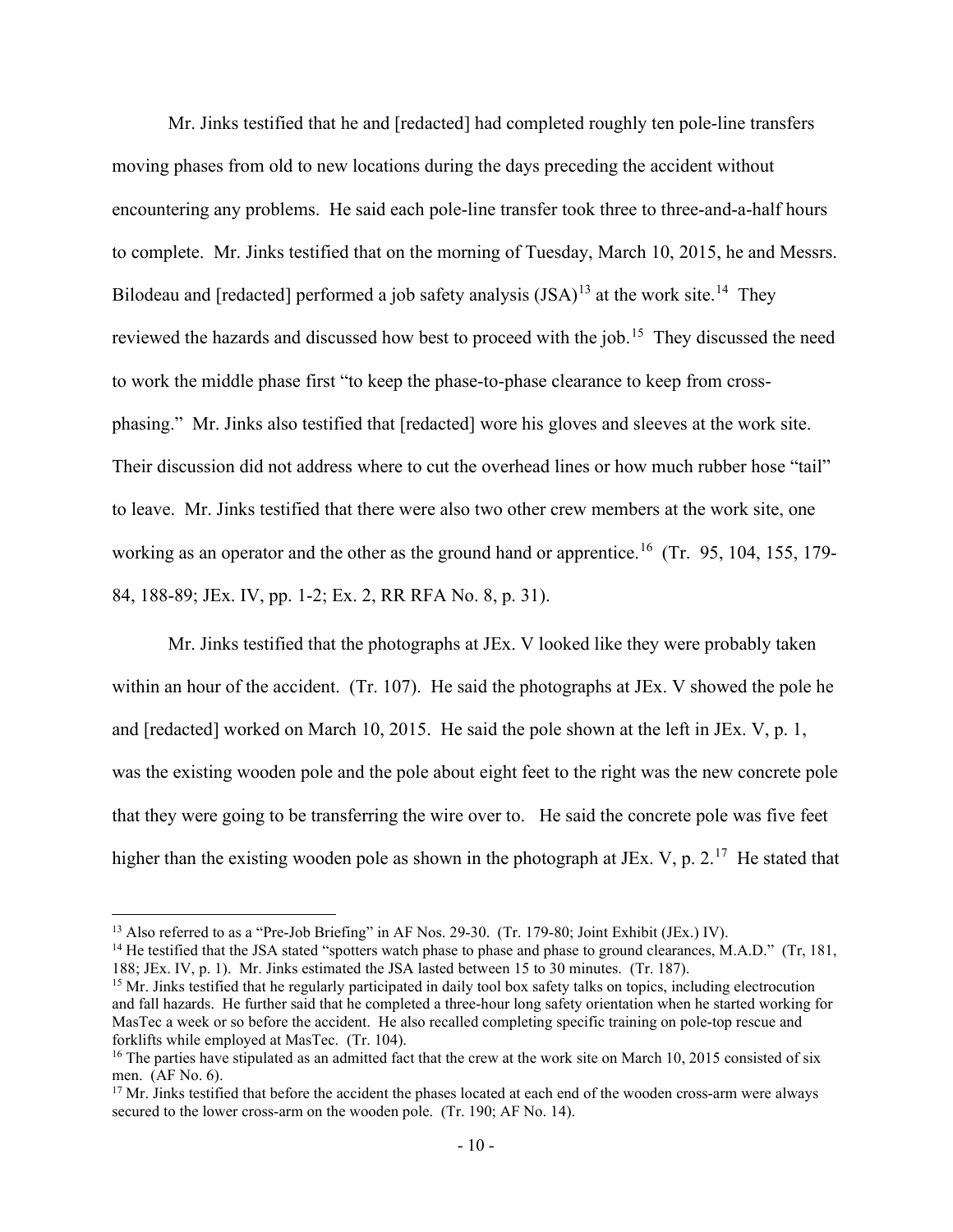the photograph at JEx. V, p. 3, showed the bucket that he was working in, as well as the boom [redacted] used, at the time of the accident.<sup>18</sup> Mr. Jinks testified that the photograph at JEx. V, p. 3, at "A", showed a red jib and winch line, a mechanical arm also known as a jib arm or jib hoist, at the bucket in the forefront and to the right in the photograph.<sup>[19](#page-26-1)</sup> Mr. Jinks said that [redacted]'s boom stood between the two poles. Mr. Jinks was responsible for performing the tasks to the left in the direction of the wooden pole. [redacted] was responsible for performing identical tasks to the right in the direction of the concrete pole. (Tr. 109-11, 129, 143, 191, 258; JEx. V, p. 3, at "B").

Mr. Jinks said the type of work he and [redacted] were performing on March 10, 2015 did not differ from the type of work he had performed while working for other companies in the power line industry. He said the minimum approach distance (MAD) was two-foot, one inch when working on 7,620-volt lines. He also said he needed to make sure that six feet (two arms-length) of any exposed<sup>[20](#page-26-2)</sup> wire was covered (insulated)<sup>[21](#page-26-3)</sup> with line hoses<sup>22</sup> and blankets<sup>[23](#page-26-5)</sup> to deal with touch potential when working with overhead energized or exposed lines. When moving a wire from one pole to another he said an early step required the lineman to cover with line hoses and blankets all three of the lines that were within arms-length, the neutral wire, and any taps that you would go above. The middle power line did not have enough slack in it to be raised up

<span id="page-26-0"></span> $18$  Mr. Jinks said after the accident Respondent was no longer able to use the bucket where [redacted] was at the time of the accident. Instead, Respondent brought in a third bucket to use at the work site, including raising and lowering the line. (Tr. 129-30). The Court finds that Mr. Jinks mistakenly labeled the boom shown at JEx. V, p. 3, at "B", as "[redacted]'s bucket".<br><sup>19</sup> Mr. Jinks testified that the jib and winch line was "used for moving wire, lowering, hanging transformers. It,

<span id="page-26-1"></span>basically, works like a little small mini crane boom to lower and raise objects." (Tr. 109).<br><sup>20</sup> 29 C.F.R. § 1926.968A defines "Exposed ... [as] Not isolated or guarded."

<span id="page-26-2"></span>

<span id="page-26-3"></span><sup>&</sup>lt;sup>21</sup> 29 C.F.R.  $\S$  1926.968A defines "Insulated" as "Separated from other conducting surfaces by a dielectric (including air space) offering a high resistance to the passage of current. NOTE TO THE DEFINITION OF "INSULATED": When any object is said to be insulated, it is understood to be insulated for the conditions to which it normally is subjected. Otherwise, it is, for the purpose of this subpart, uninsulated."

<span id="page-26-4"></span><sup>&</sup>lt;sup>22</sup> A demonstrative photograph of line hose is at Ex. AA, at "F"). (Tr. 394-95, 398).

<span id="page-26-5"></span><sup>&</sup>lt;sup>23</sup> A demonstrative photograph of a blanket is at Ex. W, at "B"). (Tr. 391-92, 398).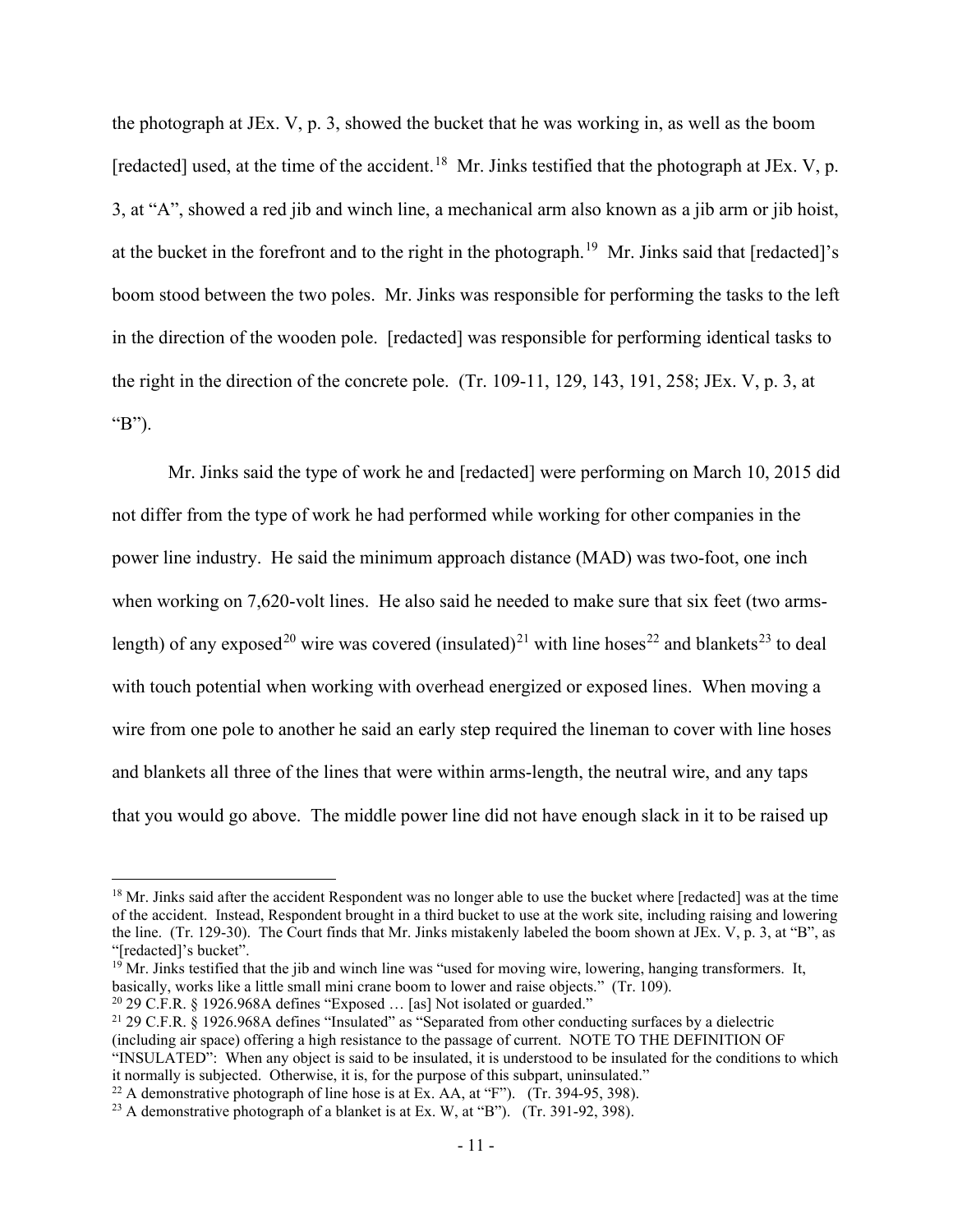intact. They had to cut the middle power line and add in a new section.

Mr. Jinks testified that they needed to "mack it out" which means to use a jumper cable  $24$ to allow electricity to continue to flow around a section of wire being cut out.<sup>[25](#page-27-1)</sup> Mr. Jinks said he and [redacted] attached a fiber stick (also known as a "hot" link, link stick, or fiber link) to serve as an isolation point to prevent electricity from getting to you.<sup>26</sup> They attached two grips<sup>[27](#page-27-3)</sup> and a hot hoist<sup>28</sup> to jack the wire up until it floated.<sup>29</sup> Mr. Jinks then cut a foot on each side of the grip, enough to call a "dead end, automatic sleeve" that sleeves (joins) the two wires together for the piece being added in. He said, "it basically becomes one, one continuous wire thereafter." Mr. Jinks then wrapped a blanket around the wire to provide protection "from any kind of touch potential." (Tr. 111-27, 138, 143, 184; JEx. V, pp. 1-2, Ex. Z; AF 12e-f; R. Br., p. 1). Mr. Jinks testified that he [Mr. Jinks] intended to properly and effectively cover all energized parts as part of the operation so that he [Mr. Jinks] could operate safely. (Tr. 247-48, 257-59).

Mr. Jinks stated that usually the lineman in one bucket attaches the jib and jib line to the phase and raises the phase above the pole so the lineman standing in the other bucket cannot touch the phase and can safely install the cross-arm. He testified that the ground hands handed [redacted] the cross-arm. [redacted] laid the cross-arm across his bucket. [redacted] raised his

<span id="page-27-1"></span><span id="page-27-0"></span>

<sup>&</sup>lt;sup>24</sup> A photograph of a mechanical jumper is at Ex. Y, at "D". (Tr. 392-93).<br><sup>25</sup> Mr. Jinks also referred to a "mack" line as a "four aught cooper ground" or a "grounding chain." (Tr. 122-23; JEx. V, p. 1, at "F"). The actual "mack" line was energized and is shown laying above and across the cross-arm at photograph JEx. V, p. 4, at "C". (Tr. 135, 139). The "mack" line was insulated with a "coated four-aught ground." Mr. Jinks testified that there are times when laying the mack line across a still or wood cross-arm, a lineman would actually put a line hose or blanket over the mack line for extra protection because the mack line's insulation may get damaged through use. He said "[b]ut on a fiberglass arm it's, you're pretty safe on that." (Tr. 139-40). <sup>26</sup> The fiber stick is shown at photograph JEx. V, p. 4, at "F". (Tr. 138).

<span id="page-27-3"></span><span id="page-27-2"></span><sup>&</sup>lt;sup>27</sup> "Grips" are shown at JEx. V, p. 1, at "D". (Tr. 122-23). A demonstrative photograph of a grip is at JEx. V, at "A". (Tr. 389-90, 398).

<span id="page-27-4"></span><sup>&</sup>lt;sup>28</sup> The "hot hoist" is shown at JEx. V, p. 1, at "E". (Tr. 123). The non-energized "hot hoist" nylon strap is shown at JEx. V, p. 4, at "E". (Tr. 138-40). A demonstrative photograph of a "hot hoist" is at Ex. BB, at "G". (Tr. 395, 398).

<span id="page-27-5"></span><sup>&</sup>lt;sup>29</sup> Mr. Jinks also called this "breaking the load to go slack where it's attached so you can cut it out there." (Tr. 122). Mr. Jinks testified that he wanted to cut the wire about a foot in front of the grip so that he could add a ten to twelveinch automatic sleeve and not have excess wire hanging. He said FP&L requires the sleeve to be six to eight feet away from the cross-arm. (Tr. 124-25).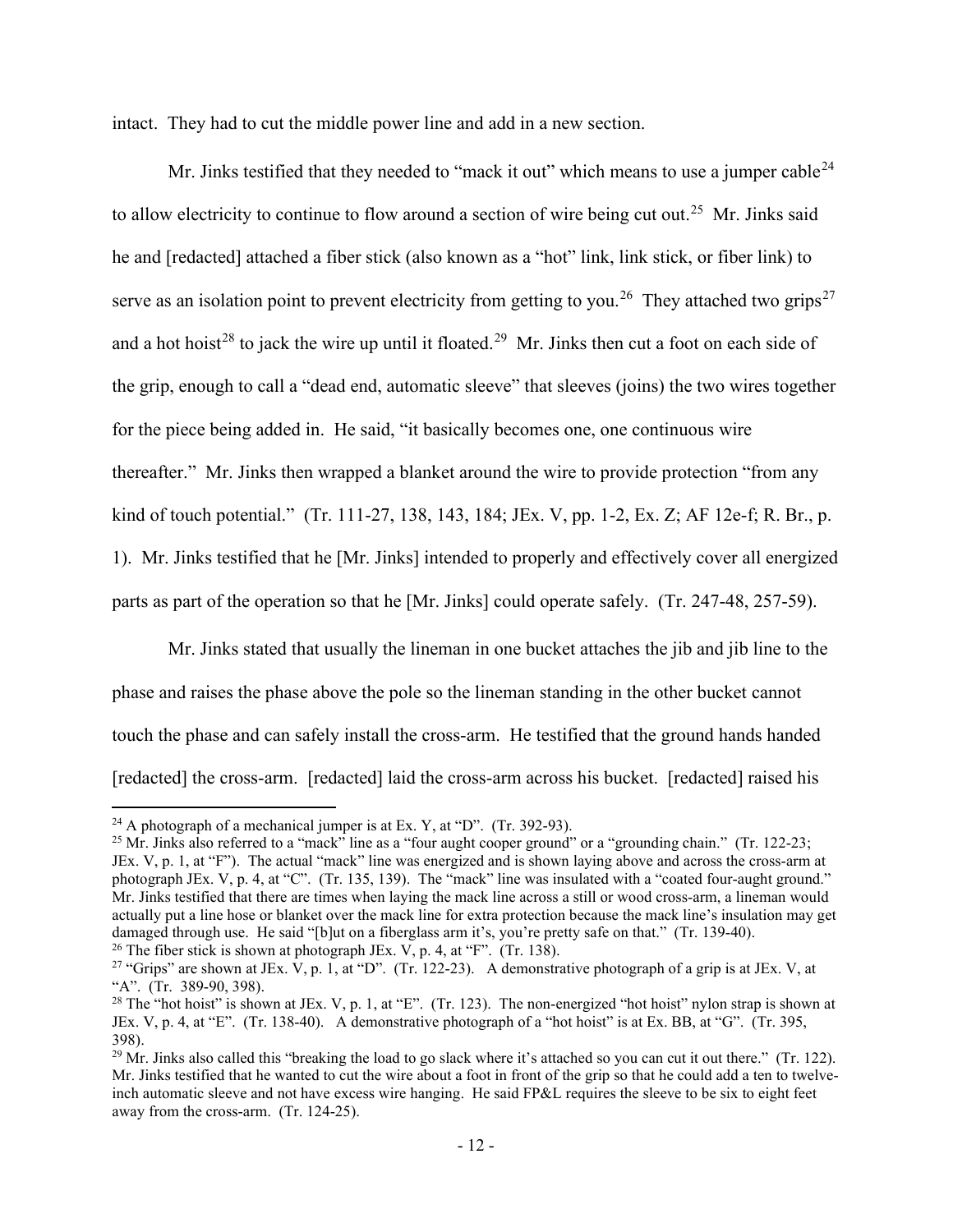bucket and used the bucket to align the cross-arm with the concrete pole. Mr. Jinks said the cross-arm, with a factory affixed plate, is installed with top and bottom 14-inch bolts that run through the plate and the pole. After sliding the cross-arm onto the pole, a lineman installs one side with a flat washer and a nut and then a nut on the back side at the top and then does the same at the bottom bolt. Insulators are then added to the cross-arm either while the phase is being held up, or the phase is tied to the cross-arm so that it cannot move and stays a safe distance from either phase-to-phase contact or contact with a ground. If the lineman lowers the phase down to the cross-arm to install insulators, he uses blankets, "rubber goods," or hoses to insulate the phase line. (Tr. 127-32, 223-26; JEx. V, p. 3, at "A").

Mr. Jinks testified that, before the accident, [redacted] performed the same tasks on the concrete pole as he (Mr. Jinks) did on the wooden pole, except [redacted] used a rubber hose on the existing wire that he cut, and Mr. Jinks used a rubber blanket because he only had a foot of wire sticking out past his grip.<sup>30</sup> He said the rubber line hoses shown in the photograph at JEx. V, p. 4, were around four to six feet long; too long for a four-foot length of wire.<sup>31</sup> Mr. Jinks said that if [redacted] had cut his wire a foot in front of his grip he would have been about fiveand-a-half to six feet away from the concrete pole, which would give him plenty of clearance to safely do his work. (Tr. 143-45, 221-22). Mr. Jinks testified that the energized conductor wire, about an inch from the end of the rubber line hose, electrocuted [redacted] and the bolt on the cross-arm made contact from phase-to-ground.<sup>32</sup> He said it was "obvious" what had happened because the line inside the rubber hose and the bolt were the two points where contact was

<span id="page-28-0"></span> $30$  Mr. Jinks testified that just before the accident both he and [redacted] were working above the concrete pole's cross-arm with Mr. Jinks positioned on one side of the cross-arm and [redacted] on the other side. (Tr.  $31$  Mr. Jinks said a half-inch to  $\frac{3}{4}$  inch wire slides easily into a rubber line hose since its opening is an inch to an inch and a half. (Tr. 154).

<span id="page-28-2"></span><span id="page-28-1"></span> $32$  To protect against electrocution, Mr. Jinks said "when he leaned over that cross-arm he [[redacted]] should have threw a blanket on it…. He could have threw one of those rubber blankets over that bolt, leaned over that and tightened that bolt up and nothing would have happened to him." (Tr. 159-60).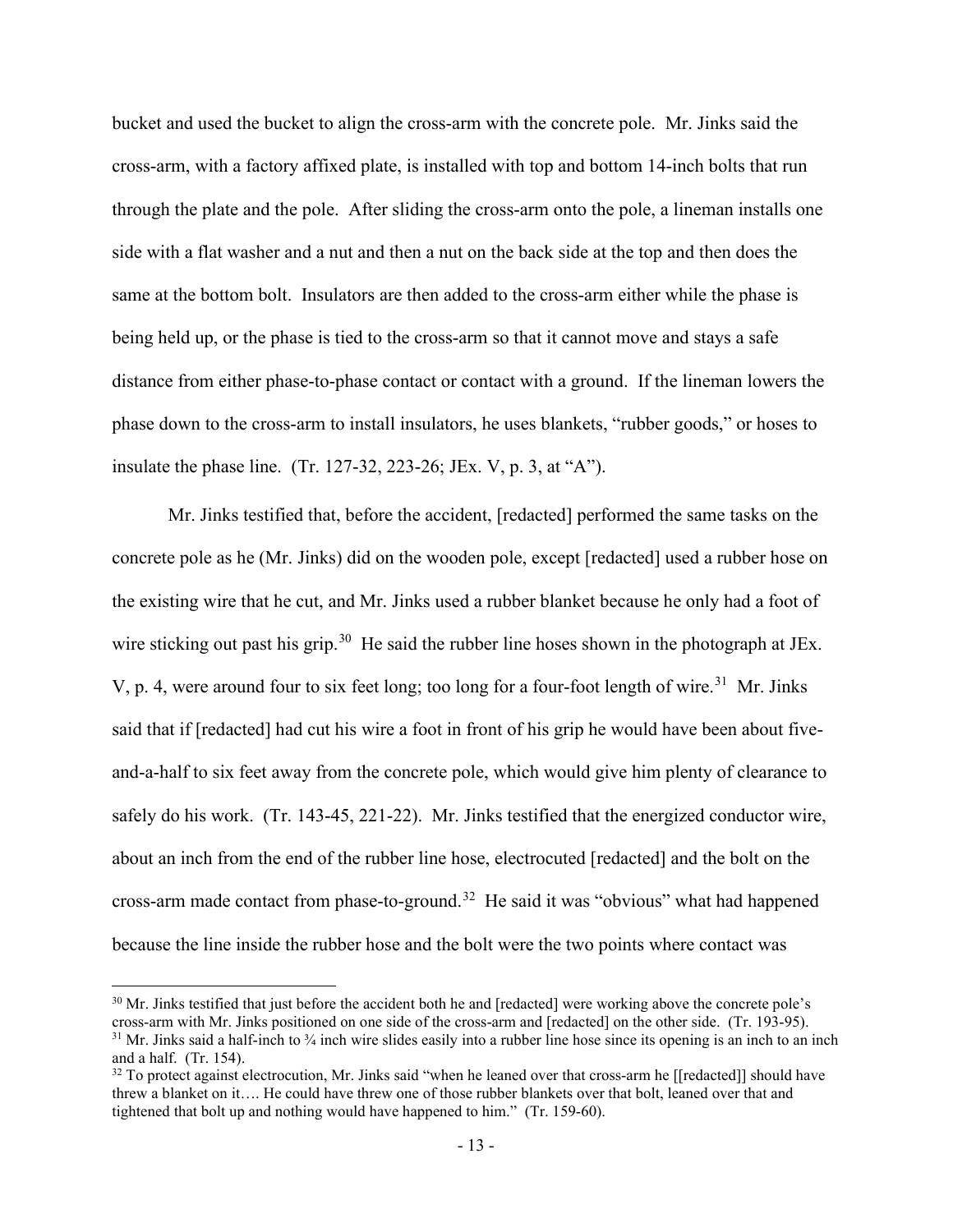made.[33](#page-29-0) Mr. Jinks said if the wire was six to eight inches inside of the rubber hose "it would be a total different story then it would be good, but when they took pictures, when they went up and took pictures the, the line was only about an inch to an inch-and-a-half from the end of that line hose." <sup>[34](#page-29-1)</sup> (Tr. 156-60). Mr. Jinks said the photograph at JEx. VI, pp. 3-4, showed the actual rubber hose covered line that was removed from atop the cross-arm. He testified that all that dark black around the end of that rubber hose was there because the wire was only an inch inside the rubber hose.<sup>35</sup> He said that is where "the actual electricity was making contact to his body at." (Tr. 160; JEx. VI, pp. 3-4).

Mr. Jinks testified that the jumper connecting the two wires "should be insulated, it should have a rubber line hose." He said that [redacted] had a rubber line hose on that middle phase line. He said "the end of the line hose it was really close to the new pole where that, that conductor should have been cut, about a foot right in front of that hoist. And then there should

<span id="page-29-1"></span><span id="page-29-0"></span> $33$  Mr. Jinks later testified that he knew "it was freak accident." (Tr. 171).<br> $34$  By way of stipulated testimony, AD Grove said that on August 3, 2015 Mr. Jinks had told AD Grove and Assistant Area Director (AAD) Sanchez by telephone that at one time he "estimated that the energized conductor was approximately eight to ten inches inside of the line hose …." (Stipulated Testimony of AD Grove, p. 2). Mr. Jinks testified that after the accident, Jason Spicer, a MasTec foreman on a different crew working down the street, went up to the top of the concrete pole to make the line "hot" again because they had knocked the line out. While up there, Mr. Spicer took pictures with his telephone that showed "the conductor was like an inch to an inch-and-a-half inside the line hose with a burnt mark on it, and then he took a picture of the, the bolt that was on the cross-arm that still had the flesh that made contact from phase-to-ground." Mr. Jinks testified that the flesh came from the lower right side of his [redacted]'s body. (Tr. 157-58, 250-51; JExs. V, p. 4 at "H"; VI, p. 1 at "A" and "B", pp.3-4; AF No. 7).

<span id="page-29-2"></span>The Court finds the conductor line was less than 1.575 inches inside the rubber line hose at the time of the incident. Neither Messrs. Spicer or Bilodeau testified at the trial. The Court finds Mr. Jinks' courtroom testimony in this regard to be credible based upon the Court's observation of his courtroom demeanor. The Court further finds that the stipulated testimony of AD Grove that Mr. Jinks had told him on August 3, 2015 that the energized conductor was about eight to ten inches inside of the line hose does not impeach Mr. Jinks' courtroom testimony that the conductor was only about an inch to an inch-and-a-half from the end of the line hose at the time of, and immediately following, the incident. Mr. Jinks was referring to the conductor's location at two separate times: first, the conductor's initial location inside the rubber line hose as alleged by Foreman Bilodeau during the March 11, 2015 meeting at the hotel and second, at the time of, and immediately following, the incident as shown on the photographs taken by Mr. Spicer and described by Mr. Jinks at the trial. Mr. Jinks credibly testified that the line had later moved up inside the hose, after its initial location, and eventually made contact with [redacted]. (Tr. 156-60). 35 By way of stipulated testimony, AD Grove said that on August 3, 2015, Mr. Jinks told AD Grove and AAD Sanchez by telephone "that, after the incident, burn marks were seen approximately two to three inches inside of the line hose." (Stipulated Testimony of AD Grove, p. 2).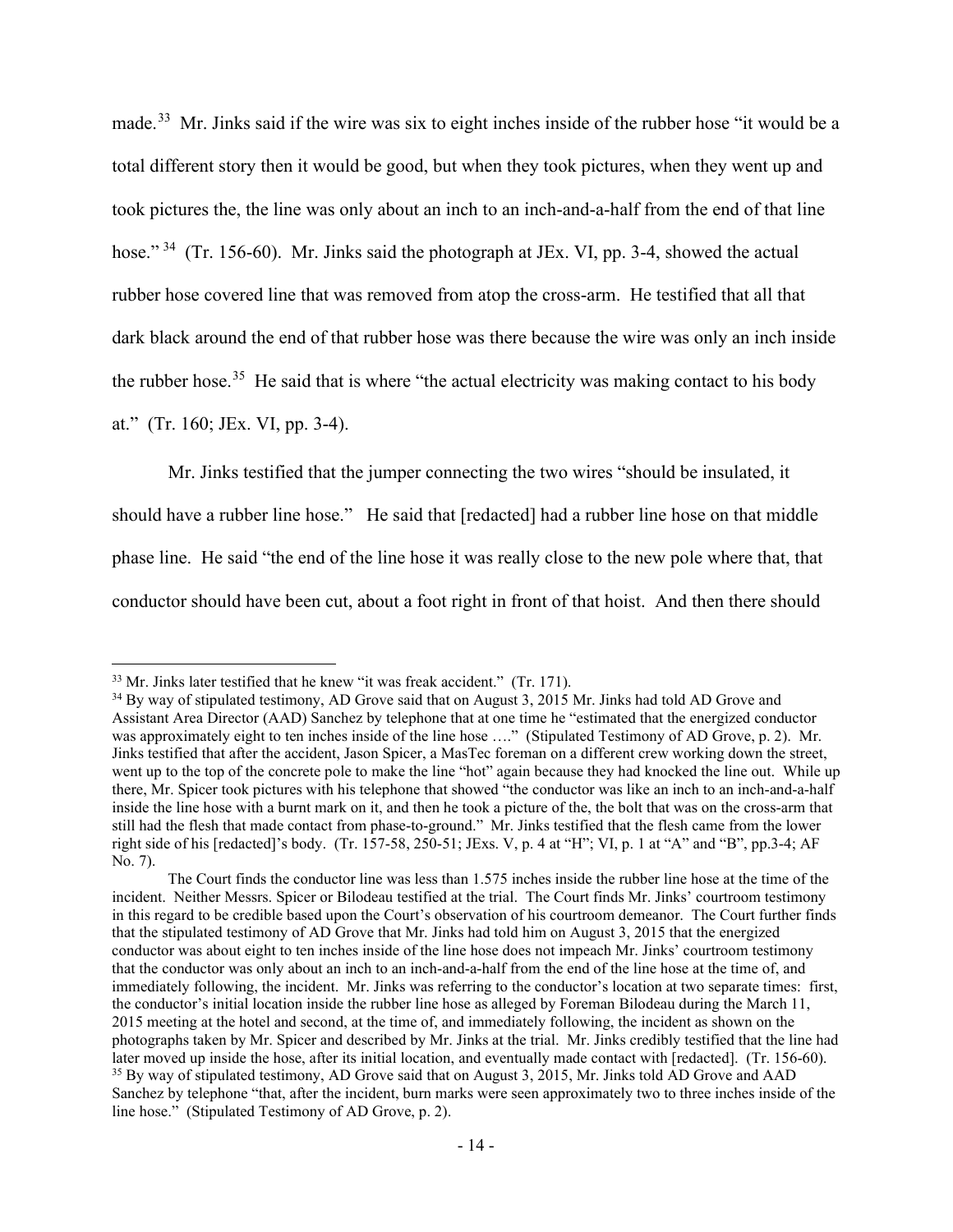have just been a blanket wrapped around it."<sup>36</sup> (Tr. 132-33; JEx. V, p. 1, at "D" [Grip], "E" [Hoist], p. 4, at "A Cut Point" and "B"). He said a line hose, by itself, may be insufficient to insulate a line. He said a lineman may also need to use a blanket to wrap around the end of the line hose or cover the cross-arm, especially if the conductor line is not eight to ten inches inside the rubber hose. (Tr. 216). Mr. Jinks also testified that a rubber line hose should have been installed on the neutral line on the right side of the concrete pole shown at JEx. V, p. 1, at "C". (Tr. 136).

Looking at the photograph at JEx. V, p.1, Mr. Jinks said he thought [redacted] had tightened the bottom bolt of the cross-arm and secured the cross-arm to the concrete pole. He said [redacted] then hollered that Mr. Jinks could lower the phase down to him. [redacted] received the phase and placed it on the cross-arm. [redacted] was trying to tie a square knot with a piece of rope about 30 inches from the center of the cross-arm to the phase line so that they could install the insulators and splice the piece of wire. Mr. Jinks was five to six feet above the concrete pole. Mr. Jinks finished rolling about eight feet of his jib line up and was just starting to lower his bucket to the ground to get the insulators when he "heard mmmmmmm and I looked down and [redacted] was leaned over the pole like this with a wrench in his hand. And he just tied into the, you know, being electrocuted."[37](#page-30-1) He testified that [redacted] was leaning forward

<span id="page-30-0"></span><sup>36</sup> Mr. Jinks testified as follows:

Q And why, and so how many feet, you're saying one, he should have cut it one foot from –

A I'm just saying it, it didn't have to be one foot but that's just the standard, you know, it's you only want enough line, existing conductors excess out there just enough to put the automatic [sleeve] on there. That's for your safety, you know so you're not, you don't put yourself in a, you know, potential contact zone, you know, phase-to-ground, you know. With all that excess with that conductor being as close as it is to the pole, you know, there's a two foot one you now, minimum approach on that. But still, that end of that line hose is, is open and the wire, you know, if you can't see that wire out the end of that line hose then you don't know how far the line is back in, you know, in the hose. (Tr. 134).<br><sup>37</sup> Mr. Jinks testified that after hearing a noise at the time of the accident he looked down and saw [redacted] leaning

<span id="page-30-1"></span>over the cross-arm. At the time of the accident, Mr. Jinks testified that he was "booming down" to the ground to get three insulators, a piece of wire, and the automatic sleeve to splice that wire and install the insulators so they could tie the wiring in once it was spliced. (Tr. 145-46, 197; AF No. 23).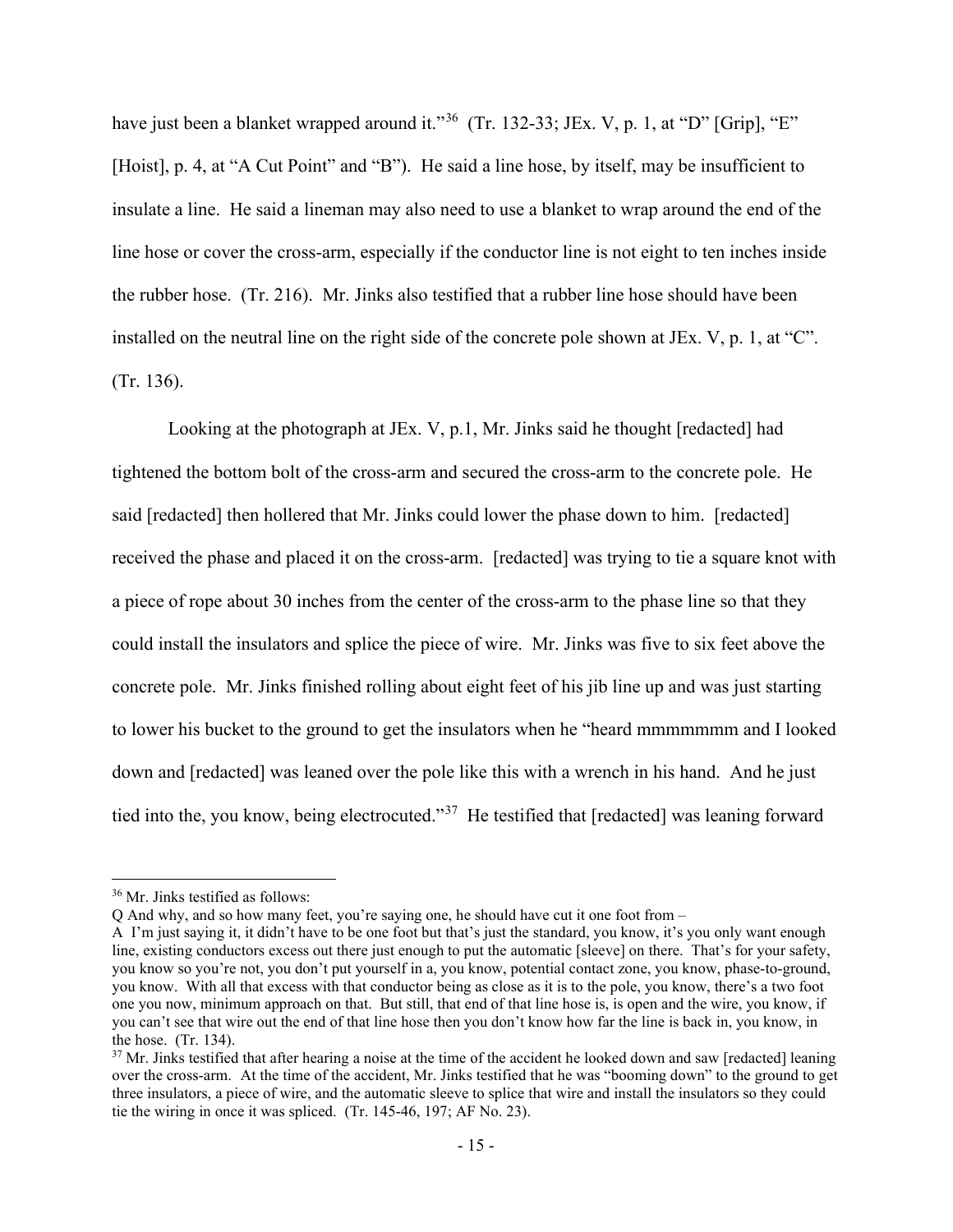over the concrete pole to the right side of the line hose and tightening the nut on the bottom bolt because [redacted] had apparently left the nut on the bottom bolt "loose." Mr. Jinks said that [redacted] had apparently just previously used his hand to screw the nuts onto the bolt and secure the cross-arm to the concrete pole. Mr. Jinks went up in his bucket to [redacted] and "had to lift that phase off of him, everything up there had pretty much caught on fire and it burned the rope in two, so –" He said, "the electricity had him so much it almost drug him out of the bucket, and finally come out, you know, broke loose from contact." (Tr. 147-64, 224-35, 254-55; JEx. V, pp. 1. 3, at "C" and "D").

Mr. Jinks said Mr. Bilodeau came around and jumped up to the back of [redacted]'s bucket truck to swing the bucket with [redacted] in it away from the concrete pole. Messrs. Jinks and Bilodeau got [redacted] to the ground and began to administer "CPR." A "whole part" of [redacted]'s back and the front of his chest was "burned out." The fire department and ambulance arrived at the scene four to five minutes later. The first responders quickly determined that [redacted] was deceased. Mr. Jinks estimated that one to eight minutes elapsed between the time [redacted] asked him to lower the phase and the electrocution. Mr. Jinks said, "in that instant, you know, nobody even knew what had happened." (Tr. 147-64, 254-55).

Mr. Jinks testified that since [redacted] was "a little, short guy," he thought [redacted] was able to lean over his bucket to work with his hands while his feet were up off the bucket floor. He said, "[s]o his back got up against that line hose and when he arched up, your back automatically is going to arch up, and it pushed that line hose up enough for his back to make contact with that phase." He said he believed [redacted]'s back made physical contact with the conductor wire itself and "it would be just like walking over here and sticking a fork in this light socket, you know? You're grounded and you're sticking it in something hot, it went phase-to-

- 16 -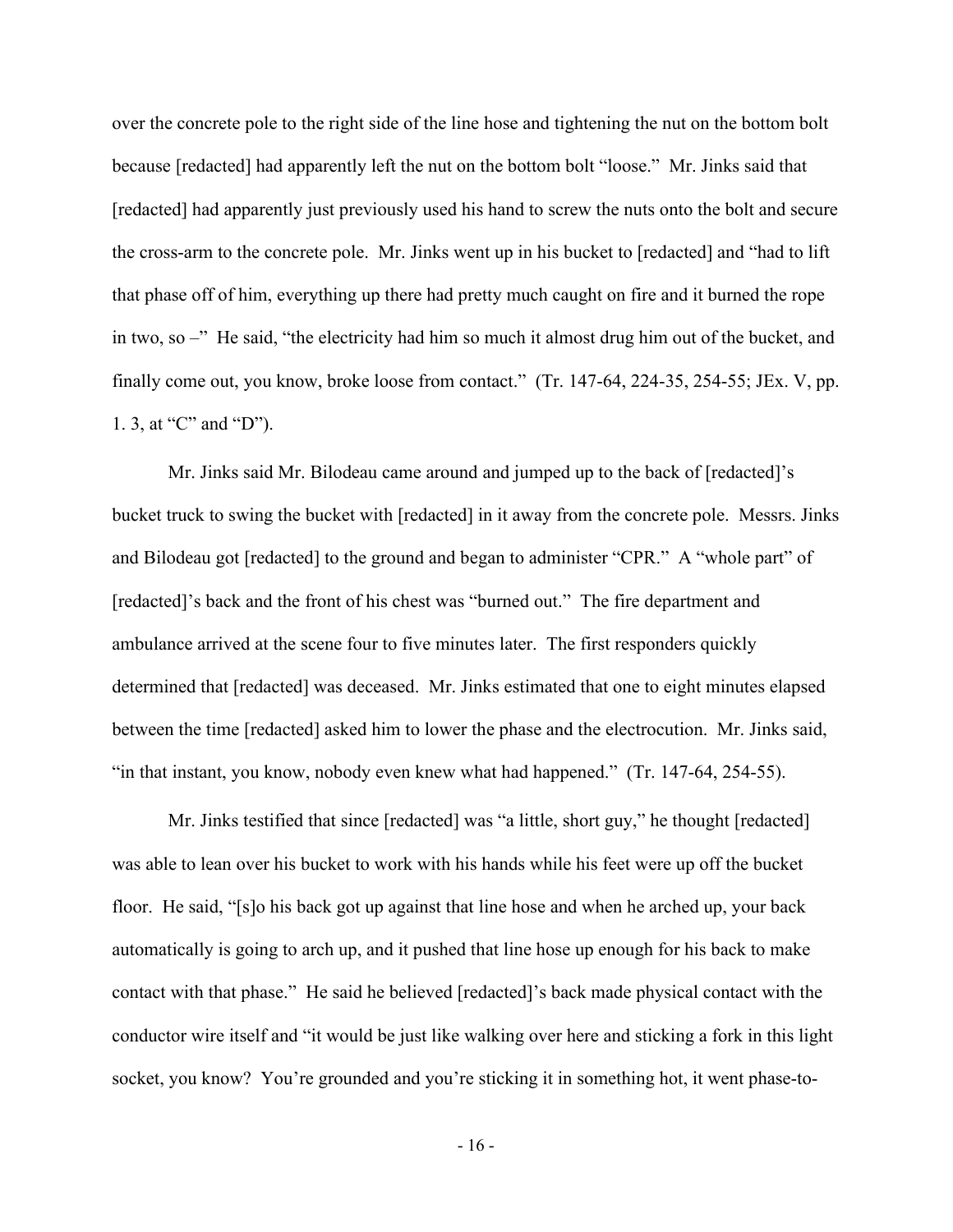ground." Mr. Jinks testified that [redacted]'s body "got right up against it [the conductor], he's dead."[38](#page-32-0) He said that linemen were supposed to keep two feet, one inches from their bodies to any energized part, including a live wire, unless you have a layer of protection on such as gloves and sleeves.[39](#page-32-1) (Tr. 246-48, 257-59).

Mr. Jinks testified that rather than leaning over the pole, [redacted] could have lowered his bucket and reached the bolt on the back side of the pole.<sup>40</sup> He saw him in-between the crossarm and a location where the female end of the orange-colored line hose was hanging down a little bit, about a foot to a foot-and-a-half from the cross-arm atop the concrete pole. (Tr. 140-41, 220-29; JEx. V, p. 4, at "H", JEx. VI, p. 1; AF Nos. 22 and 24).

Mr. Jinks said that on March 10, 2015, Foreman Bilodeau was MasTec's qualified observer at the work site acting as a "coach." At the time of the accident, Foreman Bilodeau was sitting in his truck, where he could view Messrs. Jinks and [redacted] looking out the front windshield.<sup>[41](#page-32-3)</sup> Mr. Jinks testified that Foreman Bilodeau was "sitting in the truck from the time we started the task, until the incident happened."<sup>[42](#page-32-4)</sup> (Tr. 217-18; Ex. 2, Respondent's Response (RR) to Interrogatory No. 18, p. 25, RR to Request for Admission (RFA) Nos. 5, 10, pp. 30-31). Mr. Jinks testified that Foreman Bilodeau was reportedly looking down at the time of the

<span id="page-32-0"></span><sup>38</sup> In its Reply to Complainant's Post-Hearing Brief (R. Reply Br.), Respondent tries to discredit Mr. Jinks' testimony asserting that he never said the line hose got close to [redacted]'s body. (R. Reply Br., pp. 1-2). Mr. Jinks was referring to what he did not say in a prior discussion. The Court credits Mr. Jinks' courtroom testimony that

<span id="page-32-1"></span><sup>[</sup>redacted]'s body got right up against the conductor. (Tr. 247).<br><sup>39</sup> The Court finds there was no effective layer of protection between [redacted]'s back and the conductor wire that was behind him and hanging down at the

<span id="page-32-2"></span> $40$  Mr. Jinks said there were two or three other ways [redacted] could have tightened the bolts without leaning over the cross-arm. (Tr. 235).

<span id="page-32-3"></span><sup>&</sup>lt;sup>41</sup> The truck was parked about 20-30 yards down the road to the right of the concrete pole shown at JEx. V, p. 2.  $(Tr. 217-18)$ .

<span id="page-32-4"></span> $\frac{42}{3}$  By way of stipulated testimony, AD Grove said that on August 3, 2015 Mr. Jinks told him and AAD Sanchez by telephone that Foreman Bilodeau was "down on the ground watching". (Stipulated Testimony of AD Grove, p. 3). Based upon its evaluation of Mr. Jinks' courtroom demeanor, the Court credits Mr. Jinks' courtroom testimony and finds that Foreman Bilodeau was sitting in his truck when [redacted] was electrocuted. Foreman Bilodeau did not testify at the trial. Both AF No. 26 and AD Grove's stipulated testimony refer to "the ground" in a non-specific way.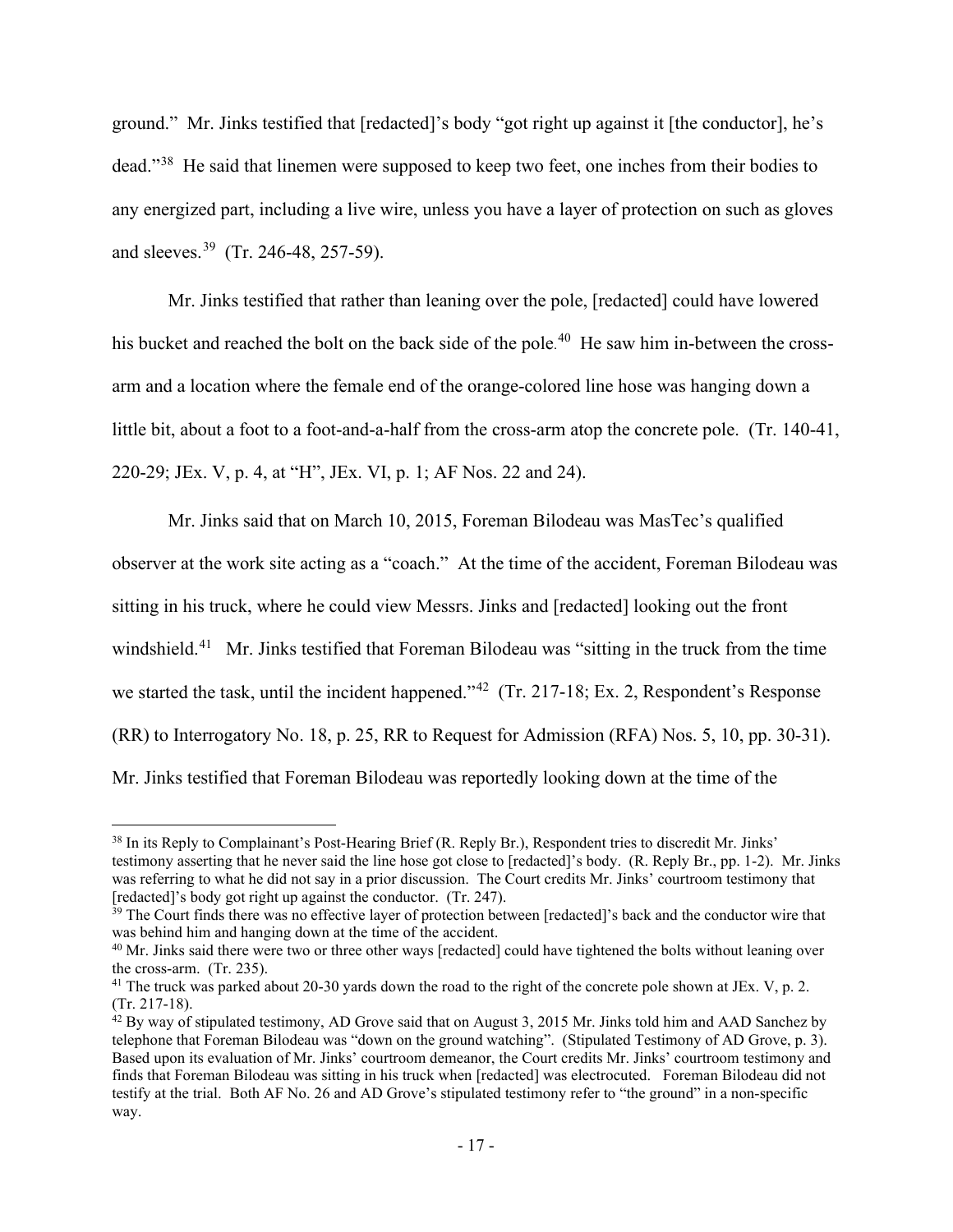accident. Mr. Jinks said most of the time qualified observers do not sit in trucks while linemen are working overhead. Rather, they stand on the ground at the bottom and orchestrate what is going on above; especially when there are two linemen in the air performing a task like Messrs. Jinks and [redacted] were performing that day. (Tr. 141-42, 218-19; AF No. 26).

Mr. Jinks testified that MasTec did not provide him with any specific instruction on how to insulate the type of line [redacted] was working on once it was cut. (Tr. 151). Mr. Jinks said he saw [redacted] tying the line hose to the hot hoist but he did not have any idea how far back the conductor was initially inside the line hose.<sup>43</sup> He testified, "I don't know if it was eight to 10 inches. I don't know if it was a foot in there, if was two foot in there." Mr. Jinks testified that [redacted] had put some black tape around the line hose in two places. Upon Mr. Jink's suggestion, offered because the line hose end "was still kind of drooping a good bit,"<sup>[44](#page-33-1)</sup> [redacted] took some collar rope that Mr. Jinks threw to him to secure the line hose to the hot hoist strap to keep it from sliding back and forth, or dangling in the air.<sup>[45](#page-33-2)</sup> He tied a piece of collar rope about 8-10 inches above the end of the line hose and another piece about two to twoand-a-half feet above that.<sup>46</sup> (Tr. 151-53, 201-02, 217, 240; JEx. V, p. 4 at "G"; AF No. 15).

Mr. Jinks testified that MasTec's general foreman, Mr. Dickie, senior superintendent Copper Nelson, and Mr. Quoyle arrived at the accident site on March 10, 2015. (Tr. 161-64).

<span id="page-33-0"></span><sup>&</sup>lt;sup>43</sup> Mr. Jinks said he was 8-10 feet away from [redacted] at that time. He further stated that he could not see the end of the hose because it was "almost even with that [cross] arm." If he [Mr. Jinks] knew the conductor was not further up into the rubber hose, he would have told [redacted] to either throw a blanket on or around it, or he [Mr. Jinks] would have helped [redacted] "get that wire cut back short, shorter." He said the conductor got near the end of the rubber hose because [redacted] had cut "cut his line too long. He should have, the line inside of the hose should have been shorter." To prevent this from happening, you would need to see "how far the conductor was cut before he put the hose in it." (Tr. 202-04).

<span id="page-33-1"></span><sup>&</sup>lt;sup>44</sup> Mr. Jinks was concerned that the hose line could slide off and expose the wire if the hose line was drooping down. (Tr. 153-54).<br> $^{45}$  A demonstrative photograph of collar rope is at Ex. Z, at "E". (Tr. 393-94, 398).

<span id="page-33-2"></span>

<span id="page-33-3"></span><sup>&</sup>lt;sup>46</sup> By way of stipulated testimony, AD Grove said on August 3, 2015 Mr. Jinks told him and AAD Sanchez by telephone "that a nylon rope was tied around the end of the line hose and the hot hoist strap." (Stipulated Testimony of AD Grove, p. 3).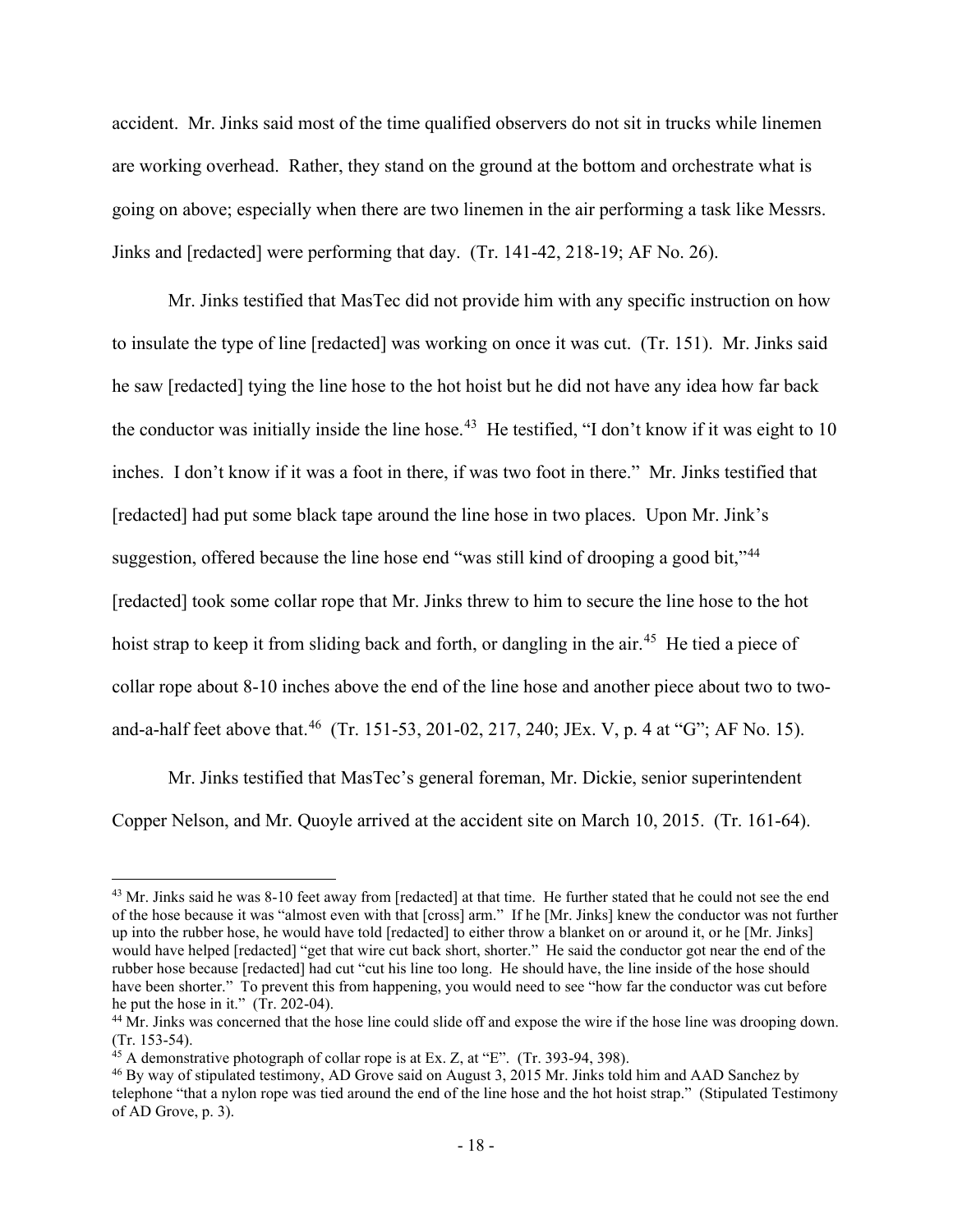On March 11, 2015, MasTec personnel met in a conference room at the Holiday Inn Express in Cocoa, Florida. (Tr. 168-69, 273). Mr. Jinks testified MasTec personnel spent many "countless" hours at the accident site trying to figure out what happened. He said these personnel discussed "why there wasn't a blanket laid across the arm and why he had so much excess wire instead of not cutting it off," as well as why: 1) the phase did not hold up, 2) [redacted] did not tighten the bottom bolt up, and 3) the phase raised. (Tr. 165-66). He testified that Foreman Bilodeau made a statement in the conference room to Messrs. Nelson, Dickie and Quoyle, and everyone else, that he [Foreman Bilodeau] saw when [redacted] secured the line the phase wire was eight to twelve inches inside the line hose because he saw [redacted] put the rubber hose onto the wire. Mr. Jinks testified that Foreman Bilodeau's exact words were "I know when I looked up there that that wire was further inside the line hose then what it was from when Jason Spicer took the pictures." (Tr. 240-241).

Mr. Jinks said that after the March 11, 2015 meeting at the Holiday Inn Express MasTec management told him to "cut it short" when cutting a jumper out. (Tr. 166-67, 219).

Mr. Jinks also testified that he gave a statement to CO Cebollero on March 11, 2015.<sup>47</sup> On August 3, 2015, AD Grove and AAD Sanchez interviewed Mr. Jinks by telephone for about three to four hours. (AF No. 10). He said he told AD Grove, that if [redacted] "had the conductor at least eight to 10 inches inside of the line hose, then he could have done it, he could have done it safely. Because then when his back would have pushed up against it, he wouldn't

<span id="page-34-0"></span><sup>&</sup>lt;sup>47</sup> Mr. Jinks declined Mr. Dickie's offer to be present when he gave his statement to CO Cebollero. He said Mr. Dickie told him to "watch what I said" and "to give out no more information than, than what was asked of." (Tr. 167). Mr. Jinks said he "felt like, you know, somebody was trying to coerce me into saying, you know, cover something up or something. But that, that wasn't what I was wanting to do, I was wanting the truth to be known, so." (Tr. 168).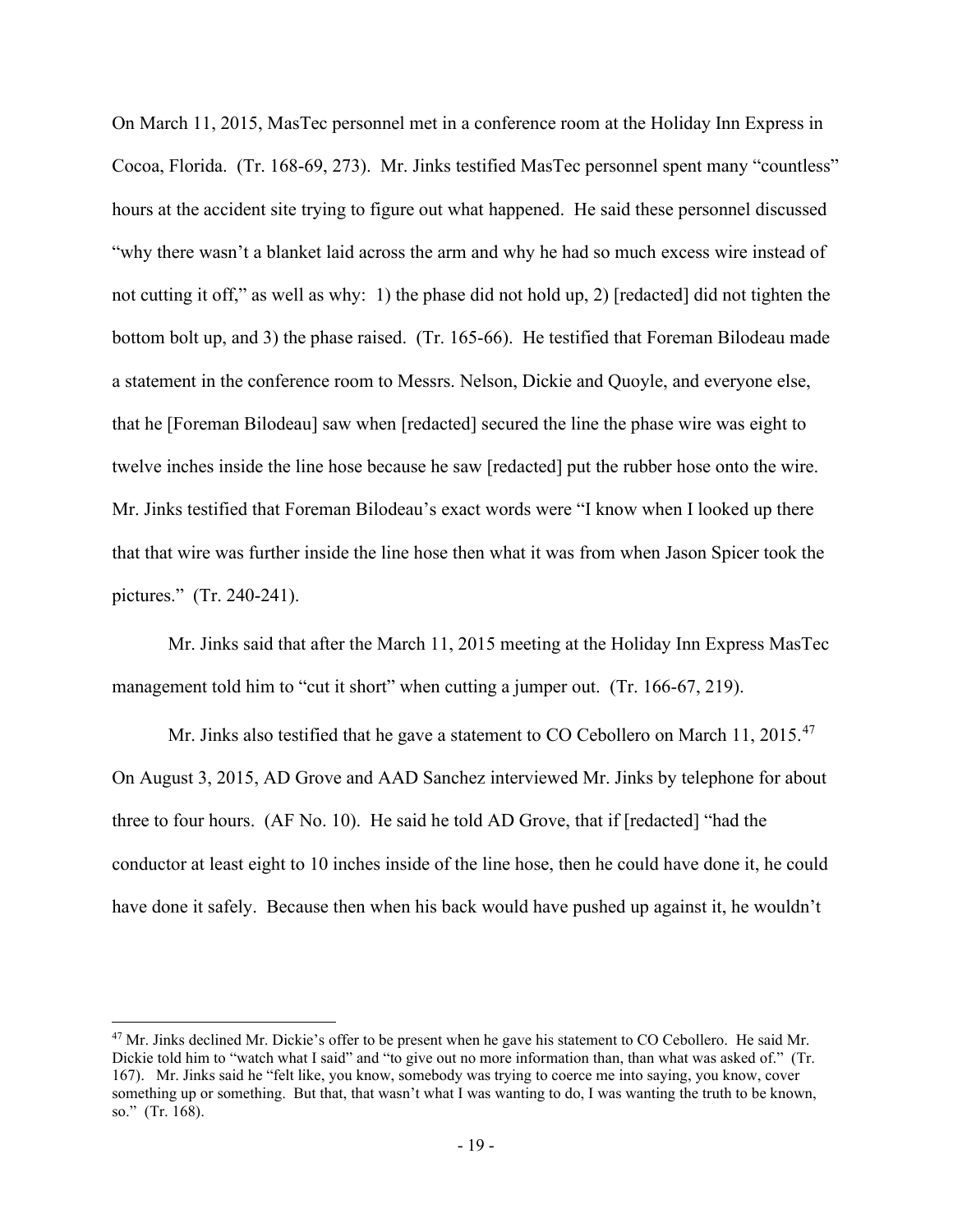have pushed that line hose eight to 10 inches up against that conductor."<sup>48</sup> (Tr. 209-15). He testified that he also told AD Grove a scenario where [redacted]'s movement of his bucket may have caused the rubber line hose to slide up and "over enough just for that conductor to be at the end." (Tr. 239). He said that he told AD Grove if the conductor line was eight to twelve inches inside the rubber hose as Foreman Bilodeau said on March 11, 2015, the only way the rubber hose could have slid up and over the line was if [redacted]'s bucket was up against the rubber hose. <sup>49</sup> (Tr. 240).

Mr. Jinks was "let go" on March 20 or 21, 2015 after working three additional days for MasTec after the accident. He was told he "just wasn't the right person" and Messrs. Dickie and Nelson brought up a couple of times that he had given a statement to OSHA without someone there present. He said he guessed the reason for his termination was because he missed a day of work he had called in about. He testified that "I never had a write up. I never signed a piece of paper or anything, you know, saying why I was let go. I was just told, hey, you know, you don't work here no more." (Tr. 169-72).

## *Jarrett Arthur Quoyle*

Jarrett Arthur Quoyle, MasTec's Director of Safety and Health of Utilities Services

Group, had worked for MasTec for over six years. (Tr. 267, 322; Ex. 3, SS RR to Interrogatory

<span id="page-35-0"></span><sup>&</sup>lt;sup>48</sup> Mr. Jinks testified that, even though he had never actually seen the line inside of the rubber hose, the conductor line was not eight to twelve inches back from the end opening of the rubber hose at the time of the accident because if it was the line would have been "isolated" and [redacted] could not have pushed his back up against it. (Tr. 210- 11, 240).

<span id="page-35-1"></span><sup>&</sup>lt;sup>49</sup> By way of stipulated testimony, AD Grove said that on August 3, 2015 Mr. Jinks told him and AAD Sanchez by telephone that he [Mr. Jinks] "estimated that the energized conductor was approximately eight to ten inches inside of the line hose and that the line hose must have been pushed in some way such as by (1) [redacted]'s body or (2) the bucket from which [redacted] worked." Regarding the "eight to ten" inch and "approximately two to three inches inside of the line hose" estimates, neither AD Grove nor AAD Sanchez asked [redacted] to explain the bases for these two estimates. Based upon his interview of Mr. Jinks it is AD Grove's understanding that Mr. Jinks did not take any measurements of the energized conductor's position inside of the line hose. AD Grove does not know whether Mr. Jinks physically saw (i.e. viewed with his own eyes) the conductor's position inside of the line hose. Mr. Jinks provided no bases for his "eight to ten inch" and "two to three inches" estimates during the telephone interview. (Stipulated Testimony of AD Grove, pp. 1-2).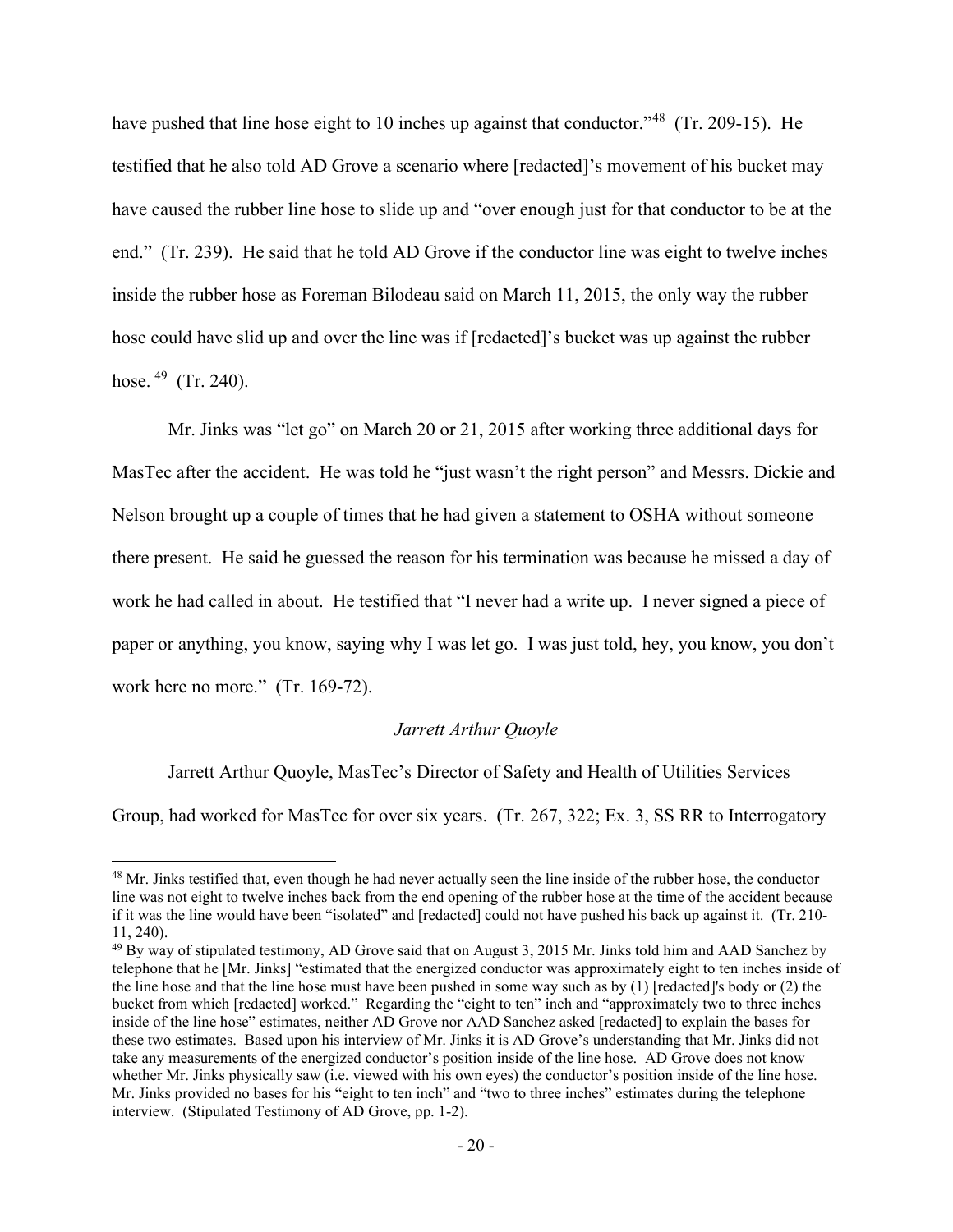No. 1, p. 4). Previously, he worked at American Electric Power for four years as a distribution contractor/safety administrator and as a senior safety person in power generation construction. (Tr. 267-68, 322-23). Before that, he worked as a safety engineer for nearly a year at a carbon black manufacturer, a trainer at an insurance intermediary for a year, and a safety and health specialist for three years at a manufacturing facility. (Tr. 268-270).

 Mr. Quoyle was awarded a Bachelor of Arts Regents degree from Marshall University in 1999. He also earned a Master of Science occupational safety and health degree from Marshall University in 2001 and holds a Certified Safety Professional (CSP) designation. (Tr. 323-24). He was an authorized outreach instructor for the OSHA 10-hour and 30-hour construction safety courses. (Tr. 324).

Mr. Quoyle was active in various industry organizations, including the Utility Safety Organization Leadership Network (USOLN), Edison Electric Institute, and the OSHA Electrical Transmission & Distribution (ET&D) Partnership. (Tr. 324-26). Mr. Quoyle was a speaker at USOLN's annual conference in 2015. (Tr. 325).

 The OSHA ET&D Partnership is a partnership of electrical contractors, trade associations, OSHA, and the International Brotherhood of Electrical Workers (IBEW) created to establish best practices and training to reduce injuries and fatalities in the electrical distribution and transmission industry. (Tr. 325-26; AF No. 36; Exs. A-C). MasTec joined the ET&D Partnership in 2012. (Tr. 326; AF No. 35). MasTec started using the ET&D 10-hour safety training materials in early 2013.<sup>[50](#page-36-0)</sup> (Tr. 444-46; Ex. D). Mr. Quoyle's safety responsibilities at MasTec included developing safety and health management systems, providing strategic

<span id="page-36-0"></span><sup>&</sup>lt;sup>50</sup> MasTec stopped using the training materials provided in JEx. II in about late 2012/early 2013. (Tr. 444-48).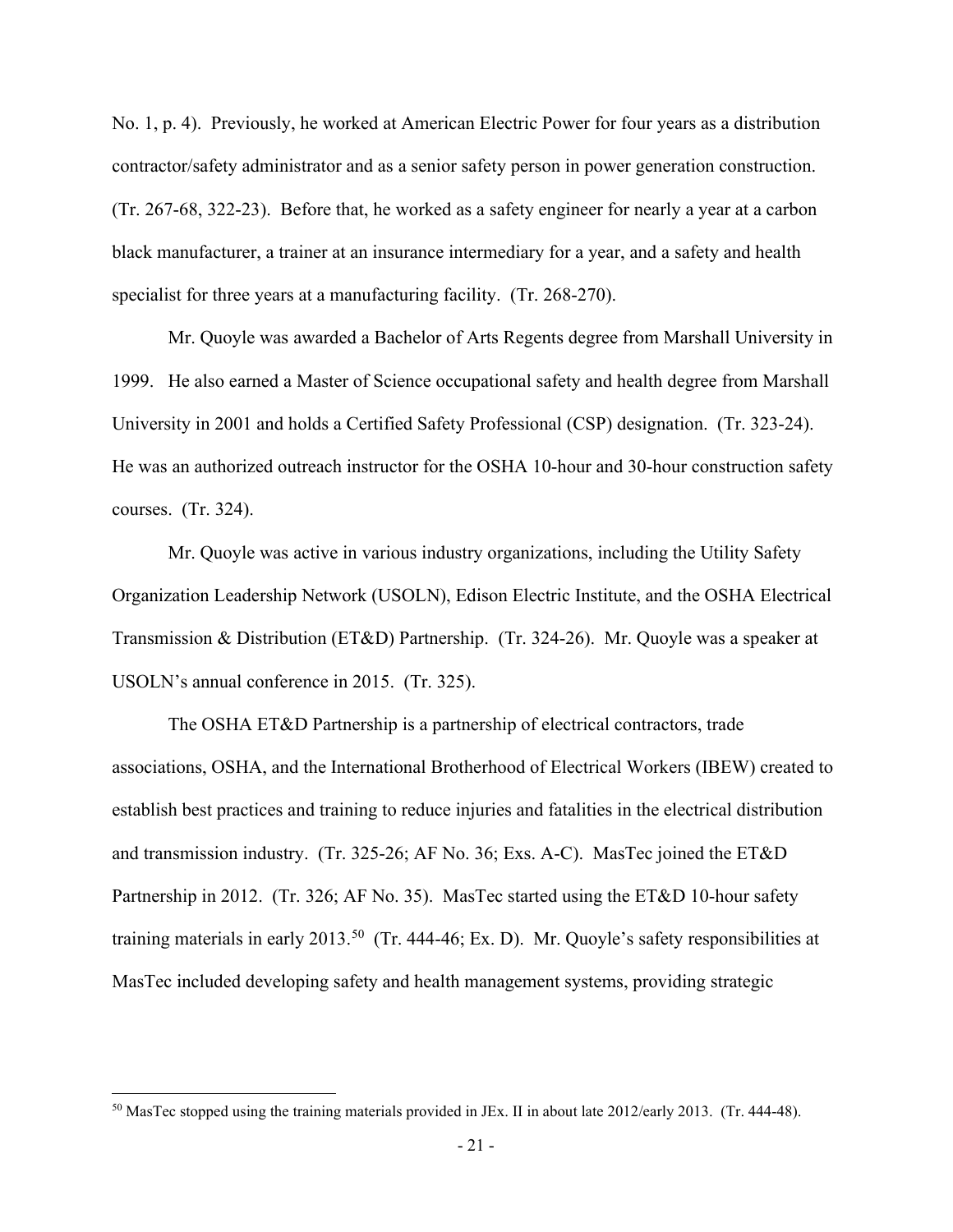direction, assisting the management team in developing policies, developing training, joining industry partnerships, and developing safety policies and procedures.<sup>[51](#page-37-0)</sup> (Tr. 270-71, 322).

Mr. Quoyle led MasTec's investigation team made up of himself and the crew members that were at the job site on March 10, 2015. The team started going through the "facts and details" of the accident. Mr. Quoyle has never visited the job site where [redacted] died. He testified that "[t]here was no need to go to the actual site." He was also the point-of-contact for OSHA. (Tr. 271-72, 384-85). The day after the accident, he met with CO Cebollero at MasTec's "show-up" work yard in Cocoa, Florida away from the job site. (Tr. 272-73). Later that day, at a nearby hotel, he met with employees that had been at the worksite, including Messrs. Jinks and Bilodeau.<sup>[52](#page-37-1)</sup> (Tr. 273-74). Mr. Quoyle testified that, during his investigation, he never discussed where the conductor wire was inside the rubber hose at the time of the accident with the individual crew members. He also said no one ever measured how far back the conductor wire was inside from the open end of the rubber hose following the accident. (Tr. 463-64). Mr. Quoyle was unaware until the trial that Foreman Bilodeau was sitting in his truck at the time of the accident. He said other crew members told him that Foreman Bilodeau was on the ground or on the road in-between the trucks. He said MasTec would have preferred Foreman Bilodeau to have been on the ground watching the elevated work rather than sitting in his truck at the time of the accident. (Tr. 442-43).

<span id="page-37-3"></span>Mr. Quoyle testified that during his investigation he determined that at the job site the linemen used rubber line hoses, protective plastic barriers, pole guards, rubber blankets, link sticks, protective rubber gloves and sleeves, hot hoists,<sup>[53](#page-37-2)</sup> ropes, grips,<sup>[54](#page-37-3)</sup> electrical tape and

<span id="page-37-0"></span><sup>&</sup>lt;sup>51</sup> His responsibilities at prior companies were similar, i.e., training and policy development. (Tr. 268-69).<br><sup>52</sup> That was the only time Mr. Quoyle spoke with Messrs. Jinks and Bilodeau. (Tr. 274-75).<br><sup>53</sup> Mr. Quoyle t

<span id="page-37-1"></span>

<span id="page-37-2"></span>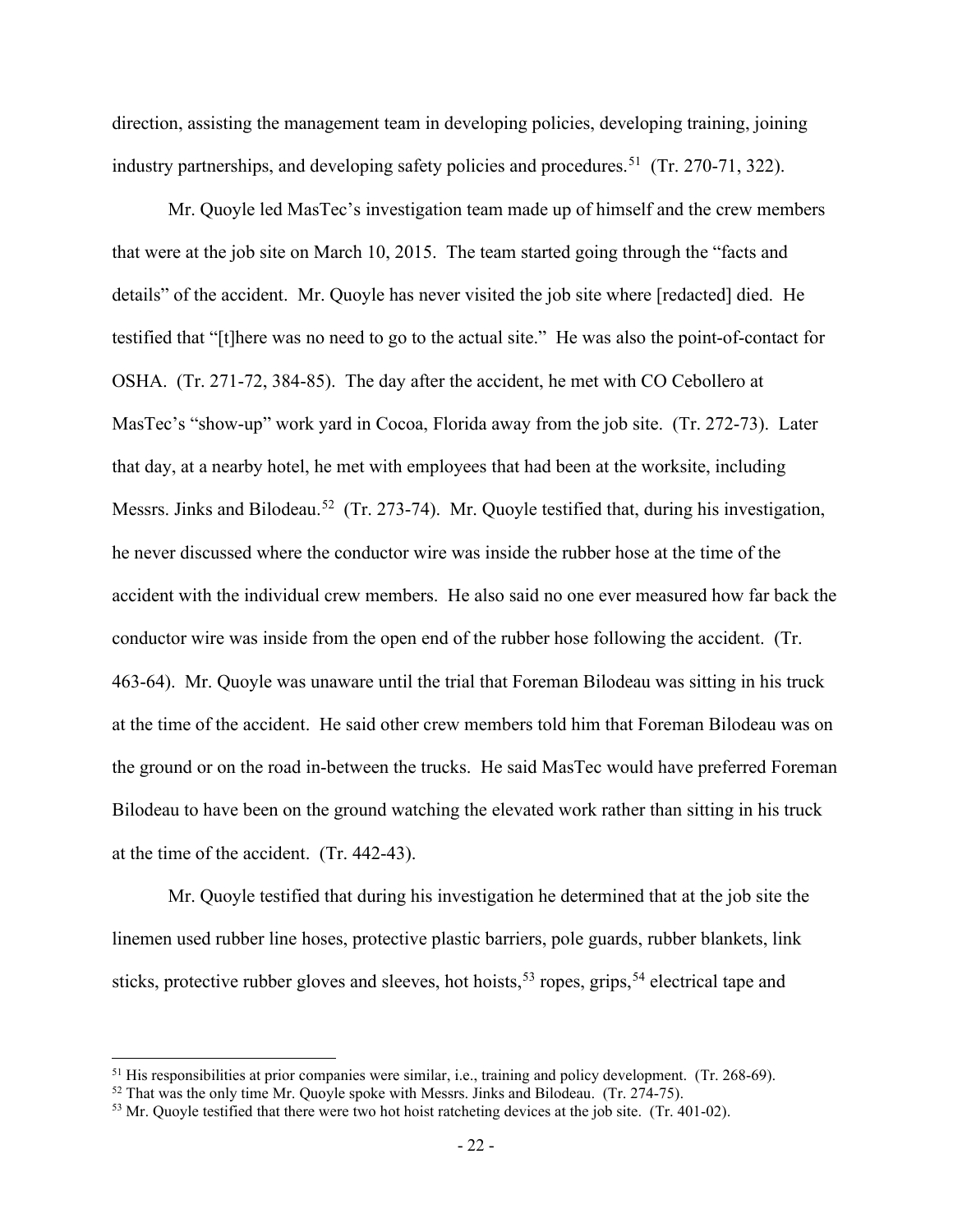clothespins.<sup>55</sup> (Tr. 354; Ex. 2, SS RR to Interrogatory Nos. 15 and 17, at pp. 9-13). Mr. Quoyle testified that his investigation team discussed "potential things that may have happened." But, he said "[w]e still haven't really been able to figure what" exactly happened. They know some type of contact or arc "or something of some sort" obviously occurred that "ended up with a phase-toground situation that ultimately led to the accident."[56](#page-38-1) He testified that he did not know if [redacted] breached the MAD. He said his investigation did not identify anyone who was looking at [redacted] when he was electrocuted. He admitted that MasTec's response to an interrogatory stated, "when the energized wire came into contact with [redacted] which was an unforeseeable accident, the minimum approach distance was breached."<sup>[57](#page-38-2)</sup> He also testified that MasTec admitted that [redacted] came into contact with an energized part. He further testified he was "not aware of ever finding evidence or facts that the conductor came out of the rubber hose." But he also admitted MasTec stated in its responses to Interrogatory Nos. 1 and 10 that [redacted] had "accidentally pushed the wire out of its protective coverings." (Tr. 275-80, 384- 85, 417-18; Ex. 2, Responses to Interrogatory Nos. 1, 10, pp. 13-14, 19-20, RR to RFA No. 14,

<sup>&</sup>lt;sup>54</sup> Mr. Quoyle testified that the grips Messrs. [redacted] and Jinks used to attach to the middle phase conductor line were connected behind the hoist to hold the line on, on both sides. The linemen could then break the tension in the line by "jacking it," and putting a bow in it and relieving the pressure. He said the hot hoist mechanism allowed the middle phase conductor to stay taut after the conductor was cut. (Tr. 402-03).<br><sup>55</sup> A demonstrative photograph of a clothespin is at Ex. X, at "C". (Tr. 392, 398). Mr. Quoyle testified that

<span id="page-38-0"></span>clothespins are rubberized and plastic clothespins that are used to wrap and roll up blankets or to help prevent movement on a slack line. (Tr. 392).<br><sup>56</sup> During cross examination, Mr. Quoyle testified:

<span id="page-38-1"></span>Q Okay, this is a good point to, a good point in time to clarify what was meant by contact there. We know what the, what these interrogatory responses said. Based on your investigation, did you find that, can we confirm that there was ever physical contact or is it physical contact or an arc flash or something? We know that ultimately an electrocution occurred.

A Yes, I mean, that's correct. We know that contact or it was close enough within distance to, to drawing arc, we know that from, obviously, the reading and then the unfortunate accident. What the, what's frustrating is trying to determine, okay, we knew line was covered. We knew the line was inside the hose. We knew that it was approximately 30 inches moved away. We knew they secured it that way. So, from the moment, like what, what happened? Did a bucket accidentally come down, move it, something unforeseeable that nobody saw, that's, that's the part that we don't know how it got to that point of, of that contact or close enough to, to that arc, that, that's the frustrating piece.<br>(Tr. 420-21).

<span id="page-38-2"></span> $57$  Mr. Quoyle verified that MasTec's Responses to Complainant's First Set of Discovery Requests, as supplemented by Respondent were true and correct. (Tr. 277-78; Ex. 2, RR to Interrogatory No. 22, p. 29, Ex. 3).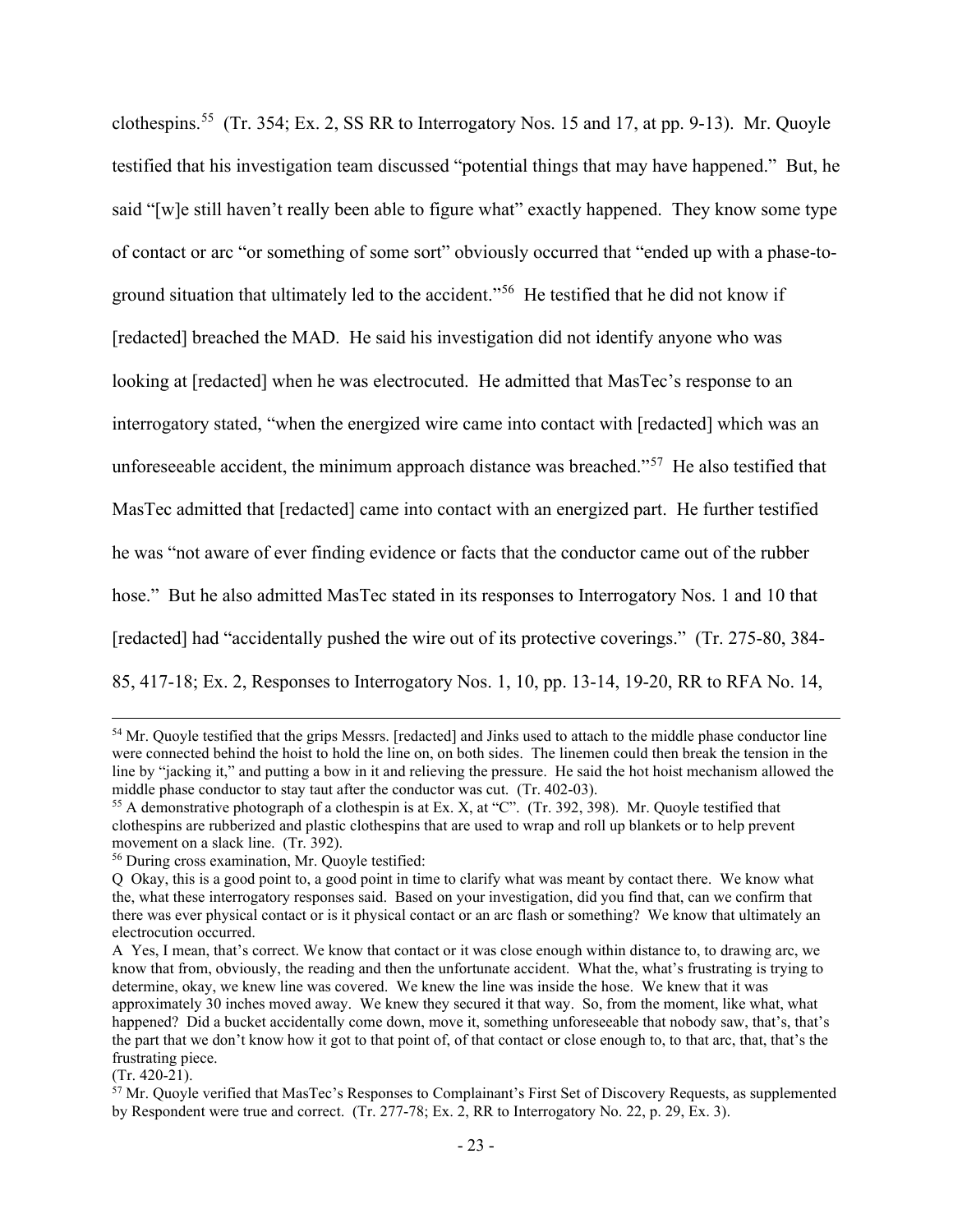p. 32). He also admitted that the phase-to-ground MAD for the job site was 2.14 feet and 2.24 feet for phase-to-phase exposure. (Tr. 280-81; Ex 3, SS Response to Interrogatory No. 1, p. 6).

 Mr. Quoyle testified that all of MasTec's internal rules, including how to cover energized parts, were complied with at the job site, except "if anything that we found in the investigation that could have come into play is maybe loss of situational awareness or surroundings."[58](#page-39-0) (Tr. 281-82, 417). He also testified that "Mastec does not believe that any misconduct occurred."[59](#page-39-1)  (Tr. 284; Ex. 2, RR to Interrogatory No. 10, p. 18-20). He also said he knew that the rubber line hose that MasTec believed was over the line that electrocuted [redacted] was darkened on the "[i]nside and outside" of the female end of that line. And he was unaware of any other line hose at the job site that had a darkened end. (Tr. 286). He testified that MasTec conducted "training about applying rubber protective cover-up, wearing rubber protective cover-up, installing that rubber protective cover-up." He said the training included securing hoses with clothespins, and further stated that [redacted] used "collar rope with some tape to tape it to the line hoist for help securing, as well." MasTec did not provide training to linemen as to how far the live part of the conductor has to be set back from the end of an open rubber hose. Nor did it have a policy "that says it [conductor] must be X inches, X feet, X miles inside of a line hose."[60](#page-39-2) (Tr. 286-91, 436- 37; JEx. V, p. 4, at "G"). Mr. Quoyle said he was unaware of any standard that prescribed a distance of a conductor wire from the end of a rubber hose opening where a lineman had to use a

<span id="page-39-0"></span><sup>&</sup>lt;sup>58</sup> Mr. Quoyle admitted that RR to Interrogatory No. 1 stated Mastec complied with internal procedures and made no mention of any exception regarding loss of situational awareness or surroundings. (Tr. 282-83; Ex. 3, SS RR to Interrogatory No. 1, at 2-9).

<span id="page-39-1"></span><sup>&</sup>lt;sup>59</sup> During cross examination, Mr. Quoyle stated RR to Interrogatory No. 10 also stated, "Assuming for the sake of argument that misconduct did occur, it must have been attributable to [redacted]'s misconduct because [redacted] was properly trained, given proper PPE, work rules were in place, and those work rules were consistently enforced." (Tr. 418; Ex. 2, RR to Interrogatory No. 10, at pp. 19-20, Ex. 3, SS RR to Interrogatory No. 1, at pp. 2-9).  $60$  Lacking rules on how far back the conductor should be in the rubber hose, Mr. Quoyle testified that its linemen were taught to use cover-up and blankets, be mindful of the MAD, and know what the exposed or energized parts

<span id="page-39-2"></span>are when working with lines not knowing where the lines were in the rubber hoses and knowing the wire in the hose could move at any time. He said linemen needed to keep the conductor at least 2.14 feet away in order not to violate the MAD for phase-to-ground voltage. (Tr. 436-441, 454-57).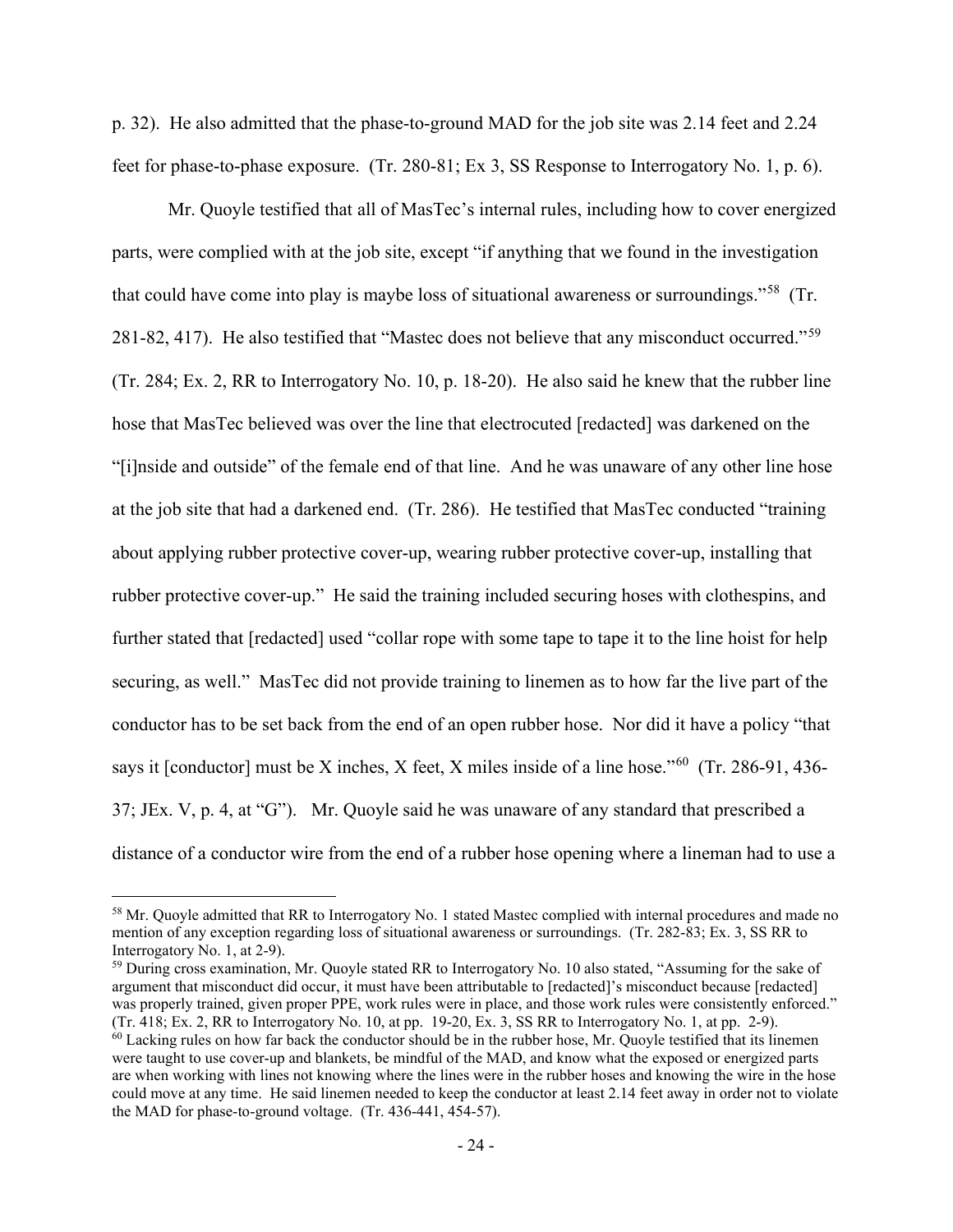blanket as cover.<sup>61</sup> (Tr. 437). He also said there was no cap on the open end of the rubber hose; instead, only air between the wire and the end of the hose.<sup>62</sup> (Tr. 289).

Mr. Quoyle testified that MasTec did not know where the wire was inside of the rubber hose.<sup>63</sup> He said linemen were insulated so long as the wire was within the insulated hose, even if only by a half of an inch.<sup>[64](#page-40-3)</sup> He also indicated that a lineman did not have to use a rubber hose to cover a conductor provided the lineman did not break the MAD. He said that because the middle line was set to the left of the pole 30 inches away, it did not matter "if that wire was inside [the rubber hose] a foot, 10 feet, a mile or whatever, it was outside the MAD." He stated he did not know what caused the wire to come within the MAD.<sup>[65](#page-40-4)</sup> He said he knew that linemen might be working within the MAD next to an open line hose that has a wire just inside it. He initially testified that when doing so, MasTec's instruction and training is to cover the end up.<sup>66</sup> He then contradicted himself and said it was not necessary to use additional cover-up when a wire was inside the hose since the conductor was already sufficiently insulated.<sup>[67](#page-40-6)</sup> He said linemen could safely touch the rubber hose surrounding the open end with an unprotected finger, but obviously

<span id="page-40-2"></span><sup>63</sup> Mr. Quoyle testified that MasTec would expect [redacted] to have covered the wire with a blanket if the wire protruded one inch beyond the female end of the rubber hose based upon MasTec's regulations and training. (Tr. 411-12; Ex. EE). He also said MasTec would expect a lineman to either "push the hose or configuration so that it

<span id="page-40-0"></span> $<sup>61</sup>$  Mr. Quoyle testified that the conductor wire would be safely covered by the rubber line hose if the conductor wire</sup> was eight inches back from the opening. (Tr. 460-62).

<span id="page-40-1"></span> $62$  Later, during cross-examination, Mr. Quoyle testified that line hose end caps "don't exist." (Tr. 341-42).

<span id="page-40-3"></span><sup>[</sup>the wire] was back further," or use a blanket with clothespins as a cover. (Tr. 412-13; Ex. FF).<br><sup>64</sup> Mr. Quoyle testified that "insulate" is "providing some type of protective cover-up barrier, rubber insulation, such as, you know, line hoses, blankets or rubber gloves and sleeves to insulate somebody, a person and/or energized parts, pieces or equipment." He further said "isolate" is "removing the hazard using switches, creating an open point to isolate yourself from a hazard." He said good examples include using a fiberglass link stick between two hot hoists or moving lines up and out of the way. He also said "cover-up" and "insulate" are similar terms. (Tr. 336-37, 355-56; Ex. D**,** p. 1183, JEx. II at p. 910-18). He further stated that air space was an acceptable method for dielectric insulation and that "dielectric" meant offering a type of protection. (Tr. 422-23).

<span id="page-40-4"></span> $<sup>65</sup>$  During cross examination, Mr. Quoyle referred to RR to RFA No. 12 and stated MasTec specifically denies that</sup> [redacted] was "working" within two feet of an energized part. MasTec admits that eventually the energized wire came into contact with [redacted] during an unforeseeable accident. (Tr. 418-20; Ex. 2, RR RFA No. 12, pp. 31-32). <sup>66</sup> Mr. Quoyle testified that he could not recall any specific information MasTec conveyed to linemen that called for a blanket or other insulating material to be used to cover an open line hose. (Tr. 296).<br><sup>67</sup> During redirect examination, Mr. Quoyle contradicted himself again by stating MasTec would want its lineman to

<span id="page-40-6"></span><span id="page-40-5"></span>cover an open end of a line hose with a blanket where the conductor line was an inch or less from the open end of the hose. (Tr. 436).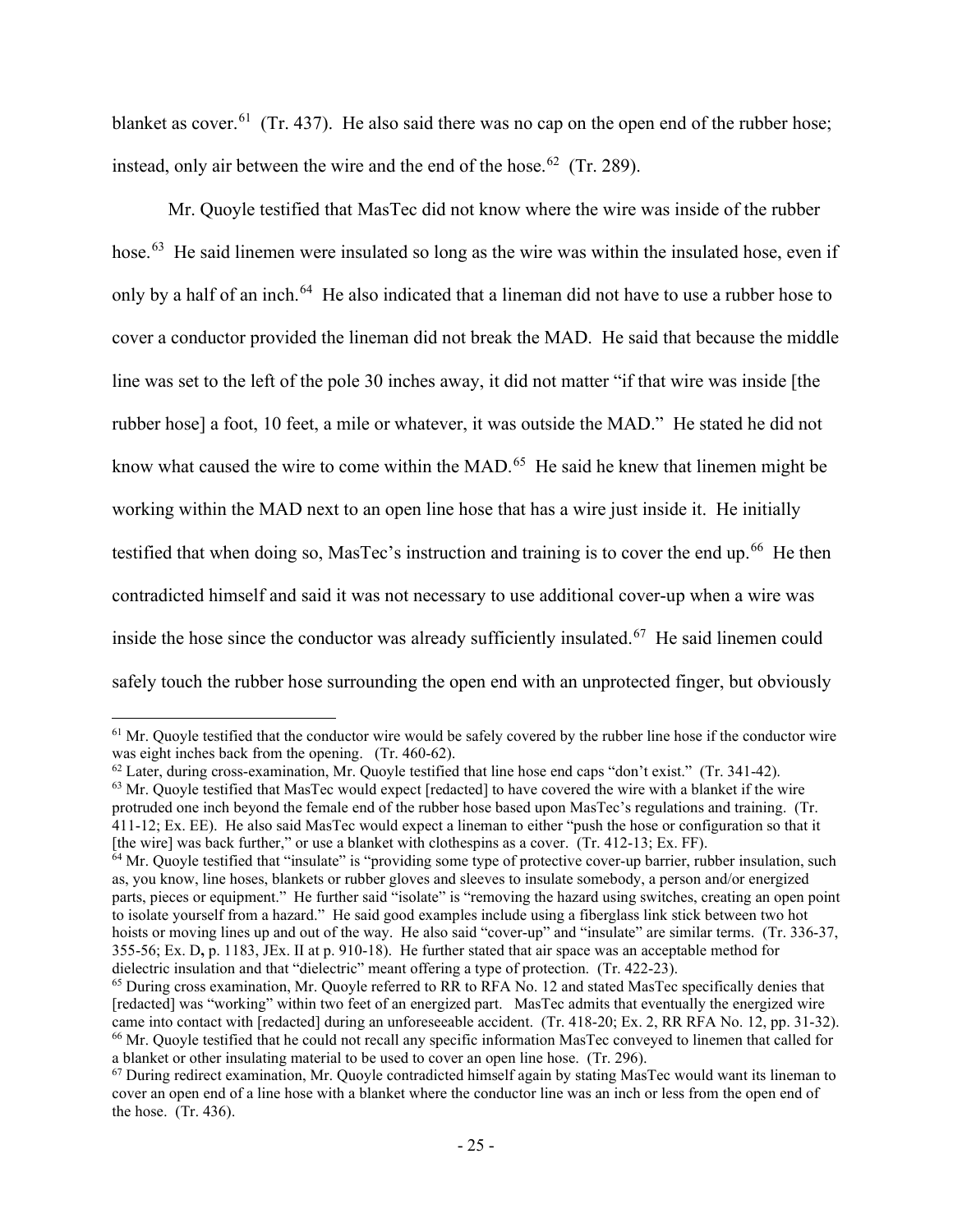not the energized conductor line. (Tr. 291-297). Mr. Quoyle further testified that a lineman could enter the phase-to-ground MAD of 2.14 feet to touch an energized conductor when the lineman was insulated with his gloves, sleeves or line hose. (Tr. 343).

Mr. Quoyle testified that Table V-3 - Electrical Component of the Minimum Approach Distance (D; in meters) at 5.1 to 72.5 kV, 29 C.F.R. § 1926.960 (Table V-3), showed that 7,260 volts of electricity might jump .04 meters through the air phase-to-ground. (Tr. 296-305, 457).

Mr. Quoyle testified that [redacted] was originally hired by MasTec in about February 2011 for a period of time that was unknown to Mr. Quoyle. [redacted] was again employed at MasTec from August 2014 through March 10, 2015. He did not know whether [redacted] was a certified journeyman lineman. He said [redacted] was a "lineman" at MasTec.<sup>[68](#page-41-0)</sup> (Tr. 306-18).

## *CO Luis Cebollero, Jr.*

CO Luis Cebollero, Jr. conducted the accident inspection for OSHA. (Tr. 466). He began the investigation the day after the accident by going to the worksite where the accident had occurred. (Tr. 466-67; AF Nos. 8-9). Because electrical service had to be restored for customers, the worksite was not in the same condition as at the time of the electrocution. (Tr. 466-67). Even though some conditions had changed, he took photographs at the worksite as he found it.[69](#page-41-1) (Tr. 267; JEx. VI). CO Cebollero then went to MasTec's show-up work yard. (Tr. 467). He held an opening conference with two of MasTec's safety supervisors. (Tr. 469). He also spoke with Mr. Quoyle and a FP&L representative. (Tr. 469). He interviewed Messrs. Jinks and Bilodeau that same day. (Tr. 468-69). He said Mr. Bilodeau told him that he saw the linesman screwing the cross-arm to the pole. He also saw the phase line up in the air and after it came down he saw [redacted] tightening the bolt of the cross-arm. He told the CO that he looked

<span id="page-41-0"></span><sup>68</sup> Mr. Quoyle testified that [redacted] did not have an approved or official title of "lead lineman" at MasTec. (Tr. 309-10).

<span id="page-41-1"></span> $^{69}$  Four of the photographs that CO Cebollero took are at JEx. VI. (Tr. 467, 497; JEx. VI).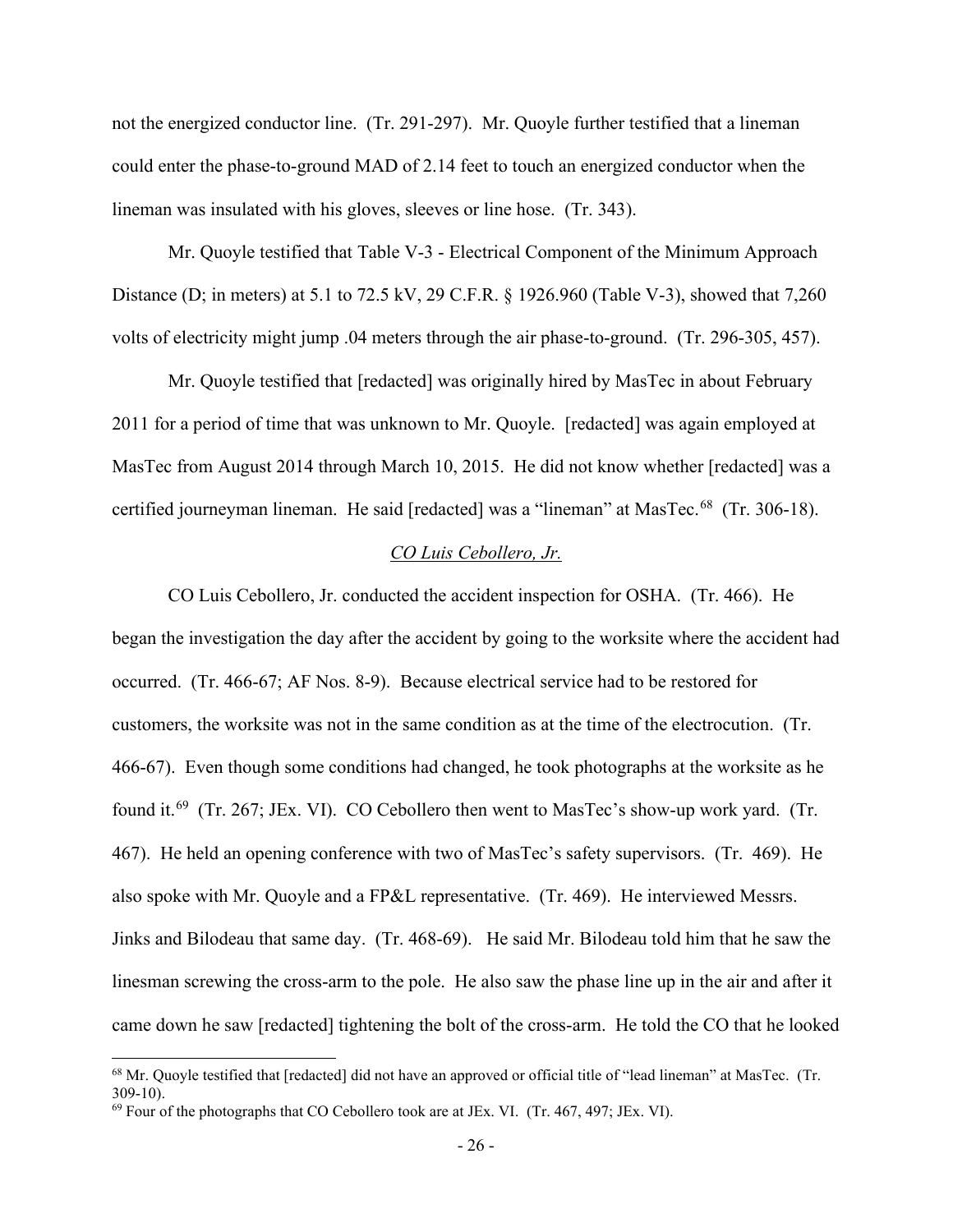down for a moment and did not see the accident; but he heard the zap. (Tr. 470). The CO did not know whether Foreman Bilodeau was on the ground or sitting in his truck at the time of the accident. (Tr. 470-71).

 During the course of the CO's investigation, he gathered photographs from law enforcement and MasTec. (Tr. 467-68). Four photographs obtained from MasTec are at JEx. V; a photograph obtained from law enforcement is at JEx. VII. (Tr. 468). FP&L sent him the information that the height from the ground to the cross-arm was 38 feet. (Tr. 469).

 After completing his investigation, CO Cebollero recommended that MasTec be cited for a violation of 29 C.F.R. § 1926.960(c)(1)(iii)(B). He said "[t]hat there wasn't enough insulation to protect the employee that got electrocuted." He stated that [redacted] should have stayed at least 2.14 feet from the conductor line. (Tr. 471-72, 475). The CO testified that the standard was violated because Mastec failed to adequately cover up the middle phase conductor and the conductor was too close to the front end of the line hose. (Tr. 475-77; JEx. V, p. 4).

CO Cebollero testified that the standard was violated where an uncovered conductor wire went an inch beyond the end of the hose and the lineman was not protected by rubber gloves or other protective equipment when he got within 2.14 feet of the conductor.<sup>[70](#page-42-0)</sup> He said the hose

<span id="page-42-0"></span> $70$  When responding to hypothetical questions calling for a yes or no answer during cross examination concerning whether unidentified OSHA standards would be violated if the end of the conductor wire was an inch inside the hose, CO Cebollero sought to explain factors that first needed to be determined. Initially saying "No," he immediately thereafter said "Yes." Shortly thereafter, he said there would also be a violation where the end of the conductor wire was 1.5 inches inside the hose and a lineman put his bare hands up against the end of the line hose without touching the conductor. The CO also testified that a shirtless lineman would violate the insulation standard if he grabs the end of a line hose and sticks it against his chest where the conductor is six inches inside the hose because he should be at least 2.14 feet away from the conductor. Although he was unable to provide a basis for his answer, he later said a conductor was properly insulated where the end of the conductor is six inches inside the line hose. The CO also agreed with MasTec's counsel that there would not be any incidental contact with a conductor that was six inches within the line hose, unless someone jammed a metal rod into the end of the hose. He also initially agreed with MasTec's counsel that a conductor two inches or more inside the line hose was properly insulated, but on redirect qualified his answer by saying "[t]here's a possibility where he could put his hands in there [inside the line hose more than two inches], yes, sir." (Tr. 480-94).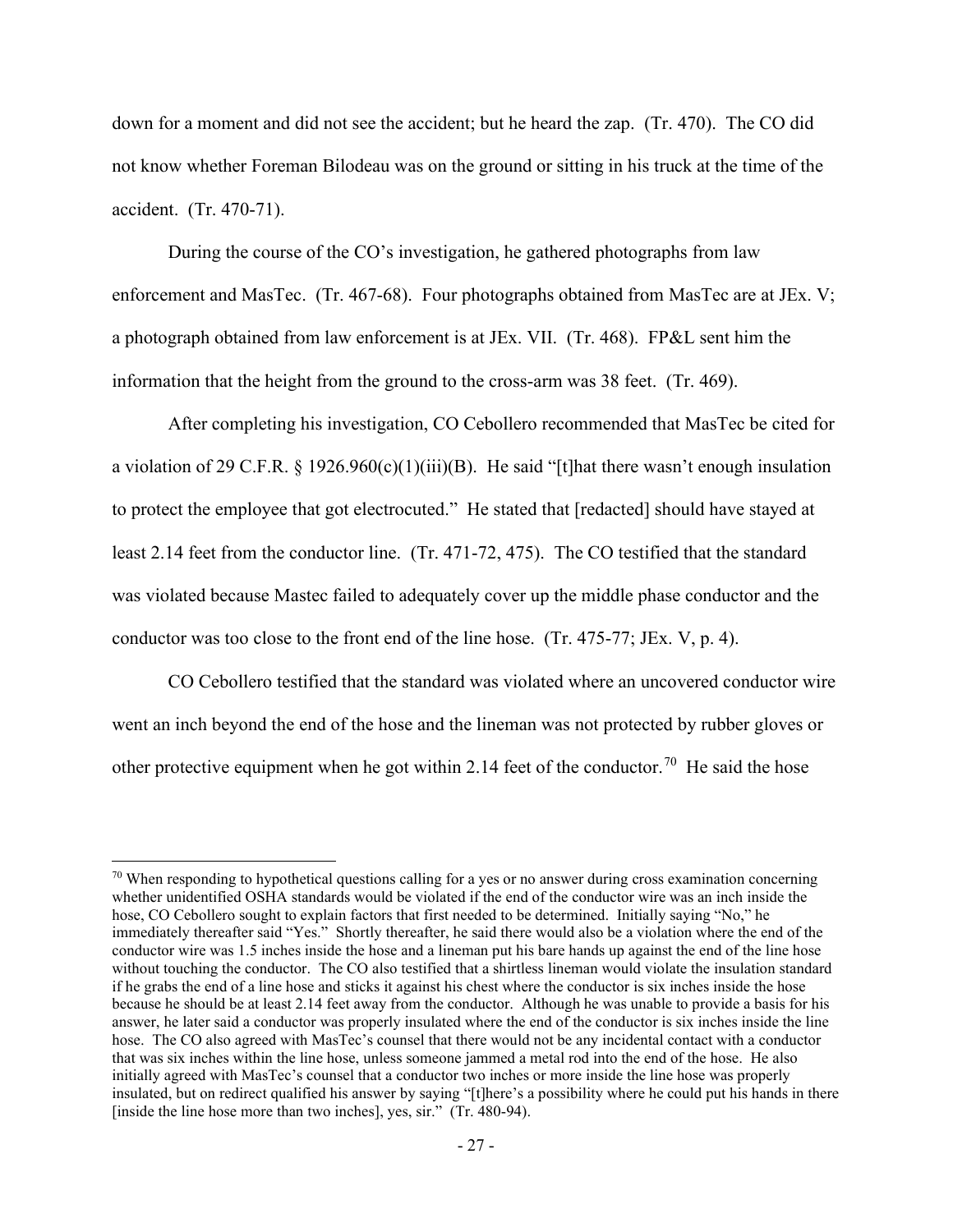had "burn marks inside the insulation hose."<sup>71</sup> He said a person "has to be [within] at least 1.57 inch or less for him to get that shock hazard or maybe get electrocuted."<sup>72</sup> He said nobody knows where the end of the conductor was when [redacted] bundled it up with the strap. But, the CO stated "[w]e do know that he came into contact at least 1.5, 1.57 inches and that's how he got electrocuted." The CO said that [redacted] was exposed to the hazard because the middle phase line was about a foot away from where he was leaning over the cross-arm and the conductor "touched his back." (Tr. 477-81, 493-96).

 CO Cebollero testified that "Mastec has a good [training and/or safety] program." However, he said MasTec's "training was kind of low in regards to, for the incident that happened." He said the incident would not have happened had [redacted] and Foreman Bilodeau been better trained. He also said that MasTec did not have any written document that referred to "putting a blanket over" the end of an open line hose. The CO also said that MasTec did not have any training on the hazard identified in the Citation.<sup>[73](#page-43-2)</sup> (Tr. 473-74).

 CO Cebollero did not know where the actual rubber line hose that was shown in JEx. VI and used by [redacted] was at the time of the hearing. He said he did not ask to have the actual rubber hose given to OSHA. He did not know if it was ever examined or tested by anyone. (Tr. 497; JEx. VI).

#### **Findings of Fact**

#### *The Worksite and Accident*

The instant case relates to a March 10, 2015 work assignment for a crew of six MasTec

<span id="page-43-0"></span><sup>&</sup>lt;sup>71</sup> CO Cebollero testified that the burn marks extended about two inches up into the rubber line hose that was used by [redacted] at the time of the accident. (Tr. 498-99; JEx. VI, p. 4).

<span id="page-43-1"></span> $\frac{72}{2}$  CO Cebollero said he agreed with MasTec counsel that [redacted] had to either physically come into contact with the conductor or had to be within an inch-and-a-half of it. (Tr. 493-94).<br><sup>73</sup> MasTec has admitted that it "does not have a specific written procedure for FP&L's cross-arm installation; this

<span id="page-43-2"></span>task, like others, are governed by well-established work rules, training and protocol." (Ex. 2, RR RFA No. 15, pp. 32-33).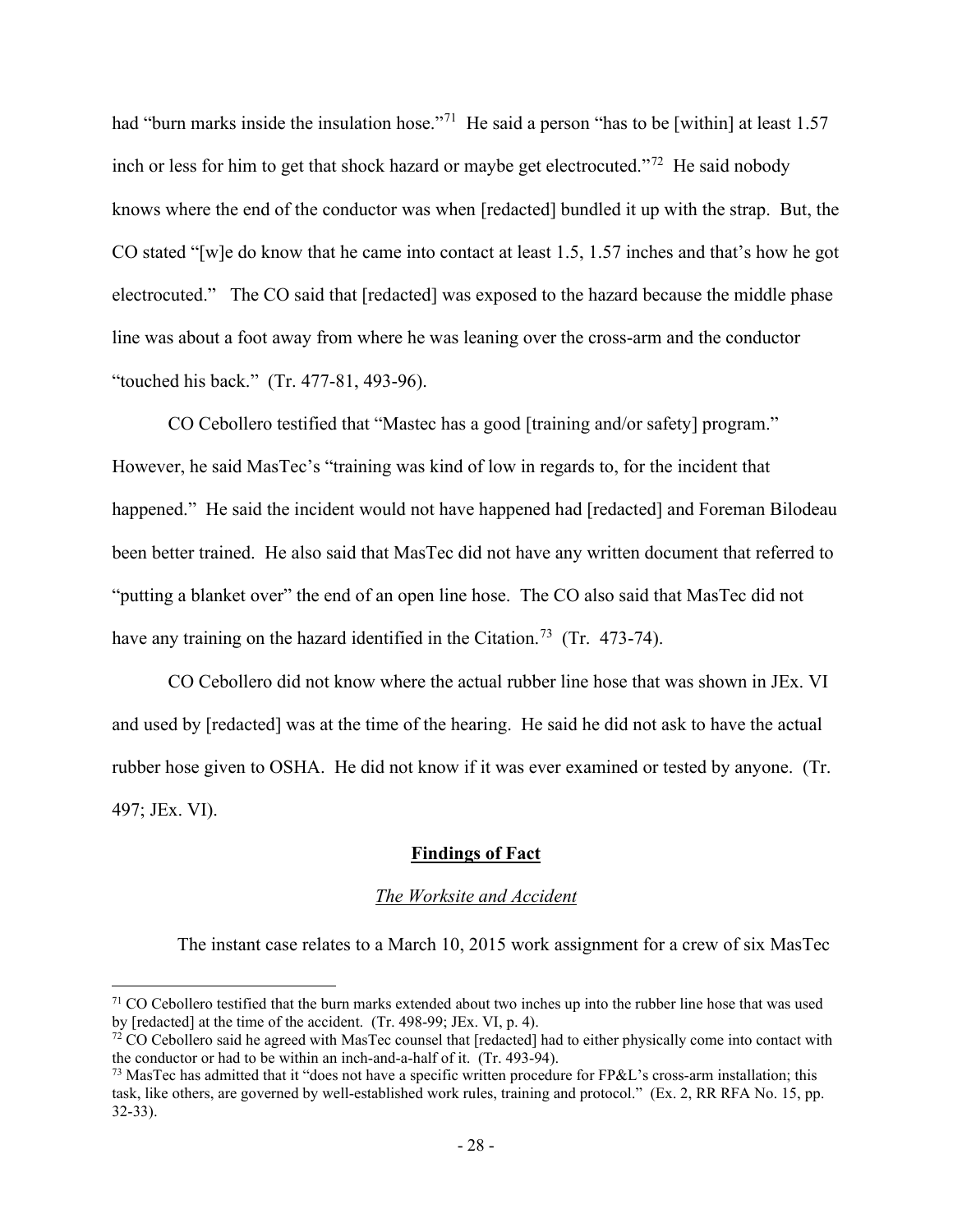employees at the worksite.<sup>74</sup> The crew was assigned to move energized electrical distribution lines from the cross-arm of the existing wooden pole to the cross-arm of a new concrete pole. That day's work was part of MasTec's project to replace wooden poles with new concrete weather-resistant poles for FP&L. Only Messrs. [redacted] and Jinks were working directly on the overhead energized power lines; the other crew members were working on the ground. Foreman Bilodeau, the only MasTec supervisor at the worksite, was designated as the qualified observer. The qualified observer was to watch the linemen working overhead, so he could give them advice or warnings about their work and distance from the energized lines. While working on the cross-arm of the new concrete pole, [redacted] was electrocuted and died at the scene. (Tr. 95, 142, 161-62, 217-8, 423-25; AF Nos. 1-2, 4, 15, 25-28).

Before starting work that morning, the crew had a pre-job briefing. Foreman Bilodeau reviewed potential hazards at the worksite. He told spotters to "watch phase to phase – phase to ground clearances M.A.D."[75](#page-44-1) All six crew members signed the Pre-Job Briefing form. He summarized the need for installing protective barriers and indicated that the MAD was two feet, seven inches. The "Barriers and Defenses" he evaluated included "Cover-Up," "Follow Rules," "PPE (Last choice)," and "MAD." (Tr. 95, 161-62, 183-84; JEx. IV; AF Nos. 13-24).

After the crew's safety meeting, Messrs. Bilodeau, [redacted], and Jinks walked over to the Pole 65 to make a plan for the safest way to move the conductor lines from the wood pole to the new concrete pole. (Tr. 95). The distribution lines on the pole had an electrical voltage of 7,620 volts (7.62 kV) phase-to-ground and 13,200 (13.2 kV) volts phase-to-phase. (Tr. 84; AF No. 11; Ex. 2, RR SS RFA No. 11, pp. 1-2). A total of three conductor lines were to be moved

<span id="page-44-1"></span><span id="page-44-0"></span><sup>&</sup>lt;sup>74</sup> Two other MasTec crews were nearby about a mile away. (Tr. 162; AF No. 7).<br><sup>75</sup> The MAD here was 2.14 feet. (AF No. 3). The MAD is defined as "the closest distance an employee may approach an energized or grounded object." 29 C.F.R. § 1926.968.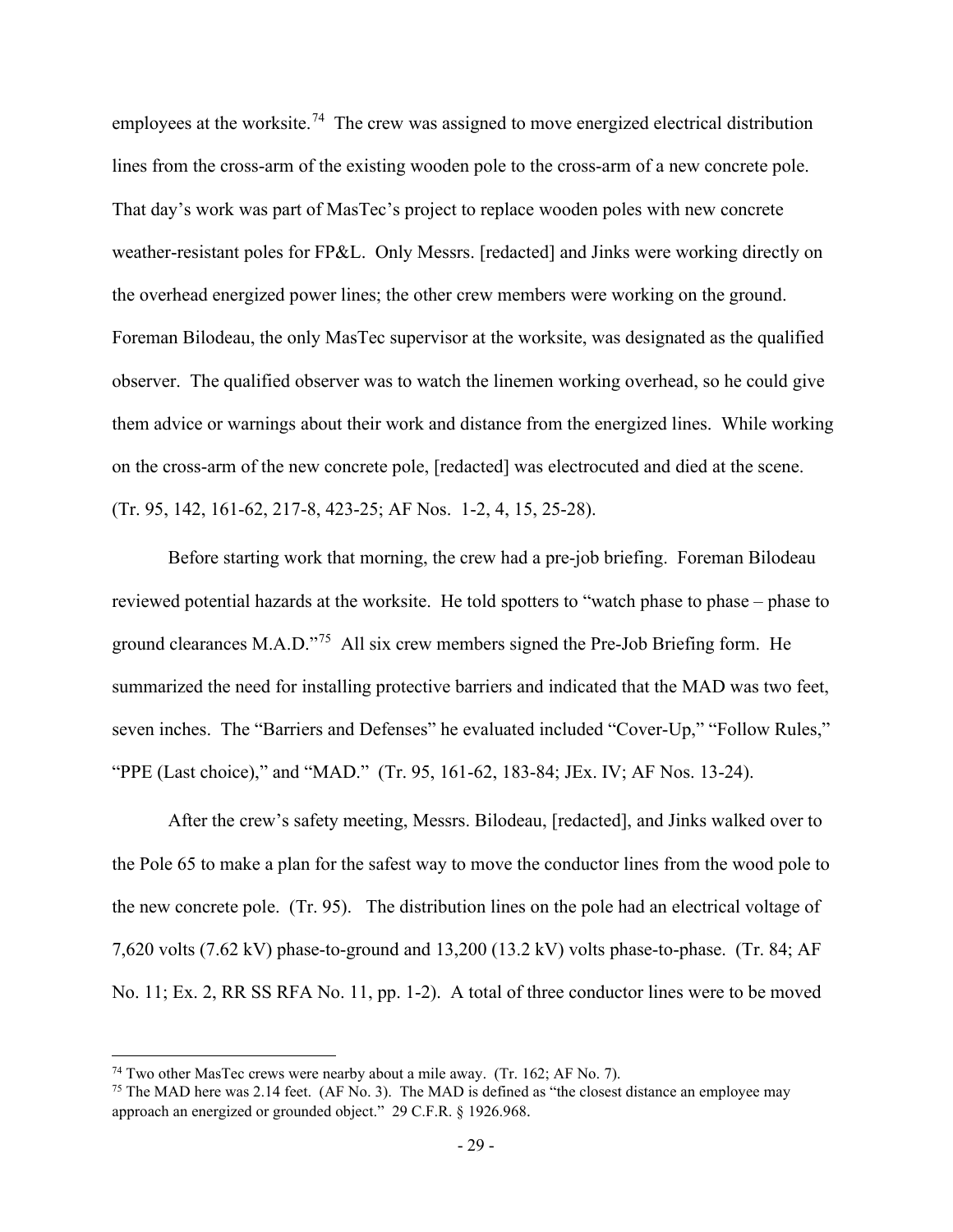from the cross-arm of the 45-foot wood pole to the cross-arm of the new 50-foot concrete weather-resistant pole—two power lines on the cross-arm's outer edges (field-side and roadside) and a power line in the middle. (AF Nos. 1, 4). The wood pole and concrete pole were approximately 8 to 10 feet apart. (Tr. 109-11, 129, 143, 191, 258). The height of the cross-arm on the new concrete pole was 38 feet from the ground. The wood pole's cross-arm was approximately five feet below the height of the concrete pole's cross-arm. The conductor line would be five feet higher when transferred up to the concrete pole. (Tr. 108, 469; AF No. 1). Messrs. [redacted] and Jinks tasks were to move the energized lines while each worked from a truck-mounted insulated bucket near the poles' cross-arms about 40 feet above ground. (Tr. 142, 217-18, 423-25; AF Nos. 26, 32).

[redacted] had been working as a lineman in a bucket for about 12 to 18 months. (Tr. 90- 91, 99). Mr. Bilodeau designated [redacted] as the lead lineman. (Tr. 96). Mr. Jinks had worked in the industry about 20 years, with 19 years of experience working as a lineman in a bucket truck. (Tr. 81, 85, 175-76). Mr. Jinks was a journeyman lineman in both electrical transmission and distribution.<sup>[76](#page-45-0)</sup> (Tr. 81-82). [redacted] was neither a journeyman lineman nor working at a journeyman lineman skill level. (Tr. 91-99, 309).

On the day of the accident, Messrs. Jinks and [redacted] worked from two insulated truck-mounted buckets. (Tr. 188-89; AF Nos. 17-19). They used insulating materials to cover the exposed energized parts. (Tr. 111-12, 119-21, 195-96). As Mr. Jinks explained, "[a]ny conductor that you're going to be working above or within arms length of an energized conductor shall be covered with line hoses and blankets[.]" and "[you] cover everything as you go from ground up, and then from inside, outside, or from outside inside." (Tr. 112, 119).

<span id="page-45-0"></span> $^{76}$  Mr. Jinks had been a journeyman lineman in electrical transmission since 2000 and a journeyman in electrical distribution for about 3 years. (Tr. 81-82).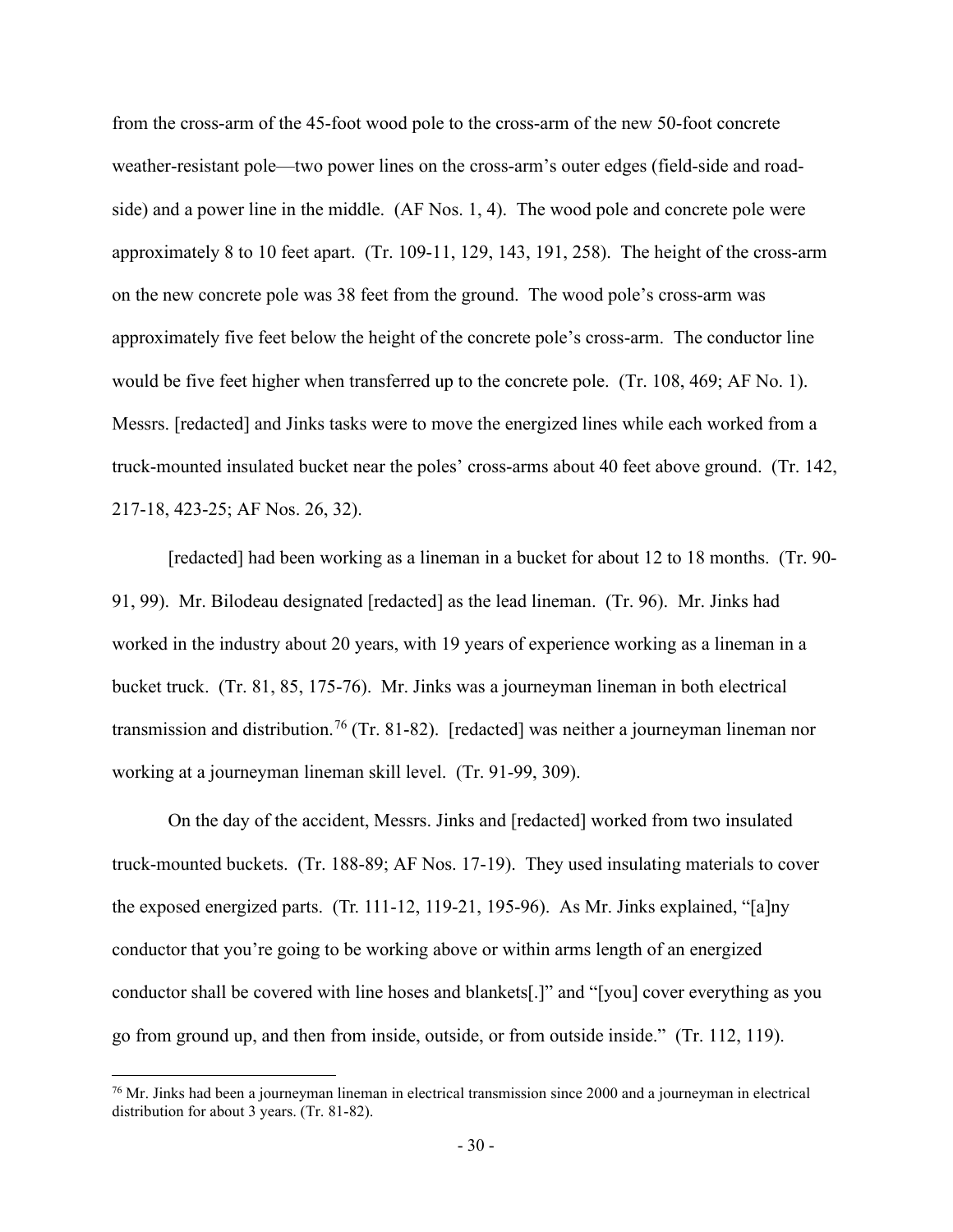The concrete pole had three energized lines: middle, field-side and road-side. The middle conductor line was the first line to be moved from the wood pole to the concrete pole; the two outer conductor lines (field-side and road-side) were to be moved after the middle conductor line was permanently attached to the concrete pole's cross-arm. (Tr. 194-95; AF No. 4). Messrs. Jinks and [redacted] covered the two conductor lines on the outer edges (field-side and road-side) with Class IV rubber protective blankets. (Tr. 120, 338; AF No. 14-15).

Messrs. Jinks and [redacted] worked on the middle conductor line from opposite sides of the pole—Mr. Jinks worked from the left side and [redacted] worked from the right side (left and right are from the perspective of one looking at the pole from the road-side and the energized conductor lines are running left to right). (Tr. 93, 109, 193; JExs. V). Because the cross-arm of the concrete pole was about five feet higher than the wood pole's cross-arm, the conductor line had to be lengthened by splicing in additional section of line. (Tr. 72-73). In order to maintain the flow of electricity for customers, a "jumper" or "jumper cable" would be installed to redirect the electrical current around the section to be spliced. (Tr. 119). This jumper cable is also referred to as a mack line or grounding chain and the process is also referred to as "macking out" the system. (Tr. 117-18, 122-24). Once a jumper cable is placed on the line and the electricity redirected, the conductor line can be cut in the macked-out section of line. (Tr. 121).

To place the jumper cable on the energized conductor line, a wire grip is installed on each end of the section of the conductor line to be macked-out. A hot hoist is then attached to each wire grip.<sup>[77](#page-46-0)</sup> (Tr. 122, 196-98; JEx. V, p. 1). A hot hoist consists of a fiberglass handle, ratcheting mechanism (hoist head), and a blue nylon hoist strap. (Tr. 120, 196, 395: Ex. BB at "G"). The wire grip acts as a clamp on the wire, and the hoist strap is attached to the wire grip;

<span id="page-46-0"></span> $77$  A demonstrative photograph of a "Hot Hoist" is at Ex. BB at "G". (Tr. 393-95).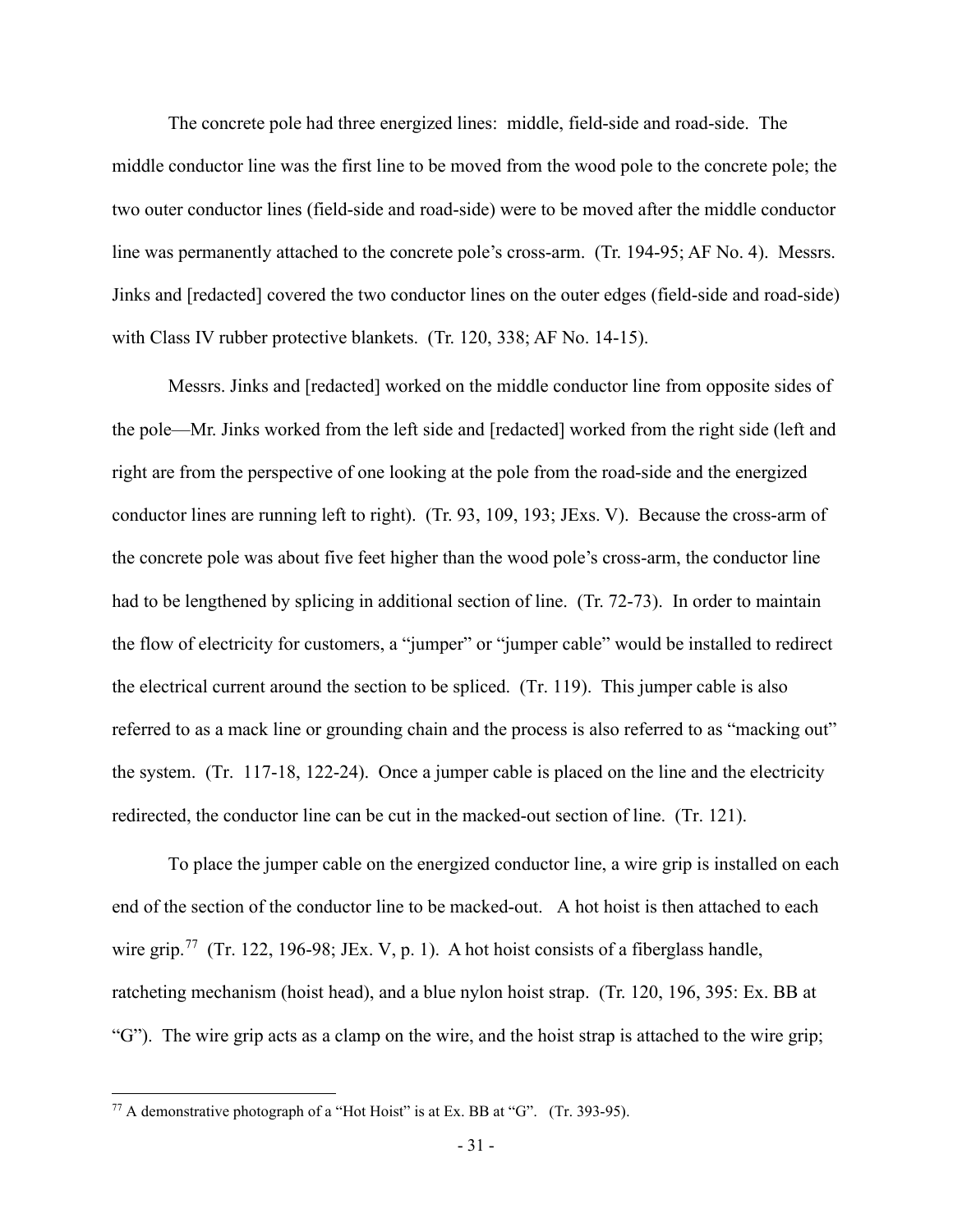the ratcheting mechanism allows the linemen to "jack" the tension of the conductor line.

Messrs. Jinks and [redacted] both installed a wire grip and hot hoist on the conductor line on each side of the concrete pole, creating the macked-out section of line. (Tr. 120-24, 196-97). The jumper (mack line) was then attached on each side of the macked-out area, creating a connection to divert electricity through the jumper. (Tr. 121-23, 126; JEx. V, pp. 1, 4). Each lineman "jacked" his side of the line to achieve the proper tension for cutting the line. (Tr. 120, 123-24). Each lineman then cut the conductor line within the macked-out area between the wire grips. (Tr. 124).

The length of conductor line remaining past the wire grip, after it is cut, must be long enough so that later an automatic sleeve can be connected and used to splice in the section of new conductor line.<sup>78</sup> (Tr. 124-27). Mr. Jinks explained that a one-foot length of conductor line past the wire grip, is long enough to connect the automatic sleeve. (Tr. 121, 124-27, 143).

Messrs. Jinks and [redacted] had the same task on each side of the concrete pole, to cut the energized conductor line so the macked-out middle conductor line could then be moved to the new pole and then later spliced together with additional conductor line. (Tr. 143).

On his side of the pole, Mr. Jinks cut the conductor line about one foot away from the jumper's wire grip—leaving a one-foot "tail" of loose conductor line that extended past the wire grip. He then covered that one-foot portion of the line with an insulating blanket. (Tr. 121, 143). This resulted in a distance of six to eight feet between the cut end of the conductor line and the cross-arm. (Tr. 125-27).

By contrast, on his side, [redacted] cut the conductor line much further away from the wire grip—resulting in a "tail" of loose conductor line that was much longer than on Mr. Jinks'

<span id="page-47-0"></span><sup>78</sup> Ultimately, the spliced line would be connected to an insulator on the cross-arm. (Tr. 127-28).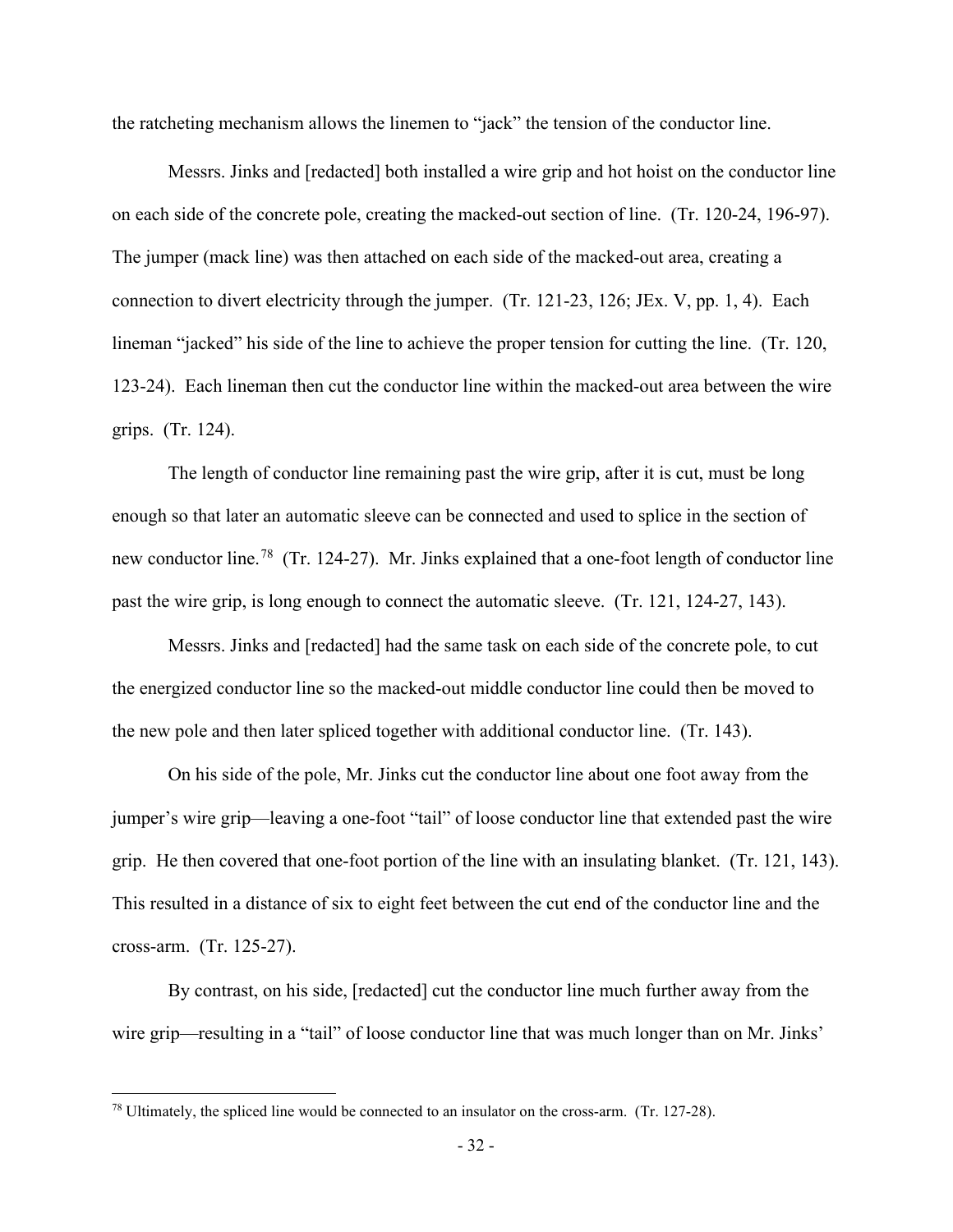side. [redacted] used a rubber insulating line hose to cover the cut conductor "tail." Rubber line hoses are generally six feet long. The rubber line hose cover did not "grip" the conductor, it was simply placed lengthwise over the conductor line. The conductor line could slide "pretty easy" inside the line hose cover.<sup>79</sup> The end of the rubber line hose was long and dangled very close to the new concrete pole on [redacted]'s side. (Tr. 133-34, 143-44, 153-55, 394; JEx. V, p. 4; Ex. AA at "F"; AF No. 15).

 Mr. Jinks was not watching as [redacted] placed the line hose cover over the conductor line, so he did not know the distance the conductor's cut end was from the open end of the rubber line hose. (Tr. 151-52). However, he could see the tail was so long it was drooping; Mr. Jinks suggested to [redacted] that he put some tape and a collar rope on the tail to hold it up. (Tr. 152). [redacted] put collar rope on the insulated line about eight inches from the end of the line hose and another collar rope roughly two to two-and-one-half feet from that point. (Tr. 152; JEx. V, p. 4). The collar rope held the line hose in a somewhat horizontal position to help prevent the line-hose-covered conductor from drooping vertically and slipping off the conductor. (Tr. 154). The long tail on [redacted]'s side resulted in the conductor's cut end being much closer to the fiberglass cross-arm on the concrete pole than on Mr. Jinks' side. (Tr. 133, 140; JEx. V, p. 4).

The wire grip acted as a stop for the end of the line hose next to it, but not at the opposite end of the rubber line hose that was open. (AF. No. 15). Nothing was installed to keep the open end of the rubber line hose at a particular distance from the cut end of the energized conductor inside. (Tr. 154).

Next, the concrete pole's cross-arm was to be installed by [redacted]. Installing the cross-arm required screwing in and tightening two fourteen-inch two bolts through the cross-arm

<span id="page-48-0"></span> $79$  Mr. Quoyle confirmed the diameter of the line hose cover has a larger diameter than the conductor line. (Tr. 416).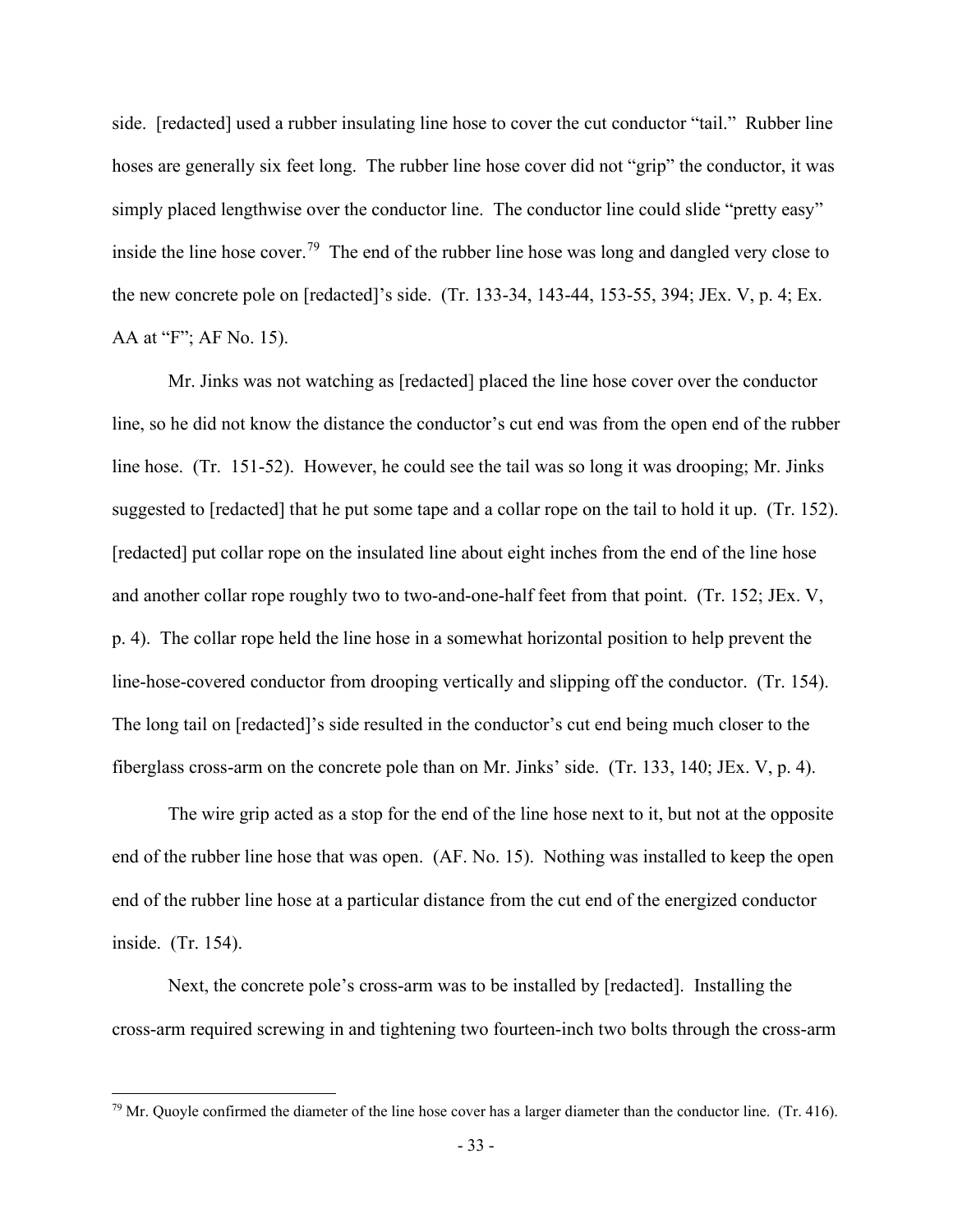and pole—a top and bottom bolt. (Tr. 223-25). The usual process is to attach and tighten the bolts while the conductor line is held above. (Tr. 226). After the cross-arm is installed, the middle conductor line is attached to an insulator attached to the cross-arm. (Tr. 255). The insulator can be attached to the concrete pole's cross-arm either while the conductor line is temporarily secured to the cross-arm or while the conductor line is being held above the crossarm. (Tr. 131-32).

To install the cross-arm, Mr. Jinks lifted the macked-out middle conductor line up about 10 feet above [redacted]'s head using the mechanical arm (known as a jib arm or jib hoist) attached to his bucket. (Tr. 128, 198-200; AF Nos. 18-20). Mr. Jinks' bucket was about five or six feet higher than [redacted]'s bucket. (Tr. 147, 199). The line was "far enough that you could get clearance in so the other bucket and the person working in it can safely install the crossarm."[80](#page-49-0) (Tr. 128, 200). [redacted] then began to install the new cross-arm. (Tr. 145). To install the cross-arm, [redacted] balanced the cross-arm on the edge of his bucket, put the two bolts through and tightened the nuts from the back side of the pole. (Tr. 131, 225-26). Mr. Jinks watched [redacted] install the cross-arm, saw him tighten the nut on the top bolt, then saw him place the nut on the bottom bolt and "thought he had tightened it up" as well. (Tr. 147).

After installing the two bolts, [redacted] asked Mr. Jinks to lower the middle conductor line to the cross-arm–Mr. Jinks believed this meant [redacted] was finished with the bolts on the cross-arm. (Tr. 147, 226). Mr. Jinks then lowered the middle conductor line to the cross-arm on the concrete pole. (Tr. 147-49). As Mr. Jinks watched, [redacted] secured the middle conductor line to the cross-arm with the hoist strap and non-conductive collar rope. (Tr. 149, 227-29, 233- 34). [redacted] tied the middle conductor at a point about 30 inches from the cross-arm's center

<span id="page-49-0"></span><sup>&</sup>lt;sup>80</sup> Mr. Jinks testified: "So, basically what I'd raise it far enough up that he couldn't reach up standing in the bucket and touch the conductor that I'm holding." (Tr. 131).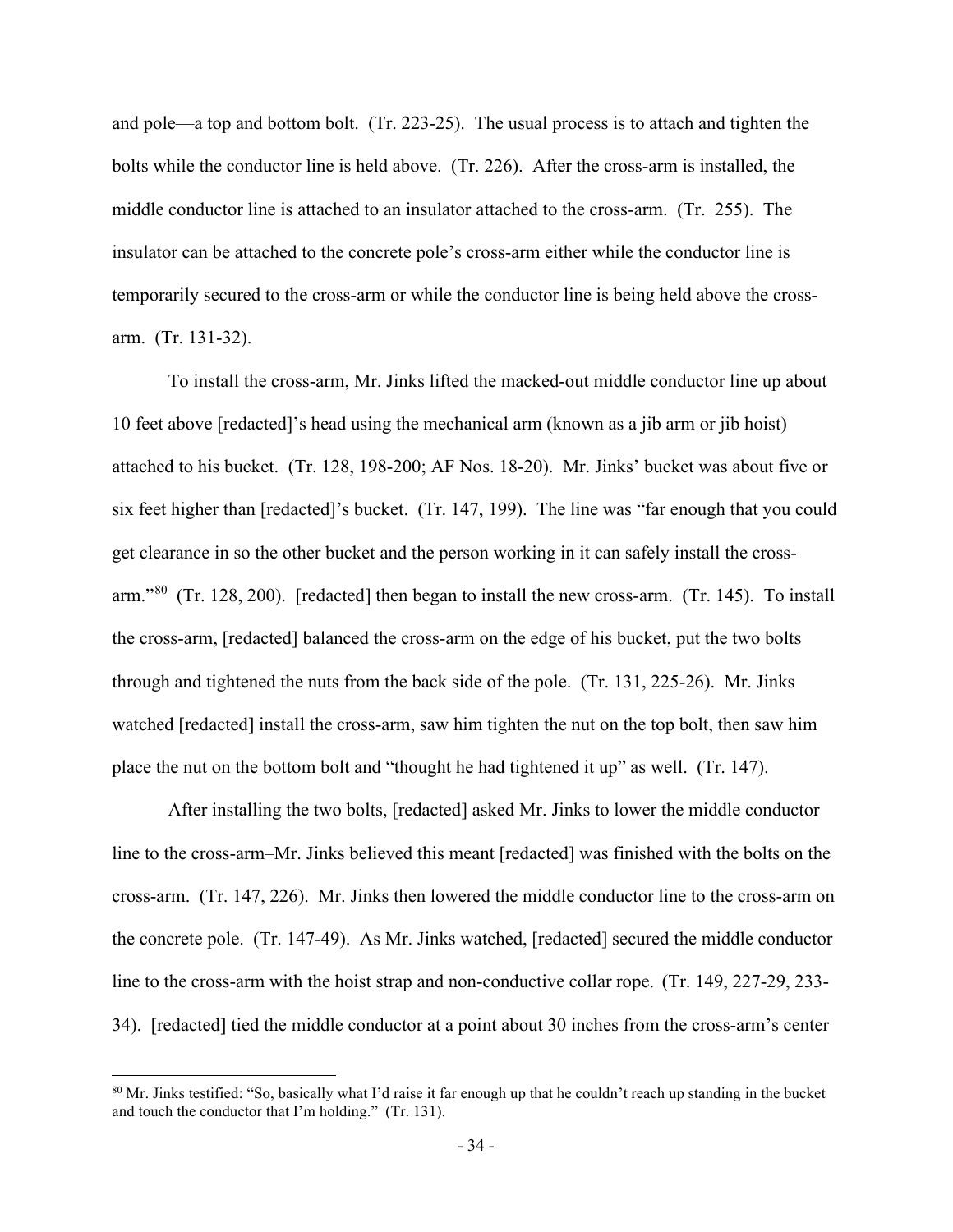point.[81](#page-50-0) (Tr. 233-34, 256). [redacted] had some difficulty tying the knot to secure the conductor line to the cross-arm. (Tr. 148-50, 234). After securing the middle conductor to the cross-arm, [redacted] told Jinks to boom down to the ground to get the insulators and other equipment needed for the next step. (Tr. 145-47, 197, 229). Mr. Jinks began rolling in the jib arm, so that he could boom down to pick up the insulators, automatic sleeves, and additional conductor line for splicing. (Tr. 146-48). Before he could boom down, Mr. Jinks heard a buzzing sound, looked over and saw [redacted] slouched over the cross-arm with a wrench in his hand. (Tr. 147- 48). The incident occurred at about 2:41 PM, March 10, 2015. (Ex. 3, SS RR to Interrogatory No. 1, p. 4). Only about one to two minutes had passed from the time Mr. Jinks started to roll up the jib line until the accident occurred. (Tr. 148-50). At the moment of the electrocution, no one was looking directly at [redacted]—Mr. Jinks was rolling in the jib line and Foreman Bilodeau was looking down. (Tr. 146-48, 418; AF No. 26-27).

As [redacted] was being electrocuted, Foreman Bilodeau jumped out of his truck and came around and hollered to [redacted]. He then jumped up on the back of [redacted]'s bucket truck to use the lower controls to move [redacted]'s bucket and [redacted] away from the concrete pole's cross-arm. The middle phase was caught on the lip of [redacted]'s bucket. Mr. Jinks went up in his bucket to hold the middle phase up and off of [redacted] so that Mr. Bilodeau could bring [redacted]'s bucket to the ground. Once on the ground, cardiopulmonary resuscitation (CPR) was attempted even though [redacted]'s right side was badly burnt with internal organs exposed. Within five minutes the ambulance arrived. [redacted] died shortly

<span id="page-50-0"></span> $81$  Mr. Jinks marked the spot where he believed the middle phase had been tied to the cross-arm as "D" in JEx. V, p. 3. (Tr. 233). Later, upon prompting from Secretary's counsel, Mr. Jinks said that the line hose-covered middle phase was in fact on the opposite side, to the left of the cross-arm, still approximately 30 inches from the center. (Tr. 256-59). Later still, he said "I don't remember what side, the left or right." (Tr. 258-59). Either way, which side from the cross-arm's center the conductor was tied to does not affect the outcome of this case and thus does not need to be resolved by the Court. *Accord,* R. Br., p. 23, n. 6.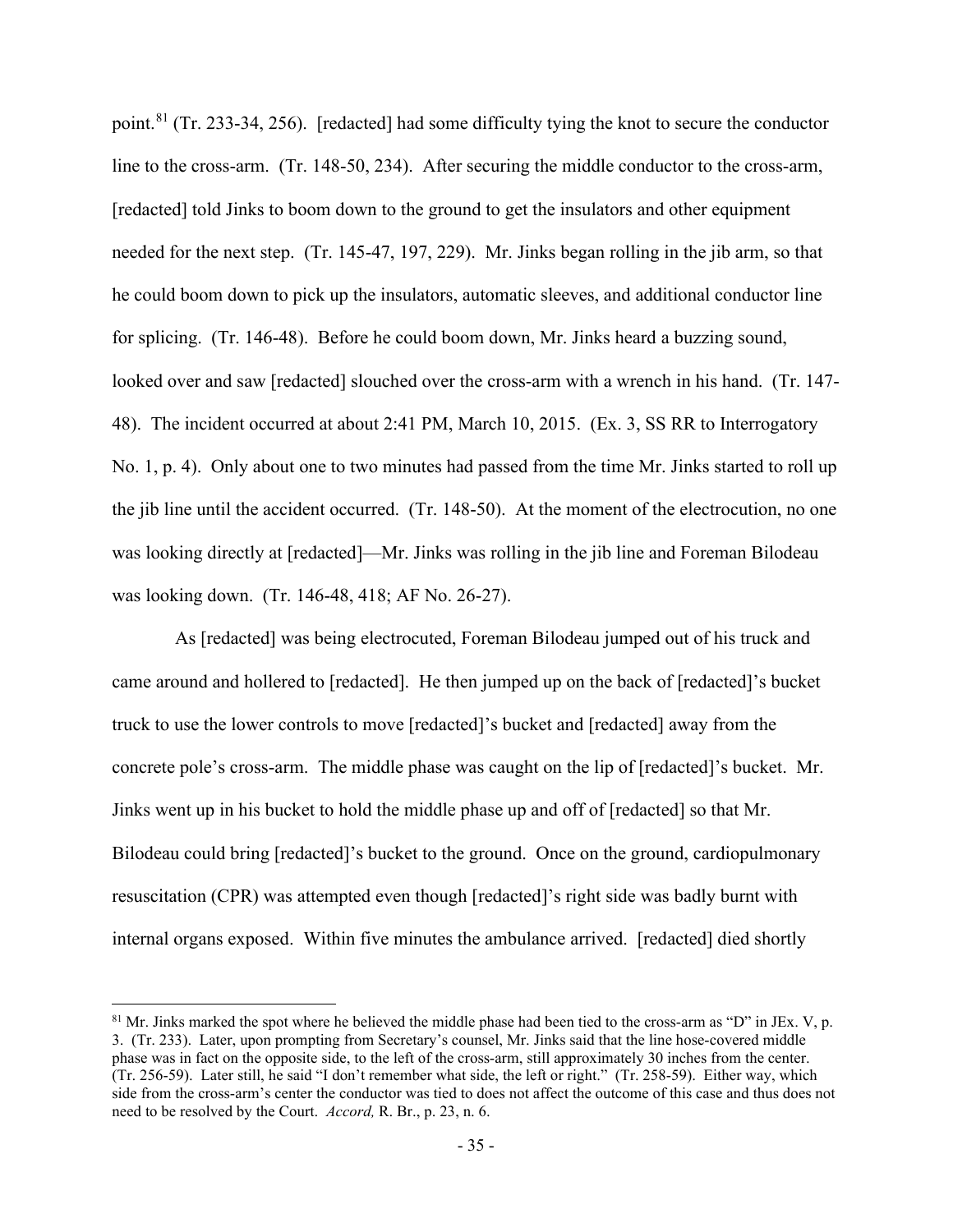thereafter from electrocution. (Tr. 148, 160-61; AF Nos. 26, 28).

 Wounds on [redacted]'s body indicated an energized part was close enough to cause an electrical contact with his back at the same moment the front of [redacted]'s body touched the cross-arm, which had acted as a ground. (Tr. 418-20; AF No. 25; R. Br., p. 25). Mr. Dickie sent Mr. Spicer up in Mr. Jinks' bucket about an hour after the accident to take pictures at pole-top. (Tr. 107, 158, 163-65). The photograph at JEx.V, p. 4, depicts the conductor lines as they were at time of the electrocution. (Tr. 145-46). The conductor line inside the rubber line hose was the energized part closest to [redacted] and it was the part that electrocuted him. (Tr. 157). Mr. Jinks verified that a photograph taken by Mr. Spicer shows "the conductor was like an inch to an inch-and-a-half inside the line hose with a burnt mark on it, and then he took a picture of the, the bolt that was on the cross-arm that still had the flesh that made contact from phase to ground." (Tr. 157-58, 164; JEx. V, p. 4). Mr. Jinks testified that "if you look at all that dark black around the end of that line hose, that's [ ] because that wire was only that far in there. So, when he made contact for, that's where all the actual contact and the, you know, the actual electricity was making contact to his body." (Tr. 160; JEx. VI, pp. 3-4). Further, Mr. Jinks stated:

"[W]hile Jason was up there taking the pictures he realized what had happened, you know. It was obvious because there, there was a, there the line was inside the hose that far back in it, and then there, his flesh was on the bolt, and that's where the two contacts were made. And so, and then your whole part of your back is burned out and the front of your chest is, you know, here, so that was the two contact parts of the incident that happened." (Tr. 164).

MasTec has admitted in various ways that [redacted]'s body "came into direct contact with an energized part" on March 10,  $2015$ .<sup>[82](#page-51-0)</sup> (Ex. 2, RR RFA No. 14, p. 32). At one point, MasTec's safety director, Mr. Quoyle, admitted that "contact of some sort was made and/or close enough to draw an arc or make contact." (Tr. 384). Mr. Quoyle admitted, and confirmed, the

<span id="page-51-0"></span> $82$  It is not necessary for the Court to determine whether the electrocution was caused by direct contact with the line or an indirect electrical arc.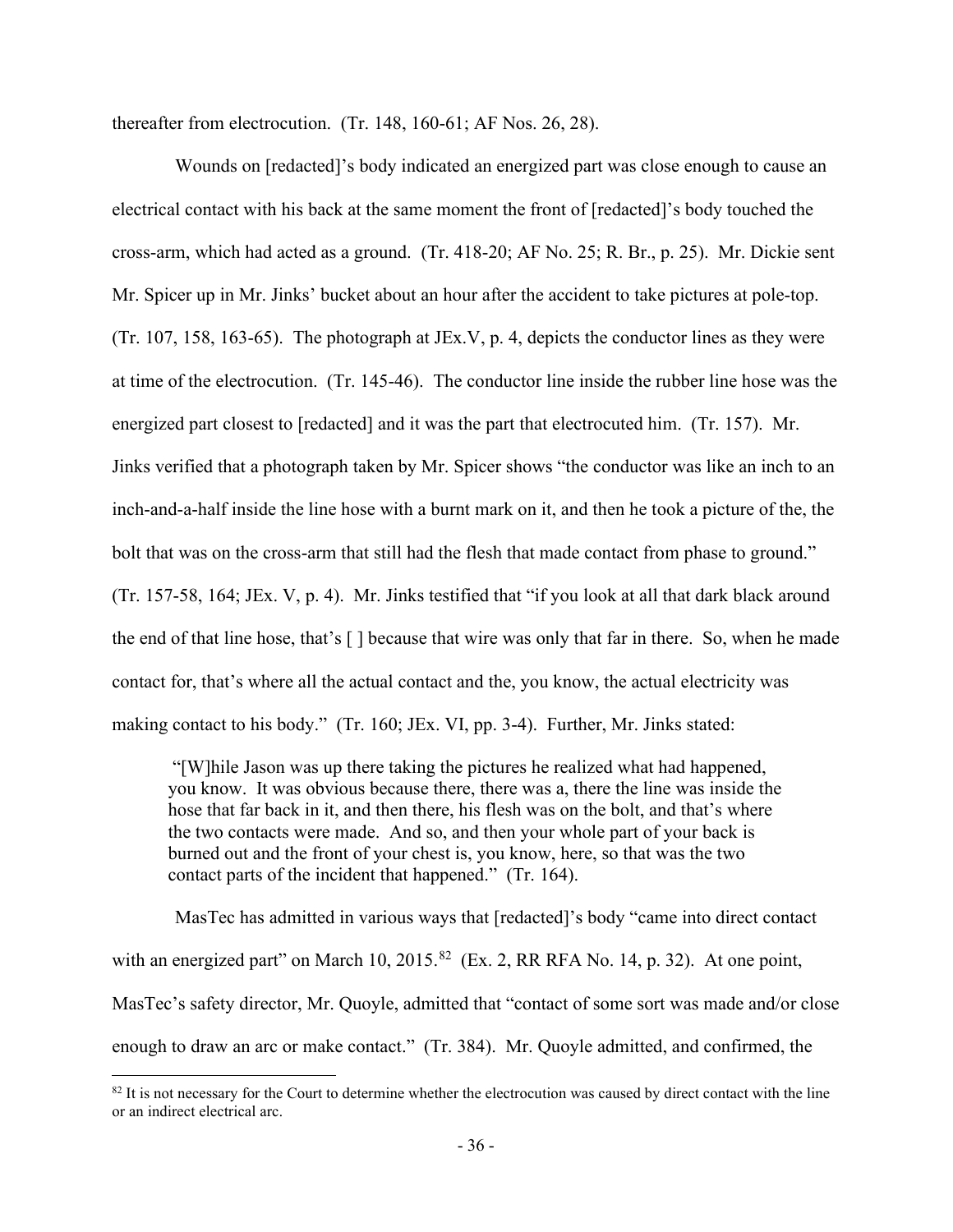conductor was pushed out of its protective covering when it came into contact with [redacted]. (Tr. 280). Additionally, MasTec agreed the line hose cover was burnt, on the inside and outside, at the open end of the line hose where the cut end of the conductor had been. (Tr. 286). Finally, the parties stipulated that [redacted]'s wounds were consistent with an energized part having come into contact, or close enough to cause an arc, with his back at the same moment the front of [redacted]'s body touched a part of the cross-arm, which acted as a ground. (AF No. 25; R. Br., p. 25).

#### *Causes of the Electrocution of [redacted]*

The Court finds that [redacted] was electrocuted when his back either touched a portion of the conductor protruding from the end of the rubber hose or got within 1.575 inches of the conductor enveloped by and within the rubber hose, while he was leaning over and touching the concrete pole's cross-arm tightening a bolt. He got closer to an exposed energized part than the 2.14 feet MAD permitted. The end of the conductor was not effectively insulated. No effective means were used to grip the wire within the rubber line hose and prevent the hose from sliding.

There were many contributing commissions and omissions that contributed to the demise of [redacted]. [redacted] should not have been within the MAD when the conductor was not adequately insulated. He could have used a rubber blanket to wrap the end of the rubber hose that enveloped the conductor. He could also have used a rubber blanket to cover the cross-arm he leaned over to tighten a bolt. [redacted] could have cut his conductor a foot in front of his grip and provided for a distance of about 5  $\frac{1}{2}$  to 6 feet away from the concrete pole's cross-arm to allow himself a clear work space to work around the cross-arm, to include tightening bolts.<sup>83</sup>

<span id="page-52-0"></span><sup>&</sup>lt;sup>83</sup> Normally, the line would be cut leaving just one foot of line inside the grip of the jumper to connect an automatic sleeve that would then reconnect the two pieces of wire. Only a foot should be left for safety, but also because the automatic sleeve that will slip onto the end of that cut line must be six to eight feet away from the cross-arm. [redacted] left much more than a foot beyond the grip. The conductor reached almost to the concrete pole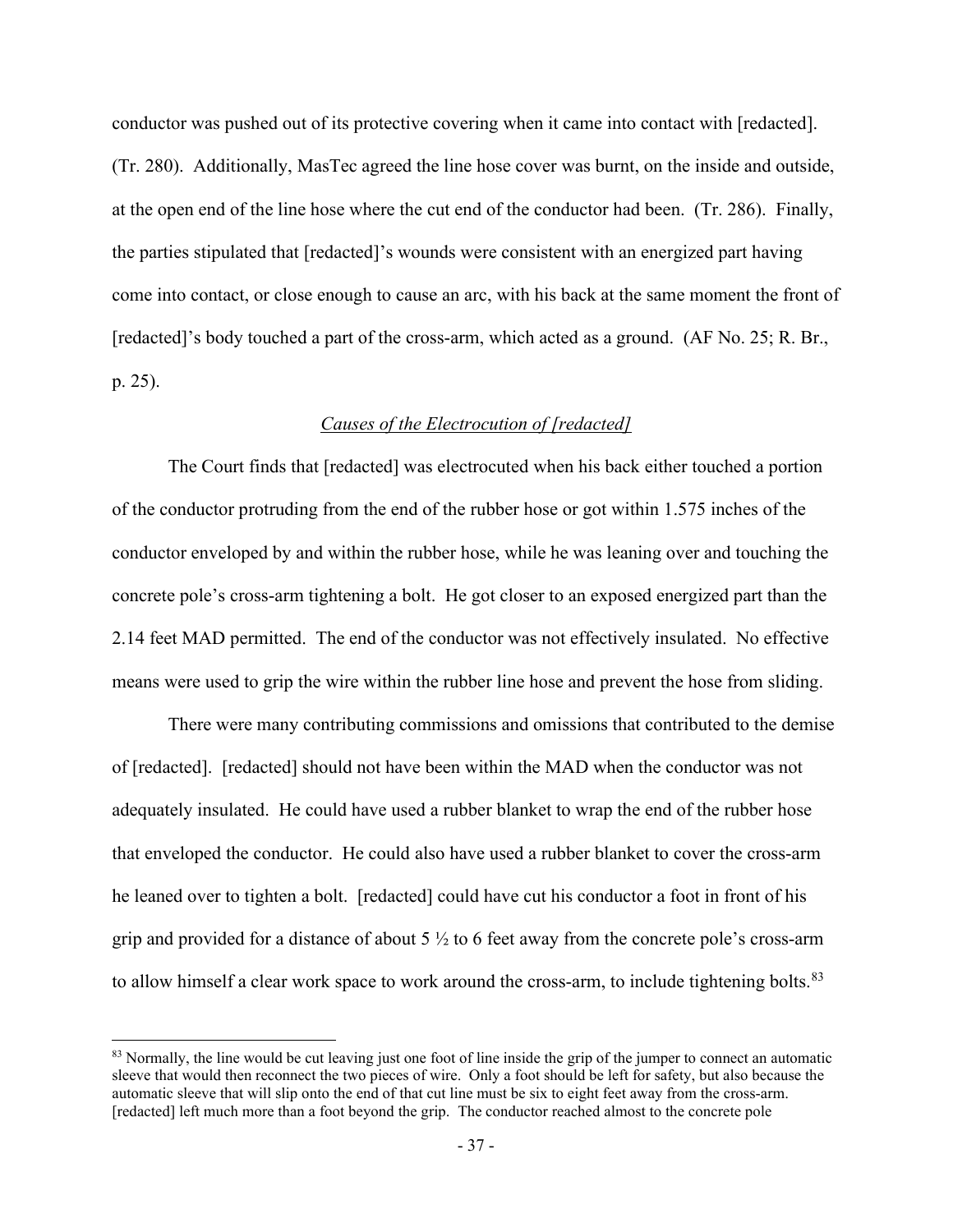The rubber line hose and the conductor were about a foot to a foot-and-a-half from the cross-arm atop the concrete pole. (Tr. 140-41, 246; S. Br., p. 4). The rubber line hose and the conductor were close, within ten to twelve inches, to [redacted]'s body. (Tr. 246-47; S. Br., p. 4). Foreman Bilodeau failed to adequately perform his role as a qualified observer. He knew [redacted] was an inexperienced lineman who needed guidance to perform even simple tasks a lead lineman should know how to do. Foreman Bilodeu should have been closely observing and coaching [redacted] as he worked atop the concrete pole. This he failed to do. Instead, Foreman Bilodeau sat in his truck from the time [redacted] started working atop the concrete pole until he was electrocuted. The foreman did not exercise reasonable diligence. Foreman Bilodeau was in a position to see that [redacted] was working within the MAD and that the end of the conductor was not adequately insulated. Foreman Bilodeau should have stopped [redacted] when he leaned over the cross-arm without first insulating the cross-arm with a blanket. The foreman should also have stopped [redacted] from working near the conductor line's open end. MasTec should have provided training for and enforced, rules that: 1) prescribed how close an uninsulated cut conductor could be to a cross-arm, 2) stated how close a cut conductor could be to an uncovered end of a rubber hose, and 3) specified how blankets and other insulating material are used to cover the open end of rubber hoses containing energized conductors. (Tr. 94-100, 140-42, 154- 57, 164, 217-19, 246, 277-86, 300-05, 384, 411-20, 436, 458, 495; Ex. 2, RR RFA No. 12, pp. 31-32; AF Nos. 24-26; JPHS, p. 9, ¶ 3; S. Br., pp. 4-5).

#### *MasTec's Safety Program*

unnecessarily as it would have needed to be cut again before splicing in new wire to ensure the sleeve was six to eight feet away from cross-arm. Because [redacted] left so much extra conductor line, he attempted to cover it with an insulating hose rather than a blanket. The female end of the line hose closest to the concrete pole was completely open so that there was only air between the end of the phase line inside the hose and the end of the rubber hose. (Tr. 121-27, 133, 143-44. 289; S. Br., pp. 3-4).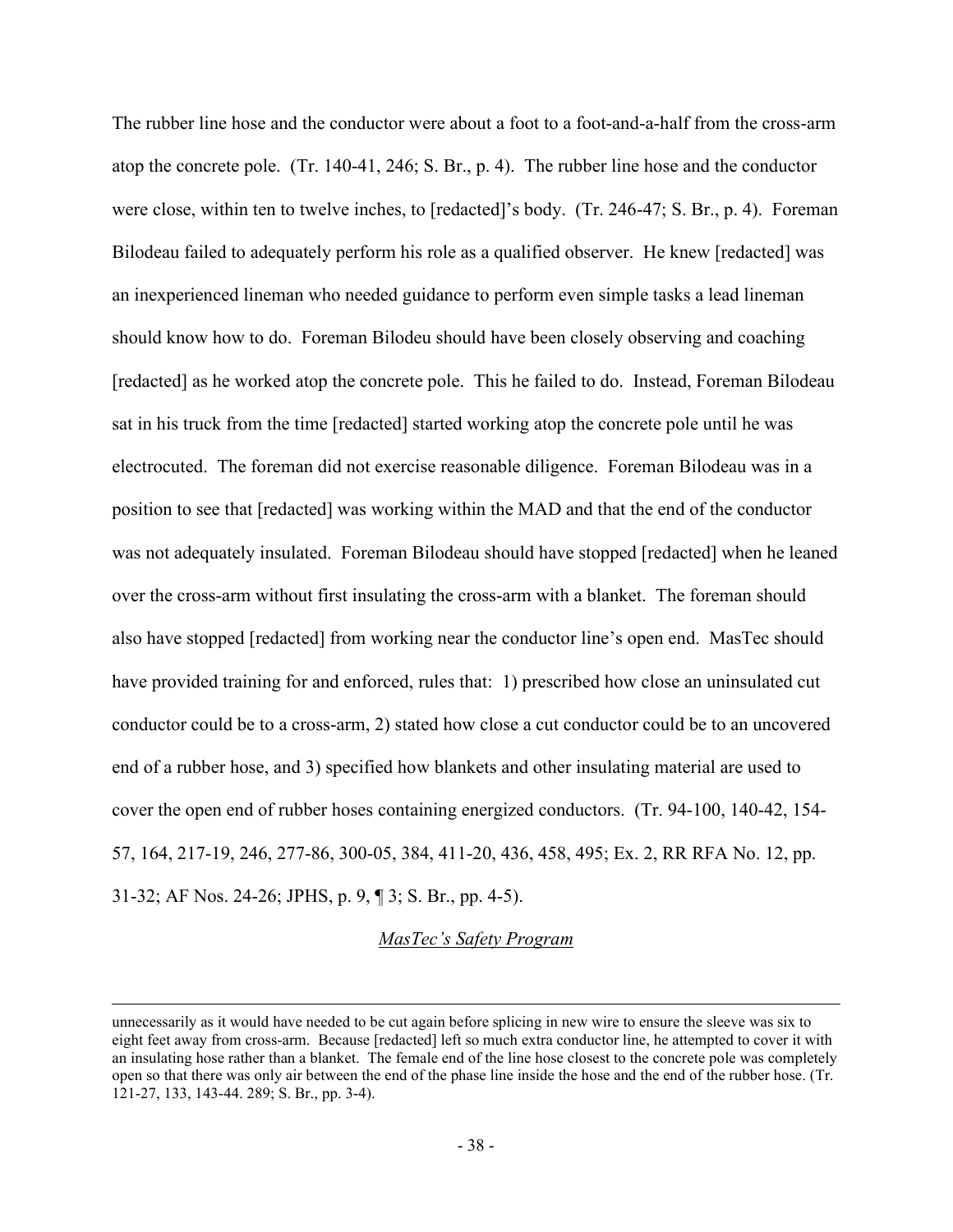MasTec submitted evidence of its safety program including: an Employee Safety Handbook (Safety Handbook) (JEx. I); an ET&D Partnership 10-hour OSHA Training Course Student Handout (Ex. D); a New Employee Training Introduction to Safety Video Training<sup>[84](#page-54-0)</sup> (Tr. 357-58, 370; Ex. E); MasTec's Competency Assessment Manual (Ex. F); Safety and Health Management System, Safety & Health Inspections guidelines (Ex. L); the DynaQ Safety and Health Audit Form (Ex. M); and six Corrective/Disciplinary Action Forms. (Ex. N).

 Mr. Quoyle testified that Messrs. [redacted] and Jinks viewed the two videos as part of their training. (Tr. 371; Ex. E).

## *MasTec's Work Rules*

Employees received a copy of the Safety Handbook during their new hire orientation.

(Tr. 346-47; JEx. I). The Safety Handbook, Second Edition, dated January 2014, covers 85 subject areas, such as: general safety rules, pre-job briefing, rubber gloves  $\&$  sleeves, electrical safety precautions for distribution & transmission, working on or near energized lines, insulating equipment, and working on downed lines. (JEx. I).

Each subject area included a list of work rules. For example, in the "Working On or Near Energized Lines" section, it stated (in part):

<span id="page-54-0"></span><sup>&</sup>lt;sup>84</sup> The electrical PPE training video's audio states: "For starters, the minimum approach distance is from the upper grip of the hand on the insulated tool to the energized circuit or equipment." It further states: "The rule of thumb is protective cover should be installed to cover everything within your extended reach, plus two feet of your work area." (Tr. 359-62; Ex. E). The electrical awareness video's audio states: "Electrical incidents are generally caused by unsafe conditions, unsafe acts, or combinations of the two. Some unsafe electrical equipment and insulations can be identified by the presence of faulty insulation, improper grounding, loose connections, defective part, ground fault in equipment, or unguarded live parts." It further sates: "The minimum approach distance, MAD, for qualifying personnel must be maintained when working on or near, in proximity to, exposed live parts. This applies to the distance from your fully extended arm plus any connective object in your hand to the exposed live parts. The minimum approach distance, MAD, is the closest distance a qualified employee can bring a noninsulated or conductive object, including their body, to an object energized in a different potential. Likewise, the same distances apply to taking in energized objects in proximity to a grounded object or an object of a different potential." It also states: "Unintentional contact with an electrical voltage can cause current to flow through the body resulting in shock, burns and death. Electricity is a serious workplace hazard if not controlled…. It only takes one-tenth of an amp of electricity going through the body for just three seconds to cause death…. You'll experience an electrical shock if a part of your body completes an electrical circuit by touching an energized part and an electrical ground …." (Tr. 363-67; Ex. E).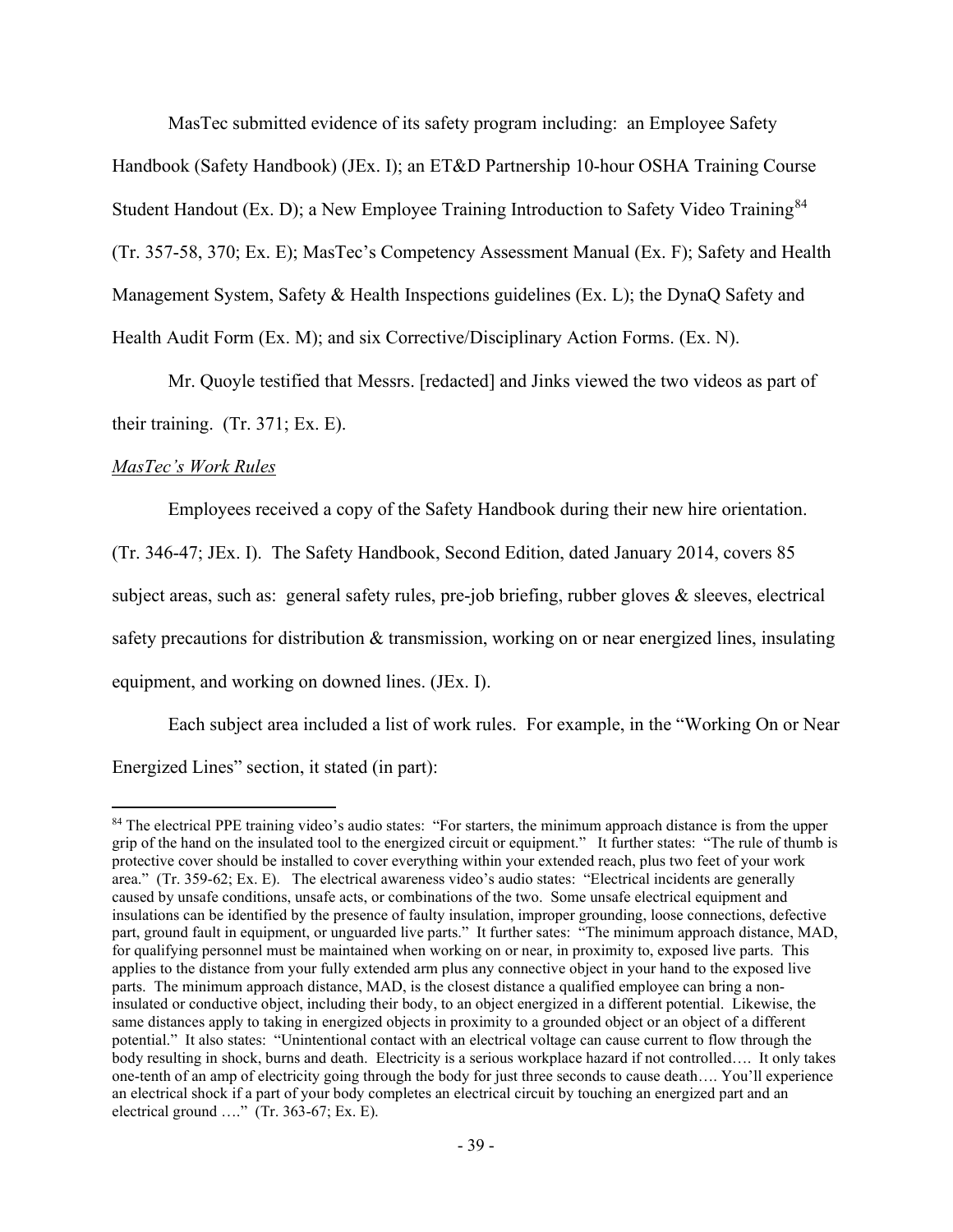166 e. Minimum Approach Distances: No qualified electrical employee shall approach or take any conductive object closer to the extended reach of the exposed energized parts set forth in Table R-6, Minimum Approach Distance unless:

166 f. The employee is insulated from the energized part.

166 g. The energized part is insulated from the employee and from any other conductive object at a different potential…. For Voltage Phase-to-Phase, 1.1 to 15.0 kV, the Distance Phase-to-Phase Ground Exposure – 2 ft. – 1 in., Distance Phase-to-Phase Exposure – 2 Ft. - 2 in. …

166 i. Employees doing work near exposed energized lines shall devote their undivided attention to the work at hand. …[85](#page-55-0)

166 n. Proper minimum approach distances between the employee and the energized conductor shall be maintained.

166 o. All exposed energized conductors and equipment within reaching distance shall be covered.

166 p. Guards and barriers shall be erected as necessary to adjacent energized lines.

166 q. Employees shall not reach beyond the protective equipment. …

166 s. A member of the crew shall be identified to act as a qualified observer to ensure clearances are maintained, PPE, and effective cover-up is installed. The qualified observer shall be capable of identifying nominal voltages, energized components, minimum approach distances, and proper safe work practices while crew-members are working on energized lines (i.e., qualified electrical employee).

(Tr. 347-50; JEx. I, pp. 143-46).

The Safety Handbook's section for "Insulating Equipment" at ¶174 stated: "[w]hen it is

necessary to work on or near energized conductors or equipment, sufficient protective equipment

shall be used to prevent accidental contact with the energized conductor or equipment[.]" and

"[w]hen applying cover-up, employees shall cover-up their extended reach plus two (2) feet at a

minimum." (¶¶ 174 c-d). (JEx. I at MasTecMI000239). Per Mr. Quoyle, the Handbook did not

include a rule for insulating the open end of a line hose or where within a line hose the cut end of

the energized conductor must be to achieve an insulating effect.<sup>86</sup> (Tr. 341-43).

# *MasTec's Safety Training*

MasTec provided training when employees were hired, training sessions after hire, and

through weekly safety topics, safety recognition bulletins (SRBs), and toolbox talks each

<span id="page-55-0"></span><sup>85</sup> Mr. Quoyle called this "situational awareness." (Tr. 347-48).

<span id="page-55-1"></span><sup>&</sup>lt;sup>86</sup> MasTec identified documents containing work rules designed to prevent electrical exposure in its SS RR to Interrogatory No. 1. (Ex. 3, SS RR to Interrogatory No. 11, at pp. 8-9).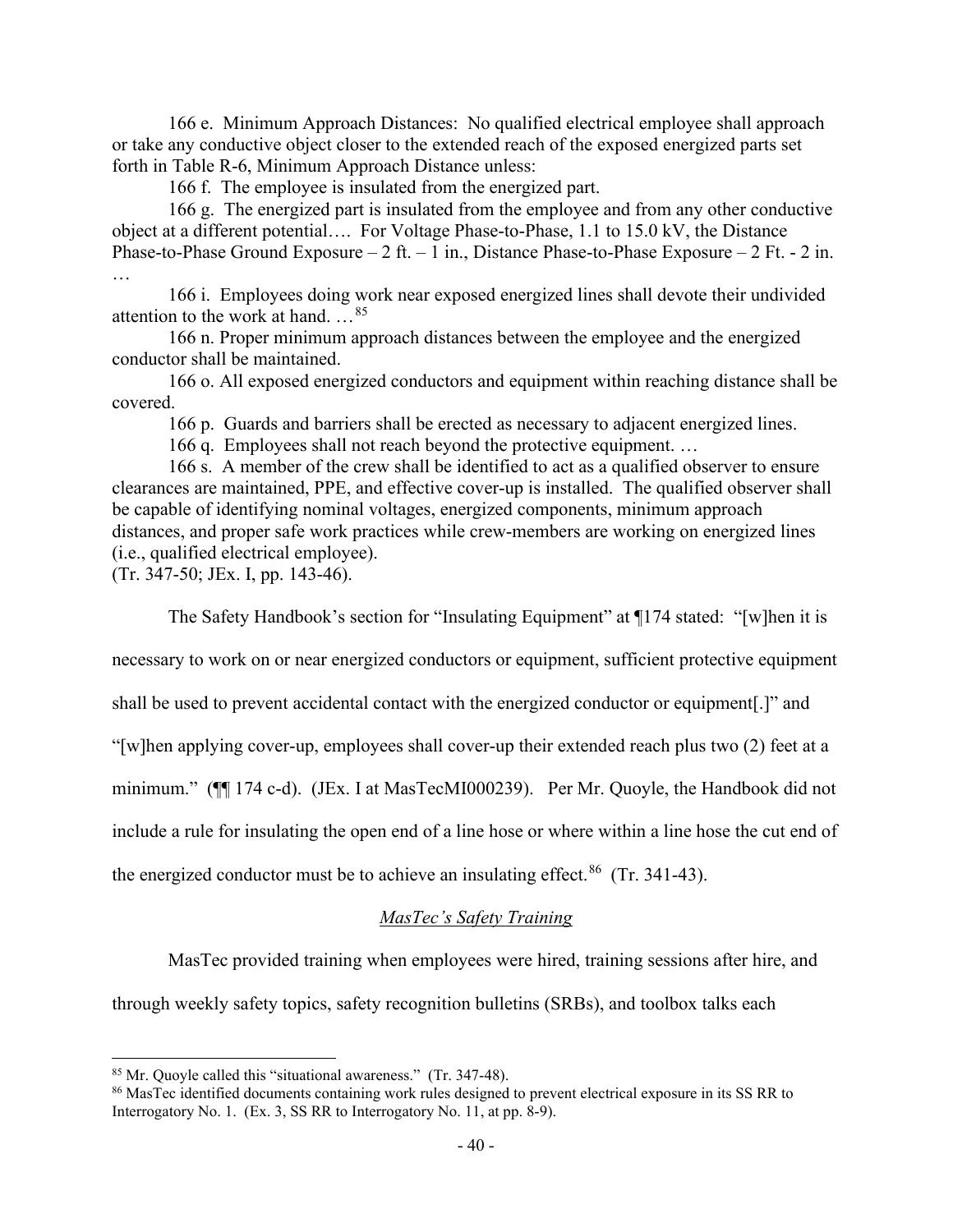morning. (Tr. 105-06, 346-49). Training included a New Hire Training Introduction to Safety DVD that covered subjects, such as, insulating energized parts, wearing rubber gloves cradle-tocradle, working near energized lines, and an employee's stop work authority. (Tr. 188-89, 357- 71; Ex. E). One component of the initial safety training was a review of MasTec's Safety Handbook. (Tr. 344-49; JEx. I).

In about 2013, MasTec began using the ET&D Partnership's training course to train its linemen, foremen, and supervisors. (Tr. 327-28, 332, 446; AF No. 35). MasTec also used the ET&D 10-hour OSHA Training Course Student Handout (OSHA Student Handout) that covers subjects such as: electrical safety awareness, covering energized lines, and stop work authority. (Tr. 344; Ex. D). The OSHA Student Handout is a copy of all the slides from the ET&D training course, so an employee can follow the training presentation and take notes during the training. (Tr. 334-35; Ex. D). This training consisted of 9 subject matter sections, including electrical safety, personal protection grounding, personal protective equipment, and job briefings. (Ex. D). Mr. Quoyle testified that the OSHA Student Handout included slides that instructed employees to "[e]liminate second point of contact hazards" that could include the pole with the metal bolts and things sticking out. He said if Foreman Bilodeau had seen [redacted] leaning over the concrete pole without a blanket in place, the foreman should have stopped the work. (Tr. 450; Ex. D, p. MasTecM1001186).

MasTec performed a competency assessment to determine if an employee is qualified to work as a lineman. (Tr. 307-08). MasTec's Competency Assessment Manual was over 400 pages of information and questionnaires on safety topics, such as, "Basic Electricity," "Use of Rubber Gloves, Sleeves, Protectors, and Liners," "Installing & Removing Protective Equipment," and "Line Installation & Removal." (Tr. 371; Ex. F). Each topic was assessed

- 41 -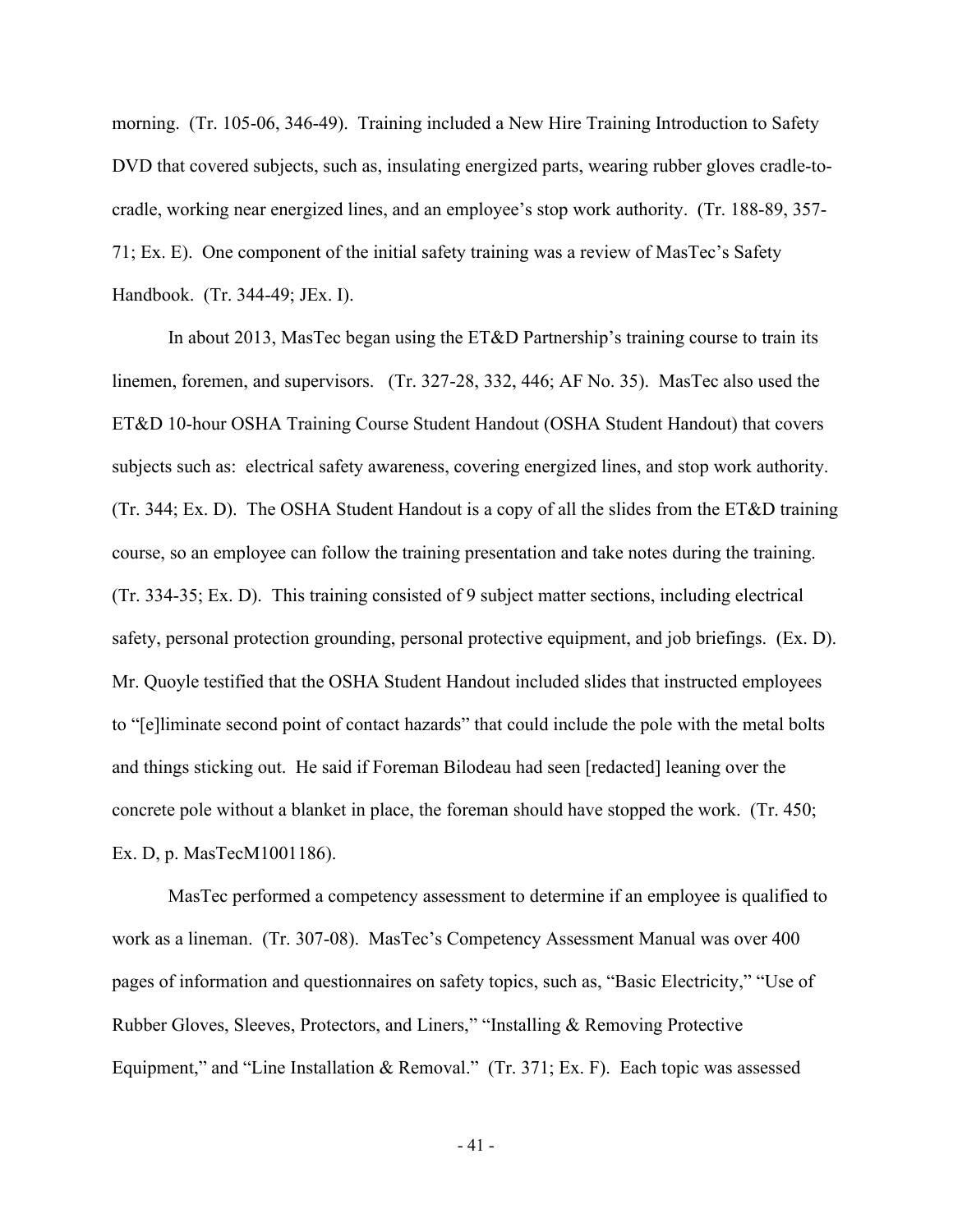through a combination of written questions and hands-on demonstration. (Tr. 318-19; Ex. H, pp. 4-7). Finally, each employee completed a two-page competency self-assessment form to document competence for a list of skills and tasks. (Ex. F, MasTecMI000332-334). The completed self-assessment was then given to a foreman or other management who had to verify, within 30 days, the skills the employee had assessed as competent. (Ex. F, MasTecMI000334).

After initial orientation training, safety training was offered either at instructor-led classes or online. (Tr. 345). Training was tracked through classroom rosters or online records. (Tr. 320-21). The training summary for Foreman Bilodeau showed he took several training classes between 2002 and 2011, including basic overhead training and bucket rescue. (Ex. J).

Mr. Jinks completed his new hire orientation on March 2, 2015. (Ex. I). The initial safety training took about 3 hours and included a test. (Tr. 105-06). Mr. Jinks stated that he had completed a pole-top rescue class during a previous employment period with MasTec. (Tr. 106).

MasTec provided several documents related to [redacted]'s training from 2011 and 2014. (Tr. 314-15, 318-320, 374-376; Exs. G-H, K). Exhibit K, a general employee training summary for the employees at the worksite, showed [redacted] had completed training classes on October 3, 2014, October 10, 2014, and February 25, 2015. (Tr. 315, 320-21; Ex. K). Mr. [redacted] signed an acknowledgement that he had read and understood the Employee Safety Handbook dated August 8, 2014. (Ex. H, MasTecMI000051).

Mr. Quoyle testified that [redacted]'s August 18, 2014 competency self-assessment showed that he had checked himself as competent for subjects that related to overhead distribution work. (Tr. 374-77; Ex. G). He said the checkmarks under the Not Yet Competent column all related to underground electrical distribution work.<sup>87</sup> Mr. Quoyle confirmed that the

<span id="page-57-0"></span><sup>&</sup>lt;sup>87</sup> During cross examination, Mr. Quoyle admitted that there was one task on the self-assessment form where a checkmark appeared in the Not Yet Competent column for a task related to overhead work; i.e. Task 210 - Installing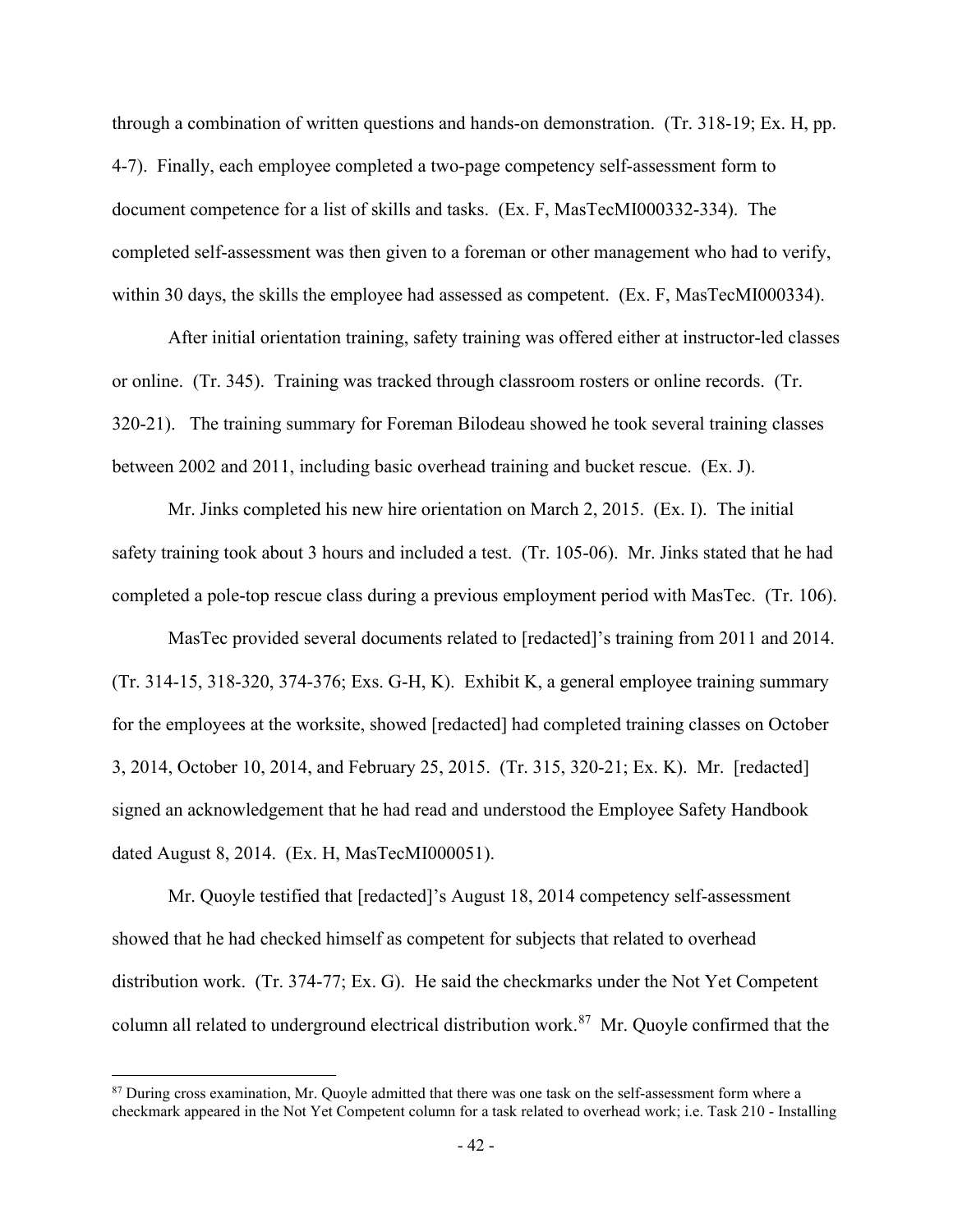use of rubber gloves and placing blankets and line hoses on conductor lines were included in [redacted]'s self-assessment. (Tr. 371-73).

Training information for [redacted]'s period of employment prior to August 2014 with MasTec was also submitted. (Ex. H). On February 8, 2011, [redacted] signed an acknowledgement that he had read and understood the Employee Safety Handbook. (Tr. 319; Ex. H, MasTecMI000044). A February 2011 competency assessment for the line installation and removal training module was provided. (Tr. 312, 318-19, 375-76; Ex. H, MasTecMI000045-48). A roster for the February 10, 2011 classroom training on poletop rescue, bucket rescue and line installation and removal training showed [redacted] had attended. (Ex. H, MasTecMI000049). A roster for classroom training on bucket rescue, work zone, first aid, and hazard communication training from February 8, 2011, included [redacted]. (Ex. H, MasTecMI000041). A February 8, 2011 review, signed by the general foreman, showed [redacted] was assessed as proficient in bucket operations. (Ex. H, MasTecMI000042).

In addition to training classes, one of 52 pre-selected topics was presented to the crew each Monday. (Tr. 104-05, 346). Toolbox talks were conducted each morning, during which an employee would read a subject from the safety manual that the crew would then discuss. (Tr. 104, 182-83; JEx. III). Further, a JSA was conducted each day. (JEx. IV). A JSA for March 5, 2015 showed "Cover up!! Cover up!! Cover up!!" written on the form. (AF No. 29; JEx. IV, MasTecMI000322).

The training instructions for rubber insulating blankets stated that "[b]lankets are used folded, wrapped, or suspended in any position to provide an insulating barrier. They are used to

Pole-Mounted Single-Phase Transformers. (Tr. 446-48, Exs. F-G). He later said Messrs. [redacted] and Jinks were not working on a pole-mounted single-phase transformer at the work site. (Tr. 462-63).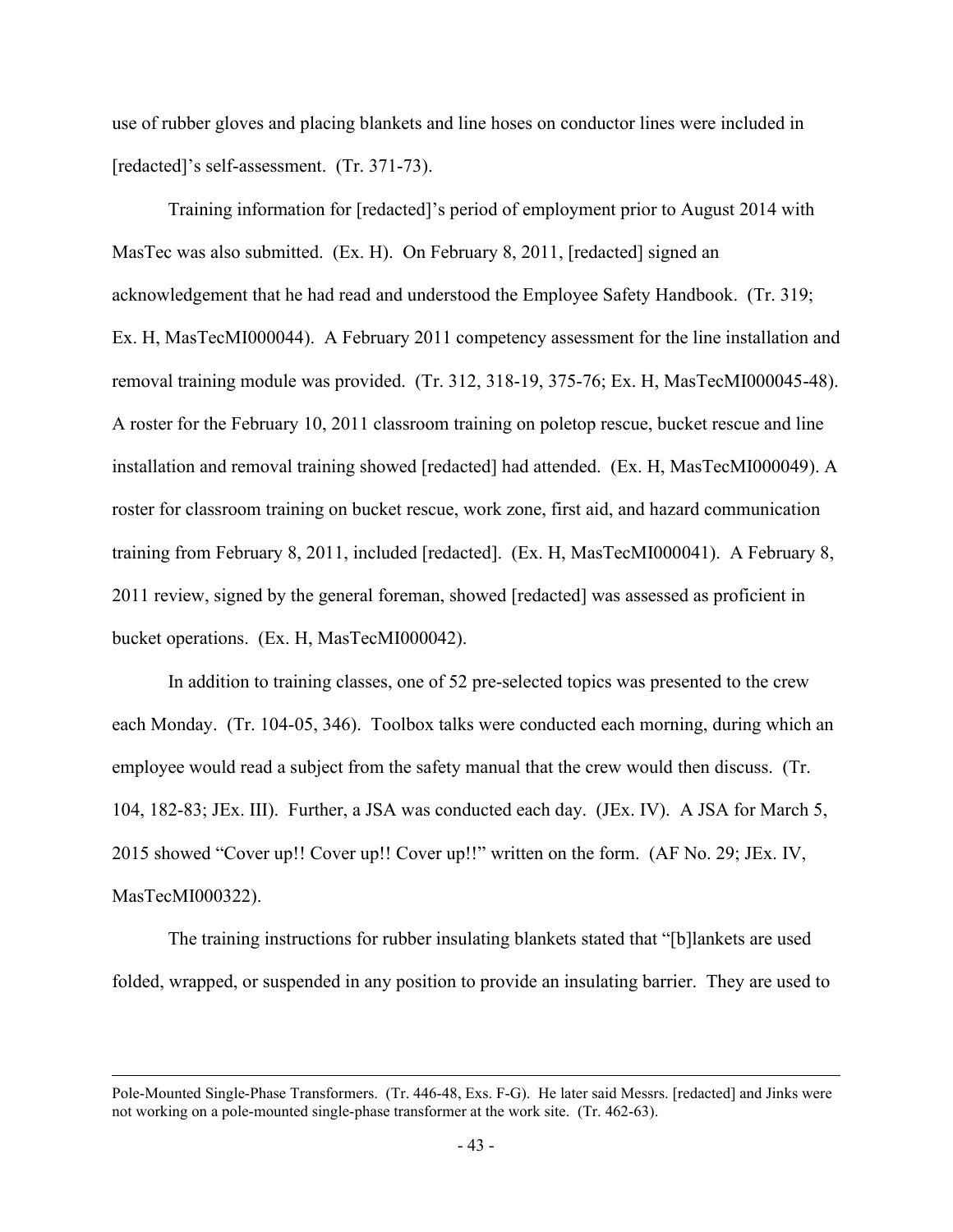cover secondary racks, cutouts, arresters, guy wires, transformers, potheads, or other live or grounded parts that are within the area of physical reach." (Ex. F, MasTecMI000535).

According to Mr. Quoyle, MasTec provided training on the MAD and general training that energized parts must be covered. (Tr. 289, 343, 436-37). Mr. Quoyle stated that employees were trained on how to install rubber line hoses, rubber line clips (clothespins), and rubber line blankets. (Tr. 288, 291, 436-37). There was no training about insulating cover for the open end of a line hose. (Tr. 290).

 Mr. Quoyle could not recall if there was training on how to keep the line hose from sliding along the conductor's length. (Tr. 287-88). The Court reviewed the training materials provided and found there was only general instruction on placing the line hose over the conductor.<sup>88</sup> This general instruction, which described how to place the line hose onto the conductor, also noted that a line hose could slide on the conductor. (Ex. F, MasTecMI000534). However, this instruction did not address insulating the cut end of an energized conductor line. Mr. Quoyle confirmed that MasTec did not provide any training to employees on how far back the cut end of a live conductor line must be set from the open end of a rubber line hose. He also confirmed that MasTec did not have a specific rule that required linemen to cover the end of an open line hose with a rubber blanket. He also acknowledged that MasTec did not have a policy that told linemen how far back a live conductor must be inside a line hose. (Tr. 290-91, 341). Mr. Quoyle also testified that OSHA's ET&D training handout did not say anything about: 1)

<span id="page-59-0"></span><sup>88</sup> The "INSTALLING AND REMOVING RUBBER PROTECTIVE EQUIMENT section states: I. Line Hoses

A. Line hoses are long split-tube, rubber-insulated devices for covering live wire, leads to apparatus, jumpers, and grounded wires. A self-locking lip prevents the hose from becoming detached or exposing the conductor. . . . a) Hold the line hose near each end, and install the hose on the conductor by placing the hose end on the conductor with enough pressure to force the conductor between the split end. b) With continued pressure on the hose, *slide* the hose on the conductor, parallel with the conductor until the entire length of the hose has covered any exposed part of the conductor….

C. Blankets … provide an insulating barrier. They are used to cover … other live or grounded parts that are within the area of physical reach. … (Ex. F, MasTecMI000534) (emphasis added).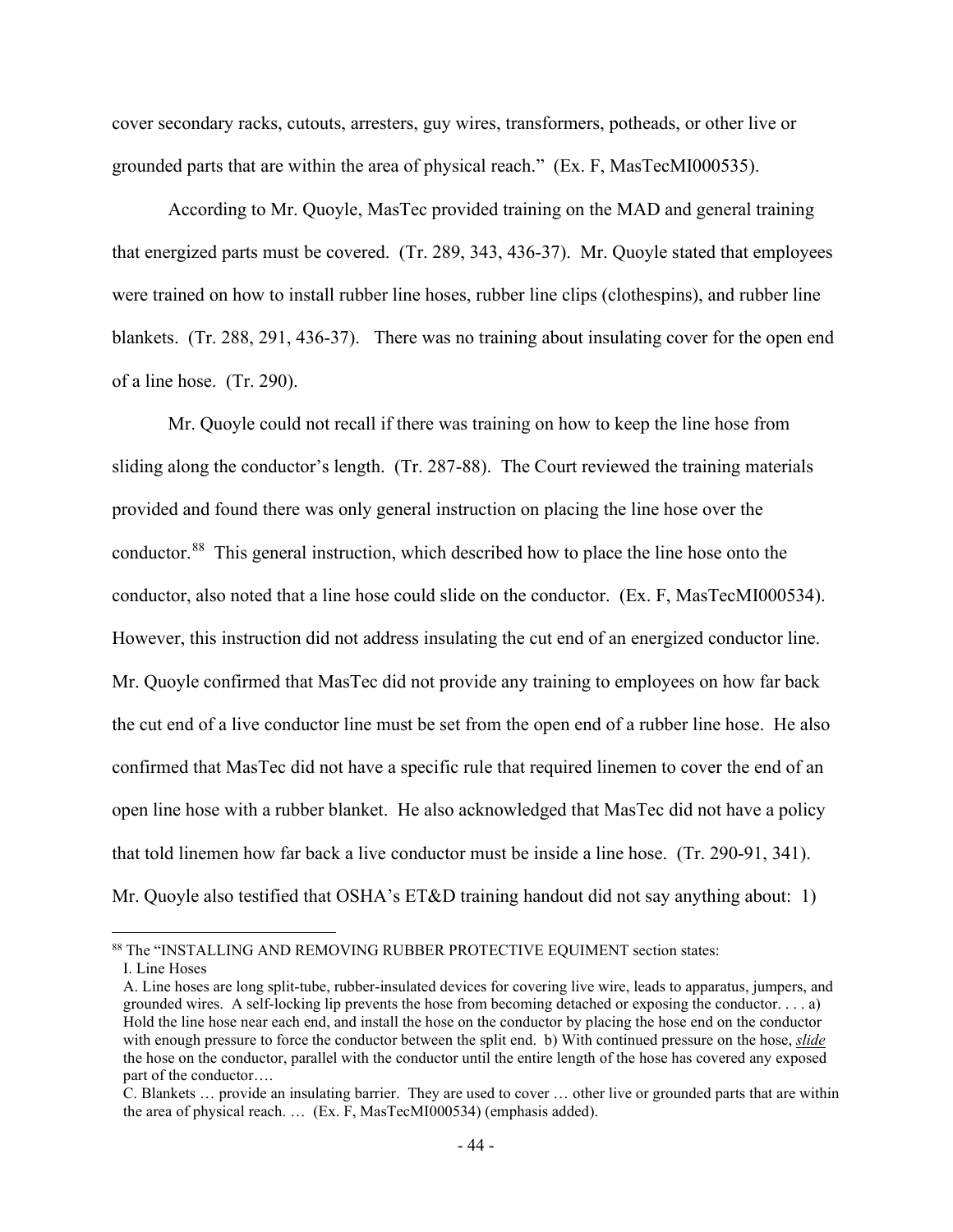closing the ends of a line hose, 2) using blankets on the ends of a line hose, or 3) energized wires needed to be a certain number of inches or feet inside a line hose. (Tr. 340-43; Ex. D).

#### *MasTec's Worksite Safety Audits*

Exhibit L, MasTec's Safety and Health Management System, Safety & Health Inspections procedure stated that the Safety Department developed an inspection schedule for worksites and that "Supervisors, General Foreman and designated Foremen shall conduct at least one. . . formal inspection of a project, job site or task within their area of responsibility each week." Further, "Managers, Project Managers or equivalent shall conduct at least one . . . formal inspection within their operational area each month." (Ex. L, MasTecMI000002-

## MasTecMI000005).

MasTec's internal safety inspections were called DynaQ inspections. DynaQ inspections were the documented field observations of work crews by all levels of management. (Tr. 345, 378; Ex. M; AF No. 34). The inspection consisted of a four-page checklist of items to observe for safety compliance, such as, whether the crew had adequately covered lines and secondary points of contact, and whether the MAD had been observed. (Tr. 379-80; Ex. M, MasTecMI000011-12).

The DynaQ inspections were documented using a handheld device or a paper form. (Tr. 378). Mr. Quoyle stated that Foreman Bilodeau's crew had been inspected five or six times in the months before the incident. (Tr. 380). However, Mr. Quoyle did not provide details about those particular inspections nor did MasTec enter any examples of completed DynaQ inspections into evidence. The record is silent on the total number of DynaQ inspections done per year. The record is also silent as to how the information gathered from the DynaQ inspection is used for training or discipline.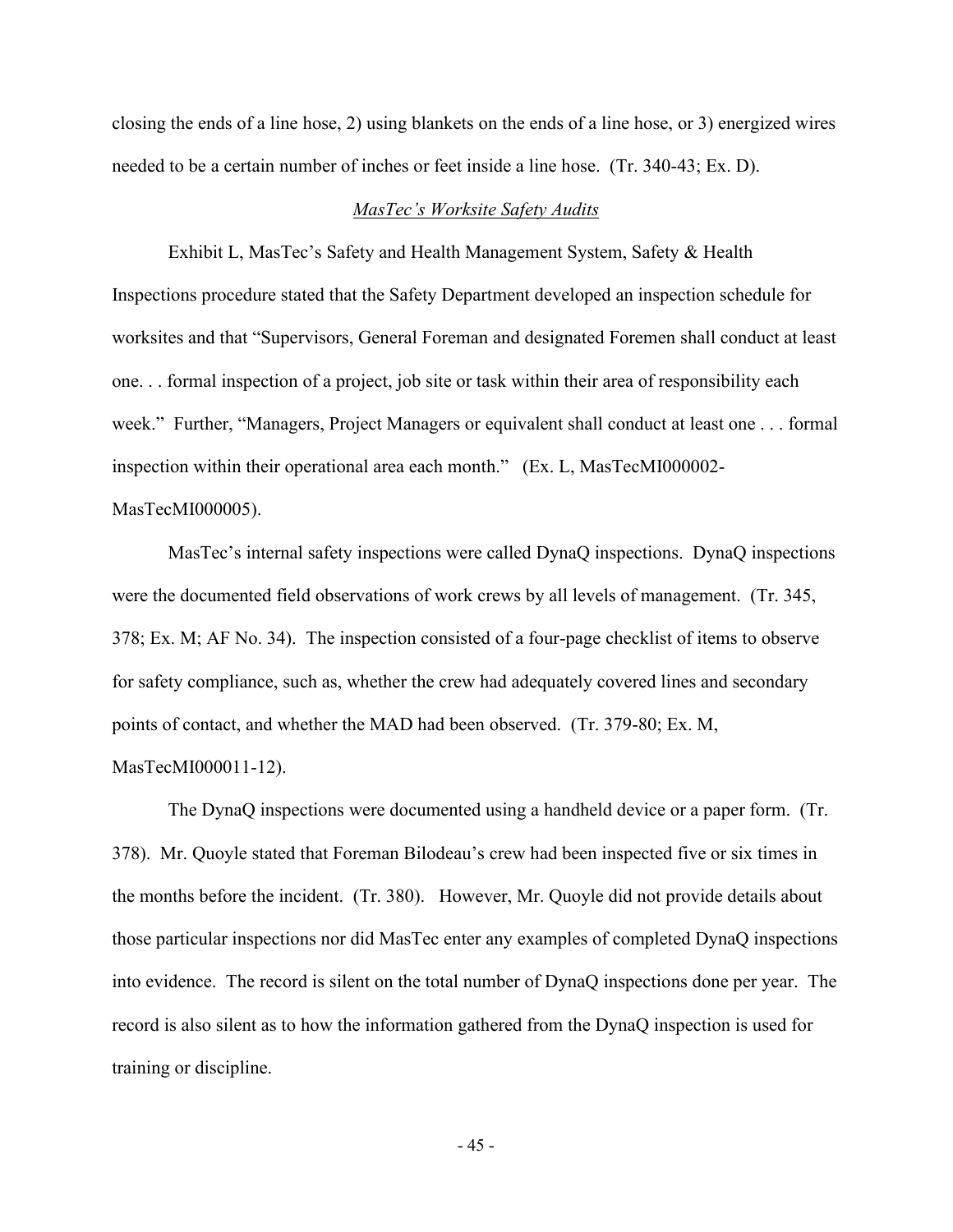# *MasTec's Disciplinary Policy*

MasTec had a corrective disciplinary action policy for employees found violating work rules. (Tr. 381-82; Ex. N). Documented disciplinary actions were utilized by all management employees. (Tr. 382-83). As the foreman on site, Mr. Bilodeau had authority to discipline crew members. (Tr. 423-24).

MasTec provided evidence of six documented corrective/disciplinary actions from its Southern Division, which had 350 employees.<sup>[89](#page-61-0)</sup> (Tr. 381-83, 451; Ex. N). The documents were the result of a records search of the disciplinary records for MasTec's Southern Division (which Bilodeau's crew was part of) for the time period approximately 14 months before March 15, 2015. (Tr. 451; Ex. 2, RR to Interrogatory No. 13, at p. 22). From that search result Mr. Quoyle found six disciplinary actions related to electrical safety. (Tr. 451-52). These six actions appear to be primarily related to incidents where contact was made with a part or where there was a power interruption. The following is a summary of those six actions:

- on May 9, 2014, a lineman received a verbal warning for "got new wire into top of switch no cover." It was noted that failure to improve would result in a 2-day suspension (Ex. N, MasTecMI000284);
- on May 15, 2014, a lineman received a written warning and was suspended for 5 days without pay because he "did not remove arrestor jumper or use cover up before moving conductor, while loosening clamp to move conductor the wrench made contact with arrestor bracket." It was noted that failure to improve would result in immediate termination (Ex. N, MasTecMI000283);
- on July 15, 2014, a lineman received a written warning after he "terminated one end of primary cable (URD) and plugged elbow on to (A) bushing. That resulted in energizing the cable with the other end laying on top of the ground exposed. The loop was kicked off resulting in 12 consumers being without power." It was noted that failure to improve would result in discipline up to and including termination (Ex. N, MasTecMI000288);

<span id="page-61-0"></span><sup>89</sup> Ernie King is the name of the supervisor/manager/foreman that appears on four of the six corrective/disciplinary action forms that range from May 9 through September 23, 2014. Foreman Bilodeau's name does not appear on any of these action forms. (Tr. 451; Ex. N).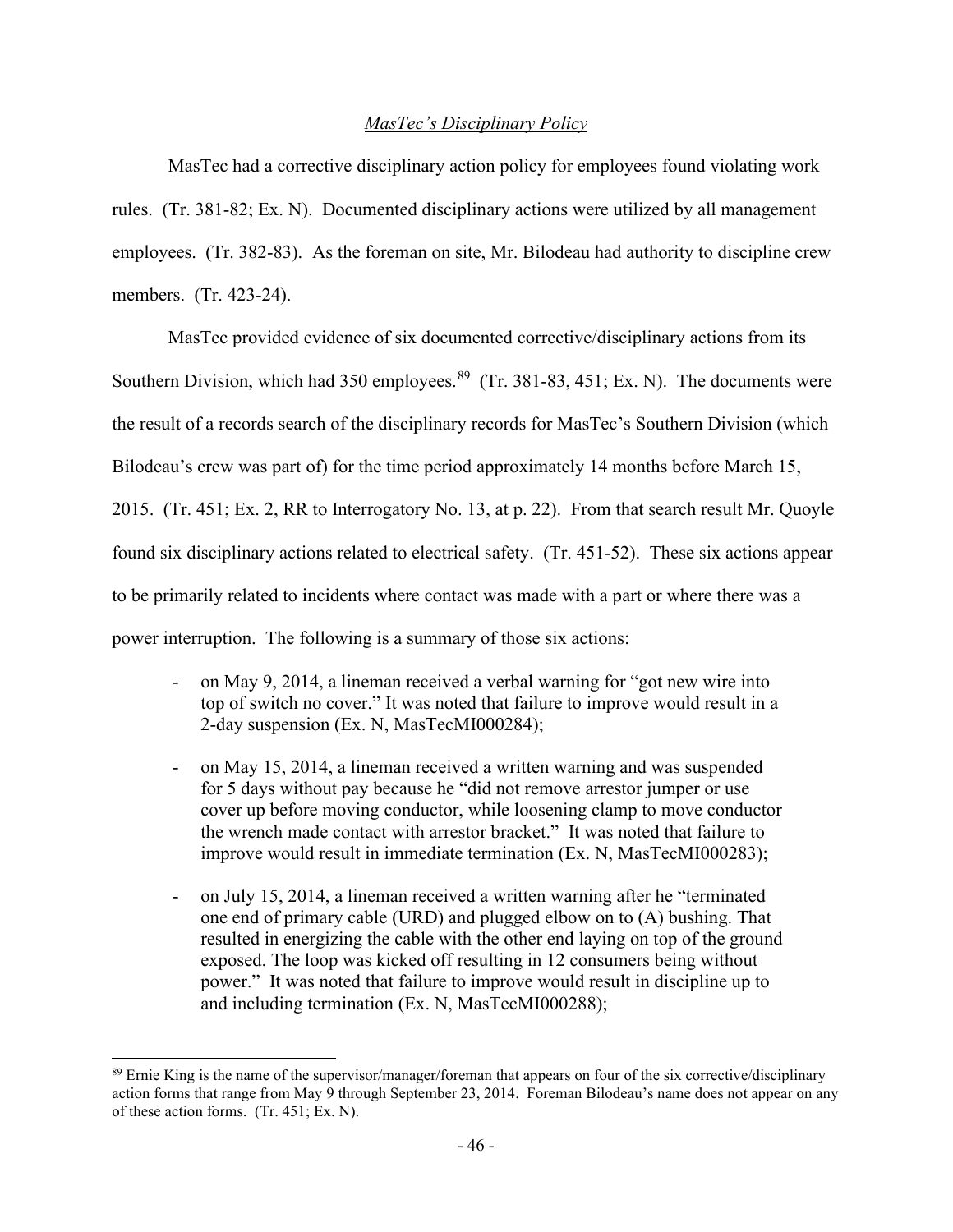- on September 22, 2014, a lineman received a written warning for "knocked line out with armor rods." It was noted that failure to improve would result in discipline up to and including termination (Ex. N, MasTecMI000285);
- on September 23, 2014, a groundsman received a written warning and was suspended for 4 days because he "was not watching [employee in bucket] while working around energized conductors. [Employee in bucket] made contact with phase & neutral causing an at fault outage." It was noted that failure to improve would result in discipline up to and including termination (Ex. N, MasTecMI000286);
- on September 23, 2014, a lineman received a written warning and 4-day suspension without pay because he "set up bucket truck and did not have a clear view of boom causing an at fault outage. Improper cover up." It was noted that failure to improve would result in discipline up to and including termination (Ex. N, MasTecMI000287).

# **THE CITATION**

# **Secretary's Burden of Proof**

To establish a violation of an OSHA standard, the Secretary must show by a

preponderance of the evidence that: (1) the cited standard applies; (2) the terms of the standard

were violated; (3) the employer knew, or with the exercise of reasonable diligence could have

known, of the violative condition; and (4) one or more employees had access to the cited

condition. *Astra Pharm. Prods*., 9 BNA OSHC 2126, 2129 (No. 78-6247, 1981), *aff'd in* 

*relevant part,* 681 F.2d 69 (1st Cir. 1982).

# *Citation 1, Item 1*

The Secretary cited Respondent for a serious violation of 29 C.F.R. §

 $1926.960(c)(1)(iii)(B)$  which requires:

(c) *Live work—*(1) *Minimum approach distances. . . .*

(iii) The employer shall ensure that no employee approaches or takes any conductive object closer to exposed energized parts than the employer's established minimum approach distance, unless:

(A) The employee is insulated from the energized part (rubber insulating gloves or rubber insulating gloves and sleeves worn in accordance with paragraph (c)(2)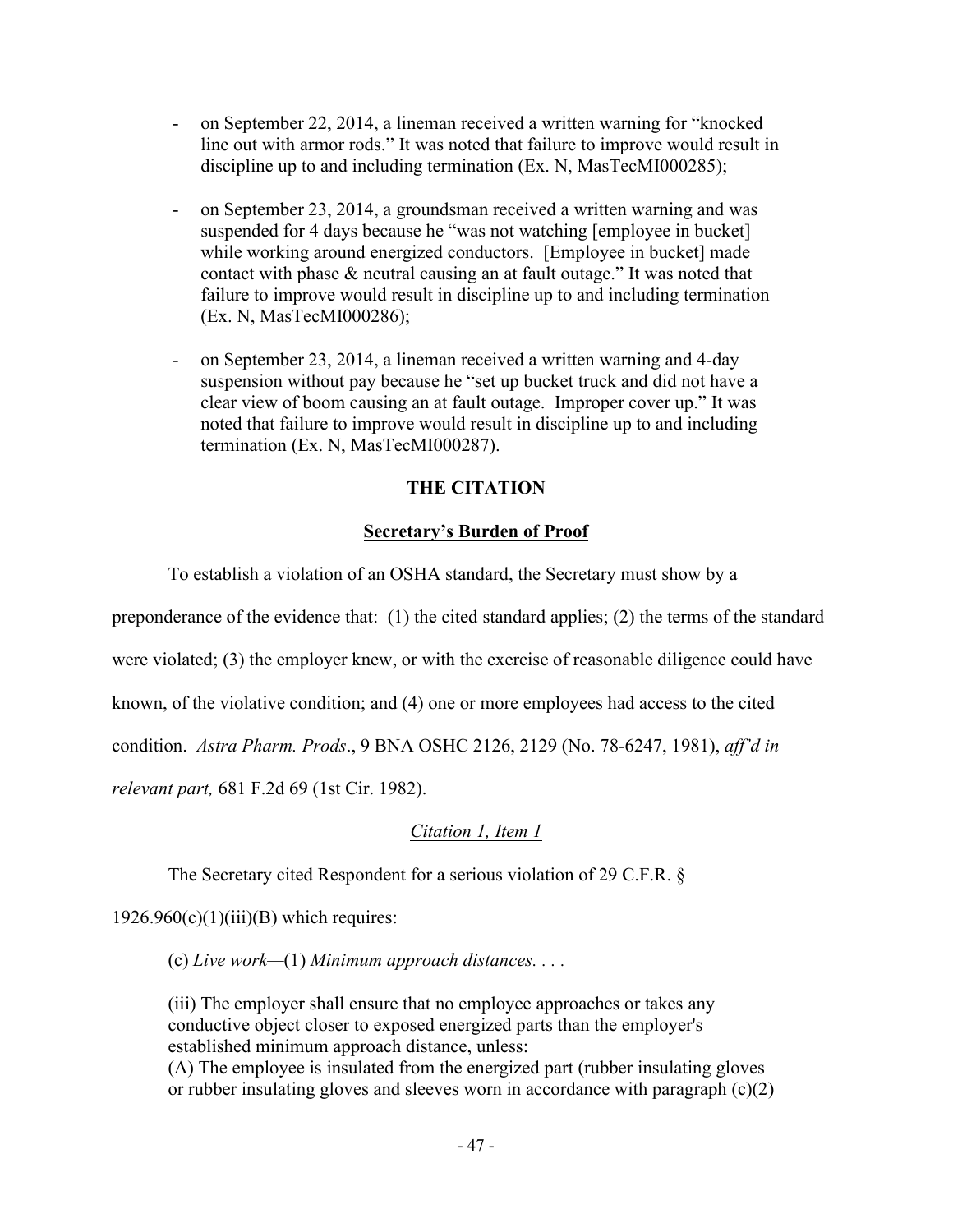of this section constitutes insulation of the employee from the energized part upon which the employee is working provided that the employee has control of the part in a manner sufficient to prevent exposure to uninsulated portions of the employee's body), or (B) The energized part is insulated from the employee and from any other conductive object at a different potential, or (C) The employee is insulated from any other exposed conductive object in accordance with the requirements for live-line barehand work in § 1926.964(c).

The Secretary alleged that "on or about March 10, 2015, at the work site, (Wood pole marker #65) an employee working from the basket of a truck aerial lift, installing a new crossarm on a concrete pole and moving the existing power distribution lines from a wood pole to the concrete pole was electrocuted when the energized lines were not properly insulated and made contact with the employee." *See* Citation and Complaint.

Respondent asserts the Citation must be vacated because the Secretary did not establish two elements in his prima facie case: 1) that MasTec violated the standard and 2) that MasTec had knowledge of the violative condition. (R. Br. 26).

## **The standard is applicable**

 The cited standard applies to "work on exposed live parts, or near enough to them to expose the employee to any hazard they present." 29 C.F.R. § 1926.960(a). Here, linemen Messrs. [redacted] and Jinks were working on energized overhead power lines.<sup>90</sup> (AF No. 11). The Court finds the standard applies.

#### **An employee was exposed**

"Exposure to a violative condition may be established either by showing actual exposure or that access to the hazard was reasonably predictable." *Phoenix Roofing, Inc.*, 17 BNA OSHC 1076, 1079 (No. 90-2148, 1995), *aff'd*, 79 F.3d 1146 (5th Cir. 1996). If an employee is in the

<span id="page-63-0"></span><sup>&</sup>lt;sup>90</sup> Because the electrical distribution system was being upgraded the requirements of the electrical construction standards apply. (AF Nos. 1, 4, 11). The construction standards are applicable to construction, alteration, and/or repair of electric transmission and distribution lines and equipment. *See* 29 C.F.R. § 1910.12(b).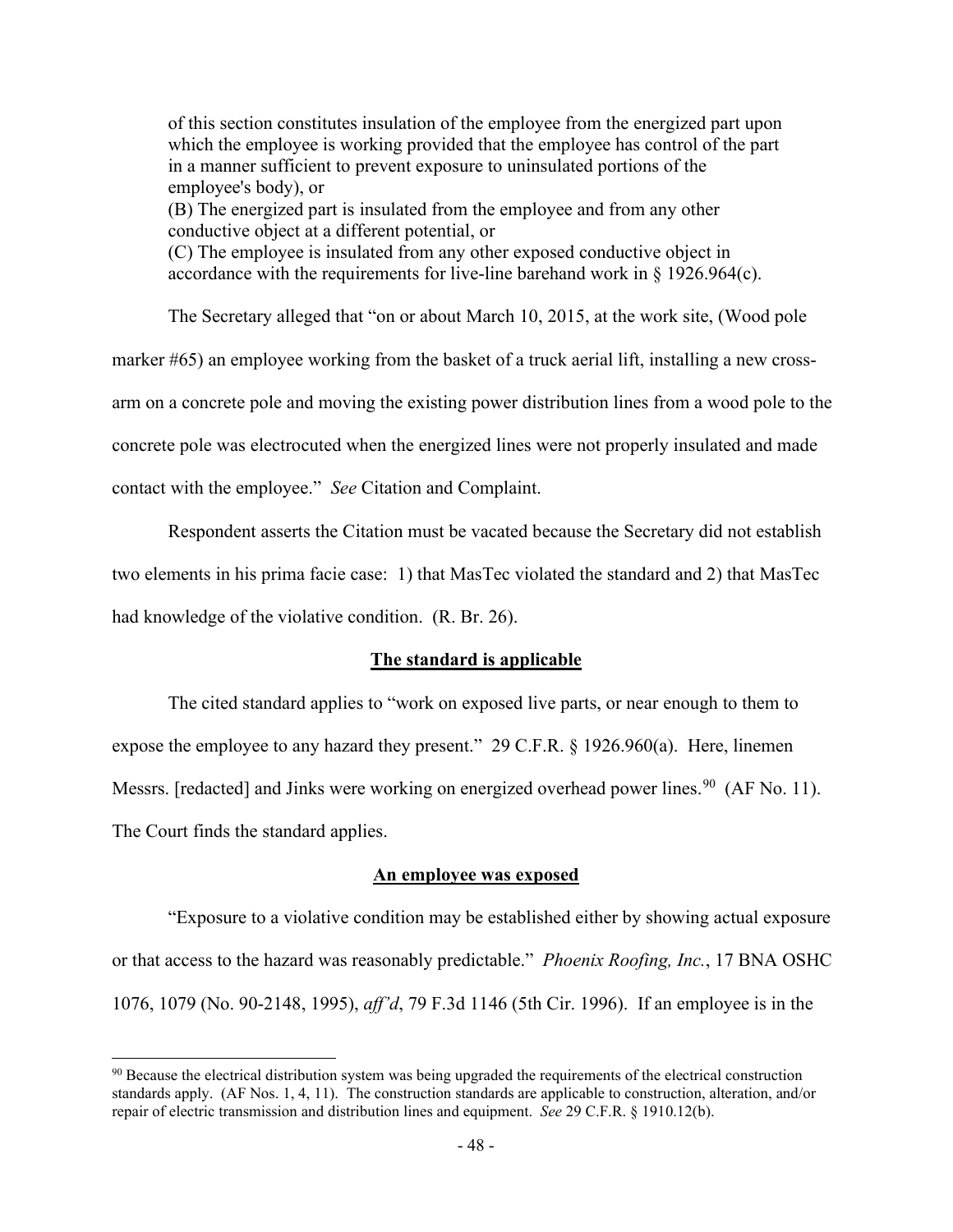zone of danger and exposed to the hazardous condition, exposure is established. *See Gilles & Cotting, Inc.,* 3 BNA OSHC 2002, 2004 n. 4 (No. 504, 1976).

Here, the facts establish that [redacted] was in the zone of danger and exposed to the hazard of contact with energized lines. (AF Nos. 4, 13-15). *See generally, S&G Packaging Co.*, 19 BNA OSHC 1503, 1506 (No. 98-1107, 2001) ("[Employee's] injuries establish actual exposure"); *Phoenix Roofing, Inc.*, 17 BNA OSHC at 1079 (fact that an employee fell through a skylight established actual exposure to a fall hazard). [redacted] was electrocuted when he either came into contact with, or within 1.575 inches of, the energized line. (Tr. 156-57, 300-05, 458, 481, 495; AF No. 25). The Court finds employee exposure is established.

#### **The standard was violated**

 The cited standard requires an employer to implement additional safety precautions when an employee is working closer than the MAD to an energized part.

#### *Employees were working within the Minimum Approach Distance*

The MAD is the "closest distance an employee may approach an energized or a grounded object." 29 C.F.R. § 1926.968. The MAD is based on the formula set forth in Table V-2 of the standard<sup>[91](#page-64-0)</sup> and consists of three primary components: a component for altitude adjustment (the "A"), a component for ergonomic movement (inadvertent movement) to account for errors in judging the approach distance (the "M"), and the electrical component (the "D"), which represents the size of the "air gap that must be present to prevent arc-over." 29 C.F.R § 1926.960 at Table V-2*; see also, Final Rule, Electric Power Generation, Transmission, and* 

<span id="page-64-0"></span><sup>91</sup> The standard at 29 C.F.R. § 1926.960, **Working on or near exposed energized parts[.]** states: "(c) *Live work. (1) Minimum approach distances.* (i) The employer shall establish minimum approach distances no less than the distances computed by Table V–2 for ac systems or Table V–7 for dc systems.<sup>3</sup> 29 C.F.R. § 1926.960(c)(1)(i).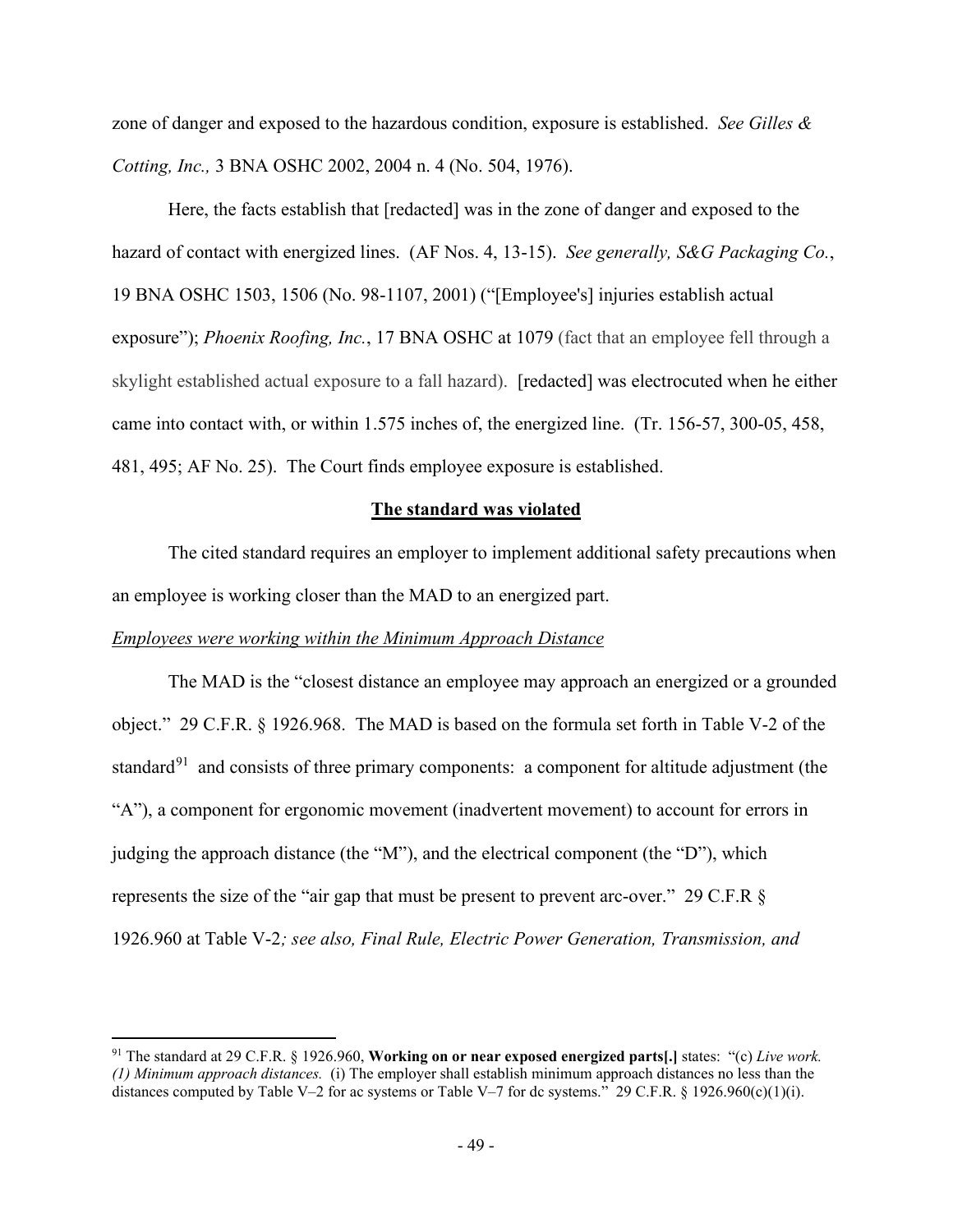*Distribution; Electrical Protective Equipment Standard,* 79 Fed. Reg. 20316, 20421-22, 20425, (April 11, 2014) (Final Rule, Electric Power Generation). (Tr. 455-62, 488).

The "ergonomic-movement component of the minimum approach distance is a safety factor designed to ensure that the employee does not breach the electrical component of the minimum approach distance in case he or she errs in judging and maintaining the minimum approach distance. . . the ergonomic-movement factor must be sufficient for the employee to be able to recognize a hazardous approach to an energized line and withdraw to a safe position so that he or she does not breach the air gap required for the electrical component of the minimum approach distance." *Final Rule, Electric Power Generation*, 79 Fed. Reg. at 20425.

OSHA determined that it was "necessary only to come too close to, rather than contact, an energized object to sustain an electric shock." *Id.* at 20428. Thus, to account for electric shock injuries related to arc-over, OSHA included the electrical component in the MAD. *Id.*  "[T]he air gap that must be present to prevent arc-over. . . . [t]his gap is the electrical component of the minimum approach distance." *Final Rule, Electric Power Generation,* 79 Fed. Reg. at 20421-22. Table V-3 describes the electrical component for the 5.1 to 15.0 voltage energized line as .04 meters (1.575 inches) for phase-to-ground exposure and .07 meters for phase-to-phase exposure. 29 C.F.R. § 1926.960 at Table V-3.

The parties agree the MAD at this worksite was 2.14 feet. (Tr. 43; JPHS, p. 9, ¶ 3). Of that, 1.575 inches represents the electrical component of the formula related to potential for shock from arc-over.[92](#page-65-0) *See* 29 C.F.R. § 1926.960 at Table V-3. The Court finds that [redacted] was closer to an exposed, uninsulated and unguarded, energized part than the MAD permitted.

<span id="page-65-0"></span><sup>92</sup> Respondent agrees that 1.57 inches is significant and argues that "**the electrical component of 1.57 inches is the only relevant measurement in this case."** (emphasis in original). (Reply Br., p. 3).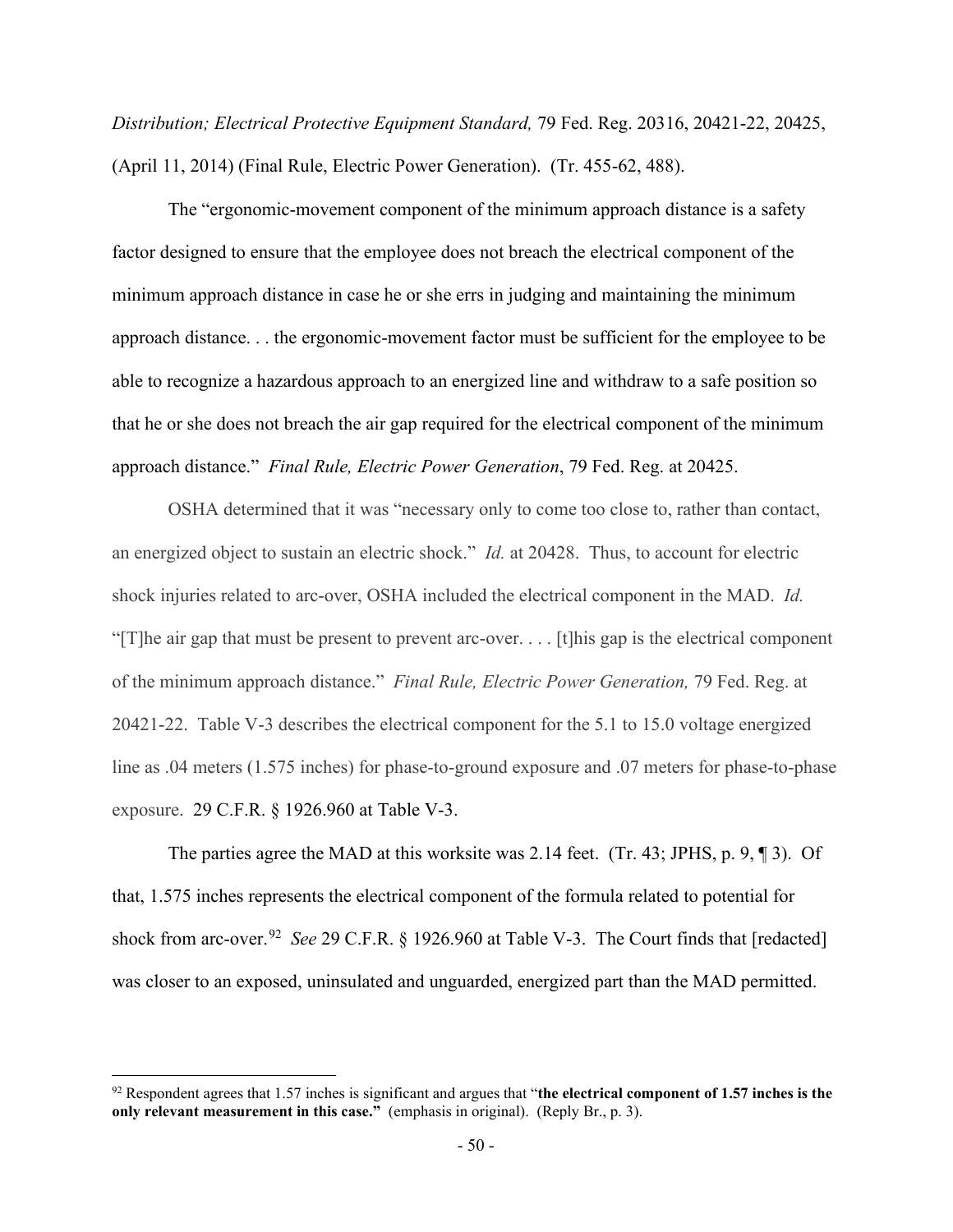The work here required employees to be closer to the energized part than the MAD. For example, when [redacted] tied the line-hose-covered conductor to the cross-arm, he was necessarily closer than the MAD. Because there is no dispute that [redacted] encroached the MAD, the dispute at issue is whether Respondent complied with an exception provided at 29 C.F.R.  $§$  1926.960(c)(1)(iii).

## *Respondent did not meet the exceptions' requirements*

The standard provides exceptions<sup>[93](#page-66-0)</sup> that allow an employee to work closer than the MAD if the employee is insulated from the energized line by wearing rubber gloves and sleeves (exception at A) or the energized part itself is insulated (exception at B). <sup>[94](#page-66-1)</sup> 29 C.F.R. §

## $1926.960(c)(1)(iii)(A)-(B).$

## *The Exception at (A)*

 The exception at (A)—insulating the employee using rubber gloves and sleeves—applies only when the employee has such control over the energized part the employee can keep it away from the uninsulated parts of the employee's body. 29 C.F.R. § 1926.960(c)(1)(iii)(A).

# As the preamble to this standard explains:

The provision requires additional insulation on the energized part when the employee does not have sufficient control to prevent contact with uninsulated parts of his or her body. When it is not possible for the employee to maintain sufficient control, the final rule provides several options: (1) Maintain the minimum approach distance  $\dots$ ; (2) insulate the employee by installing an insulating barrier, such as a rubber insulating blanket, between the employee and the energized part  $\ldots$ ; or (3) install a rubber insulating line hose or a rubber insulating blanket on the energized part (per final paragraph  $(c)(1)(iii)(B)$ ). Allowing the employee to work on an energized part that is not under the employee's full control, with rubber insulating gloves and sleeves as the only

<span id="page-66-0"></span><sup>&</sup>lt;sup>93</sup> "Paragraphs  $(c)(1)(iii)(A)$  and  $(c)(1)(iii)(B)$  in the final rule recognize the protection afforded to the employee by an insulating barrier between the employee and the energized part. As long as the insulation is appropriate and is in good condition, current will not flow through the worker, thereby protecting the worker." *Final Rule, Electric Power Generation*, 79 Fed. Reg. at 20452.

<span id="page-66-1"></span><sup>94</sup> Another exception is provided when employees are engaged in live-line barehand work. 29 C.F.R. § 1926.960 $(c)(1)(iii)(C)$ . The employees were not engaged in this type of work; thus, this exception is not at issue here.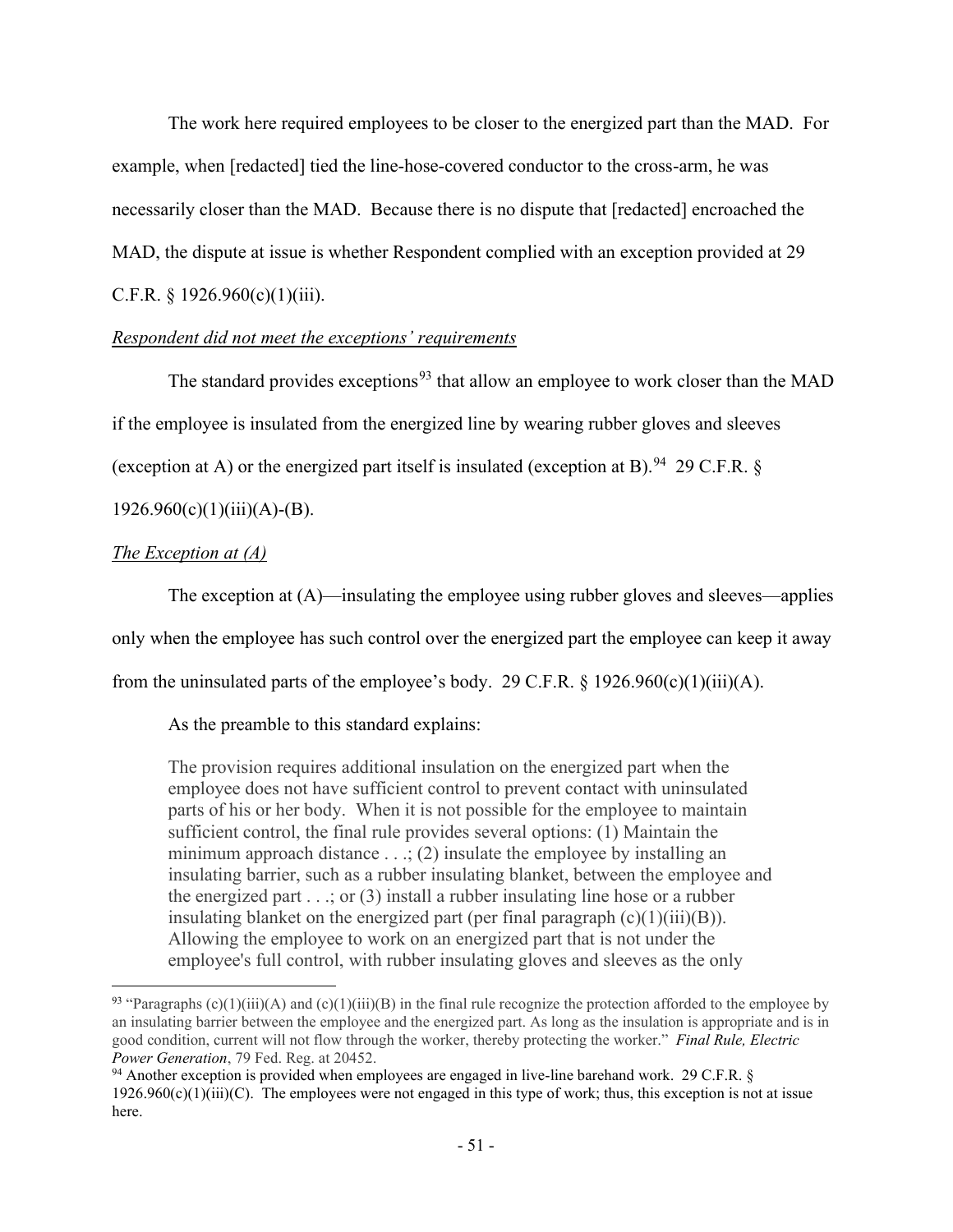insulating barrier from the energized part, would not protect employees sufficiently.

*Final Rule, Electric Power Generation*, 79 Fed. Reg. at 20451.

Further, OSHA emphasized that control over the conductor includes the entire conductor, not just the section being worked on. OSHA provides an example to further explain that the entire conductor line must be considered. "[W]hen the employee takes the slack from a conductor under tension and must cut the conductor to remove any excess, the employer must consider whether the conductor . . . will break from the employee's control after it is cut. . . if the conductor is hanging down and is not under the employee's full control, the employer must ensure that the employee is protected from exposure to the lower portion of the conductor that could come too close to his or her leg." *Final Rule, Electric Power Generation*, 79 Fed. Reg. at 20421-22. This shows that a hazard of contact with unprotected areas of body must be considered when only gloves and sleeves are used.

The evidence shows that [redacted] was not in control of the energized line at the time of the accident, thus exception (A) does not apply.<sup>95</sup> [redacted] was leaning over the cross-arm tightening a bolt. (AF No. 24). Because he was not in control of the energized conductor, the exception at (A) is inapplicable to the exposure at issue here, and thus exception (B) applies.

## *The Exception at (B)*

The exception at (B) requires the energized part itself be insulated when an employee is within the MAD.<sup>96</sup> The standard defines "insulated" as "[s]eparated from other conducting surfaces by a dielectric (including air space) offering a high resistance to the passage of current." 29 C.F.R. § 1926.968.

<span id="page-67-0"></span><sup>&</sup>lt;sup>95</sup> The long phase line here could droop down, swing or otherwise move and contact some part of [redacted]'s body, as it eventually did, other than his hands and arms that gloves, and sleeves protected.

<span id="page-67-1"></span><sup>96</sup> Respondent has the burden of proving that it complied with the requirements of exception B. *See Cent. Fla. Equip. Rentals, Inc.*, 25 BNA OSHC 2147, 2150 (08-1656, 2016) (citations omitted).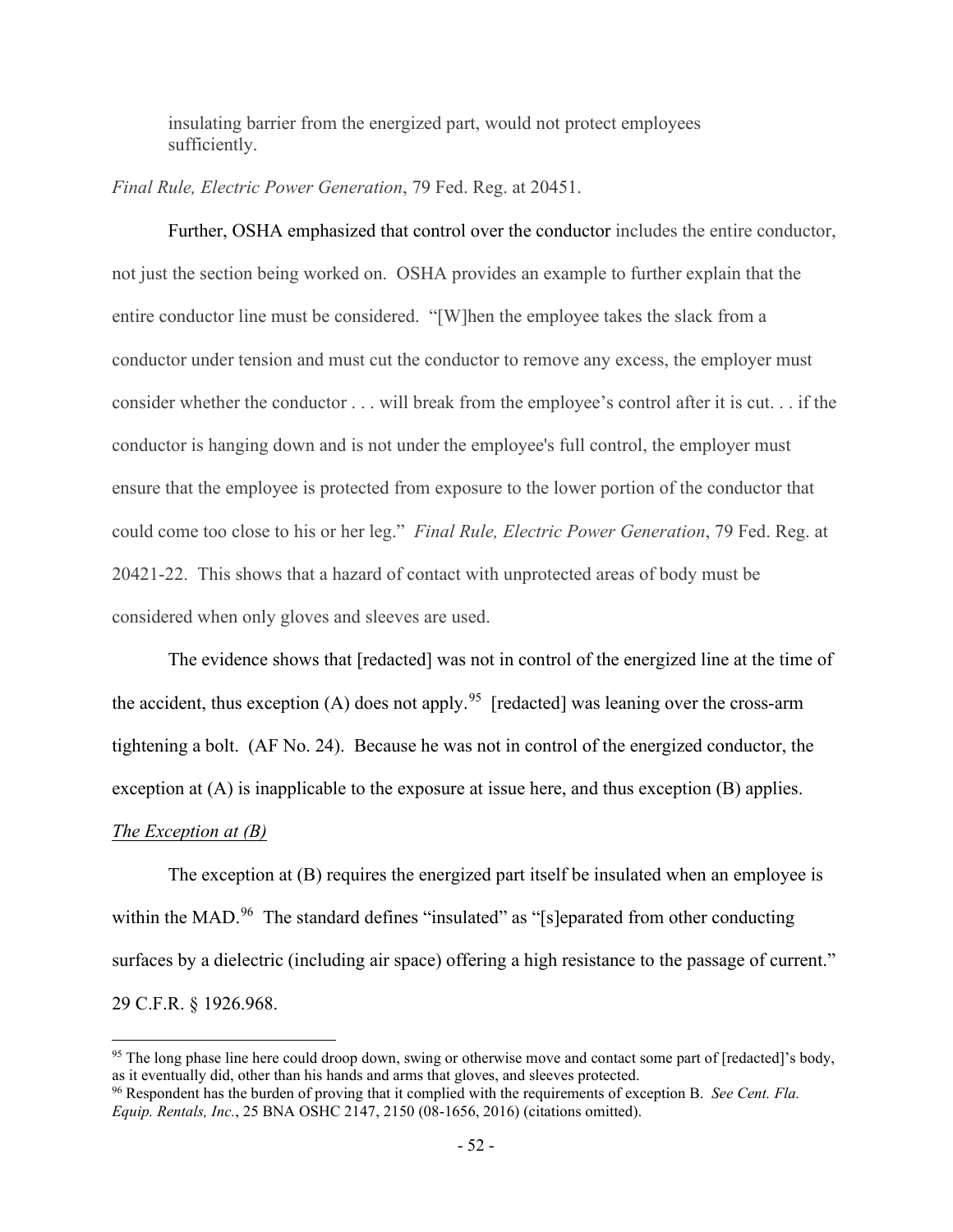The Secretary asserts the evidence demonstrates the cut end of the energized conductor was less than 1.575 inches from the open end of the line hose leaving the cut end of the energized line without insulation. (S. Br. 10-11).

Respondent asserts the energized conductor line was insulated by the combination of the rubber line hose cover that had been installed along the length of the conductor, plus the air gap distance at the open end. (R. Br. 27). Respondent asserts the cut end of the energized line had the needed distance from the open end of the rubber line hose to provide adequate insulation against electric shock. (R. Br. 29-30).

The Court rejects Respondent's assertion the conductor line was fully insulated for two reasons. First, the electrical injury to [redacted] proved there was an insufficient air gap distance.<sup>[97](#page-68-0)</sup> The marks on [redacted]'s body indicate his back inadvertently made contact with the energized line while he was tightening a bolt on the cross-arm. (AF No. 25). The end of the rubber line hose that had been next to [redacted] was charred where it had made contact with him. (Tr. 157-58, 164). Mr. Jinks explained the charring at the end of the line hose showed where the energized conductor made the connection to ground and electrocuted [redacted]. (Tr. 160). Further, Mr. Quoyle testified that the end of the energized conductor was pushed out of its protective covering when it contacted [redacted]. (Tr. 280). There was insufficient air distance to insulate the cut end of the energized conductor line.

 Second, there is no credible evidence showing that [redacted] ever included an insulating air gap distance from the end of the line hose to the conductor's cut end. Neither Messrs. Jinks nor Bilodeau saw the exact placement of the open end of the line hose relative to the cut end of the energized conductor. Mr. Jinks stated the photographs show the cut end of the conductor line

<span id="page-68-0"></span> $97$  Once inside the 1.575-inch insulation distance, air acts as a conductor permitting an arc to travel from the energized part through the air to the ground.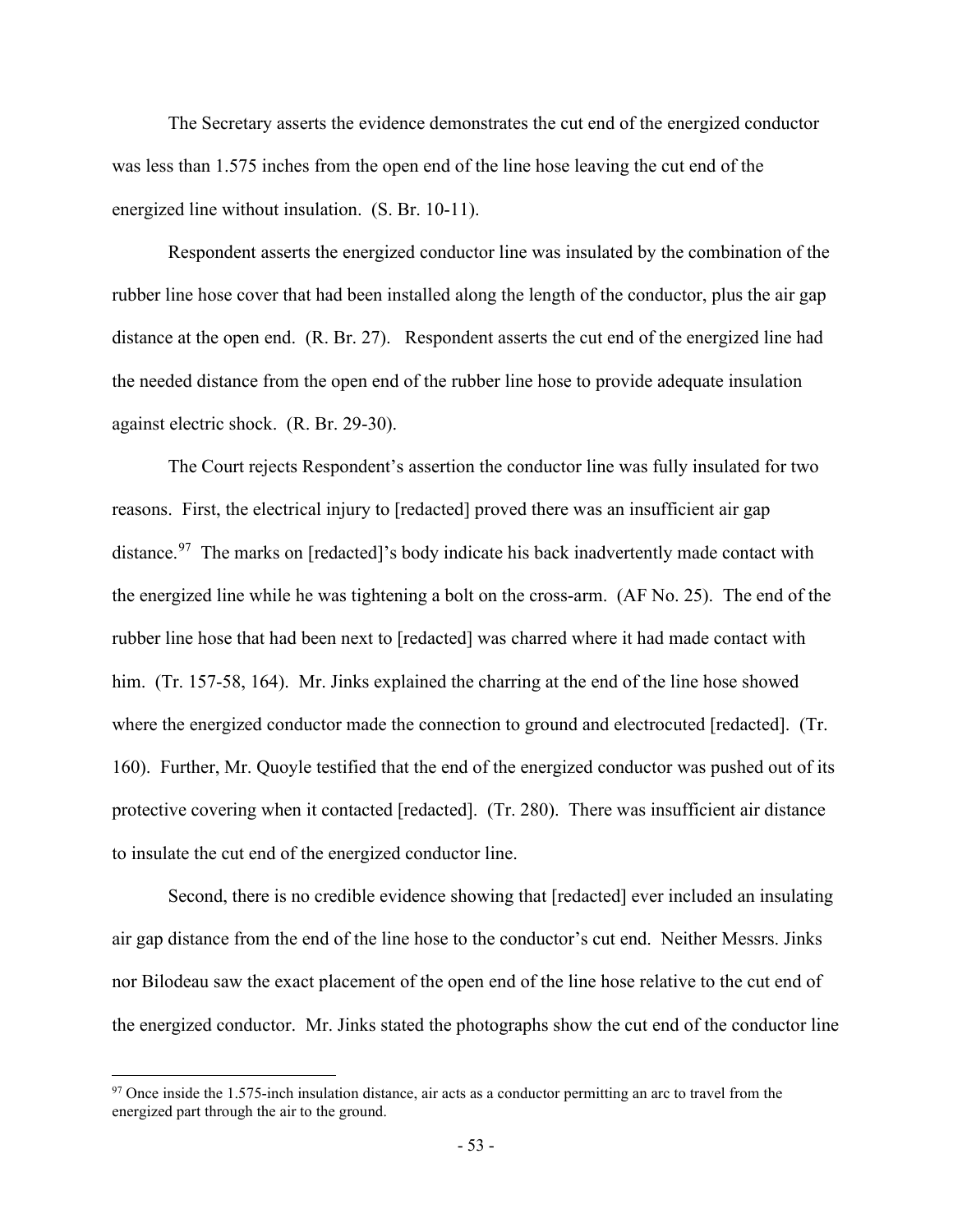was closer than 1.575 inches to the end of the line hose. Further, Mr. Jinks stated the line hose "slides real easy over the conductor" and he explained there was nothing inside the line hose to "grip" or hold the conductor in place at a certain point inside the line hose. After [redacted] placed the rubber line hose over the conductor, Mr. Jinks lifted the middle conductor line several feet above [redacted]'s head and then lowered back down onto the cross-arm. This provided another opportunity for the conductor to slide within the line hose and not maintain an adequate insulating air gap, in addition to Mr. Jinks' conjecture that [redacted]'s body or his bucket may have caused the conductor to slide.

 The Court finds that the cut end of the energized conductor was less than 1.575 inches from the end of the line hose at the time of [redacted]'s electrocution. The Court further finds the cut end of the conductor was not insulated either by air or anything else. The evidence shows that [redacted] covered the length of the energized conductor with a rubber line hose, but did not install, or allow for, an insulating barrier (either rubber blanket or air gap) to prevent contact with the energized conductor's cut end. Thus, MasTec did not comply with the requirements of the exception at (B) and therefore, violated the cited standard. (Tr. 156-57, 300-05, 458, 481, 495). *An attempt to comply is not sufficient.* 

Respondent also asserts the cited standard is only violated when an employer makes no attempt to insulate the energized part. (R. Br. 28). Respondent relies on three cases to support its position. (R. Br. 28.) *See, L.E. Myers Co.,* 16 BNA OSHC 1037, 1047-48 (No. 90-945, 1993) (finding willful violation occurred where employees transferring lines pole to pole chose to not wear insulating gloves, ground the boom truck, or insulate the energized lines); *Davis H. Elliot Constr. Co.,* No. 04-0836, 2005 WL 1379393, at \*5 (O.S.H.R.C.A.L.J. June 1, 2005) vacated citation because Secretary had not proved the element of employer knowledge where an

- 54 -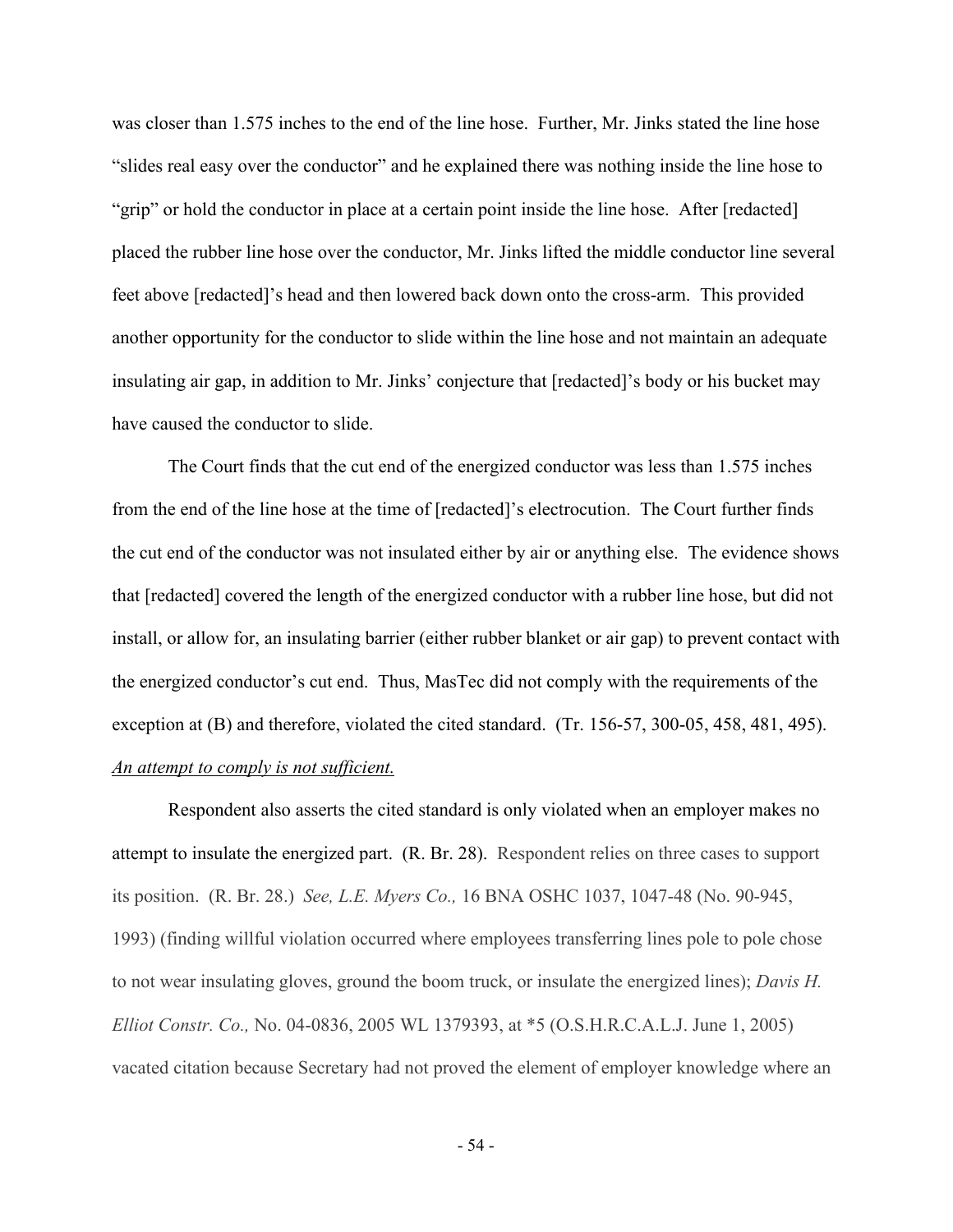experienced lineman inexplicably did not wear available personal protective equipment or cover energized lines when working within the MAD and was electrocuted); *Kan. Power & Light Co.*, 5 BNA OSHC 1202, 1207 (No. 11015, 1977) (finding serious violation occurred where employees failed to maintain the required minimum distance from energized lines, while not wearing personal protective equipment or covering the energized lines).

The Court finds these cases do not support Respondent's argument. None of the cases set forth the proposition that a violation of the cited standard only occurs when an employer has done nothing to protect the employee. Further, the standard and the accompanying preamble description do not support Respondent's argument. To the contrary, the cited standard's purpose is to make sure "current will not flow through the worker" - incomplete insulation does not achieve that purpose. *See Final Rule, Electric Power Generation,* 79 Fed. Reg. at 20452. Respondent's argument, that an attempt to insulate the energized lines is sufficient to meet the cited standard's requirements, is rejected.<sup>[98](#page-70-0)</sup>

#### *Respondent's Notice Argument*

 Additionally, MasTec asserts that with this Citation OSHA is attempting to set forth a new requirement, that MasTec had no notice of. (R. Br. 36-37). Respondent asserts that OSHA is attempting to add a specific requirement for the location of a conductor line within a rubber line hose cover. (R. Br. 36-37).

 The Court rejects Respondent's assertion. First, the Citation states that a violation occurred because the conductor "[was] not properly insulated and made contact with the employee." (Citation, p. 6). The Secretary did not set forth a new interpretation or requirement

<span id="page-70-0"></span><sup>98</sup> An attempt at compliance can be considered when evaluating the severity of a violation. *See generally, Elliot Constr. Corp*., 23 BNA OSHC 2110, 2117 (No. 07-1578, 2012) citing *A.E. Staley Mfg. Co.*, 19 BNA OSHC 1199, 1202 (No. 91-0637, 2000) (consolidated), *aff'd*, 295 F.3d 1341 (D.C. Cir. 2002) (conduct may not be found willful if employer "made a good faith effort to comply with a standard or eliminate a hazard, even though [its] ... efforts were not entirely effective or complete").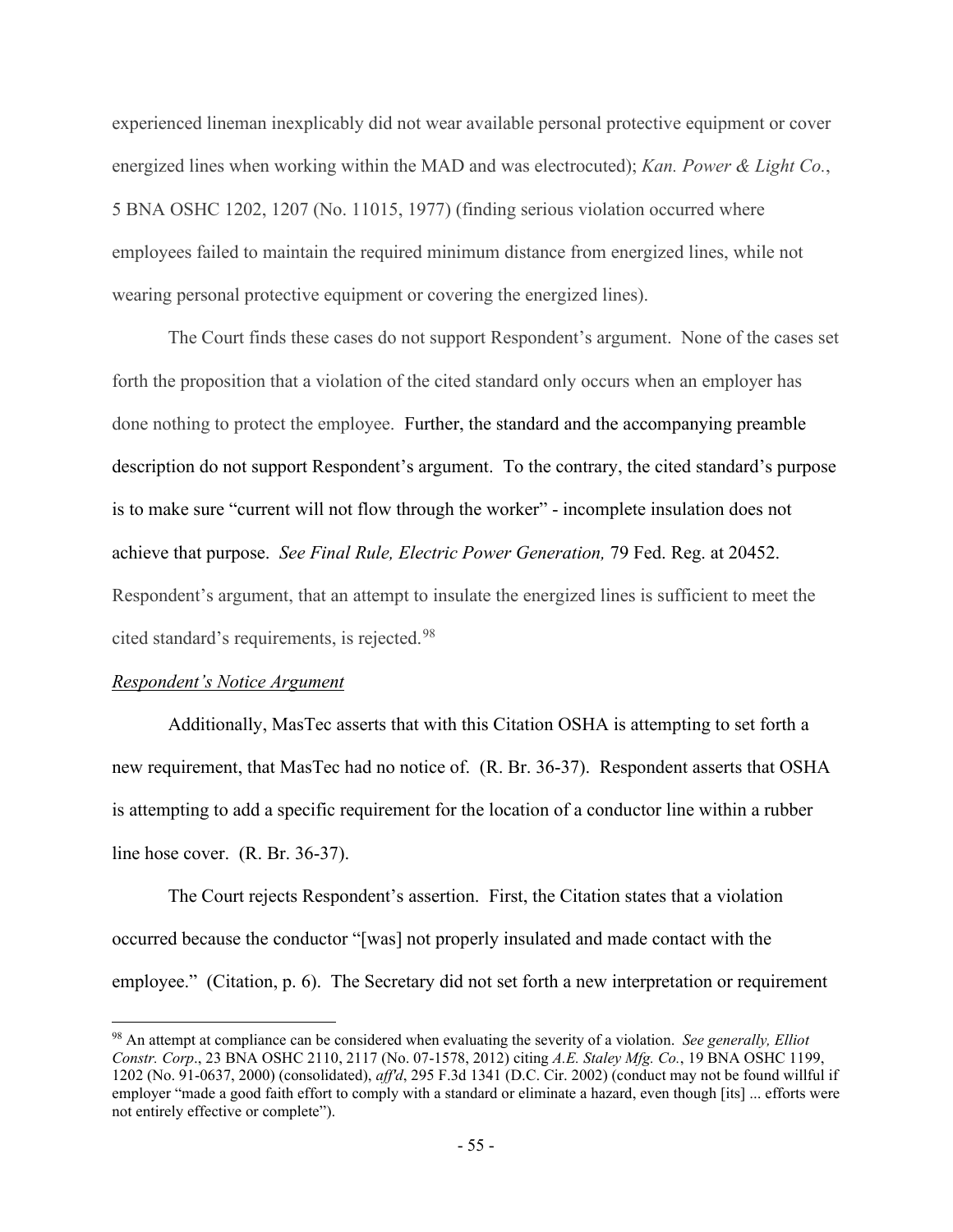through the Citation.

 Second, the cited standard is clear about the action required to abate the hazard—the energized part must be fully insulated when an employee is working within the MAD. *See Cent. Fla. Equip. Rentals, Inc.,* 25 BNA OSHC at 2151 (the issue is whether the employer "had fair notice of what actions are required under the standard"). The standard does not specify the exact method that must be used. MasTec is allowed "a certain degree of discretion" in its method to insulate the energized part. *See Id.* Nonetheless, the required compliance is clear. MasTec was on notice the energized part must be insulated. MasTec's notice argument is rejected.

The Court finds MasTec violated the requirements of the cited standard.

#### **Knowledge**

The Secretary has the burden to establish the employer either knew, or with the exercise of reasonable diligence could have known, of the violative condition. *Contour Erection & Siding Sys., Inc.*, 22 BNA OSHC 1072, 1073 (No. 06-0792, 2007). It is not necessary to show that the employer knew or understood the condition was hazardous. *Phoenix Roofing, Inc.*, 17 BNA OSHC at 1079-80. The employer's knowledge is directed to the physical conditions that "form the basis of the alleged violation." *Cent. Fla. Equip. Rentals, Inc.,* 25 BNA OSHC at 2155.

Constructive knowledge can be established by showing that "with the exercise of reasonable diligence [the employer] could have known of the violative condition." *KS Energy Servs., Inc.*, 22 BNA OSHC 1261, 1265 (No. 06-1416, 2008) (citations omitted). "In assessing reasonable diligence, the Commission considers several factors, including an employer's obligations to implement adequate work rules and training programs, adequately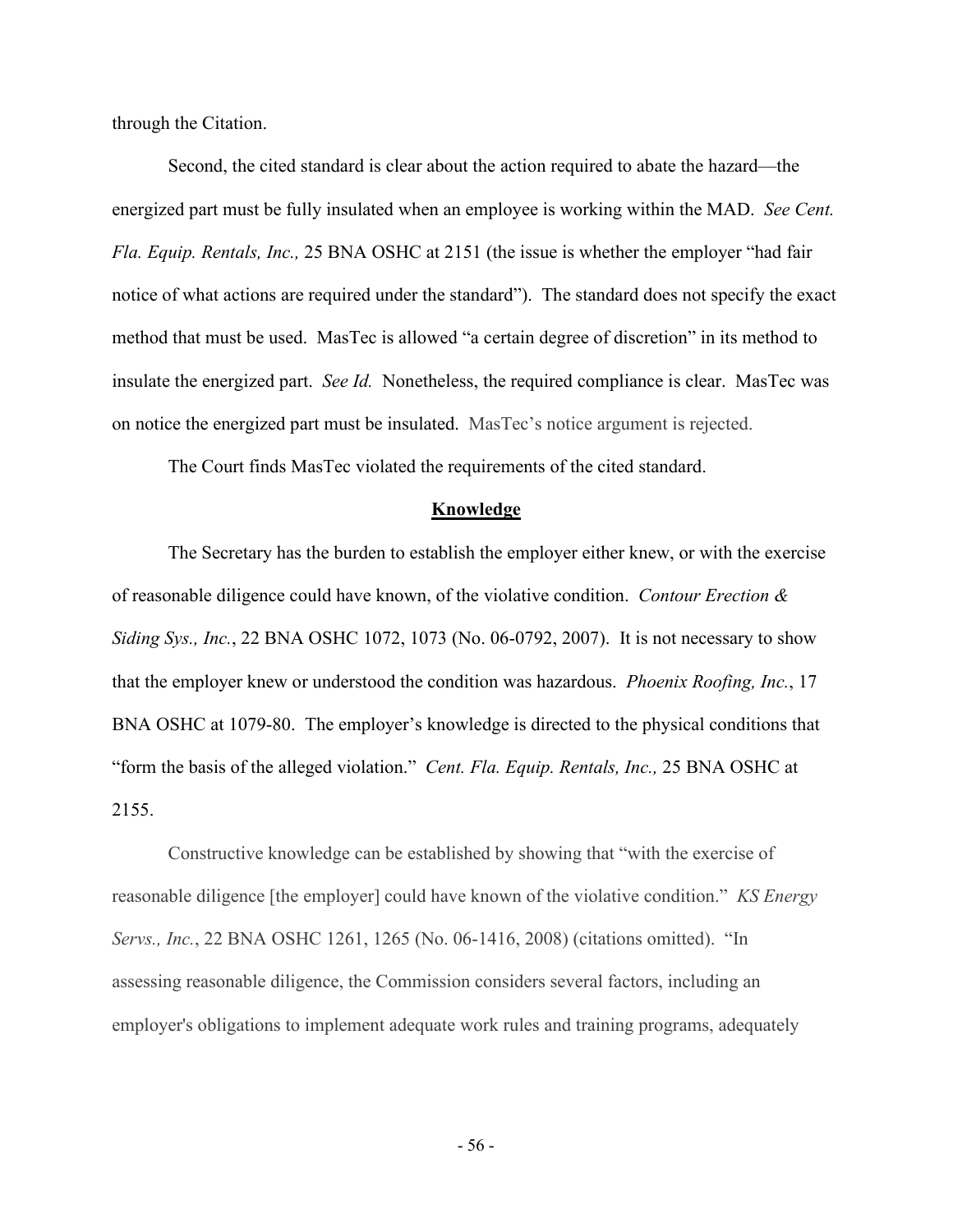supervise employees, anticipate hazards, and take measures to prevent violations from occurring." *S.J. Louis Constr. of Tex.*, 25 BNA OSHC 1892, 1894 (No. 12-1045, 2016).

There is no dispute Foreman Bilodeau was MasTec's foreman at the worksite. Under Commission precedent Mr. Bilodeau's knowledge as foreman is imputable to MasTec. *See Am. Eng'g & Dev. Corp.,* 23 BNA OSHC 2093, 2095 (No. 10-0359, 2012) (citations omitted) (knowledge is imputed through an employer's supervisory employee). With the record before it, the Court is unable to make a determination that Foreman Bilodeau did not know that [redacted] had improperly insulated the cut energized conductor. Foreman Bilodeau did not testify at the hearing. <sup>99</sup> Incredibly, MasTec's lead accident investigator never discussed where the conductor was inside the rubber hose at the time of the accident with Foreman Bilodeau, or any crew member. MasTec never measured how far back the conductor wire was inside from the opening end of the rubber hose after the accident. Although nearby, MasTec's lead investigator never visited the site where the accident occurred. These deficiencies in the way Mr. Quoyle conducted MasTec's accident investigation are telling.

As the qualified observer, the foreman was at the worksite to observe [redacted]'s overhead work. He could and should have seen what occurred at pole-top. He should have seen Mr. Jinks use an insulating rubber blanket to cover the one-foot of wire sticking out past his grip. In contrast, he should have seen [redacted] cut the conductor line much further away from the wire grip, resulting in a significantly longer "tail" than on Mr. Jinks' side of the pole. He should also have seen [redacted] cover the loose conductor tail with a rubber line hose instead of an

<span id="page-72-0"></span><sup>&</sup>lt;sup>99</sup>There is no credible evidence as to whether Foreman Bilodeau actually saw where [redacted] placed the conductor within the rubber line hose. Mr. Jinks testified that Foreman Bilodeau said a day after the accident that the conductor was eight to twelve inches inside the line hose and that the conductor was further inside the line hose than when Mr. Spicer took his photographs. The Court finds this hearsay statement by Foreman Bilodeau to be selfserving and gives it little weight. There is insufficient evidence for the Court to find that the end of the conductor was at any time six or more inches inside the rubber line hose before the accident.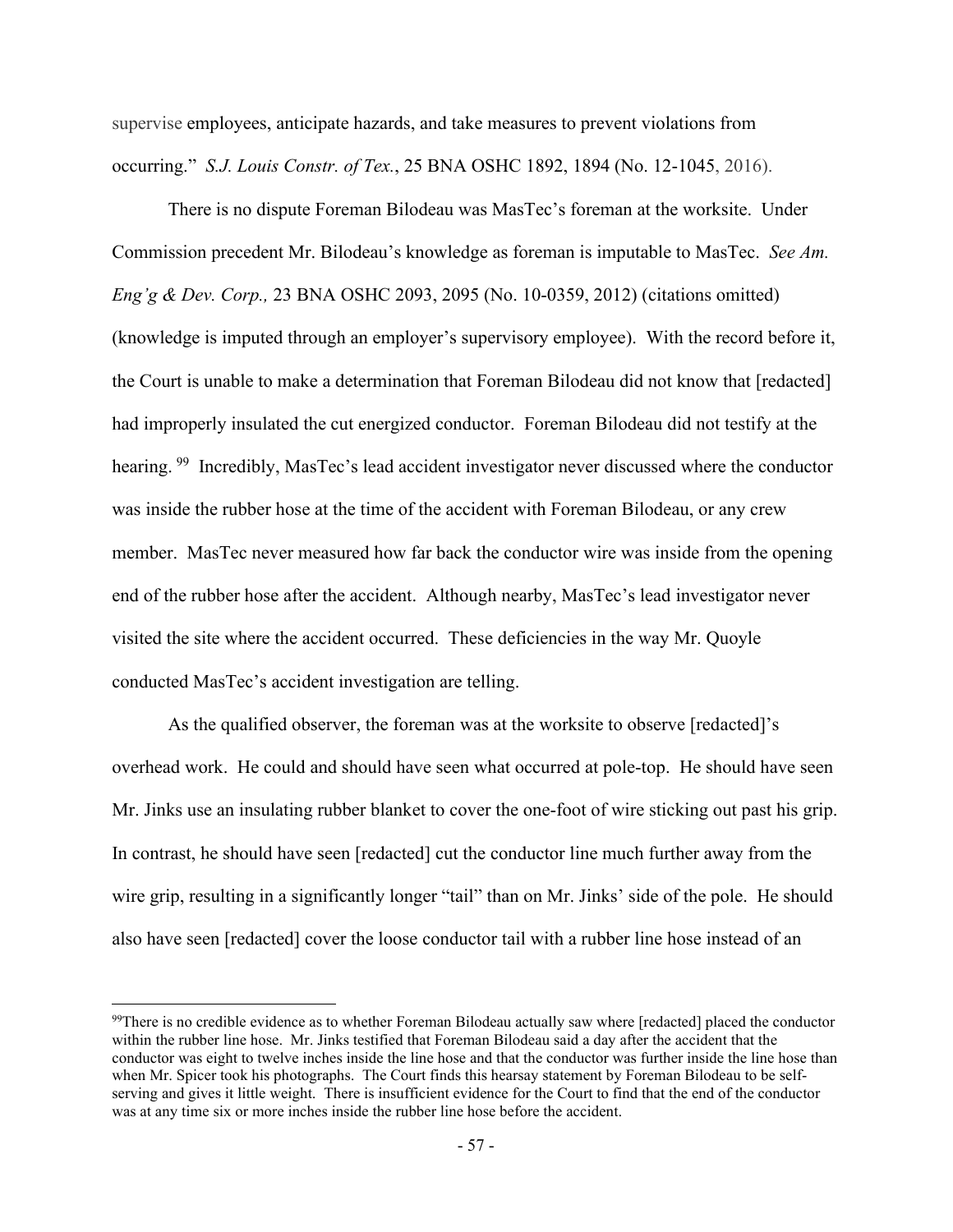insulating blanket. While watching [redacted]'s work that morning, Mr. Bilodeau could have known there was no measure taken to provide sufficient insulating air distance or other insulation for the energized conductor's cut end.

Foreman Bilodeau knew [redacted] was an inexperienced lineman who needed a lot of coaching to complete even simple lineman tasks. He should have been closely watching [redacted] work atop the concrete pole. Although sitting in his truck, there is no evidence that the foreman was not able to observe [redacted]'s work.<sup>100</sup> As an experienced foreman, Foreman Bilodeau knew the diameter of the conductor was such that the line hose could easily slide along the conductor line. The foreman knew the work process required the cut and macked-out conductor line to be lifted up several feet above [redacted]'s head and then lowered back down to the cross-arm. He should and would have seen [redacted] secure the bundle about 30 inches away from the cross-arm's center point after it was lowered by Mr. Jinks—so that the open end of the line hose was close to [redacted] as he tightened the bolt on the cross-arm. He should have observed that [redacted] had not covered the cross-arm with a rubber blanket. Foreman Bilodeau would and should have also known MasTec had no work rule or training on how to insulate the cut end of a conductor. The Court finds Foreman Bilodeau had constructive knowledge that [redacted] took inadequate steps to insulate the cut end of the energized conductor. He knew or could have known that [redacted] was well within the MAD to the uninsulated energized part in violation of the cited standard. The Court finds with reasonable diligence the foreman could have known of the violative condition and thus had constructive knowledge.

Respondent asserts that the hazardous condition occurred in less than two minutes, when Foreman Bilodeau had looked away and it is not reasonable to expect a supervisor to monitor an

<span id="page-73-0"></span><sup>&</sup>lt;sup>100</sup>Indeed, Respondent argues Foreman Bilodeau "had a 'plain view' to the linemen working from the bucket trucks so that he could coach the linemen if he saw a mistake." (R. Br., p. 25).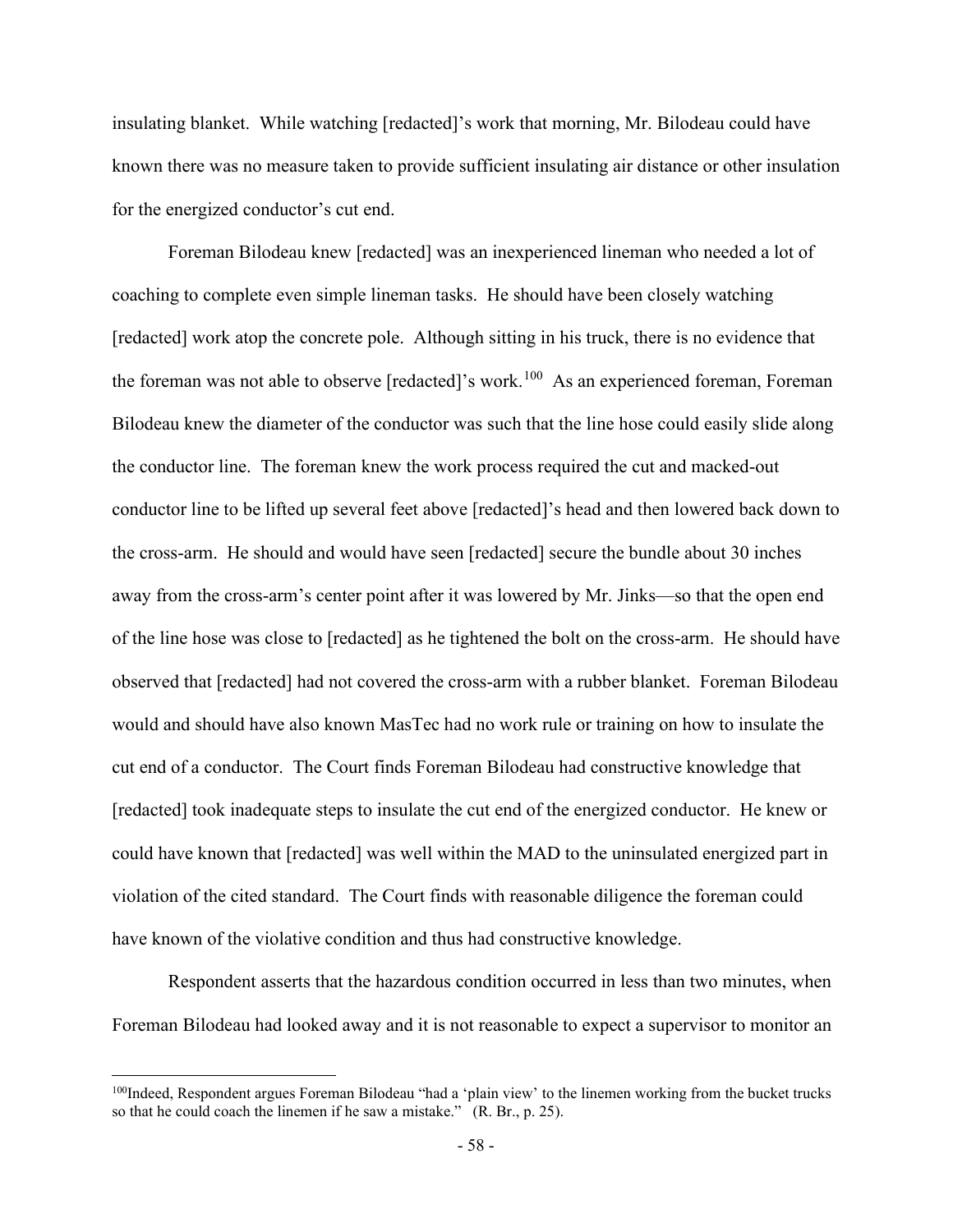employee every minute. (R. Br. 32). The Court finds the hazardous condition did not solely exist in the one to two minutes that Foreman Bilodeau had looked away and [redacted]'s body contacted the energized conductor. The Court finds the violative condition—lack of adequate insulation for an energized line—began with [redacted]'s actions after cutting the energized line. [redacted] did not implement effective insulation for the cut end of energized conductor line. The rubber line hose provided insulation along the conductor's length; however, there was no insulating material or insulating air gap placed at the cut end. Here, the violative condition occurred when [redacted] did not implement measures to insulate the energized conductor's cut end during the work process that preceded [redacted]'s fatal contact with the energized conductor line. Respondent's assertion the violation only existed for one to two minutes is rejected.

Respondent also asserts it could not have reasonably anticipated [redacted] leaning over the cross-arm to tighten a bolt. The Court disagrees. Respondent is again focusing on the moment of [redacted]'s accidental contact with the energized conductor. The violative condition here is the lack of insulation for the cut end of the energized conductor, which had occurred earlier. The foreman could have known the conductor was not secured within the line hose in such a way that air distance could not supply the needed insulation and there was no insulating material over the open end of the line hose. Without effective insulating protection, the conductor's cut end moved inside the line hose until it had pushed out to be less than 1.575 inches from the end of the line hose or close enough to make contact with [redacted]'s back. The requirements of the cited standard are specifically for the instance where an employee is working closer than the MAD to an energized part, which is what occurred here. Foreman Bilodeau knew [redacted] would be working inside the MAD, with the potential of accidental contact with a live

- 59 -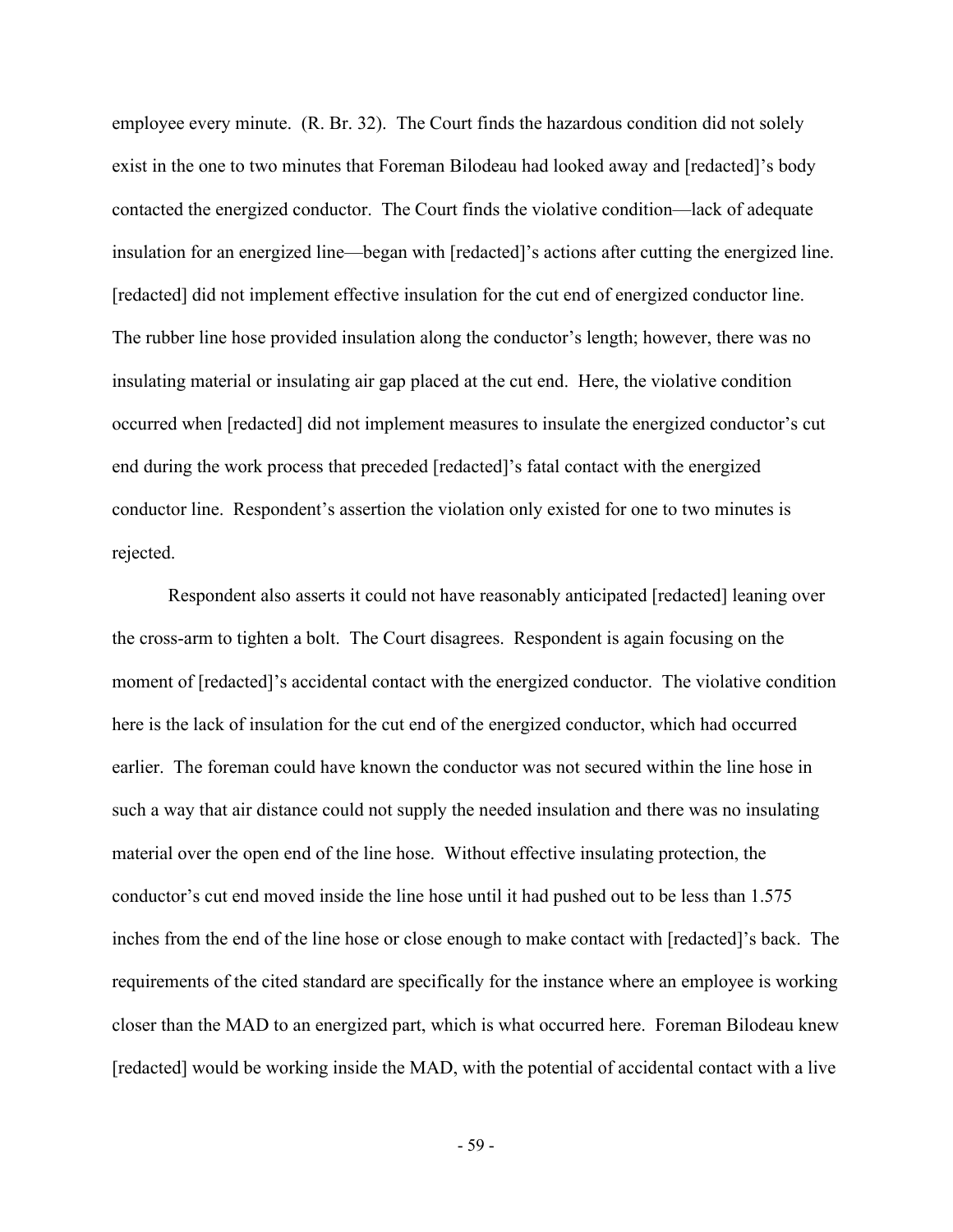wire. Had the cut end been effectively insulated, [redacted] would have been protected from electrocution when he inadvertently contacted the rubber line hose with the energized conductor too close to its end.

The Court finds Foreman Bilodeau, and thus the Respondent, had at least constructive knowledge of the violative, hazardous condition.

 An employer can rebut the Secretary's showing of constructive knowledge if it can prove that it "had a work rule that satisfied the requirements of the standard, which it adequately communicated and enforced." *Aquatek Sys., Inc*., 21 BNA OSHC 1400, 1401-02 (No. 03-1351, 2006) (citations omitted).

Cutting and splicing a conductor line so that it can be transferred to a new pole was a routine work process; however, MasTec had no work rule for effectively insulating the end of a cut energized conductor. MasTec had a general work rule that an employee must cover all energized parts with protective insulating equipment, such as line hoses and rubber blankets. But, MasTec had no rule on how to properly select and use the equipment so that adequate insulation was achieved. MasTec asserts air distance was the insulation method used by [redacted], yet MasTec had no work rule or training on how to set-up and maintain an effective insulating air gap.

Here, lacking an applicable work rule or appropriate training to follow, [redacted] devised his own inadequate process to cut and cover the energized conductor. An employer cannot hope that an employee will devise his own adequate safety procedures for hazards. *See Pride Oil Well Serv.,* 15 BNA OSHC 1809, 1815 (No. 87-692, 1992) ("An employer who has failed to address a hazard by implementing and enforcing an effective work rule cannot shift to its employees the responsibility for assuring safe working procedures."). An employer must

- 60 -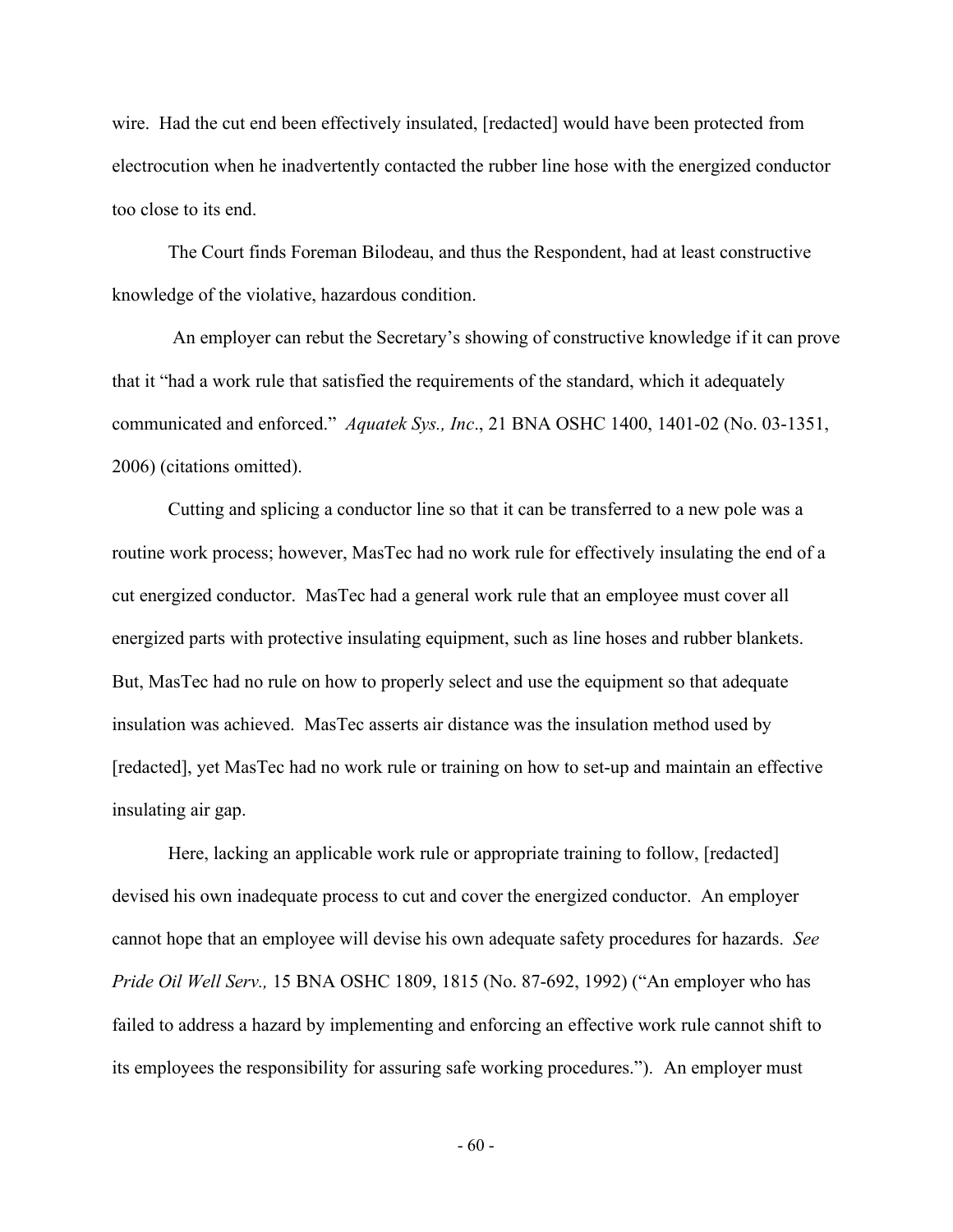provide work rules specific enough that an employee is able to comply with the standard's requirements to insulate an energized part. *See, e.g., Beta Constr. Co.,* 16 BNA OSHC 1435, 1444 (No. 91-102, 1993) ("In order to be considered effective, an employer's work rule must be clear enough to eliminate employee exposure to the hazard covered by the standard [citation omitted] or, as we have said, must be 'designed to prevent the cited violation' [citation omitted] Generally speaking, the work rule must be sufficiently precise to implement the requirements of the standard or be functionally equivalent to it.") (citations omitted). Further, the Commission has held that the absence of an applicable work rule evinces a lack of reasonable diligence in the prevention of hazards. *See N. Landing Line Constr. Co.,* 19 BNA OSHC 1465, 1474-75 (No. 96- 0721, 2001).

MasTec had no work rule or training on how: 1) close an uninsulated cut conductor could be to a cross-arm; 2) close the cut end of the conductor could be to an uncovered end of a rubber hose; and 3) to effectively insulate the cut end of a conductor. To that extent, MasTec's work rules are inadequate and do not rebut a finding of knowledge. The Court finds Foreman Bilodeau had constructive knowledge of the hazardous condition because he was the onsite, qualified observer and should and could have seen that the method used by [redacted] did not provide adequate insulation for the cut end of the energized conductor. Further, MasTec had no work rule or training for the task of cutting and covering a line so that is energized cut end was insulated. With reasonable diligence, Foreman Bilodeau could have known [redacted] was at risk to inadvertently contact the uninsulated energized conductor.

 The Court finds the cited standard applies, [redacted] was exposed, its terms were violated, and Respondent had the requisite knowledge. Citation 1, item 1 is affirmed.

#### **Unpreventable Employee Misconduct**

- 61 -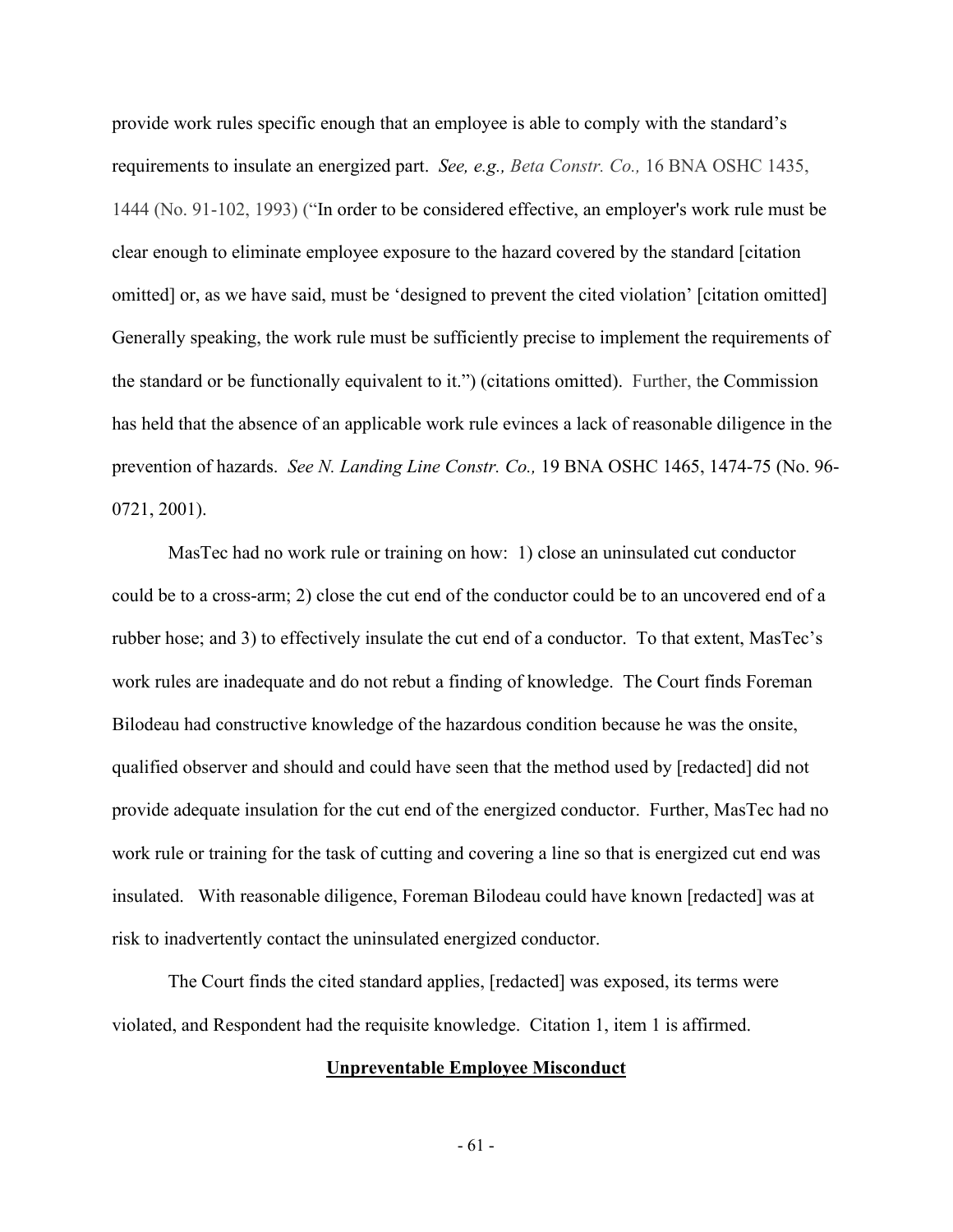The Secretary asserts that MasTec did not properly assert the affirmative defense of employee misconduct. (Tr. 284; S. Br. 17). As support, the Secretary asserts that during discovery MasTec had certified that no misconduct had occurred at the worksite. (S. Br. 17). The Secretary relies on an interrogatory response in which MasTec stated that "[s]ubject to and without waiving any objection, MasTec does not believe that any misconduct occurred" as support for this assertion. (Tr. 284; Ex. 2, RR to Interrogatory No. 10, at p. 19). This is the sole basis the Secretary provides the Court to support its contention Respondent cannot assert the unpreventable employee misconduct defense.

However, the above selected excerpt from Respondent's interrogatory response does not fully represent the tone of the response. In the paragraph preceding the selected excerpt, Respondent stated "MasTec objects to this discovery because it is premature as discovery in this case has just commenced and MasTec has not made any final determinations regarding the defenses." (Ex. 2, RR to Interrogatory No. 10, at p. 19). Two sentences following the selected excerpt, Respondent stated:

[t]he moment when the energized wire came into contact with [redacted], which was an unforeseeable accident, the Minimum Approach Distance was breached. Assuming for the sake of argument that misconduct did occur, it must have been attributable to [redacted]'s misconduct because [redacted] was properly trained, given proper PPE, work rules were in place, and those work rules were consistently enforced. (*Id*.).

As required by Commission Rule 34(b), the Respondent asserted the affirmative defense of unpreventable employee misconduct in its Answer.[101](#page-77-0) (Answer, p. 5)*.* Further, the Court

<span id="page-77-0"></span> $101(b)$  Answer. . . . (3) The answer shall include all affirmative defenses being asserted. Such affirmative defenses include, but are not limited to, "infeasibility," "unpreventable employee misconduct," and "greater hazard." (4) The failure to raise an affirmative defense in the answer may result in the party being prohibited from raising the defense at a later stage in the proceeding, unless the Judge finds that the party has asserted the defense as soon as practicable. 29 C.F.R. § 2200.34(b).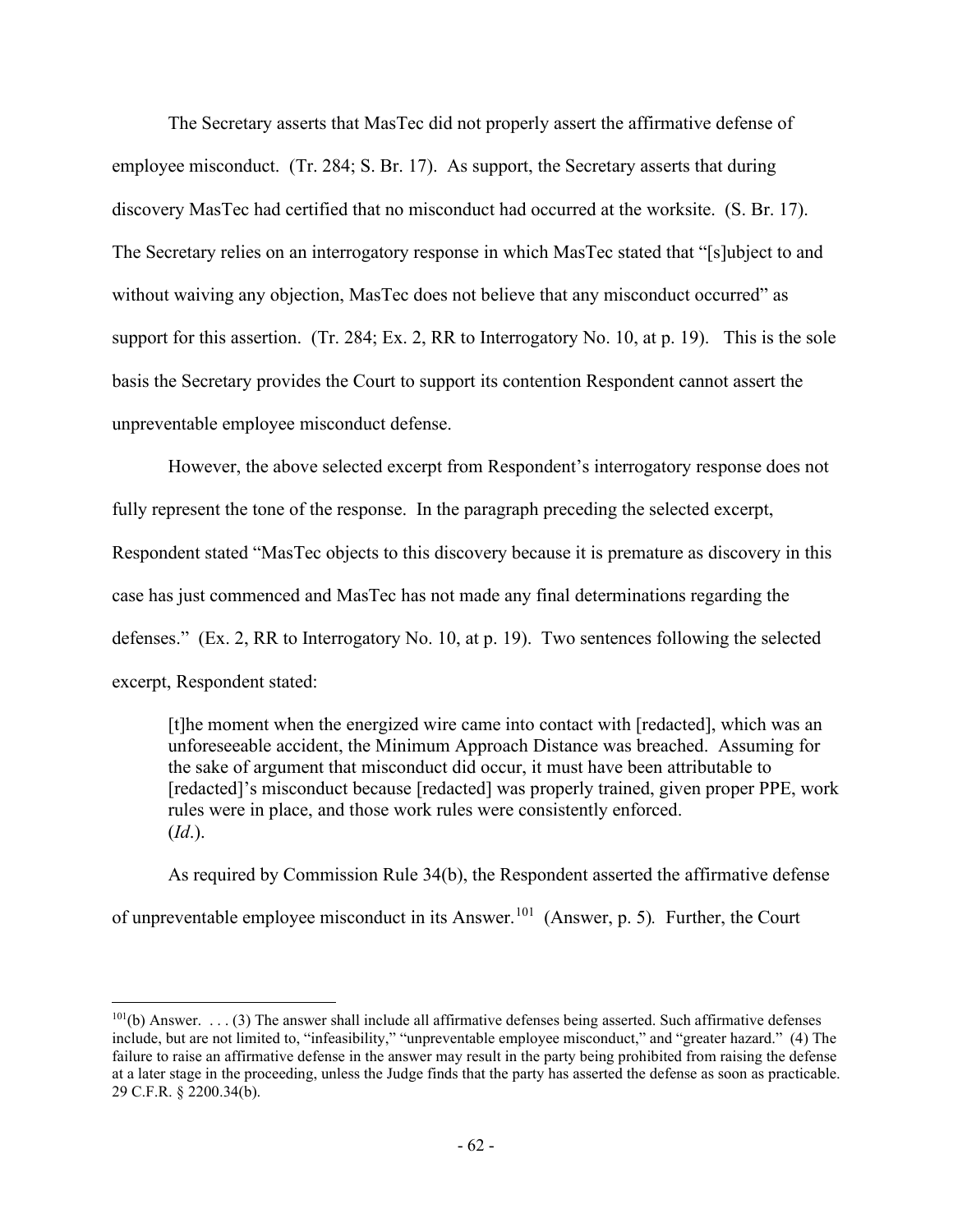finds, in reading the entirety of the interrogatory response, Respondent did not waive its right to assert the affirmative defense and that it had not abandoned this defense.

Finally, the Secretary asserts that even if the unpreventable employee misconduct defense is considered, it fails because MasTec did not have a work rule that addressed proper selection and implementation of insulation for the cut end of an energized conductor line.

Unpreventable employee misconduct is an affirmative defense that must be established by the employer. *Am. Eng'g & Dev. Corp.*, 23 BNA OSHC at 2096-97. To establish the defense of unpreventable employee misconduct, the evidence must show that the employer: (1) had a work rule designed to prevent the violative condition, (2) adequately communicated that work rule, (3) took reasonable steps to discover violations of the rule, and (4) effectively enforced the rule when it was violated. *Stark Excavating, Inc.*, 24 BNA OSHC 2218, 2220 (No. 09-0004, 2014)

 Respondent asserts it must have been employee misconduct because MasTec is a leader in the electrical distribution industry and safety is their primary goal. (R. Br. 4). MasTec further asserts that its safety program incorporates all the best practices of the industry so [redacted]'s behavior was an unforeseeable act of misconduct. (R. Br. 34-35). Respondent asserts that [redacted]'s action, in leaning over the cross-arm to tighten the bolt, after the conductor had been secured to the cross-arm, was not foreseeable because it was not routine procedure. Further, MasTec asserts it was not foreseeable the line hose would not provide adequate insulation for the cut conductor line. (R. Br. 4, 34).

 For the reasons discussed below, the Court finds MasTec did not have adequate work rules or communicate its work rules, thus its affirmative defense of unpreventable employee misconduct fails.

- 63 -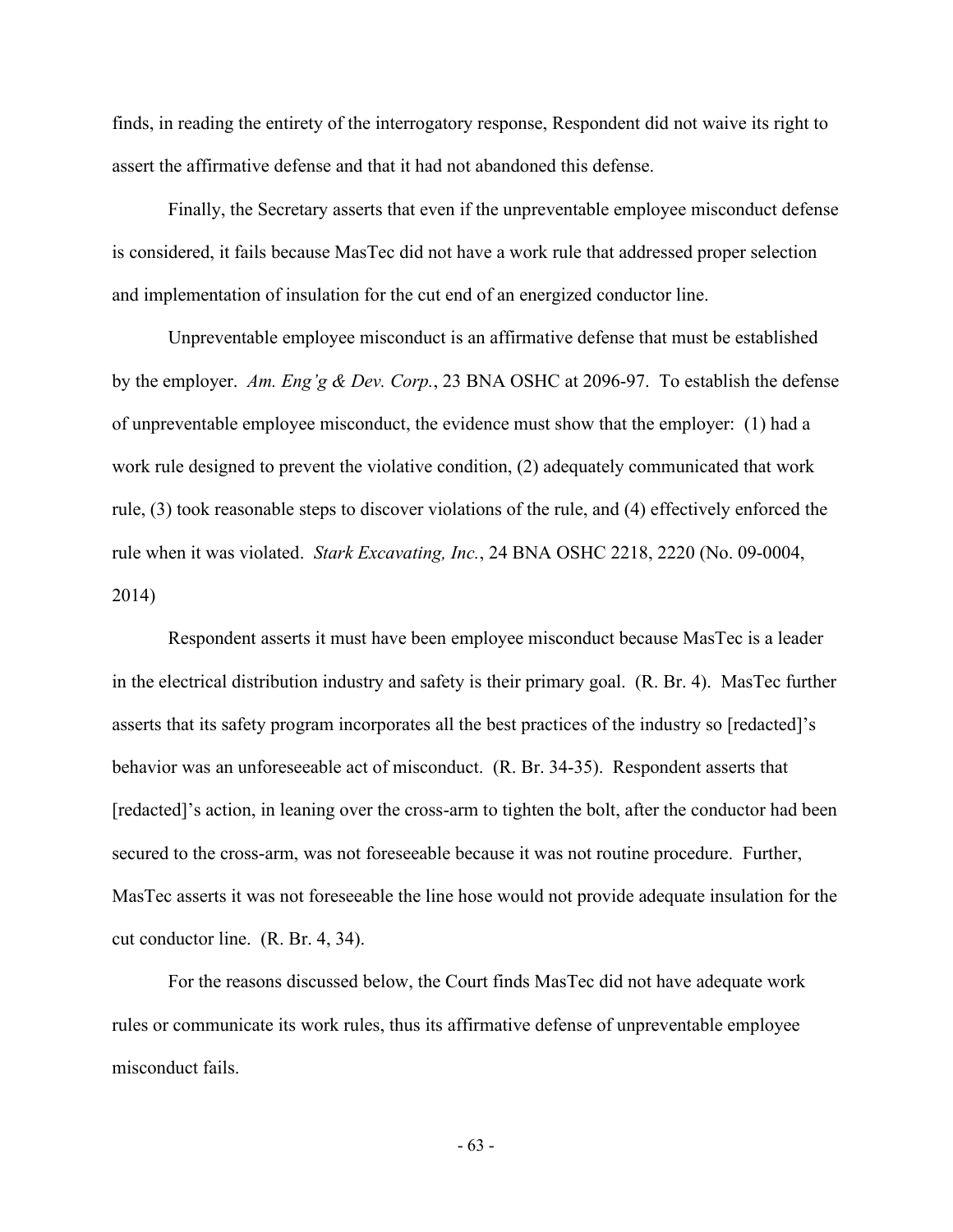## *MasTec did not have a work rule to prevent the violative condition*

MasTec asserts that it had adequate work rules that included a rule that everything within arm's reach must be insulated, a rule that secondary points of contact must be insulated, and a rule that an employee must wear rubber gloves and sleeves at all times when working from the bucket. (Tr. 110-12, 132, 363-71; JEx. I at MasTecMI000228, MI000239). Respondent also asserts it had a rule that an employee must always be aware of his surroundings while working (situational awareness).<sup>[102](#page-79-0)</sup> (Tr. 282, 347-48; R. Br. 35).

A work rule is only effective when it is specific enough to eliminate an employee's exposure to the hazard and must be precise enough to realize the cited standard's requirements. *See Beta Constr. Co*., 16 BNA OSHC 1435, 1444 (No. 91-102, 1993); *Propellex Corp.,* 18 BNA OSHC 1677, 1682 (No. 96-0265, 1999) (finding the employer had provided general safety training but had not communicated the specific rule).

 MasTec did not have a work rule for the hazard presented when working near the cut end of an energized conductor. (Tr. 296, 341-43; Ex. 2, RR RFA No. 15, pp. 32-33). MasTec's general rule that an employee must insulate energized parts, did not provide the necessary guidance for insulating the loose, cut end of an energized conductor wire at an open end of a line hose. (Tr. 290). It did not have a rule that specified a certain distance as to when a covering blanket was needed, where the energized conductor was at or near the open end of a line hose. (Tr. 437). There was also no rule on how far inside a line hose an energized part must be from a hose's open end. (Tr. 291). There was no work rule on how close an uninsulated cut conductor could be to a cross-arm. Further, MasTec had no rule in its Safety Handbook on how to

<span id="page-79-0"></span><sup>&</sup>lt;sup>102</sup> Mr. Quoyle testified the only possible work rule that might not have been followed was a loss of situational awareness. (Tr. 281-82).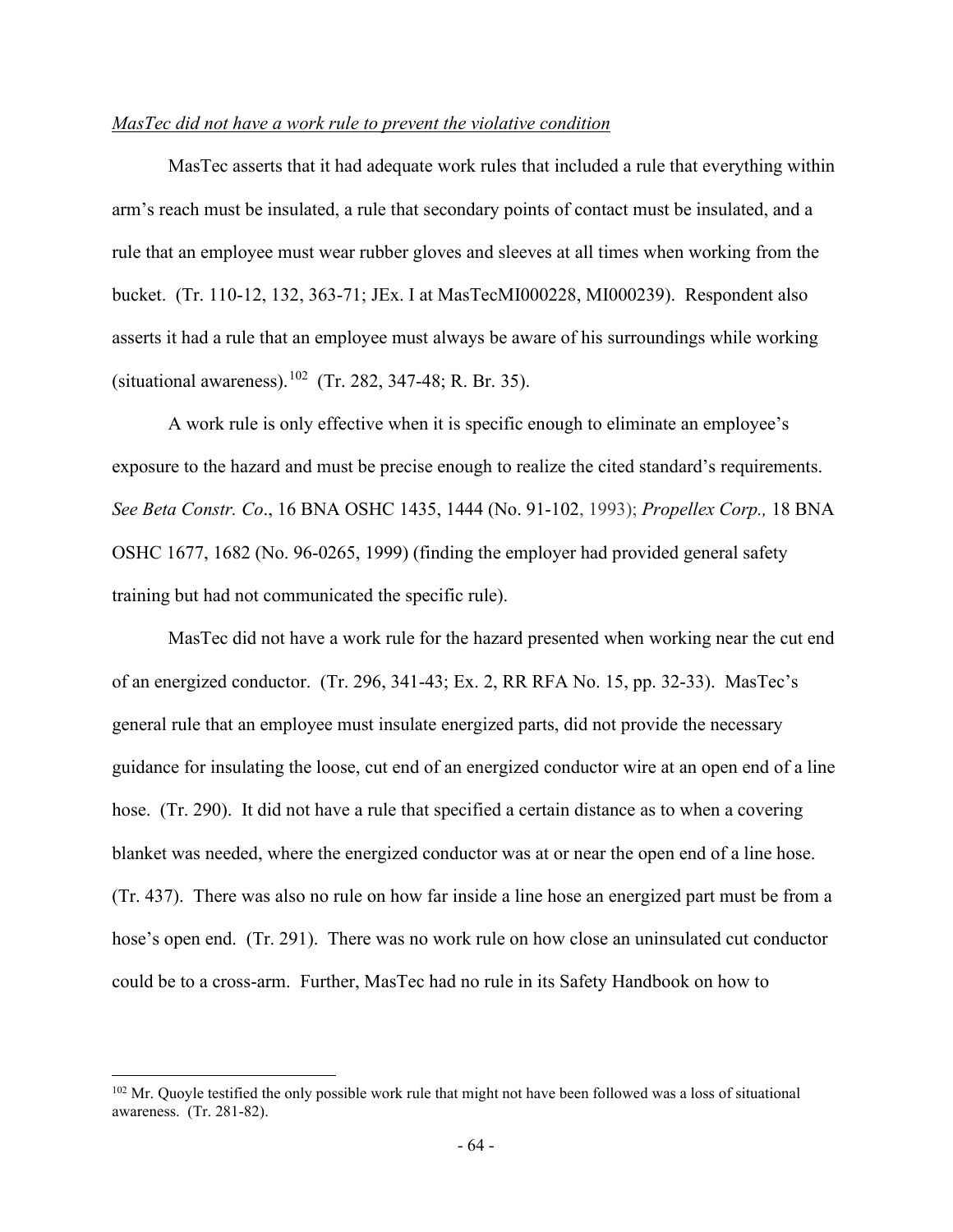implement an insulating air gap. MasTec did not provide any specific training to its employees that addressed these issues. (Tr. 151, 296, 473-74).

The Court finds MasTec did not have a work rule to address the hazard identified in the cited standard.

## *MasTec did not communicate a process or work rule to its employees for the cited hazard.*

Employees received training when hired and periodically thereafter. A review of the training materials shows MasTec's training program was too general and lacked comprehensive guidance for some routine work processes. MasTec simply had a general instruction on how to place a line hose over a conductor. The rule only directed an employee on how to attach the line hose to the conductor through the self-locking lip that ran the length of the line hose; it did not address the need to insulate the cut, loose end-point of a conductor line when using a line hose. (Ex. F, MasTecMI000534).

 There was no training on how to select the correct insulating material for MasTec's routine work process of splicing and transferring lines. Mr. Quoyle thought employees received hands-on training for the process to install rubber line hoses and rubber blankets, yet he provided no support for this assertion or to what work process this training applied. (Tr. 288, 291, 436- 37). Mr. Quoyle confirmed there was no training or instruction on how to insulate the cut end of the energized conductor. (Tr. 287, 341).

Here, [redacted], in the absence of appropriate guidance, essentially devised his own inadequate process to cut and cover the energized conductor. "An employer who has failed to address a hazard by implementing . . . an effective work rule cannot shift to its employees the responsibility for assuring safe working procedures." *Pride Oil Well Serv.,* 15 BNA OSHC at 1815.

- 65 -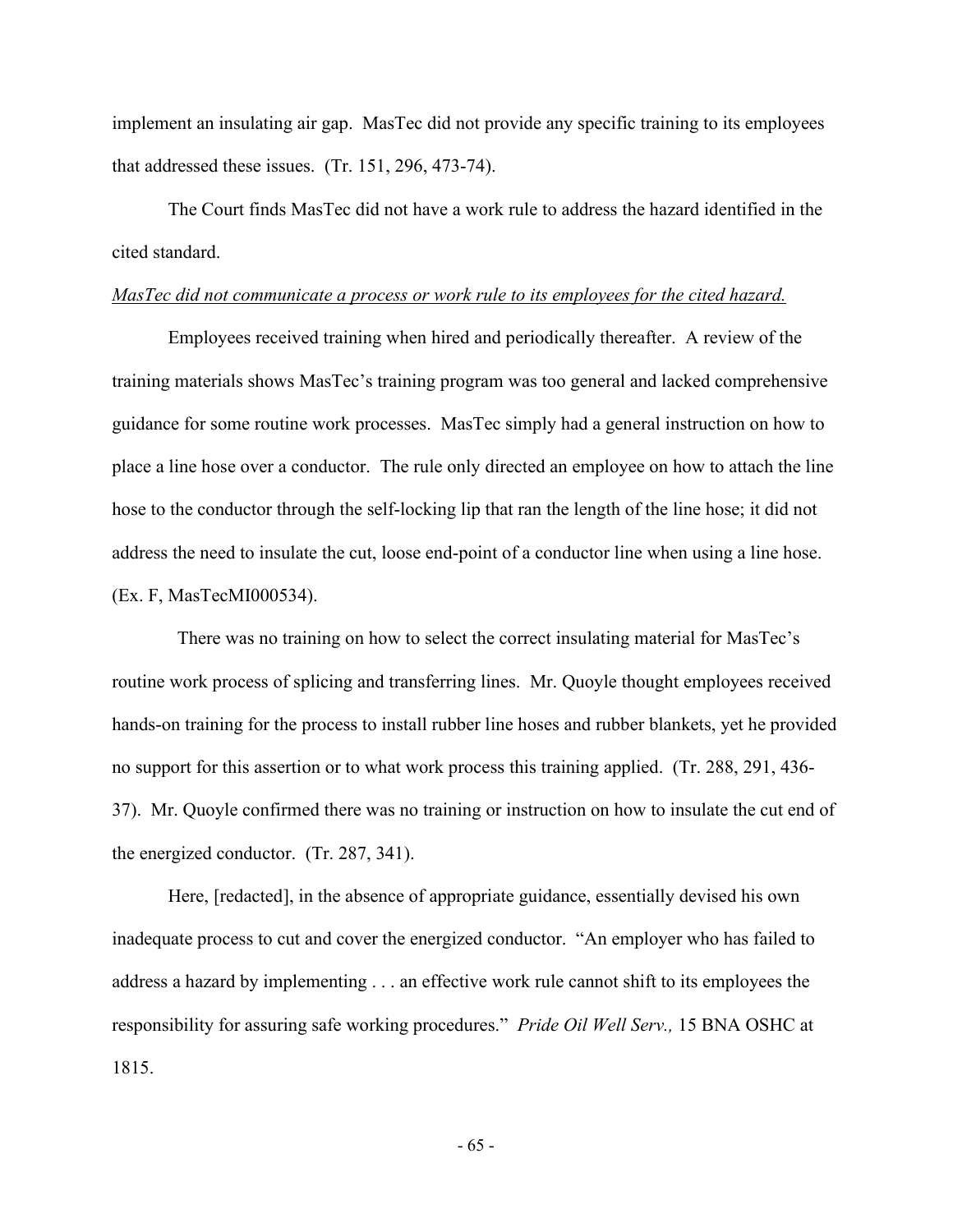The necessity for training employees on the adequate way to insulate the cut end of an energized conductor line when moving lines to a new pole is illustrated by contrasting the method used by Mr. Jinks on his side of the pole as compared to the method [redacted] used*.*  Mr. Jinks cut the conductor so that there a short amount, about one foot, of "loose" conductor past the wire grip and then wrapped the conductor's loose end with a rubber insulating blanket. On the other side, [redacted] cut the conductor so that there was a significantly longer tail of loose conductor, such that the six-foot line hose was insufficient to cover the conductor's tail and provide the necessary air distance insulation. [redacted]'s method allowed the cut end of the energized conductor to come too close to the end of the line hose where it ultimately caused the electrocution of [redacted].

MasTec did not communicate a process or work rule to employees for covering the cut end of an energized conductor line. The Court finds that MasTec did not provide the necessary training or instruction for this work process and instead relied on a lineman to devise his own method, which was ineffective in this case.

# *MasTec took reasonable steps to discover safety violations*

To demonstrate it had an effective safety program, an employer must show it implemented reasonable supervision to detect violations of its work rules. *Ragnar Benson, Inc.*, 18 BNA OSHC 1937, 1940 (No. 97-1676, 1999) (citations omitted). The DynaQ program required worksites to be routinely inspected for violations by a MasTec manager. (Tr. 345, 378; Ex. M). Mr. Quoyle stated that Foreman Bilodeau's crew had five or six DynaQ inspections in the months before the accident. (Tr. 380). A blank checklist that was used to conduct a DynaQ inspection was submitted into evidence, but no examples of completed forms were provided.<sup>[103](#page-81-0)</sup> (Ex. M). The Secretary did not refute MasTec's claim that its DynaQ inspection program was

<span id="page-81-0"></span><sup>&</sup>lt;sup>103</sup> The Court finds it troubling that no example of a completed DynaQ inspection was provided for the record.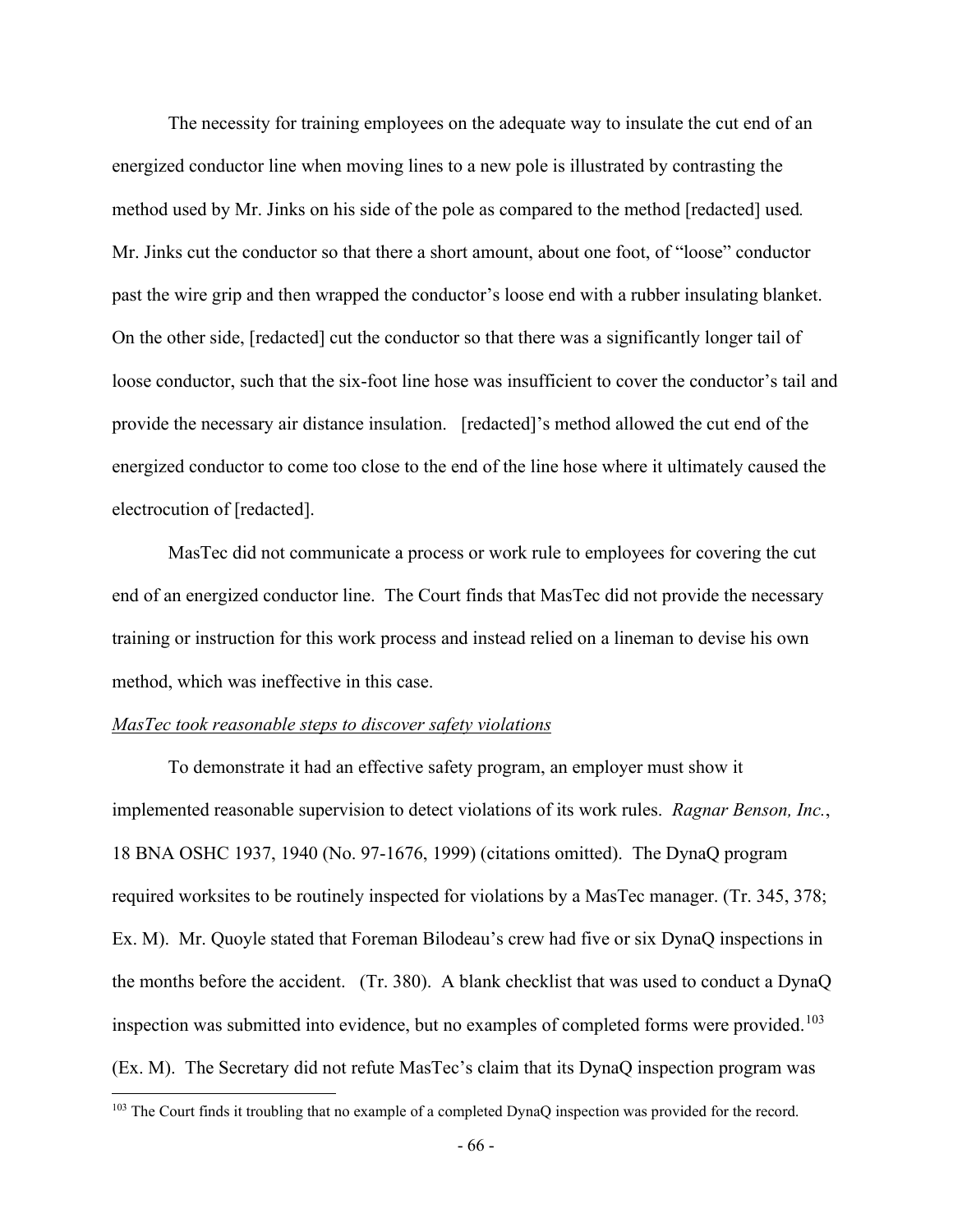routinely implemented and was an effective way to discover safety violations. Despite the scant evidence, the Court finds MasTec conducted reasonable oversight to discover safety violations at its worksites.

#### *MasTec's disciplinary program*

 As discussed above, MasTec had a disciplinary program for violations of safety rules. (Ex. N). Based on the documents submitted, it appears MasTec effectively enforced its rules with progressive disciplinary actions. Four of the six disciplinary actions in evidence resulted in an employee's suspension from work for two to five days. (Ex. N). None of the actions in the record documented a termination for a safety violation—however, most stated that a second safety violation could result in that employee's termination of employment. The Secretary presented no evidence to rebut MasTec's contention it effectively enforced its work rules. The Court finds that MasTec had a disciplinary program that was progressive and enforced.

MasTec has not proved the affirmative defense of unpreventable employee misconduct because it did not have a work rule or training that provided guidance to employees for insulating the cut end of an energized conductor. The Court finds the affirmative defense of unpreventable employee misconduct fails. Citation 1, Item 1 is affirmed.

## **Serious Characterization**

The Secretary classified the cited violation as serious in nature. A violation is classified as serious under section 17(k) of the Act if "there is a substantial probability that death or serious physical harm could result." 29 U.S.C. § 666(k). *See Pete Miller, Inc.,* 19 BNA OSHC 1257, 1258 (No. 99-0947, 2000) (Serious characterization requires a finding that "a serious injury is the likely result should an accident occur").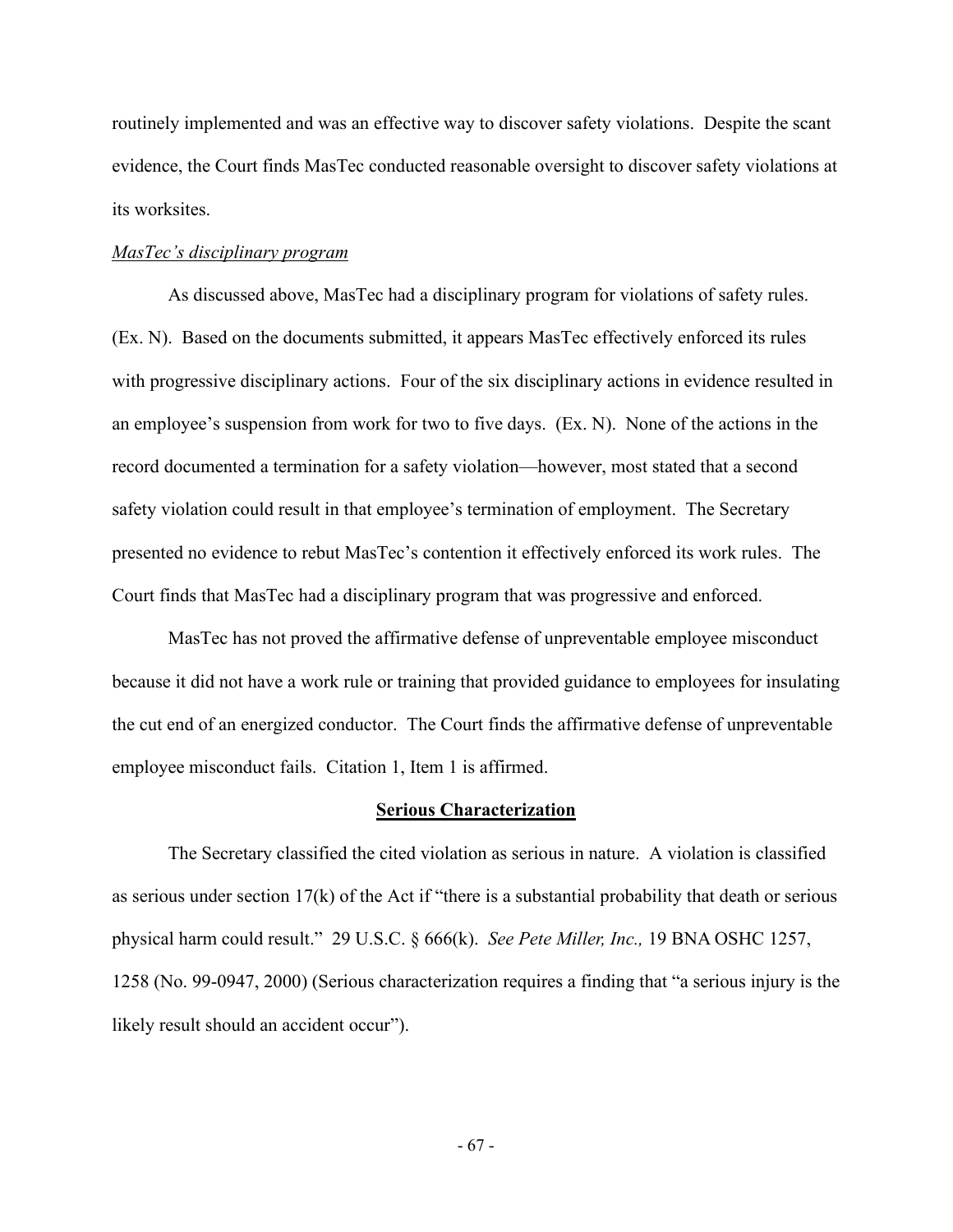As demonstrated here, the hazard—contact with an energized part—can result in death or serious physical harm. The Court affirms the cited violation as serious in nature.

## **Penalty Amount**

"Once a citation is contested, the Commission has the sole authority to assess penalties." *Valdak Corp.*, 17 BNA OSHC 1135, 1138 (No. 93-0239, 1995) (citation omitted), *aff'd*, 73 F.3d 1466 (8th Cir. 1996). The penalty amount proposed in the Citation is given no deference. *See Hern Iron Works,* 16 BNA OSHC 1619, 1621 (No. 88-1962, 1994). Section 17(j) of the Act requires the Commission to give due consideration to four criteria in assessing penalties: the size of the employer's business, the gravity of the violation, the employer's good faith, and its prior history of violations. *Valdak,* 17 BNA OSHC at 1138.

The Secretary proposed the maximum penalty of \$7,000 for this serious Citation.<sup>[104](#page-83-0)</sup> 29 U.S.C. § 666(b). The gravity was calculated as high severity and a greater probability. (Tr. 472). Because MasTec had over 250 employees it was too large to qualify for a penalty discount for size. (AF No. 5). OSHA provided no discount for good faith because of the severity of the accident. Because there was no record of prior inspections, there was no discount or increase provided for inspection history. (Tr. 472-73). The Court finds the Secretary has given due consideration to all the necessary criteria established by the Act.

The Court agrees that no reductions to the statutory maximum are appropriate. The Court assesses a penalty of \$7,000 for Citation 1, Item 1.

## **Findings of Fact and Conclusions of Law**

<span id="page-83-0"></span><sup>104</sup> OSHA established new penalties effective August 1, 2016 for violations occurring after November 2, 2015, pursuant to the Inflation Adjustment Act of 2015, Pub. Law 114-74 § 701, 129 Stat. 559-602 (2015). 81 Fed. Reg. 43430 (July 1, 2016). The violation in the instant case occurred prior to November 2, 2015, thus the statutory maximum of \$7,000 applies here.